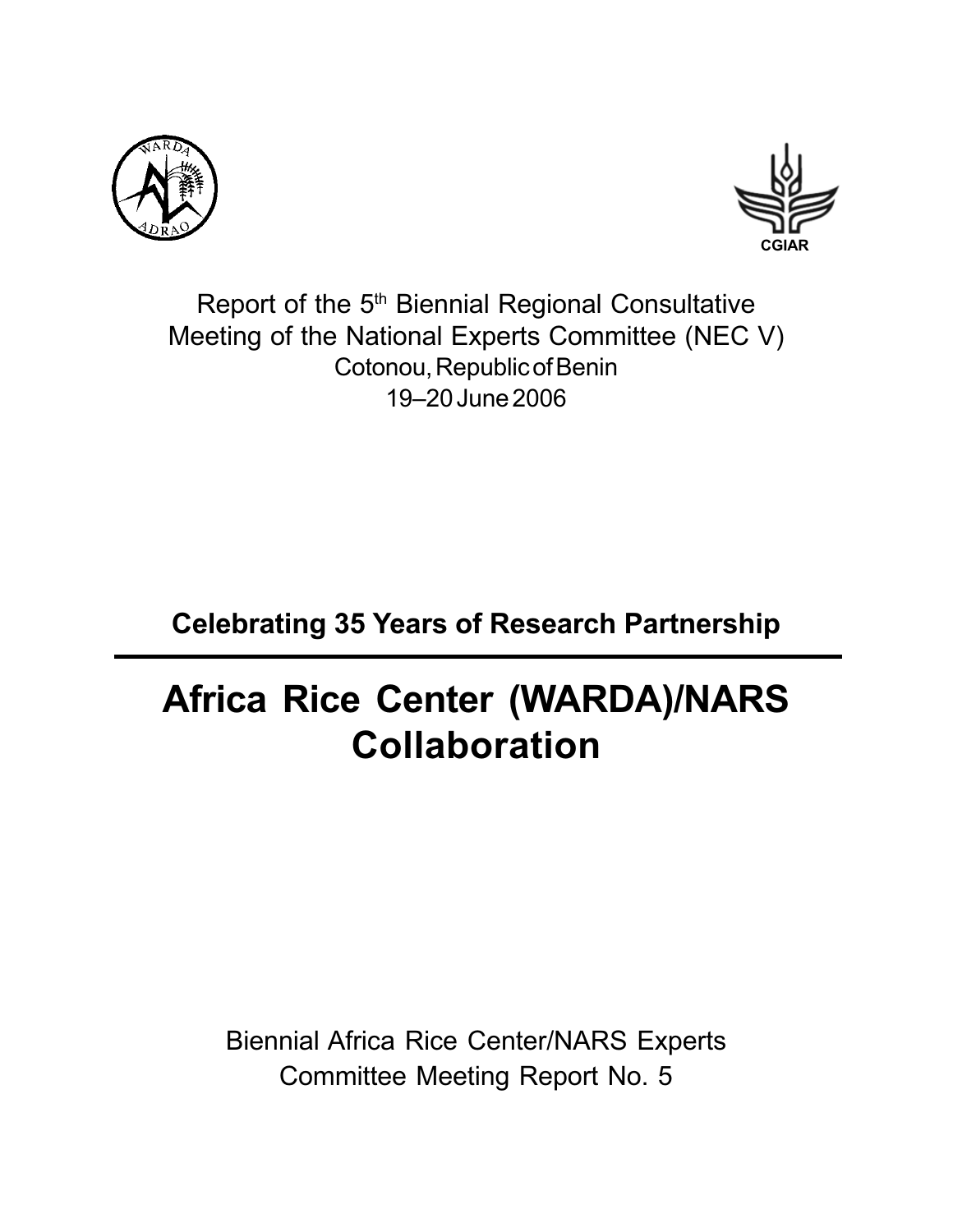#### **About Africa Rice Center (WARDA)**

*Africa Rice Center (WARDA) is an autonomous intergovernmental research association of African member states. WARDA is also one of the 15 international agricultural research Centers supported by the Consultative Group on International Agricultural Research (CGIAR).*

*WARDA's mission is to contribute to poverty alleviation and food security in Africa through research, development and partnership activities aimed at increasing the productivity and profitability of the rice sector in ways that ensure the sustainability of the farming environment.*

*The modus operandi of WARDA is partnership at all levels. WARDA's research and development activities are conducted in collaboration with various stakeholders— primarily the national agricultural research systems (NARS), academic institutions, advanced research institutions, farmers' organizations, nongovernmental organizations and donors—for the benefit of African farmers, mostly small-scale producers, as well as the millions of African families for whom rice means food.*

*The New Rice for Africa (NERICA), which is bringing hope to millions of poor people in Africa, was developed by WARDA and its partners. The success of the NERICAs has helped shape the Center's future direction, extending its horizon beyond West Africa into Eastern, Central and Southern Africa.*

*WARDA hosts the African Rice Initiative (ARI), the West and Central Africa Rice Research and Development Network (ROCARIZ) and the Inland Valley Consortium (IVC). It also supports the Coordination Unit of the Eastern and Central African Rice Research Network (ECARRN) based in Tanzania.*

*Since January 2005, WARDA has been working out of the International Institute of Tropical Agriculture (IITA) Benin station in Cotonou, having relocated from its headquarters in Bouaké, Côte d'Ivoire, because of the Ivorian crisis. WARDA has regional research stations near St Louis, Senegal and at IITA in Ibadan, Nigeria.*

*For more information, please visit www.warda.org*

#### *Temporary Headquarters and Research Center*

*Africa Rice Center (WARDA) 01 B.P. 2031, Cotonou, Benin Tel.:(229) 21.35.01.88; Fax: (229) 21.35.05.56 E-mail: warda@cgiar.org*

| <b>WARDA Sahel Station</b><br>ADRAO, B.P. 96,<br>Saint-Louis,<br>Senegal |                                                                                     |                                   | <b>WARDA Nigeria Station</b>                                                        |                                                                                             | <b>Eastern and Central Africa Rice</b><br><b>Research Network (ECARRN)</b> |  |  |
|--------------------------------------------------------------------------|-------------------------------------------------------------------------------------|-----------------------------------|-------------------------------------------------------------------------------------|---------------------------------------------------------------------------------------------|----------------------------------------------------------------------------|--|--|
|                                                                          |                                                                                     | <b>WARDA</b><br>Ibadan<br>Nigeria | c/o International Institute of<br>Tropical Agriculture (IITA)<br>Oyo Road, PMB 5320 | c/o Mikocheni Agricultural Research<br>Institute,<br>PO Box 6226<br>Dar es Salaam, Tanzania |                                                                            |  |  |
| Tel:<br>Fax:                                                             | (221) 962 6493<br>(221) 962 6441<br>(221) 962 6491<br>E-mail: warda-sahel@cgiar.org | Tel:<br>Fax:                      | (234-2) 241 2626<br>(234-2) 241 2221<br>E-mail: warda-ibadan@cgiar.org              | Tel.∶<br>Fax:                                                                               | (255) 222 775 568<br>(255) 744 788 495<br>(255) 222 700 092                |  |  |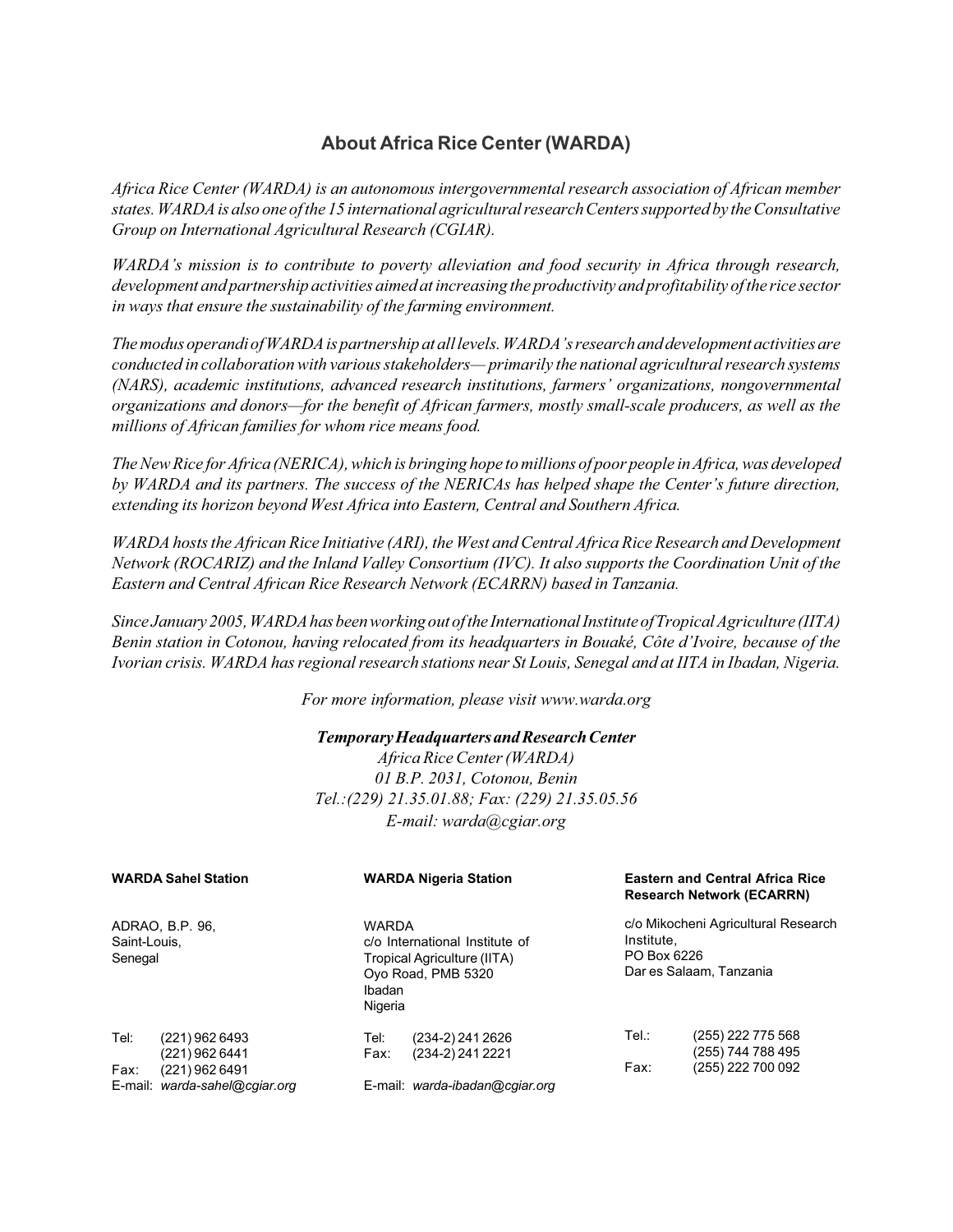Report of the 5<sup>th</sup> Biennial Regional Consultative Meeting of the National Experts Committee (NEC V) Cotonou, Republic of Benin 19–20 June 2006

Celebrating 35 Years of Research Partnership

### **Africa Rice Center (WARDA)/NARS Collaboration**

Biennial Africa Rice Center/NARS Experts Committee Meeting Report No. 5



**Africa Rice Center** 01 BP 2031, Cotonou, Benin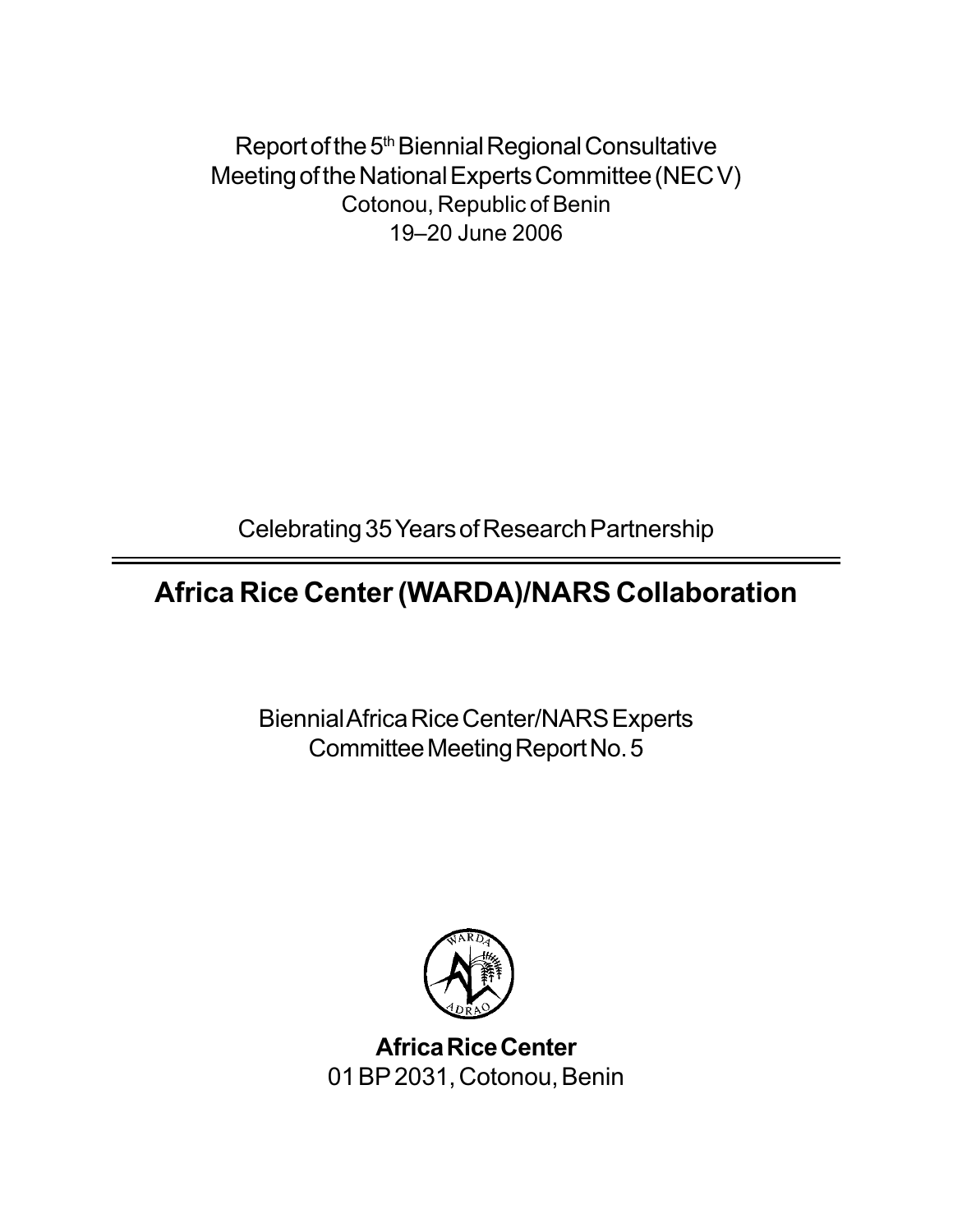© Copyright Africa Rice Center (WARDA) 2007

WARDA encourages fair use of this material. Proper citation is requested.

#### **Citation:**

Report of the 5<sup>th</sup> Biennial Regional Consultative Meeting of the National Experts Committee (NEC V). 19–20 June 2006. Cotonou, Benin: Africa Rice Center (WARDA). 100 pp.

Africa Rice Center (WARDA) BP 2031 Cotonou Benin

Tel: 21.35.01.88 Fax: 21.35.05.56

Email: warda@cgiar.org

Website: www.warda.org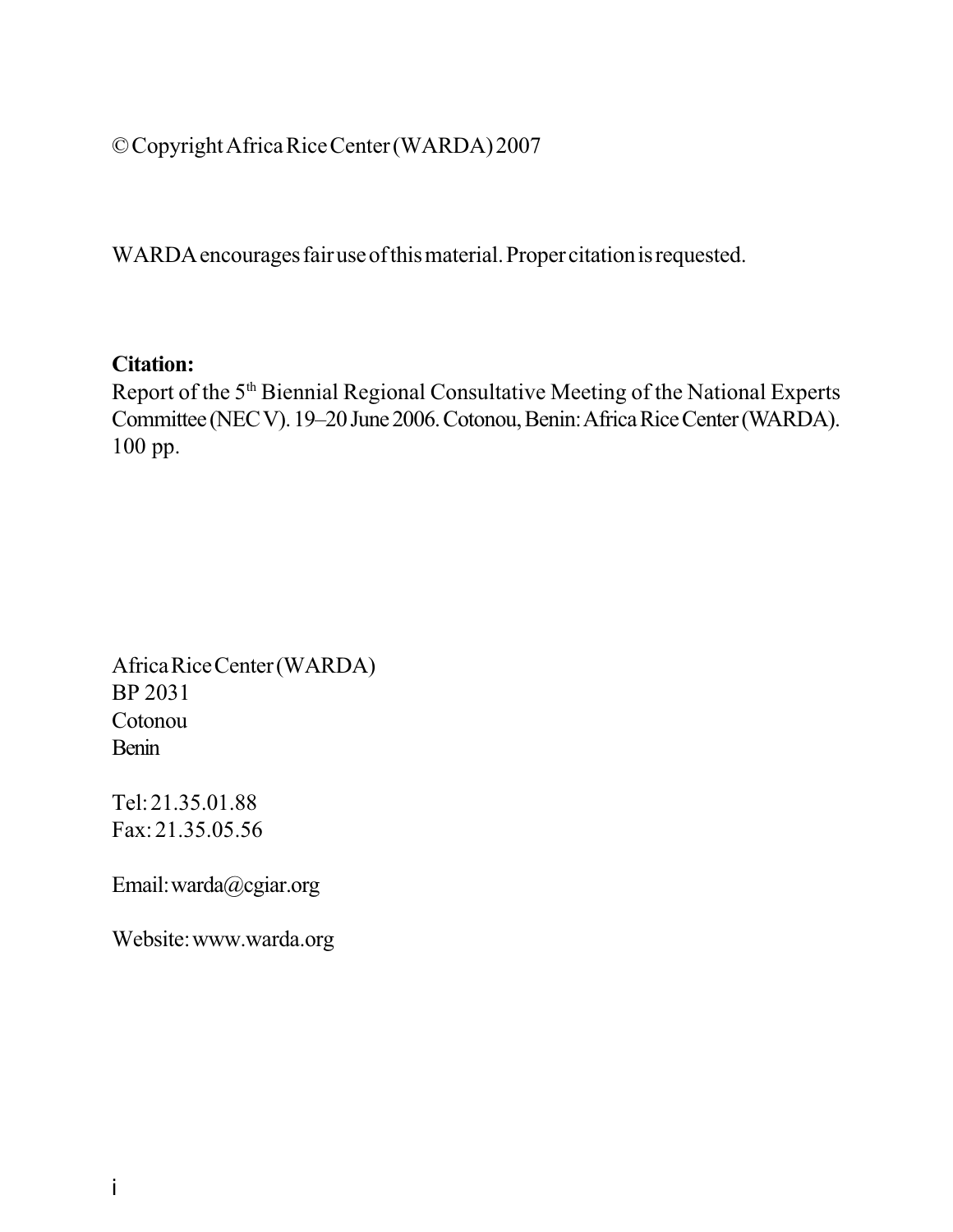### **Contents**

| 1. Introduction                                                                                                                            | 1                |
|--------------------------------------------------------------------------------------------------------------------------------------------|------------------|
| 2. Synthesis report and main conclusions and recommendations                                                                               | $\boldsymbol{2}$ |
| 2.1 Opening ceremony                                                                                                                       | $\overline{c}$   |
| 2.1.1 Opening remarks by INRAB DG                                                                                                          | $\overline{2}$   |
| 2.1.2 Remarks by WARDA DG                                                                                                                  | $\overline{2}$   |
| 2.1.3 Opening address                                                                                                                      | $\overline{2}$   |
| 2.2 Overview of recent meetings                                                                                                            | 3                |
| 2.3 WARDA DG report                                                                                                                        | 3                |
| 2.4 Strategic issues                                                                                                                       | 4                |
| 2.4.1 Report on the WCA MTP                                                                                                                | $\overline{4}$   |
| 2.4.2 Performance Measuring Indicators and WARDA NARS partnerships                                                                         | $\overline{4}$   |
| 2.4.3 Preparing for the 2007 EPMR                                                                                                          | $\overline{4}$   |
| 2.4.4 Implementation of WARDA Inc.                                                                                                         | 5                |
| 2.5 Report of network activities                                                                                                           | 5                |
| 2.6 Research & Development reports                                                                                                         | 5                |
| 2.7 Decisions and recommendations                                                                                                          | 6                |
| Annex I Report of the Director General – synopsis of 1996–2006                                                                             | 8                |
| Annex II Report on the WCA MTP development                                                                                                 | 30               |
| Annex III Proposal for a seed production, distribution and marketing company<br>Annex IV Performance Measurement Indicators and WARDA-NARS | 38               |
| partnership                                                                                                                                | 41               |
| Annex V IVC activity report                                                                                                                | 56               |
| Annex VI African Rice Initiative Coordinator's Report 2005                                                                                 | 62               |
| Annex VII ROCARIZ status report                                                                                                            | 69               |
| Annex VIII Eastern and Central Africa Rice Research Network Progress                                                                       |                  |
| Report (September 2005–May 2006)                                                                                                           | 73               |
| Annex IX WARDA Research and Development activities contributing to                                                                         |                  |
| develop the Nigerian rice sector                                                                                                           | 77               |
| Annex X Progress in biotechnology activities at WARDA                                                                                      | 87               |
| Annex XI Genetic Resources Unit (GRU)                                                                                                      | 89               |
| Acronyms and Abbreviations                                                                                                                 | 93               |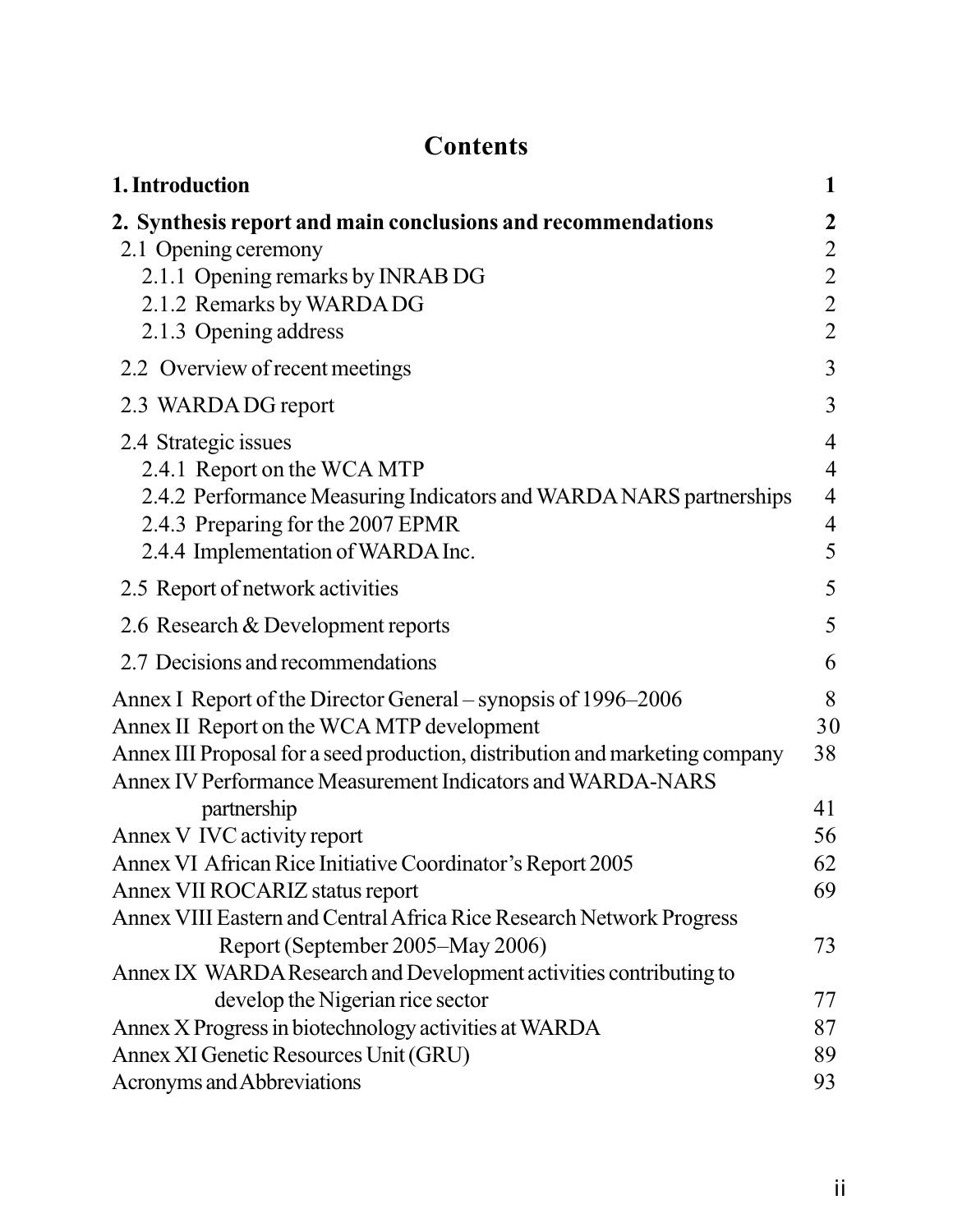#### **1. Introduction**

The 5<sup>th</sup> Biennial Regional Consultative Meeting of the National Experts Committee (NEC V) took place on 19-20 June, 2007 in Cotonou, Benin.

#### Attendance

The Directors of the National Agricultural Research Institutes (NARIs) or their representatives from the following countries attended the meeting.

#### **WARDA Member Countries**

Benin, Cameroon, Chad, Côte d'Ivoire, Ghana, Guinea, Togo, Sierra Leone, Mali, Nigeria, Niger, Senegal, The Gambia.

#### **Observers**

Ethiopia Uganda Tanzania DR Congo Republic of Congo (Brazzaville) Kenya SG 2000 IITA CORAF Songhai, Benin Chair of WARDA Board of Trustees

#### **WARDA member countries absent**

Liberia Burkina Faso Guinea Bissau Mauritania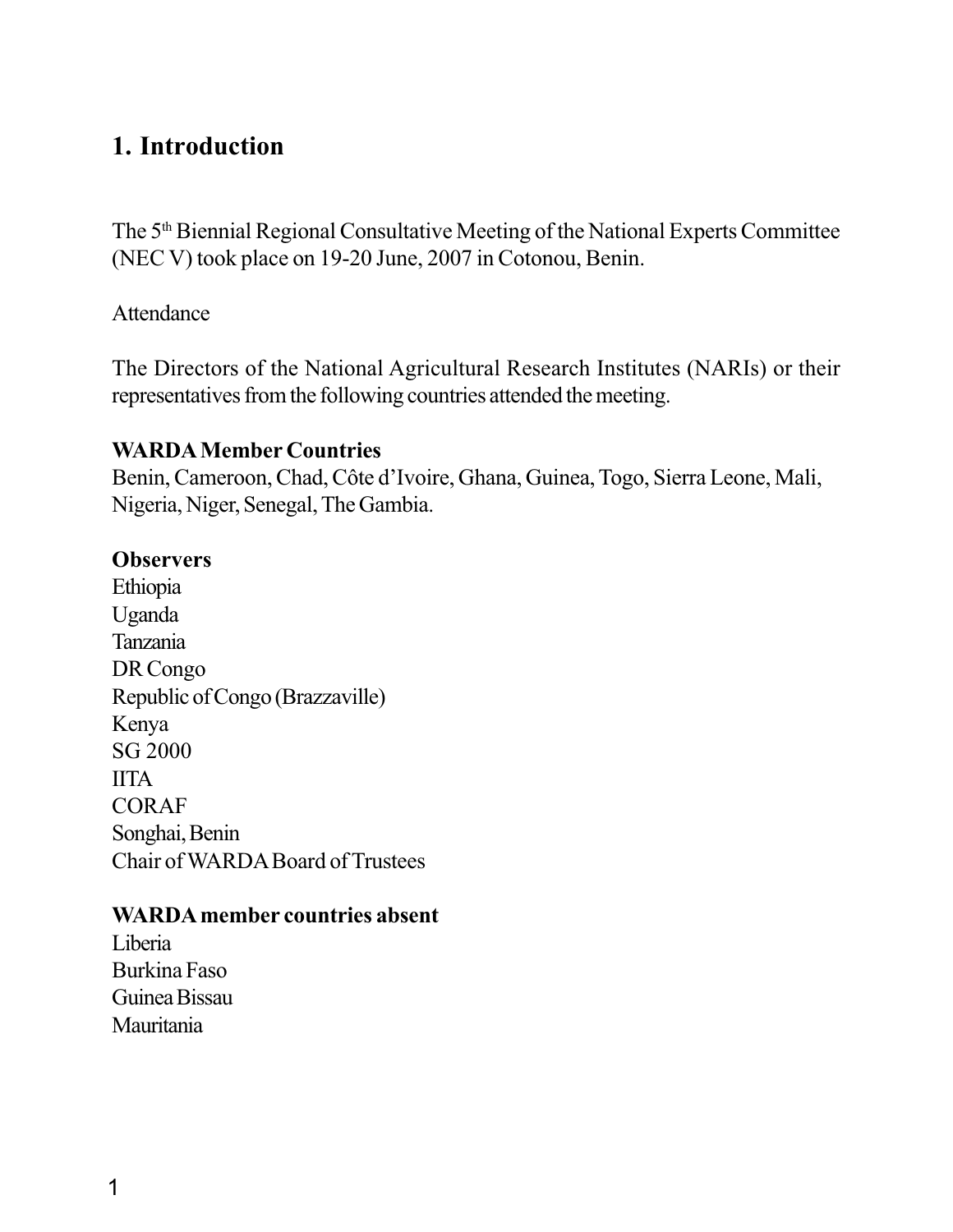### **2. Synthesis report and main conclusions and recommendations**

Dr A.A. Ochigbo, Director of the National Cereal Research Institute of the Federal Republic of Nigeria, chaired the discussion.

#### **2.1 Opening ceremony**

Remarks were made by INRAB Director General Dr David Arodokoun and WARDA DG (Dr Kanayo Nwanze) before the opening address by a representative of the Minister of Agriculture, Animal Production and Fisheries of the Republic of Benin.

#### *2.1.1 Opening remarks by INRAB DG*

Dr Arodokoun appreciated the response of NEC members in attending WARDA meetings. He encouraged the WARDA DG to mobilize all NARS to execute the agenda for rice self-sufficiency in the region. He noted the strong points of WARDA's DG as a man of tolerance and justice. He restated his position that the NARS DGs were available to support WARDA in executing its agenda.

#### *2.1.2 Remarks by WARDA DG*

Dr Kanayo Nwanze (WARDA DG) thanked all participants for attending the meeting and appreciated the presence of the DGs from NARIs in East and Central Africa (Ethiopia, Kenya, Tanzania, Uganda, DR Congo and Republic of Congo). He touched on his duty tour of ten years at WARDA and expressed satisfaction for having transformed the Institute into a pan-African one

#### *2.1.3 Opening address*

The Director of Cabinet at the Ministry of Agriculture, Animal Production and Fisheries of the Republic of Benin, Madam Jocelyne Julie Zinsou, performed the Opening Ceremony. She brought solidarity messages from the President of the Republic of Benin, His Excellency Dr Boni Yayi, and from the Minister of Agriculture, Animal Production and Fisheries of Benin. She charged the gathering to take steps to tackle the gap between rice production and consumption.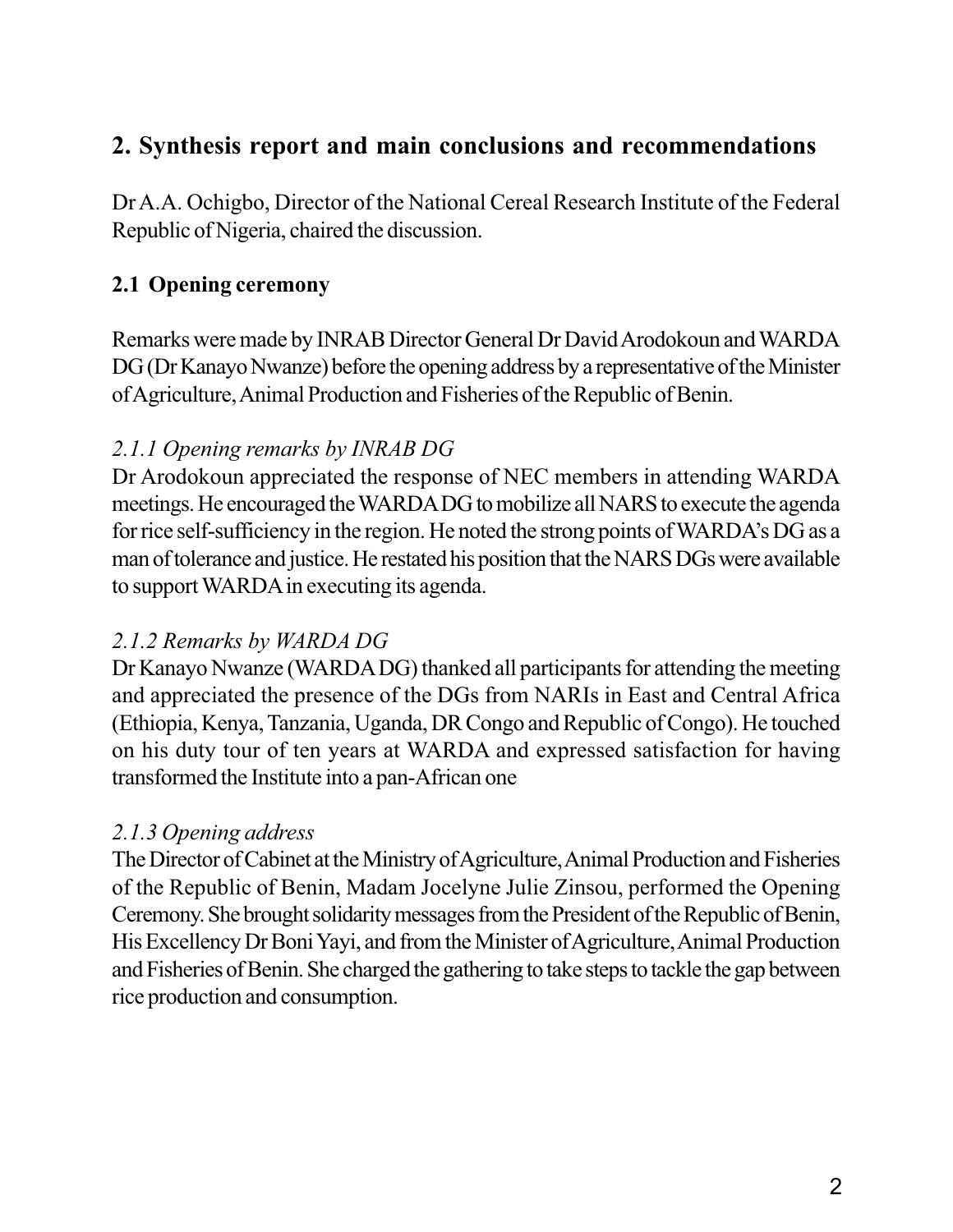#### **2.2 Overview of recent meetings**

*Conclusions and resolutions of the 25th Council of Ministers (COM); Decisions and recommendations of the 4th Biennial Regional Consultative Meeting of the NEC*

The conclusions, motion and resolutions of the 25<sup>th</sup> COM were presented by WARDA. The major decisions made were listed. Questions on heavy metal presence in rock phosphate, maintaining WARDA's identity and recent information on the merger of the CORAF Cereals network were discussed. The need to strengthen rice policy work and advocacy in the sub-region was emphasized. The place of biotechnology research and opportunities for training also discussed.

#### **2.3 WARDA DG report (Annex I)**

This covered the 10-year period (1996-2006). The networks and their contributions to the output of WARDA's programmes were presented. History of the development of NERICAs, their evolution and dissemination in member countries and the status of the ASI technology were elaborated by the DG. The receipt of awards by WARDA scientists, particularly those received by Drs Monty Jones and Sié Moussa was appreciated. Changing trends in the staffing at WARDA and the current status of WARDA as Africa Rice Centre were presented. Efforts at resource mobilization and the management of the Ivorian crisis were also detailed, while the recent CGIAR reforms and the impact on WARDA were highlighted. He was satisfied with his tenure, especially because of the achievement of the geographical expansion of the Institute. Dr Nwanze noted that there has been a systematic increase in the annual budget of WARDA from US\$ 9.6m (1996) to US\$ 11.4m (2006). However, he further noted that WARDA needed to achieve an US\$ 15m budget level. In his future perspective, he encouraged WARDA to pursue policy advocacy, and pay attention to seed demands from stakeholders as well as working hard on international exposure, especially the need to go beyond NERICAs. He thanked all who had supported both him and WARDA during difficult years.

NEC requested WARDA to go further in discussing the institute and its achievements with the political leaderships in the respective member countries. The need for WARDA to diversify its funding sources was discussed as was the decision of COM that WARDA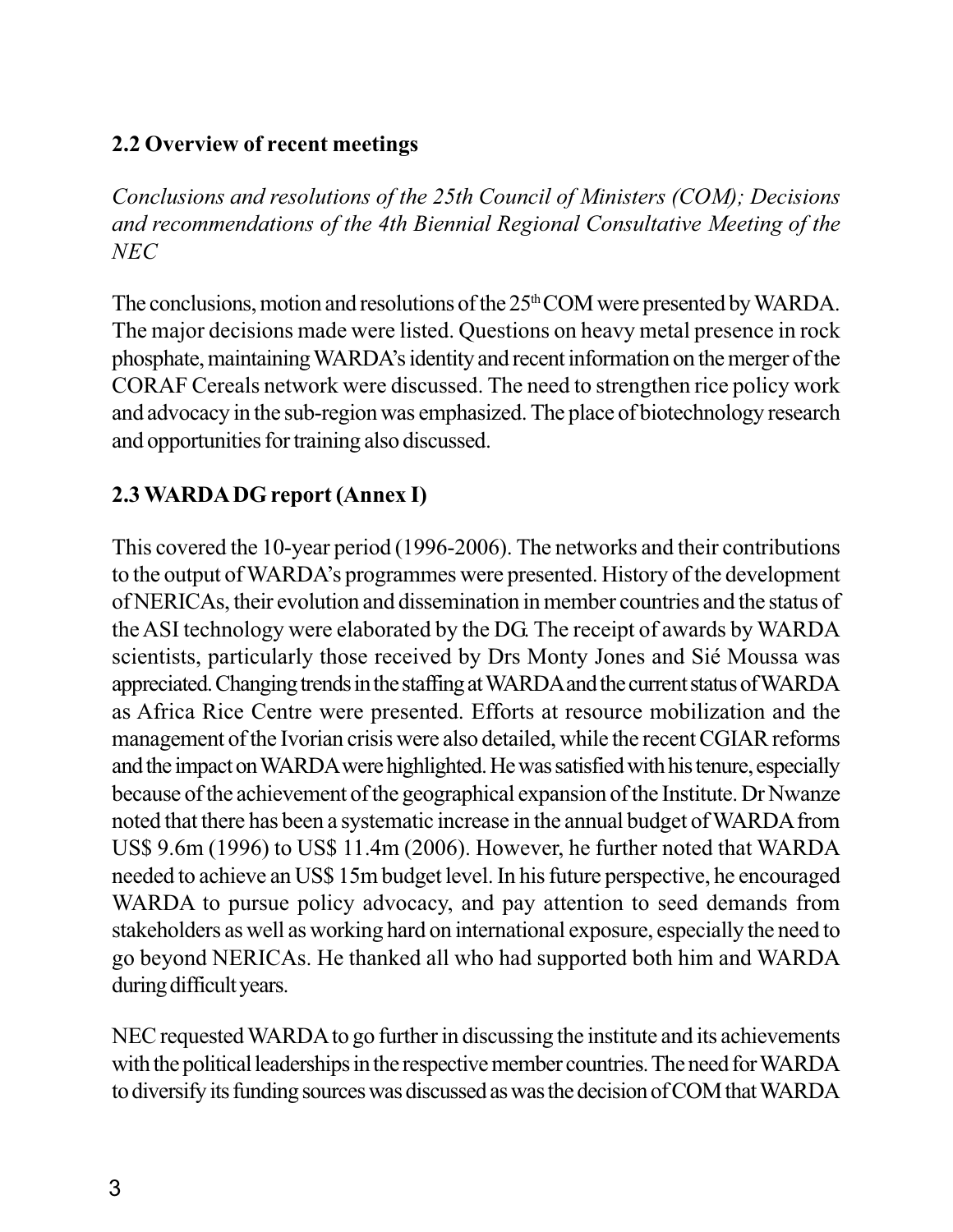should not merge with another institution. In order to defend this decision more strongly, a panel was put in place to deliberate and produce strong comments, and to develop a document to be sent to the CGIAR.

#### **2.4 Strategic issues**

#### *2.4.1 Report on the WCA MTP* (Annex II)

Dr P. Kormawa (ADPL2) presented this report on behalf of Dr Keya. It traced the evolution of the processes leading to the development of the MTP for WCA. The consultations to date and the status of the final document to be presented to the ExCo of the CGIAR were presented. NEC expressed the hope that comments, made at the last CORAF AGM in Banjul have been incorporated in the final document.

#### *2.4.2 Performance Measurement of Impact Indicators and WARDA NARS partnerships (Annex IV)*

This was presented by Dr O. Youm (ADPL1). The importance of the PMI to the general health and future of the Institute was emphasized. Recent data on WARDA PMI were presented to NEC along with the different aspects, the processes and philosophy. NEC noted with interest the processes involved in the rating of CGIAR institutes and the effect on the general future direction and health of WARDA as a Center of Excellence.

Mr K. Geerts (ADG, Corporate Services) reported that because of the recent PMI, WARDA has been upgraded from Satisfactory to Superior and for that reason the World Bank has increased its contribution to WARDA by US\$ 250 000. NEC expressed its satisfaction to WARDA about the briefing, but requested that more emphasis be placed on capacity development, stakeholder intelligence and the involvement of the private sector. NEC also suggested there was a need for WARDA to scale-up and scale-out many of its technologies.

#### *2.4.3 Preparing for the 2007 EPMR*

Dr Kormawa (ADPL2) presented this report on behalf of the ADG (R&D) Dr Keya. The extent of preparation and the choice of panellists were explained. Documents to be used for the EPMR process and the Terms of Reference (TOR) were elaborated. NEC members expressed their readiness to take part in the EPMR, and suggested that a NARS DG be fully engaged with the evaluation process.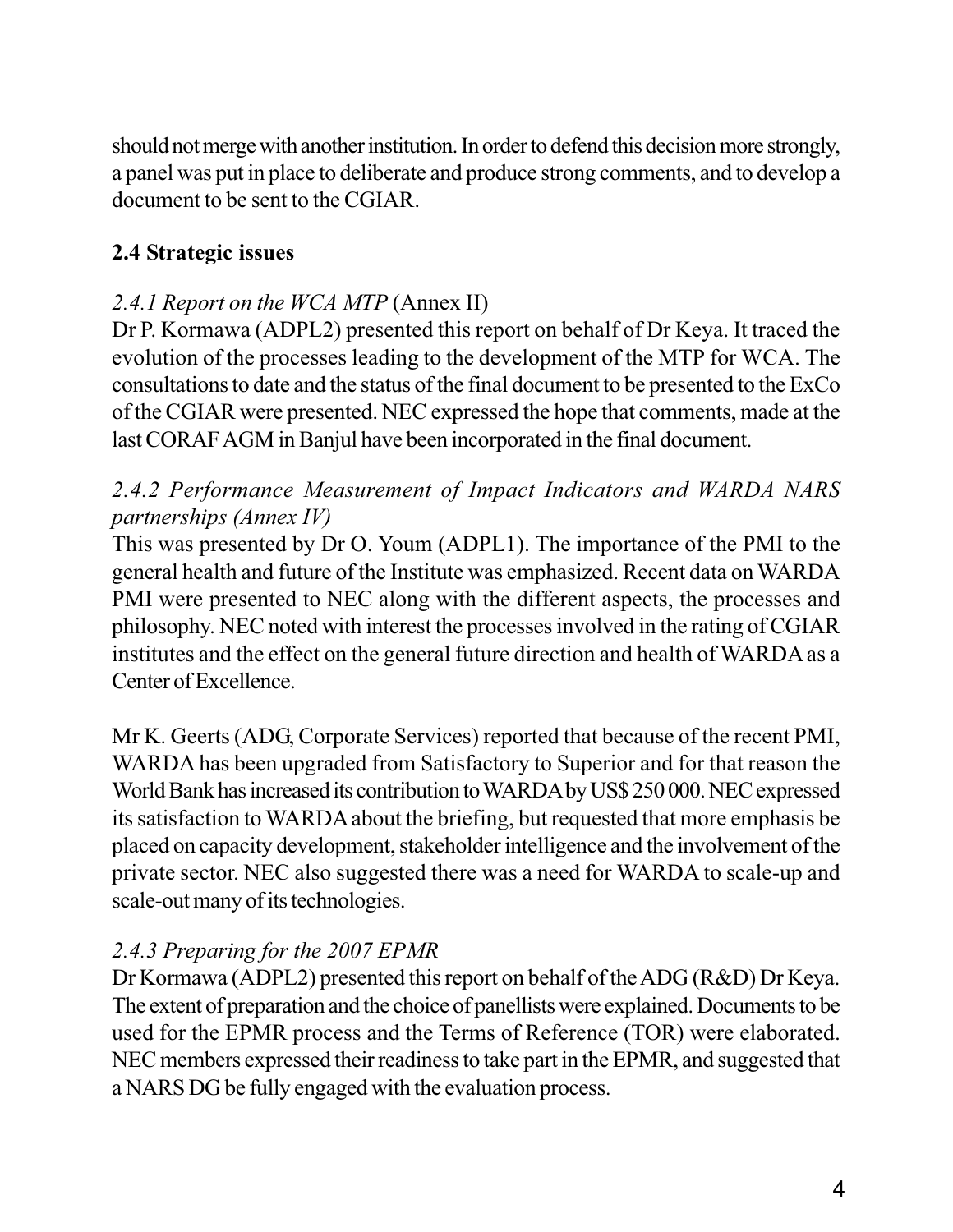### *2.4.4 Implementation of WARDA Inc.* (Annex III)

Mrs Samira Hotobah During (Head of Donor Relations) presented the programme of implementation. The philosophy and evolution of the processes that necessitated the formation of the seed company were explained. Consultants are to be hired to suggest the modalities for the establishment of the company. It was explained that WARDA was only facilitating the process of the formation of the enterprise, but not necessarily moving away from its role in generating International Public Goods (IPG).

NEC expressed concerns about the project. However, it was decided to pursue the process and to keep NEC informed on the subsequent developments

#### **2.5 Report of network activities**

The coordinators (and Heads) of IVC, ARI, ROCARIZ, GRU and ECARRN presented their activities and achievements during the period under review. These presentations (Annexes V-VIII) were followed by questions and recommendations.

It was suggested that the networks should reinforce their interaction. The African Rice Initiative (ARI) should extend its activities to further countries, interact with the AfDB to speed up funds disbursement but coordinators should also respect the Bank procedures. In future, presentations should be based on concrete outputs and lessons learned rather than on activities.

#### **2.6 Research & Development reports**

Two presentations were made on: "Focus on WARDA R & D activities in Nigeria" (Dr P. Kormawa) and "Progress on biotechnology research" (Dr Marie-Noëlle Ndjiondjop). See Annexes IX and X.

The presentations covered WARDA activities and achievements in Nigeria and activities and achievements in biotechnology research at the Center and in the strengthening of NARS in biotechnology research.

During discussions, it was suggested that an economic analysis of biotechnology in agriculture should be carried out. It was also suggested that the Center should join hands with NARS to establish a common biotechnology laboratory because this was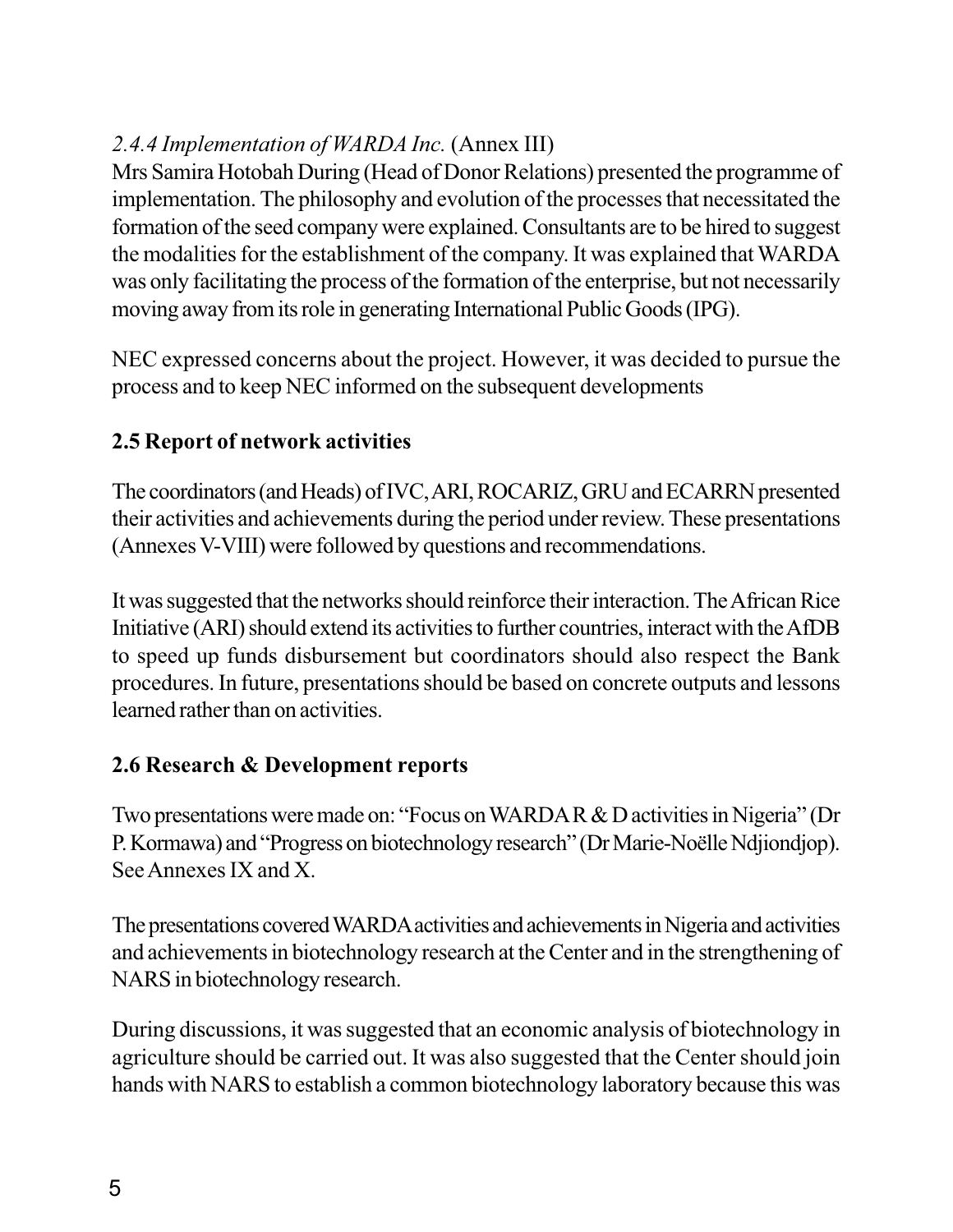deemed to be more cost effective. Possible genetic erosion and sterility of NERICA lines were discussed.

#### **2.7 Decisions and recommendations**

#### *Recommendations made by the National Experts Committee (NEC) at its 5th Biennial Meeting (19***–***20 June, 2006)*

- 1. NEC appreciates the work of WARDA and its networks, but urges the networks to work together harmoniously to avoid duplication, and to make concrete efforts at conducting ex-post and ex-ante studies on how their technologies are being adopted in the member countries.
- 2. NEC strongly reiterates the decision by WARDA Council of Ministers (COM 05) opposing any merger between the International Institute of Tropical Agriculture (IITA) and WARDA and wishes to document its position in support of this decision to be sent to the Executive Committee of the CGIAR (ExCo) through the Director General of WARDA.
- 3. NEC expresses its appreciation to WARDA for steps taken in implementing COM 25 Resolution # 12 on seed and urges WARDA to undertake a thorough market study on the proposed seed company, taking into consideration the various national seed legislations and structures.
- 4. NEC understands the need for member countries to pay their contributions to WARDA, but encourages the Center to carefully compute other intangible contributions into the general WARDA output (travel costs incurred by NARS Directors on WARDA-related missions, diplomatic status contributions to WARDA and her sub-stations by host countries) and ensure that this is reflected in subsequent WARDA Annual Reports.
- 5. NEC encourages all member states to devise all possible strategies to pay their contributions.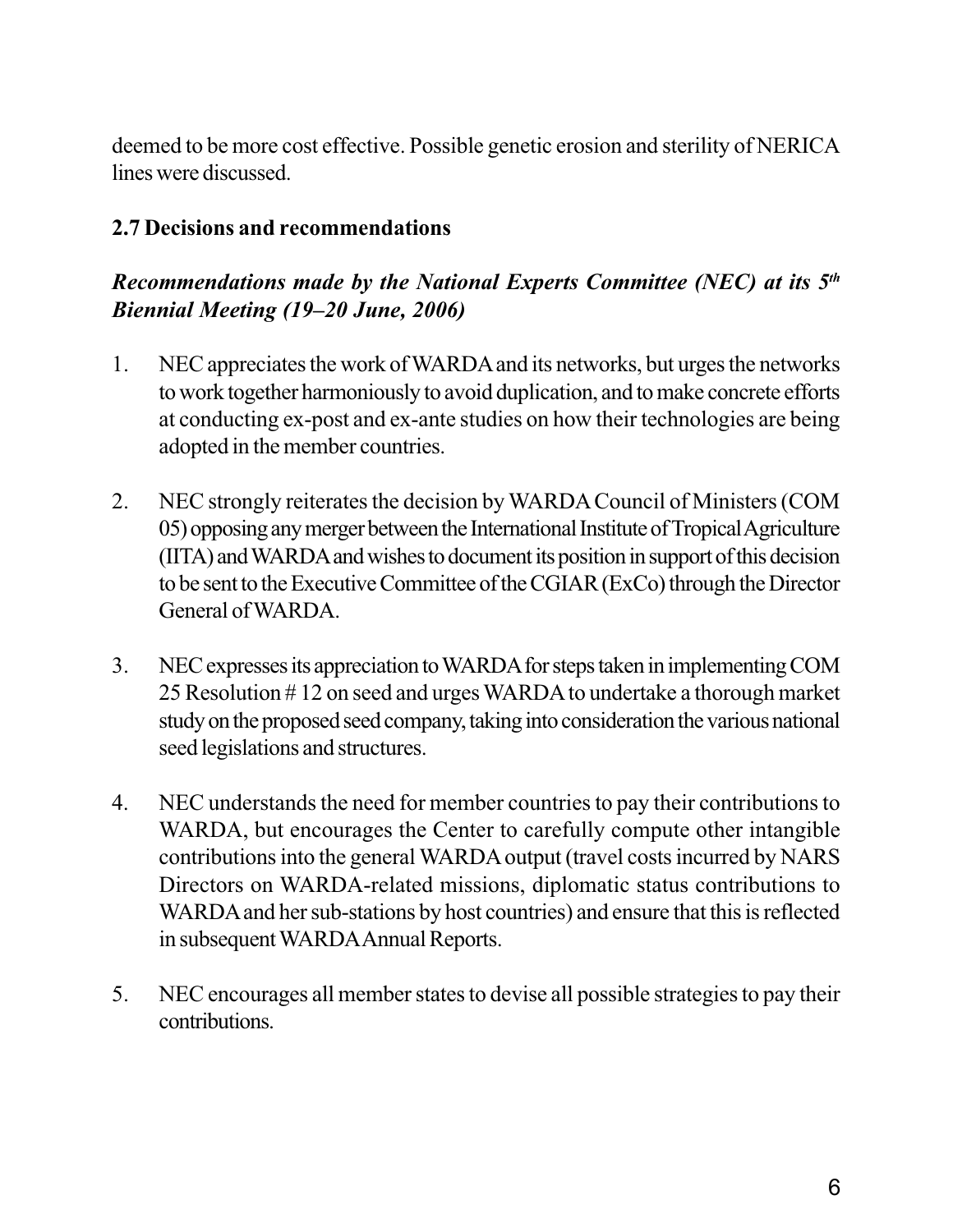- 6. NEC congratulates WARDA on its efforts to conduct high-level biotechnology research and capacity-building activities within the member countries, but urges it to do so in concert/harmony with respect to processes taking place within CORAF and other related bodies
- 7. NEC expresses its satisfaction on the status of implementation of the conclusions and resolutions of the 25<sup>th</sup> COM and urges WARDA to ensure that continued emphasis be maintained in the area of rice policy work and advocacy in the subregion.
- 8. NEC expresses satisfaction with progress made in the consultations and in development of an integrated Medium Term Plan (MTP) for West and Central Africa (WCA), especially the roles played by CORAF and member countries, and expects that these partners will be fully involved in the execution of the research activities that will subsequently be launched.
- 9. NEC expresses support for resolution 16 of the  $25<sup>th</sup>$  COM that the COM confers a distinguished service award on Dr Kanayo Nwanze, for distinguished and faithful service to Africa during his tenure at WARDA as Director General.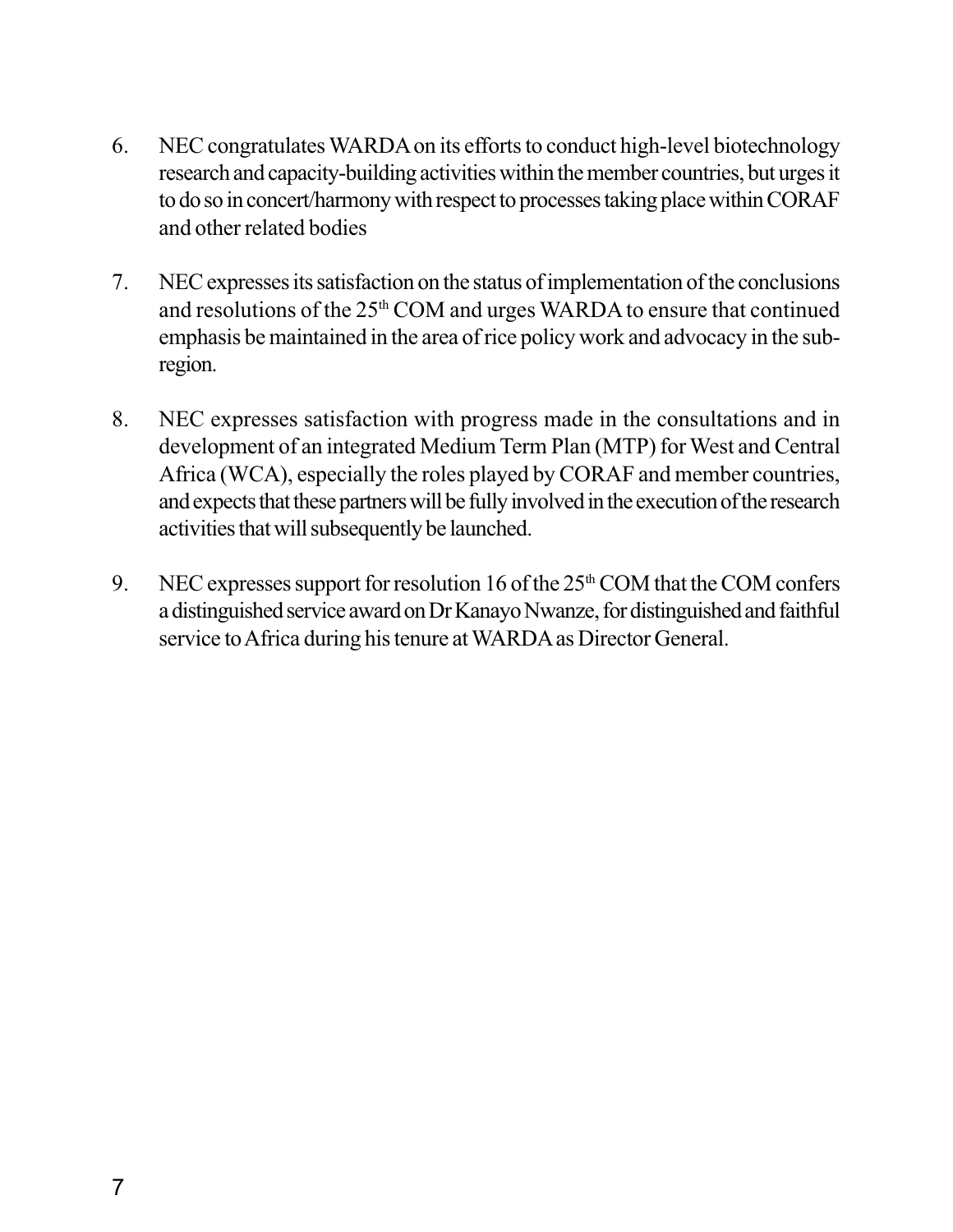### **ANNEX I**

#### **Report of the Director General – synopsis of 1996–2006**

#### **Dr Kanayo Nwanze**

#### **Introduction**

The West Africa Rice Development Association (WARDA), now known by its new appellation the Africa Rice Center, was founded as an autonomous intergovernmental research association in 1971 by 11 far-sighted African countries, with the assistance of the United Nations Development Program (UNDP), the Food and Agriculture Organization of the United Nations (FAO) and the Economic Commission for Africa (ECA). WARDA was born in 1971 out of a desire of governments to collaborate for the greater good of reducing poverty and achieving food security. The year 2006 is WARDA's 35<sup>th</sup> anniversary. In recognition of 35 years of research and development activities carried out principally in collaboration with the national agricultural research systems of sub-Saharan African countries, the theme for the 5<sup>th</sup> Biennial Regional Consultative meeting of the WARDA National Experts Committee is 'Celebrating 35 Years of Research Partnership'.

For the last 10 years of WARDA's 35 years of existence, I have been at the helm of this institution. My term as Director General of WARDA comes to an end in November. Allow me therefore, to deviate from the tradition of reporting on highlights of WARDA's activities over the intervening two years since the last consultative meeting (NEC IV) in 2004 in Yamoussoukro, Côte d'Ivoire. It would be a more fitting tribute for my last meeting with NARS colleagues in this expanded National Experts Committee, which includes observers from the Eastern and Central African (ECA) region, to present a synopsis of WARDA's achievements for the 10 years (1996–2006) I have served this Association.

Under my leadership, WARDA has reached the pinnacle of success resulting from the development of the New Rice(s) for Africa (NERICAs), now truly recognized as the flagship of the CGIAR. The many accolades received by the Association and its scientists include several prestigious awards (e.g. the 2000 King Baudouin Award, 2004 World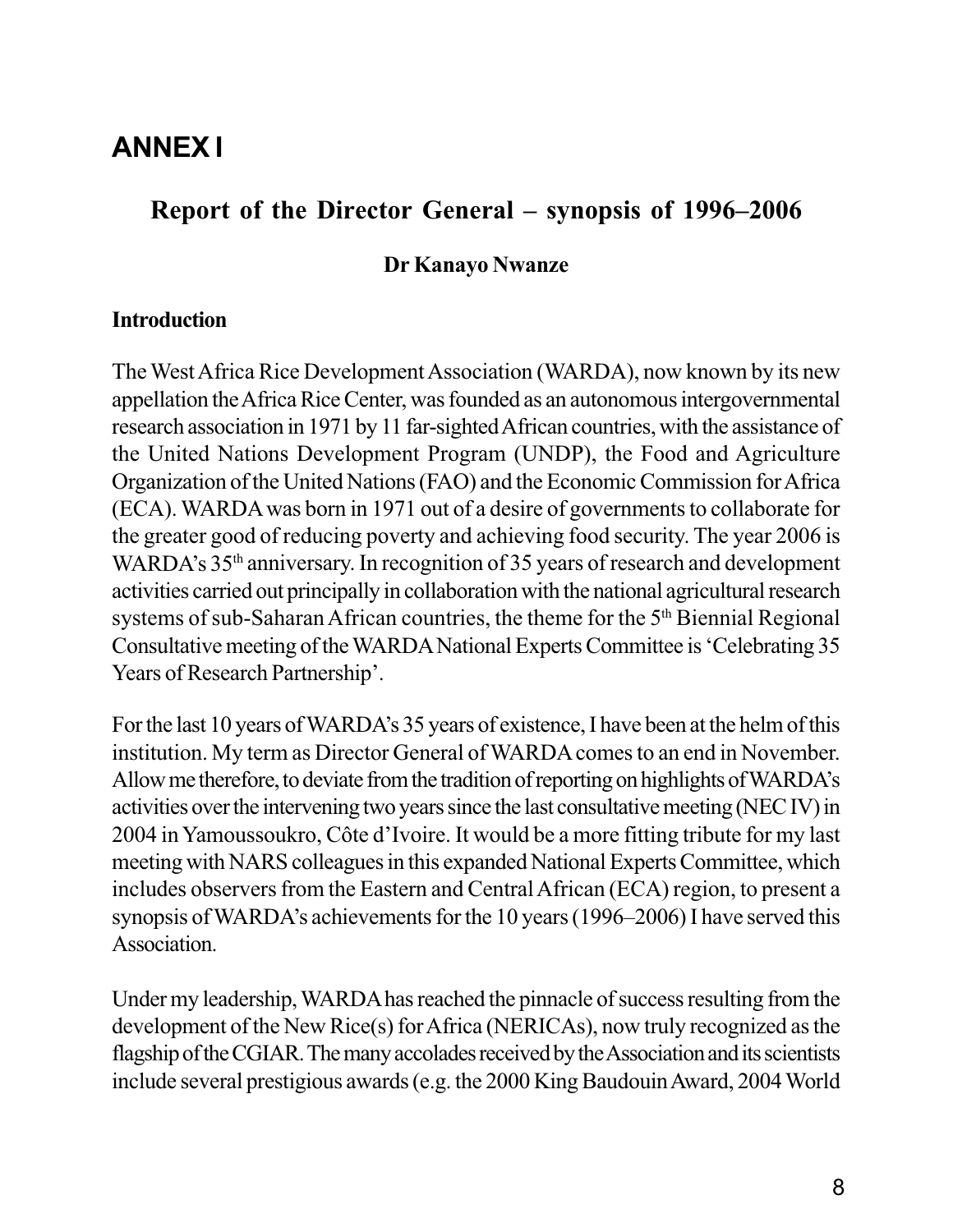Food Prize, and the 2006 Koshihikari Rice Prize). The UK's Department for International Development (DFID) recently cited NERICAs as one of three CGIAR outputs in its just published book on development success stories. Yet amid all this euphoria, WARDA has been forced twice to flee the crisis in its host country of Côte d'Ivoire and has to be ever mindful of the recent call for a merger of CG Centers in West and Central Africa. In this synopsis of my 10 years of stewardship of WARDA, I have tried to capture these momentous events, some key achievements and strategic issues that will define WARDA for many years to come.

#### **Research and Development highlights: outputs of WARDA activities**

As an autonomous intergovernmental research association that grew after 16 years to become a member of the Consultative Group on International Agricultural Research (CGIAR), the essence and the very core of WARDA's existence is producing global public goods through its research and development activities. WARDA's most valued contribution has been through varietal improvement, witness the birth of the NERICA varieties in late 1990s and before that the WAB series of rainfed upland and lowland rice varieties, WITA series of rainfed and irrigated lowlands, the Sahel varieties (designated 108, 201 and 202) and the ROK series of salt-tolerant rice varieties from Rokupr in Sierra Leone.

#### **The NERICA story**

Some call it the "NERICA Revolution" " while others call it the " "NERICA Conundrum". Whatever believers choose to call it, NERICA refers to germplasm derived from interspecific crosses of *Oryza sativa* (Asian rice) and *Oryza glaberrima* (African cultivated rice) and is the brainchild of former senior WARDA scientist, Dr Monty Jones. In 1991, Jones and a team of WARDA scientists started trying to cross indigenous African rice with the introduced Asian species with the objective of gaining access to new genetic combinations, which bring together the best characteristics from each parent (tolerance/resistance to stresses, weed competitiveness, shorter growth cycle and desirable eating qualities from the African parent; yield potential from the Asian parent). Indeed, there were a number of earlier attempts to access the *O. glaberrima* genome through interspecific crossing. However, most of these attempts floundered because of sterility and stability problems in the interspecific progeny. In 1994, the first-ever fertile (true breeding) interspecific rice progeny were produced from hybridization of African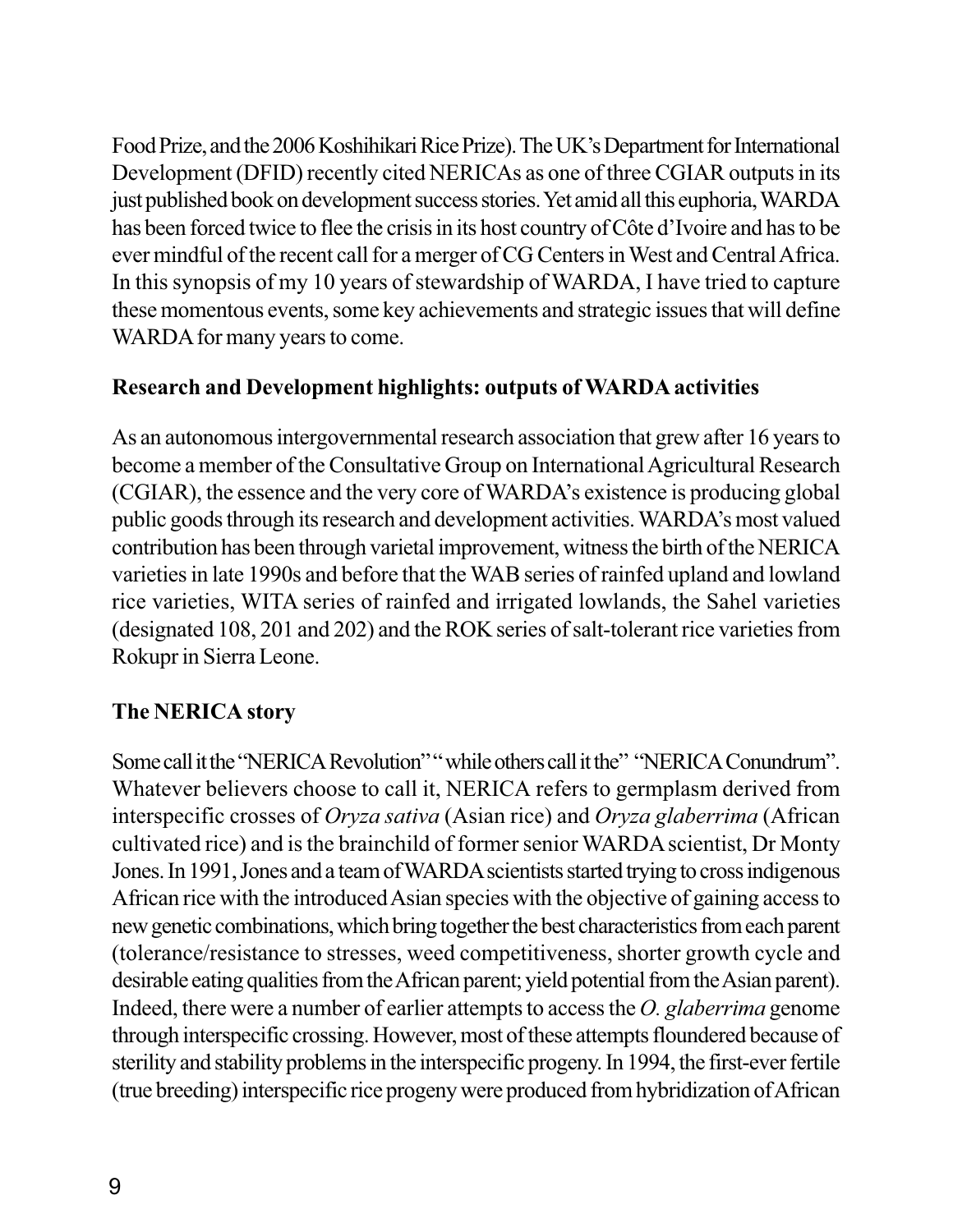(*O. glaberrima)* and Asian (*O. sativa)* rices. WARDA's contribution to this scientific breakthrough was to use anther culture and embryo rescue techniques to circumvent the sterility problems, thus unlocking an exciting new source of genetic variation.

In December 1996, the Interspecific Hybridization Project (IHP) was the major outcome of a WARDA-hosted international workshop bringing together institutions already involved in interspecific research and donors (Japan, UNDP) for upstream research and development. As a triangular South-South partnership, IHP brings together three CGIAR Centers (WARDA, IRRI and CIAT), Cornell University (USA), the *Institut de recherché pour le developpement* (IRD, France), Tokyo University (Japan) and the Yunnan Academy of Agricultural Sciences (China) to advance the development of interspecific progeny.

#### **Naming the interspecifics – what's in a name?**

The interspecifics have gone through several 'incarnations' in terms of naming since the first lines were fixed in 1994. However, the decision to use 'New Rice for Africa', first in 1998, then as the standard from early 1999 was crucial. After all, WAB-450-1-B-P-38-HB really does not mean very much to a lay person and it's simply too long.

In early 2000, seven upland NERICAs (1–7) were released on a wide scale in Côte d'Ivoire and Guinea. Eleven new upland NERICA lines have since been characterized, bringing the total number of NERICAs to 18. The new NERICAs have been named NERICAs 8 to 18. This exciting development provides farmers with more choices of NERICA material. With NERICAs, rainfed rice yields, which have been stagnant at 1 tonne per hectare or less, have risen sharply by about 35% with no fertilizer input. Low levels of fertilizer can raise upland NERICA yields to 2 tonnes and moderate inputs to 5–6 tonnes.

A new dimension is being added to the NERICA success story in the form of the lowland NERICAs, another scientific breakthrough, with yield potential of 6–7 tonnes per hectare and good resistance to major lowland stresses. Given the high potential of the lowlands in Africa, the new rice is expected to make an even bigger impact than the upland NERICA varieties.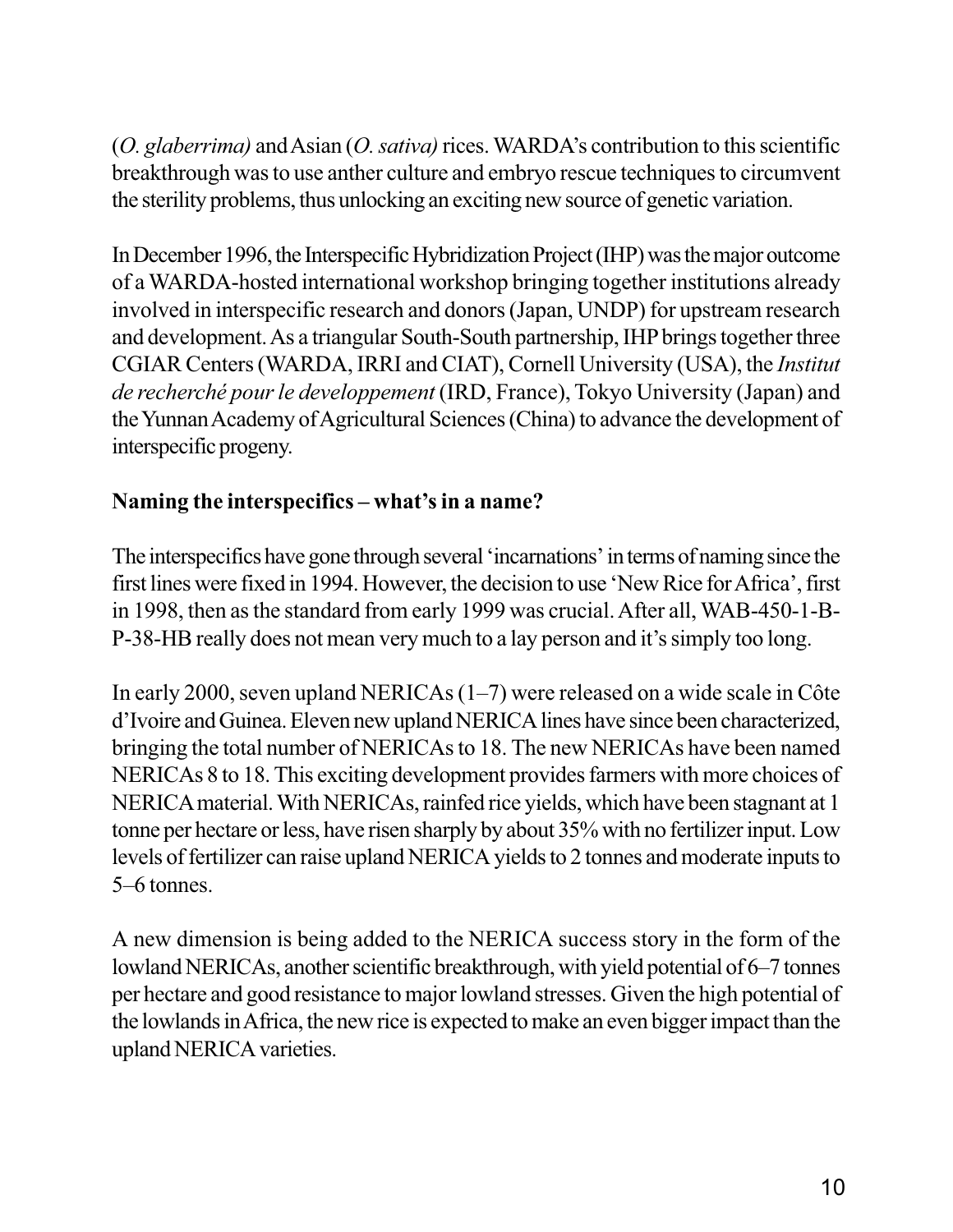#### **Spread and impact of NERICAs in SSA countries**

Four lowland NERICA varieties were released in Burkina Faso and two in Mali in early 2005. About 60 of the new lowland varieties have received farmers' stamps of approval in several African countries through the Participatory Varietal Selection (PVS) process – an approach that was used successfully in accelerating the dissemination of the upland NERICAs.

NERICA dissemination is receiving a major boost in seven pilot countries (Benin, Togo, Mali, The Gambia, Ghana, Nigeria and Sierra Leone) in the multi-country NERICA project funded by the African Development Bank through a combination of soft loans and grants of over \$30 million. To reinforce this effort, the Japanese Government has seconded two specialists in technology dissemination and in grain quality to WARDA and the African Rice Initiative (ARI).

Across SSA, the cropping area under NERICA varieties continues to grow in leaps and bounds. Guinea, Côte d'Ivoire and Uganda are countries that have greater than 10,000 ha of land under NERICA cultivation. Guinea has already shifted its NERICA rice production from the experimental cultivation phase to dissemination and commercialization with 100,000 ha being cultivated with NERICAs. The Government of the Federal Republic of Nigeria recently allocated one billion Naira

for NERICA seed multiplication.

In Benin, 68% of those farmers who have been exposed to NERICAs have adopted them in 2004. In farming households that have adopted NERICA, there has been a 3% increase in school attendance and school retention rates, and a 2% reduction in frequency of child illness.

In Guinea, Togo, Côte d'Ivoire and The Gambia, farmers have been highly enthusiastic about NERICA and used the cash from selling NERICA to build houses, pay tuition fees and medical expenses for their children. Nericulture is the new term coined in Guinea for rice farming.

Results of NERICA production have been remarkable in Uganda within three years of its introduction. More than 10,000 hectares are now under cultivation thanks to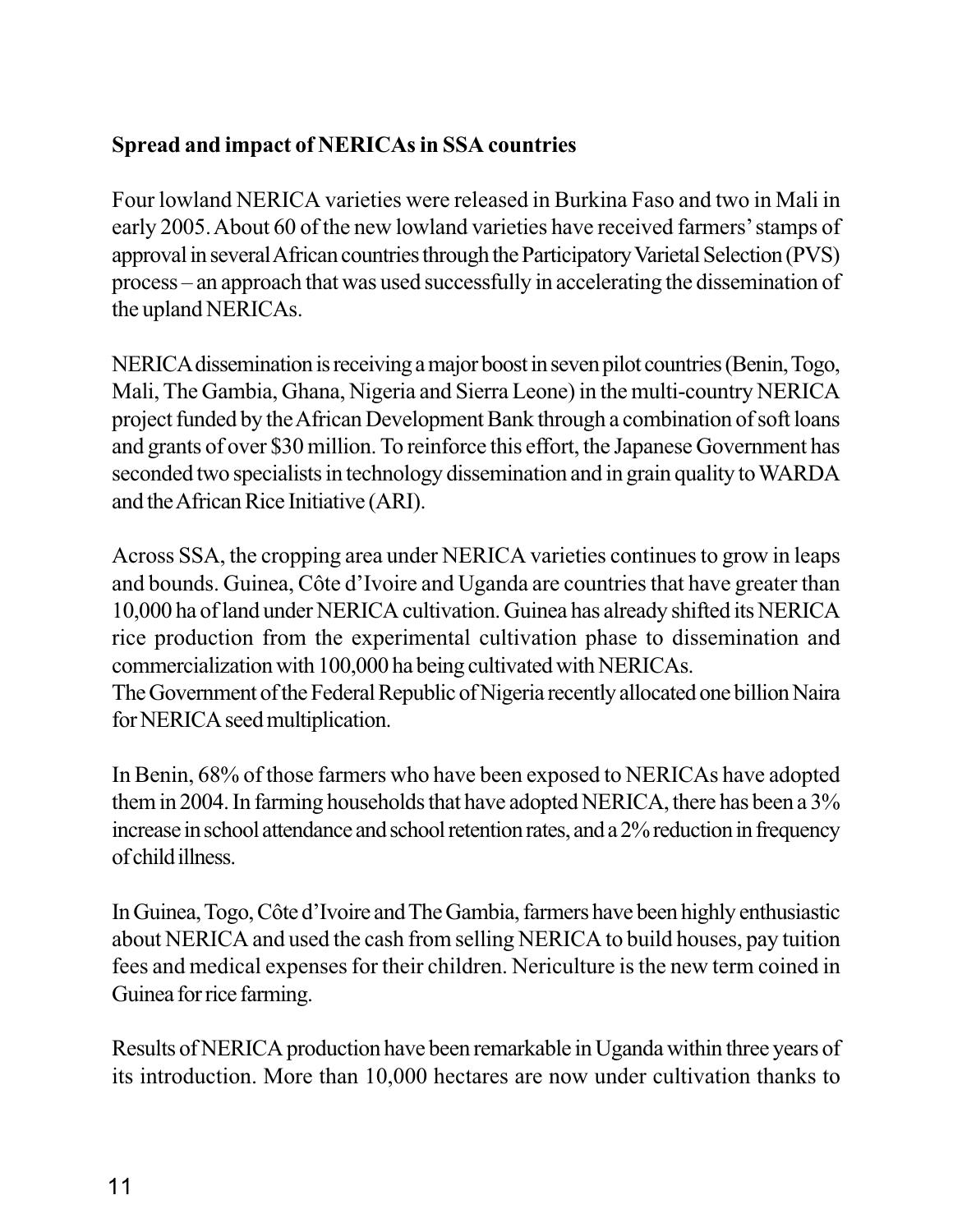successful public-private sector partnerships among the national program, NGOs, seed companies and farmers.

#### **Critical success factors**

Why have NERICAs been so successful and in so short a time, given the usually long lag between development and adoption of new technologies? The key contributing factors that can be cited are:

- Committed partnership at all levels in the research-development-extension continuum and across the whole range of partners
- African-led research operating through multidisciplinary task forces and networks
- Technologies designed to fit the environment instead of vice versa à la Green Revolution in Asia
- Emphasis on participatory approaches integrating farmers' wisdom and perceptions
- Nurturing of the technologies through to dissemination and advocating their cause at the highest political level
- Sustained funding from visionary donors and NERICA champions

#### **Participatory Varietal Selection (PVS)**

The time from an initial cross to the dissemination of a line can be as long as 14 years using conventional varietal release methods. WARDA scientists developed Participatory Varietal Selection (PVS) as a simple and fast-track approach to anchor and amplify the NERICA outputs of WARDA's germplasm improvement research. PVS has been used as a dual mechanism for obtaining feedback on farmers' preferences in new rice varieties and for technology transfer. The basic PVS is a three-year program. In the first season of PVS, farmers select from a range of new breeding lines perceived as best adapted to their own farms and with agronomic characteristics appropriate to their farming activities. During the following two seasons of on-farm evaluation, farmers identify lines best adapted to their production system and with quality characteristics suitable for home consumption or marketing. Within an agroecological zone, the most popular four or five lines selected are multiplied and diffused to up to 500 farmers for evaluation over two seasons. Lines most appreciated by farmers are then recommended for zonal release. PVS has revolutionized the scientist-farmer interaction across SSA and unleashed the NERICA adoption wave.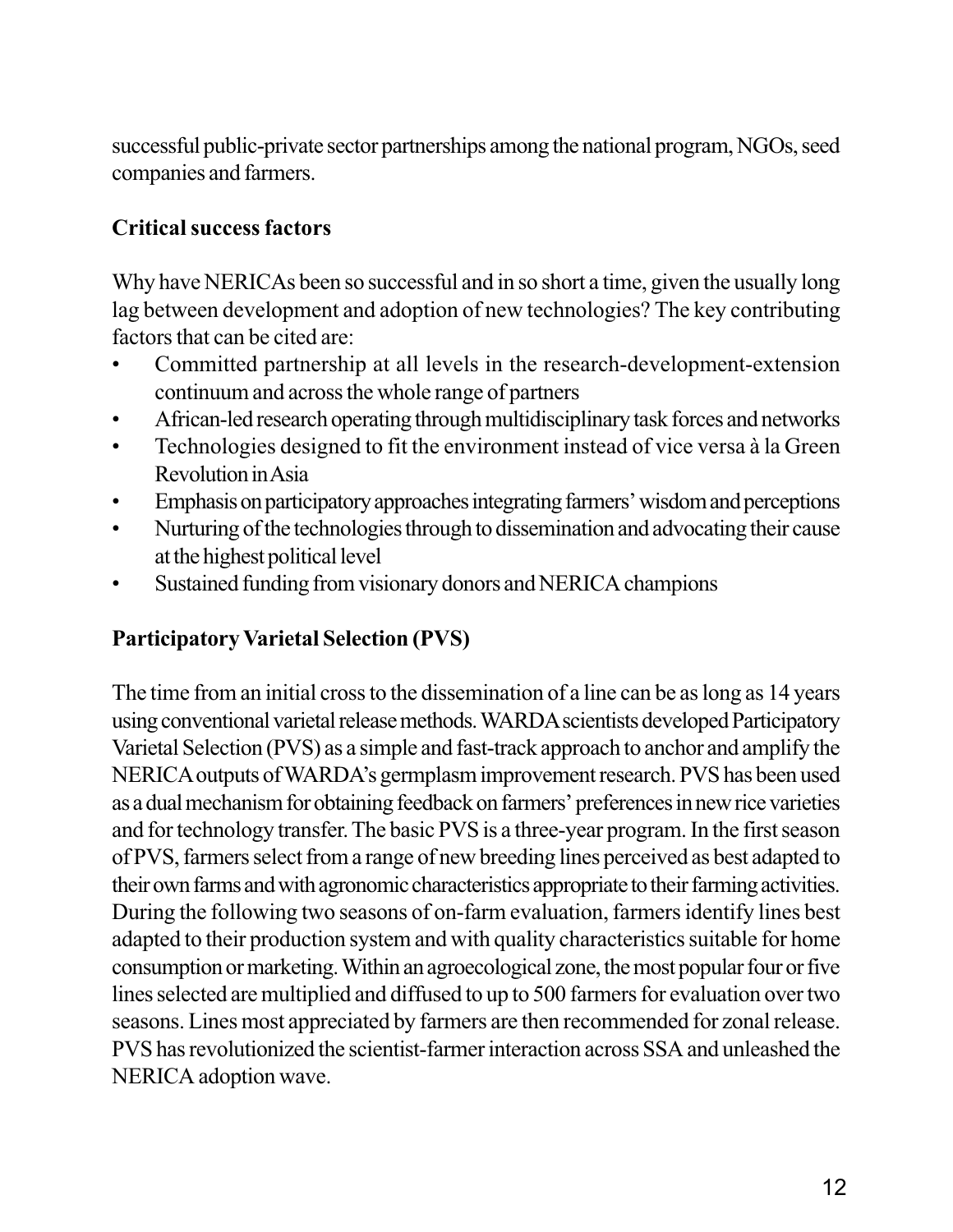A 2005 Gatsby and Rockefeller Foundations-funded study on NERICA adoption in the Kaduna province of Nigeria reports that 42% of farmers in PVS villages compared to 19% in near-PVS villages are estimated to have cultivated NERICA 1 in 2005.

#### **ROCARIZ (West and Central Africa Rice Research and Development Network)**

ROCARIZ is a merger of the WARDA-NARS Rice Task Forces and the CORAF/ WECARD Rice Network. It was created in 2000 to strengthen NARS research, development and technology transfer capabilities through small grant funding of these activities, sharing of results in review meetings, joint monitoring and evaluation tours, and training. ROCARIZ is organized around seven Task Forces (Breeding, Mangrove Swamp Rice, Natural Resource Management, Sahel natural Resource Management, Integrated Pest Management, Economics and Technology Transfer) and is overseen by a Steering Committee. A major achievement of ROCARIZ has been the institutionalization of the Biennial Regional Rice Research Review (4Rs), where NARS rice research and development activities are reported. In a 2004 review of USAIDsupported networks, ROCARIZ was rated as the best and cited as a model for regional collaborative research. Unfortunately, with the recent decision by CORAF/WECARD to merge its cereal networks, WARDA has no choice but to explore other means of continuing its rice  $R \& D$  partnership with the NARS.

#### **Complementary technologies (ASI)**

Haphazard harvesting and rudimentary post-harvest handling were identified in the mid-1990s as major problems in the Senegal River Valley by field surveys which attributed post-harvest crop losses of up to 35% to the inefficiency of manual threshing. Poor harvesting means not all grain or potentially useful straw is harvested. Such losses are compounded if threshing is inefficient at separating the grain or produces damaged and split grains susceptible to storage damage and of lower marketable value.

A partnership between WARDA, NARS and private sector organizations in Senegal is lessening the load of drudgery and improving the usable yield and marketability of rice. Partnership first between WARDA and scientists at IRRI in the Philippines identified a prototype Asian rice thresher-cleaner, and then embraced national researchers in ISRA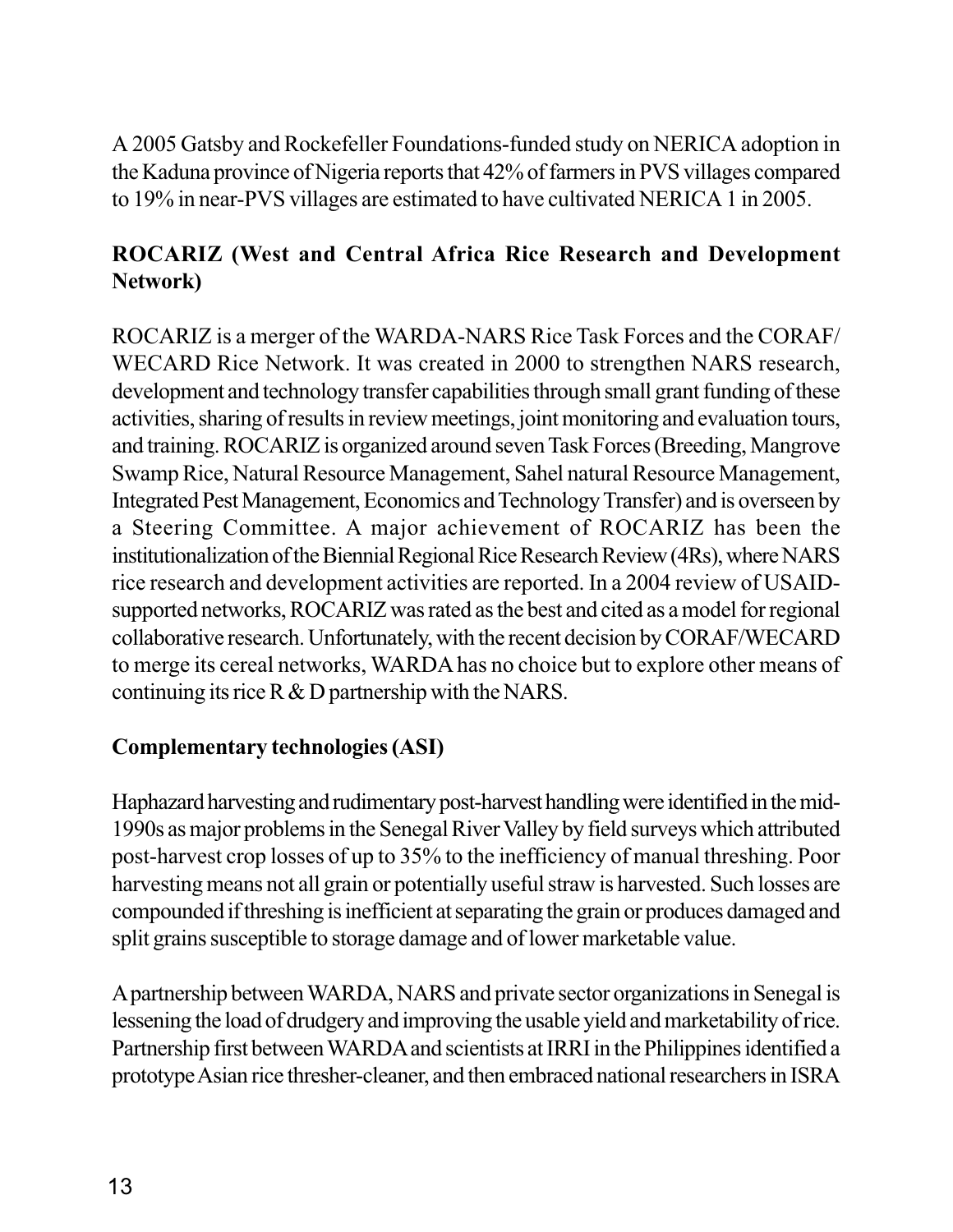and SAED, local master craftsmen and end-users to develop an affordable, locallyconstructed and acceptable thresher-cleaner, called the ASI. The ASI, which takes its name from ADRAO-SAED-ISRA, produces 6 tonnes of paddy per day. With a grainstraw separation rate of 99%, no additional labor is required for sifting and winnowing.

Since its commercial release in 1997, ASI has become quite popular in the Senegal River Valley. More than 50% of the total paddy produced in Senegal is now threshed with the ASI thresher-cleaner. Apart from Senegal where there are greater than 250 ASI machines in use, more than 50 ASI machines are currently in use in Mauritania, over 100 in Mali, 11 in Ghana, 10 in Burkina Faso and seven in Côte d'Ivoire.

#### **Awards**

The most visible manifestation of the recognition and appreciation for WARDA's work as a Center of Excellence in rice research has been the numerous awards and honors bestowed on the Association and its scientists by countries and institutions around the world.

#### **King Baudouin Award of the Consultative Group on International Agricultural Research**

The prestigious CGIAR King Baudouin Award was presented to WARDA on October 26, 2000 during CGIAR International Centers Week in Washington DC, USA. The citation read "The King Baudouin Award of the CGIAR presented to West Africa Rice Development Association (WARDA) for the development of high yielding upland rice varieties (called the New Rice for Africa) which contribute to agriculture and human welfare in West and Central Africa". The Technical Advisory Committee (TAC) of the FAO and the CGIAR recognized NERICA as a major scientific breakthrough from three perspectives: high quality science, impact and partnership. TAC cited in particular the use of cellular biology techniques in interspecific hybridization to overcome hybrid sterility barriers, rapid adoption of the new varieties by over 20,000 farmers in Guinea alone, and close and effective partnerships by WARDA with farmers, NARIs, other Centers and advanced research institutions.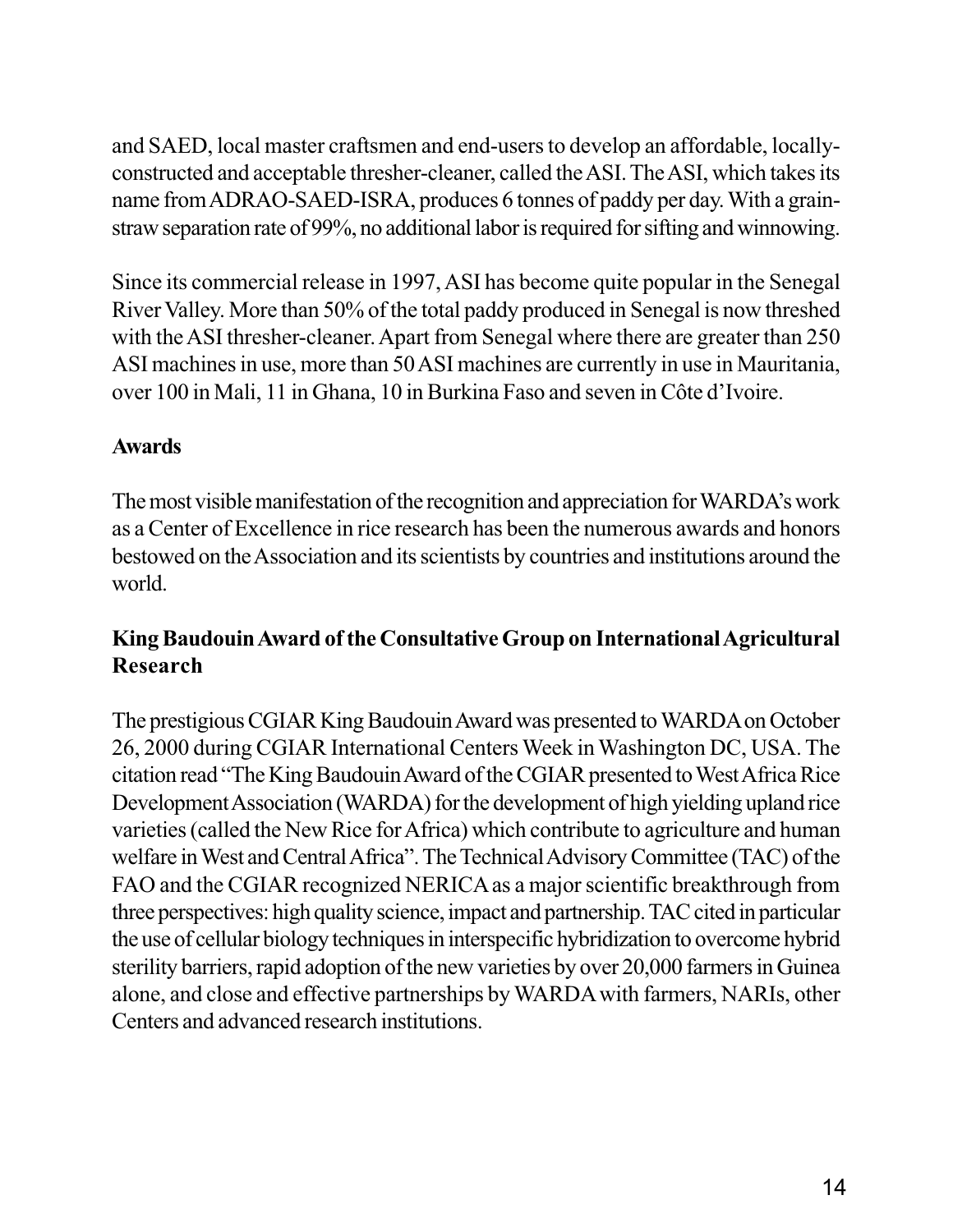#### **Government of Côte d'Ivoire**

The Director General and four WARDA staff (Kouamé Miézan, Monty Jones, Sitapha Diatta and Mark Etsibah) were conferred national titles and decorated with medals by His Excellency, the President of the Republic of Côte d'Ivoire during the  $30<sup>th</sup>$  Anniversary celebrations of the Association, 21–22 September 2001, in recognition of services and WARDA's role in West and Central Africa. The Director General was conferred the title of 'Commander in the Ivorian Order of Merit' whereas the four staff were conferred the title of 'Officer in the Ivorian Order of Merit'.

Dr Kouamé Miézan, leader of the Irrigated Rice Program, was honored by the Government of Côte d'Ivoire on July 18, 2003 for his long service to rice research and development at WARDA since 1983. He received the title "Commander in the Ivorian Order of Merit".

On the occasion of the 23rd Word Food Day (October 16, 2003), WARDA received the 'Diplome d'Honneur' from the Ivorian Government for its effective contribution to the fight against hunger in Côte d'Ivoire.

#### **Senegalese President's Award for Science**

On 30 June 2003, WARDA received the 'Grand Prix du President de la Republique pour les sciences', Senegal's highest award for science and technology, for the adaptation and dissemination of the most widely-used rice thresher in Senegal, the ASI. President Wade presented the award personally to the WARDA team (led by Dr Miézan) in St. Louis, Senegal, and its partners.

#### **2004 World Food Prize**

Dr Monty Jones, former WARDA scientist, was co-recipient of the 2004 World Food Prize for developing the high yielding, drought- and pest-resistant NERICA varieties through the successfully crossing of African and Asian rice species. Dr Jones was lauded as a World Food laureate in October 2004 for his breakthrough scientific achievement, which has significantly increased food security for millions of people in Africa.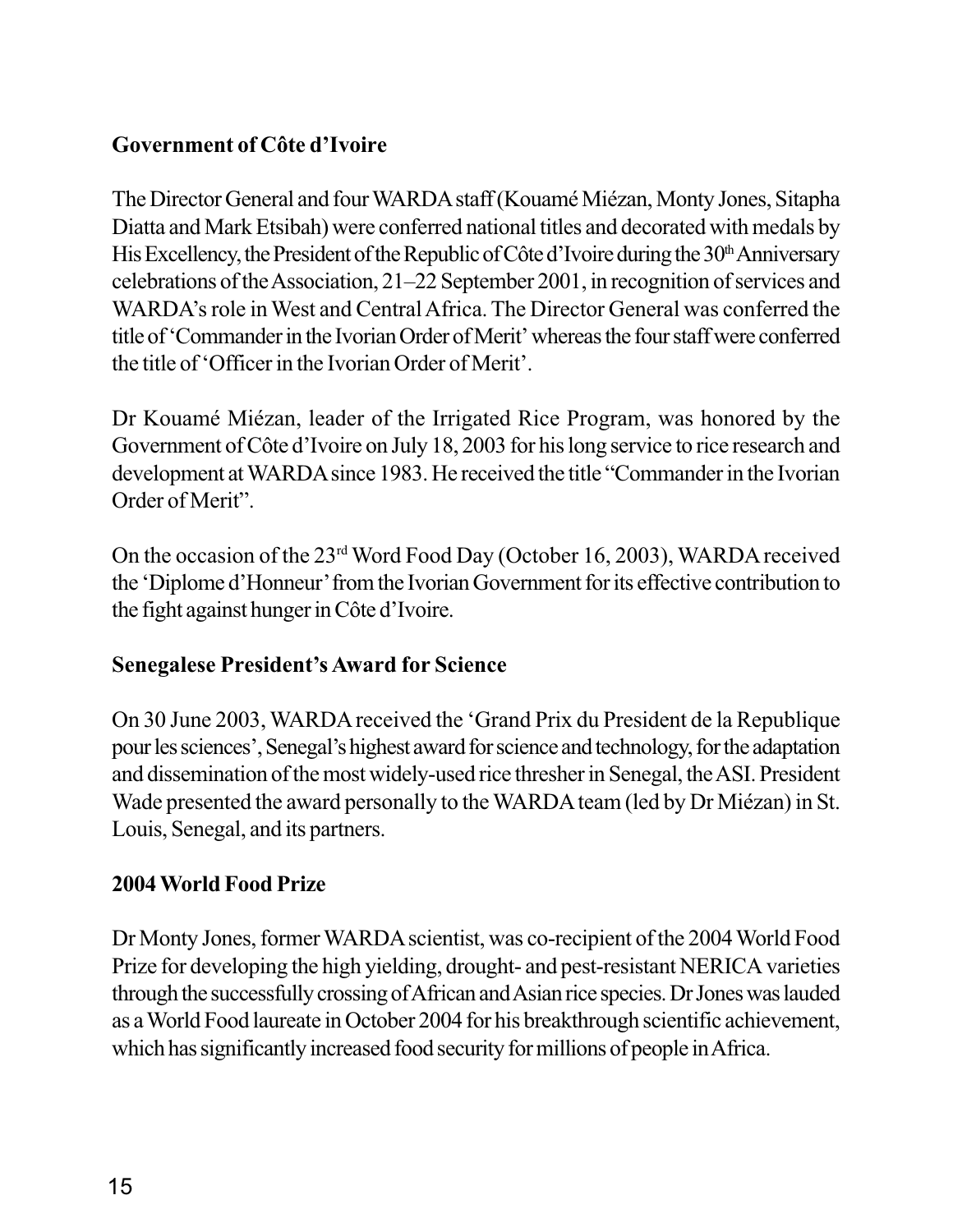#### **2006 Fukui International Koshihikari Rice Prize of Japan**

WARDA lowland rice breeder, Dr Moussa Sié, is co-winner of the 2006 Fukui International Koshihikari Rice Prize of Japan. He was honored April 15, 2006 in Fukui City, Japan, for his significant contribution to rice production in sub-Saharan Africa through the development of New Rice(s) for Africa (NERICAs) for the rainfed lowlands. This breakthrough work conducted as part of the Irrigated Rice Program at the WARDA Sahel station in Senegal follows in the footsteps of the groundbreaking work of Dr Monty Jones in developing NERICAs for the uplands.

Four lowland NERICAs were officially released in Burkina Faso and two in Mali in 2005. About 60 lowland NERICA lines with yield potential of 6–7 tonnes per ha and with good resistance to major lowland stresses have already been tested in PVS trials in several African countries.

#### **Staffing**

Since taking over as Director General more than nine years ago of a Center that is considered among the smallest in the CGIAR, WARDA has witnessed a remarkable growth in the number of internationally-recruited staff (IRS). In 1998, a former member of the Senior Management at WARDA declared at a regional meeting in Africa that Africa lacked top-class scientists and consultants to move agricultural R & D forward. Humbled by this, it became my mantle and my challenge. The IRS complement inherited in 1996 stood at 32. Since then WARDA has experienced a larger than average influx of new IRS. In 2001, five years into my first term of office as Director General, the number of IRS at WARDA almost doubled, reaching a peak of 59. Since then, the number of IRS has hovered around the 45 mark only dipping below this mark to 44 after 2002. With the Ivorian crisis situation affecting departures and recruitment, there was a lower intake of IRS during the latter period.

#### **Gender and diversity**

WARDA bears the distinction of being the most diverse CG Center in terms of nationality of its internationally-recruited staff (Figure 2). Over a 10-year period, 27 different nationalities have been employed at WARDA in the IRS cadre. Since taking over as Director General of WARDA nine years ago, there has been a remarkable shift in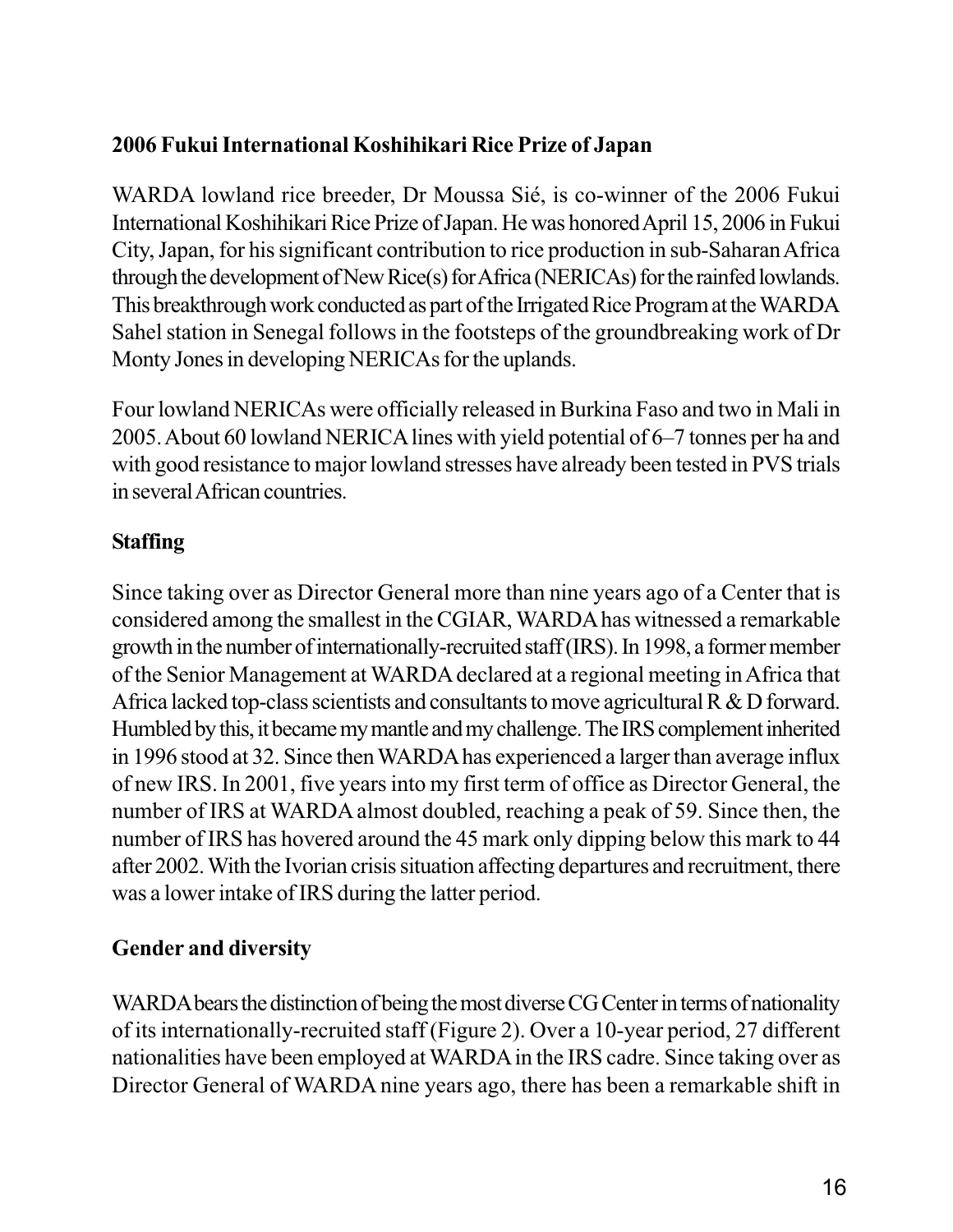composition of internationally-recruited staff. While at the beginning of my term in 1996, the IRS strength was predominantly from northern countries, the tide started to swing strongly towards staffing from the South (Figures 1a and 1b). The ratio of scientists from the South has increased from 44% in 1995 to 73% in 2005. This is in line with the regional focus of the Center and solidifies WARDA as an African institution serving African farmers.

WARDA has made tremendous strides in addressing gender balance in staffing. There was only one female IRS when I took office in 1996. Today, WARDA can boast of eight female IRS. The spouse employment scheme implemented since my arrival is quite innovative and is credited for a total of four IRS having their spouses currently working at WARDA in various capacities.



**Figure 1a.** Ratio of IRS from SSA, Europe and the Americas and Asia at WARDA, 1995 and 2005



**Figure 1b.** Changes in internationally-recruited staff composition between 1995 and 2005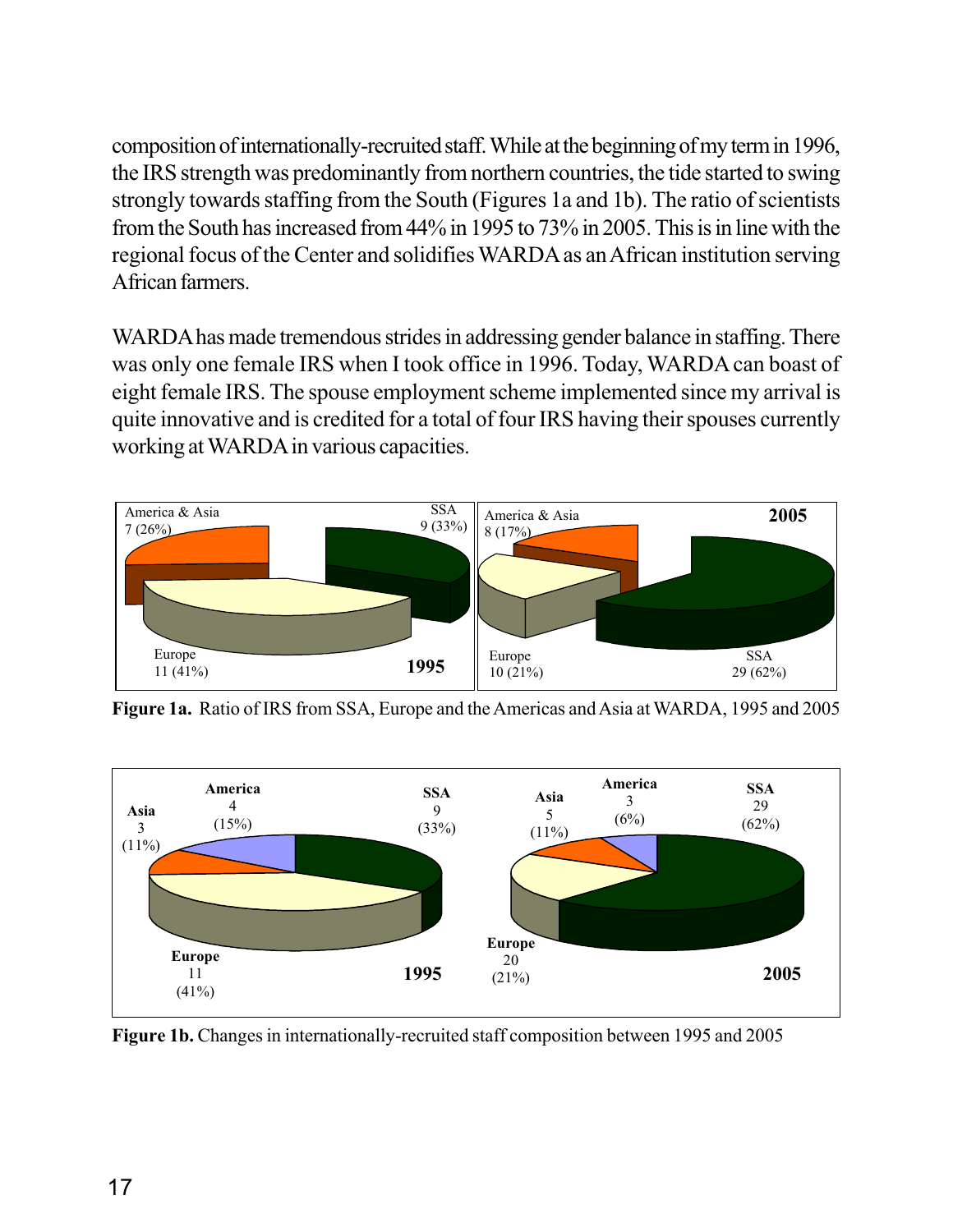

**Figure 2.** Diversity of WARDA IRS showing 27 countries of origin (1995–2005), America (3); SSA (15); Europe (7); Asia (2)

#### **Training**

The National Agricultural Research and Extension Systems (NARES) are WARDA's principal partners and partnership is a key element of WARDA's research strategy and *modus operandi*. The development of new technologies, their evaluation and effective transfer require well-trained professionals. Additionally, for a partnership to be sustainable, it requires that partners have a similar knowledge base to ensure mutual trust and equity. For these reasons, WARDA has made human resources development one of its priority activities, indispensable for strengthening rice cultivation capacities of member country NARES. WARDA has continued its efforts in postgraduate training and institutional strengthening of the full range of national partners. From 1997 to 2004, a period of eight years, an impressive total of 38 PhDs, 17 DEAs, 15 DAA, 9 MSc, 2 Ingénieur Agronomes, I MA and 2 BTS have been trained in affiliation with various universities and tertiary institutions worldwide (Table 1). A variety of training courses offered by WARDA during the same eight-year period (1997–2004) total 59 and attracted 1,589 trainees. Yearly training courses have depended on need and have varied from impact assessment methodologies to Participatory Learning and Action Research (PLAR).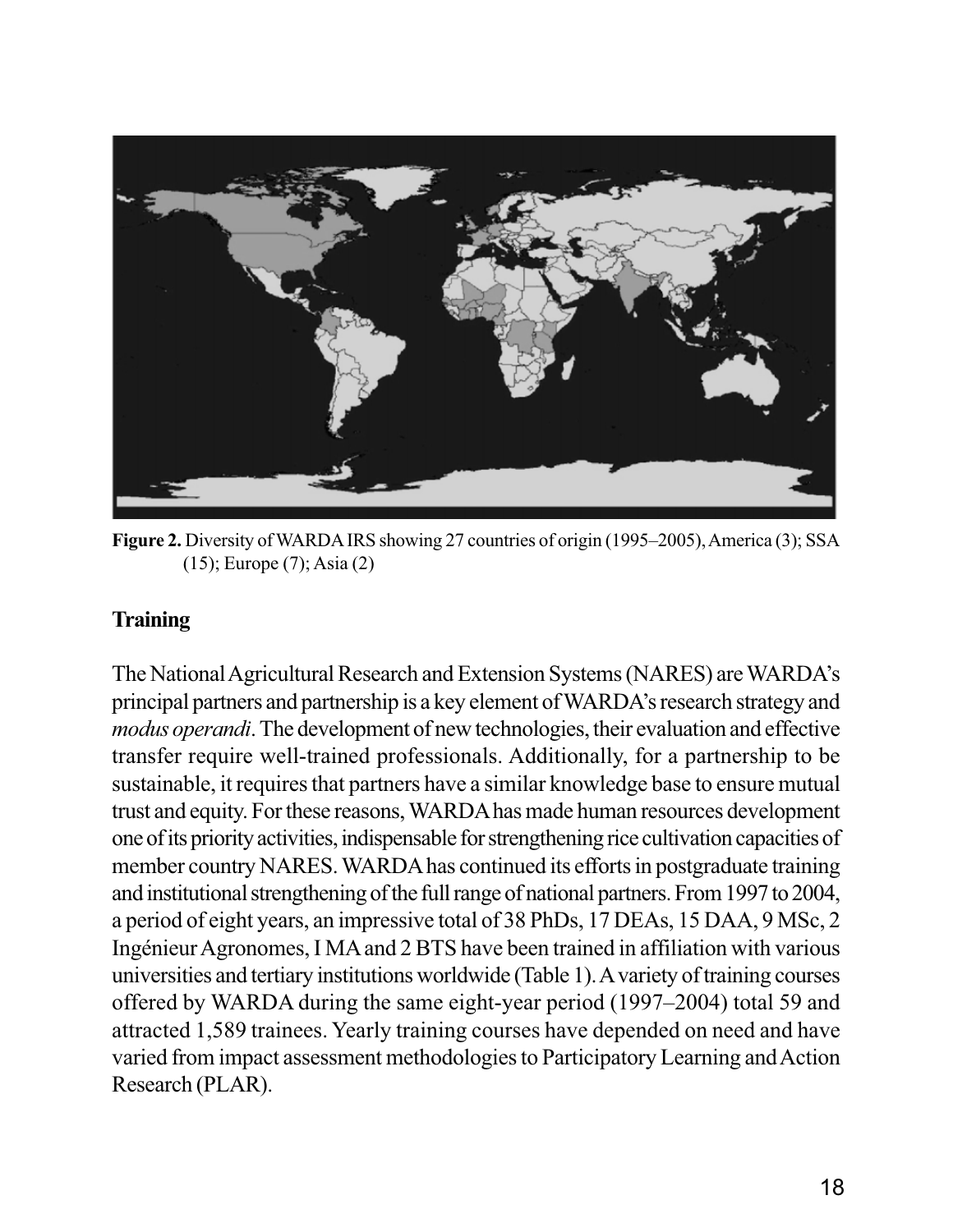|                    | 1997           | 1998           | 1999           | 2000         | 2001           | 2002           | 2003           | 2004           | <b>Total</b>   |
|--------------------|----------------|----------------|----------------|--------------|----------------|----------------|----------------|----------------|----------------|
| <b>PhD</b>         | $\overline{4}$ | $\overline{4}$ | 7              | 6            | 5              | 10             | 1              | 1              | 38             |
| <b>MPhil</b>       | $\mathbf{1}$   |                |                |              |                |                |                |                | $\mathbf{1}$   |
| <b>MSc/MA</b>      |                | $\overline{2}$ |                | $\mathbf{1}$ |                | 3              | $\overline{2}$ | $\overline{2}$ | 10             |
| <b>DEA</b>         |                | 5              | $\overline{2}$ |              | $\overline{2}$ | 8              | $\overline{2}$ |                | 17             |
| <b>DAA</b>         |                | $\mathbf{1}$   | $\overline{2}$ |              | $\overline{2}$ | 5              | 1              | $\overline{4}$ | 15             |
| Ingénieur          |                |                |                |              |                |                |                |                |                |
| Agronome           |                |                |                |              |                | 1              | $\mathbf{1}$   |                | $\mathbf{2}$   |
| <b>BTS</b>         |                |                |                |              |                | $\overline{2}$ |                |                | $\overline{2}$ |
| Training courses 6 |                | $\overline{4}$ | 7              | 8            | 15             | 9              | 6              | $\overline{4}$ | 59             |
| (participants)     | (100)          | (19)           | (186)          | (315)        | (518)          | (177)          | (91)           | (183)          | (1589)         |

**Table 1.** Postgraduate trainees and training course participants at WARDA, 1997–2005

#### **Positioning WARDA as the Africa Rice Center**

The West Africa Rice Development Association (WARDA) was renamed the Africa Rice Center (WARDA) in January 2003 in recognition of the increasing role, relevance and demand for WARDA's outputs outside its 17 member states in West and Central Africa. Why not? The desire to push the frontiers of WARDA beyond West and Central Africa to becoming a *bona fide* Africa-wide institution had become a reality, given that there are only eight sub-Saharan African countries with which WARDA has no direct linkages and that WARDA had been providing rice germplasm to Eastern, Central and Southern Africa through the International Network for Genetic Evaluation of Rice (INGER-Africa) for many years.

In recollecting the history of the Consultative Group on International Agricultural Research (CGIAR), the International Rice Research Institute (IRRI) headquartered in Los Baños, Philippines, had the global mandate for rice research and development, whereas WARDA was confined to West and Central Africa. IRRI essentially covered the rest of Africa in collaboration with the International Institute of Tropical Agriculture (IITA). During this period, with their sub-Saharan Africa office located in Madagascar, the achievements of IRRI in Africa were exemplary in the training of many African rice scientists. However, with a decline in resources in the '90s, IRRI slowly reduced its efforts and presence in Africa. At one point, a single IRRI scientist was based in Madagascar. The IRRI program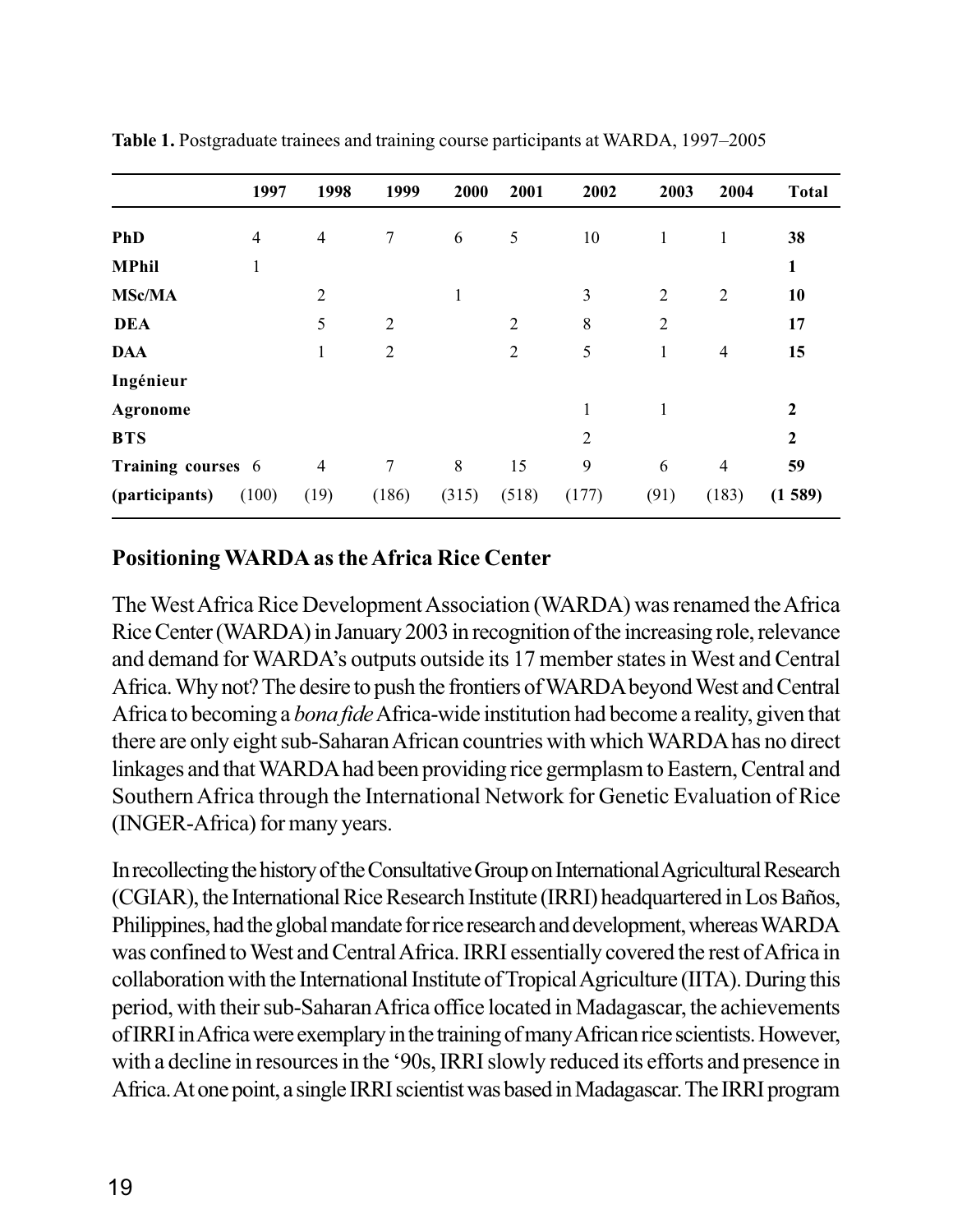in Madagascar was finally closed in 2001. INGER-Africa, which was initially housed at IITA in Ibadan, Nigeria, was transferred to WARDA in 1995. With the arrival of INGER-Africa, the gates were open for WARDA's services to spread to other parts of the continent and for partners and potential partners to discover the relevance of indigenous African technology for rice farming.

With increasing demand for WARDA's involvement in rice research and development beyond its traditional sub-region of West Africa, particularly encouraged by the development of the NERICAs, WARDA management explored Eastern and Southern Africa through personal visits to several countries in the sub-region. Similarly, with scientist visits and exchanges, donor interests and invitation by ASARECA, our first entry point was Uganda, where NERICA varieties had been introduced. A MOU between Uganda's National Agricultural Research Organization (NARO) and WARDA was signed in October 2003. This was followed by an MOU in April 2004 linking WARDA with ASARECA. An omnibus MOU was signed between International Agricultural Research Centers (IARCs) represented by the DG of WARDA and the New Partnership for Africa's Development (NEPAD) in March 2004, a draft MOU was developed in January 2004 for singing between WARDA and the Common Market for Eastern and Southern Africa (COMESA), and a WARDA-Sasakawa Africa Association MOU was signed in November 2004.

WARDA offered to provide seed money to reactivate the ASARECA rice network (ECARRN) with support from the Canada Fund for Africa (CFA) grant. The position of coordinator for the network would be provided by WARDA. The ASARECA Committee of Directors decided that the ECARRN Secretariat be hosted by Tanzania and on December 1, 2004, Dr Ashura Luzi-Kihupi was posted as a WARDA staff member to Tanzania with offices at the IITA Station near Dar es Salaam.

Since the reactivation of ECARRN, the European Commission finally approved a longstanding proposal (dating from 1998) for three years of initial support to ECARRN. Rice research and development in Eastern Africa is moving steadily forward, close collaboration with ROCARIZ has been established and scientist-to-scientist exchanges have increased. It should be underlined that support to rice research and development in Eastern and Southern Africa comes from additional funds provided by Canada and the European Commission, which could normally not be available to WARDA or its NARS partners in West Africa.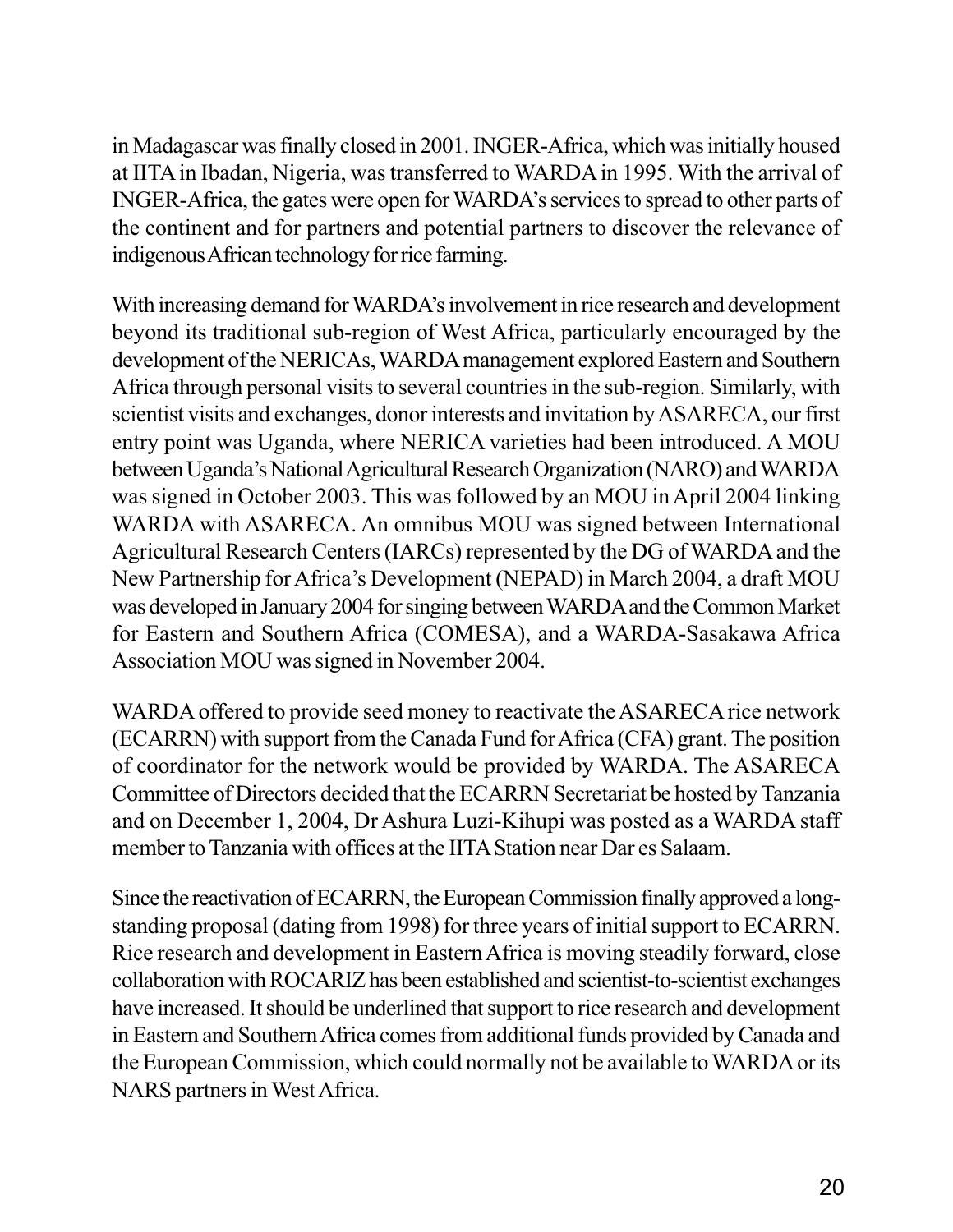The 2004 IRRI External Program Management Review (EPMR) made several specific recommendations on IRRI activities in Africa. Consequently, the Science Council and the Executive Council of the CGIAR jointly recommended that IRRI and WARDA meet and decide on how to move forward on activities in SSA. Specifically in September 2004, ExCo recommended that:

- i) IRRI should expand its activities in SSA with the proviso that it work closely with WARDA, the leading rice research institution in SSA
- ii) IRRI should not abandon research on upland rice, instead it should work with WARDA on joint activity on this subject

WARDA recognizes IRRI's expertise in genomics and biotechnology and hopes that IRRI will contribute to an increase in the productivity of rice systems in Africa. With the revision of existing MoUs, IRRI has posted a rice breeder to the WARDA team at IITA station and a joint IRRI-WARDA project proposal for work to be done in East and Southern Africa is being considered for funding by IFAD and Japan. The countries targeted are Madagascar, Mozambique, Uganda and Tanzania. As the Africa Rice Center, WARDA will continue to take leadership in rice research and development in SSA.

The idea of calling WARDA the Africa Rice Center was first raised at the 2002 meeting of the National Experts Committee in M'bé, Côte d'Ivoire and warmly endorsed. Further endorsement came from the WARDA Board of Trustees. The regional and sub-regional organizations (FARA, CORAF/WECARD and ASARECA) welcomed the name change and the Council of Ministers gave the name change its blessing at the Extraordinary Session of Council in Cotonou, Benin in 2003.

Renaming an institution is a bold move and suggesting that by such a name change that an institution is increasing its sphere of influence is even bolder. I share a sense of satisfaction with colleagues on the National Experts Committee that the trend that was started by INGER-Africa and then capitalized upon by the re-establishment of the Eastern and Central Africa Rice Research Network (ECARRN), and the increasing demand for WARDA's involvement in rice research and development in the Eastern and Central African countries of Uganda, Ethiopia, Kenya, Tanzania, Congo DRC and Congo-Brazzaville. Fueled by the breakthrough technology of the NERICAs, all this suggests that WARDA has truly arrived in the ECA region and can rightfully claim the appellation of Africa Rice Center.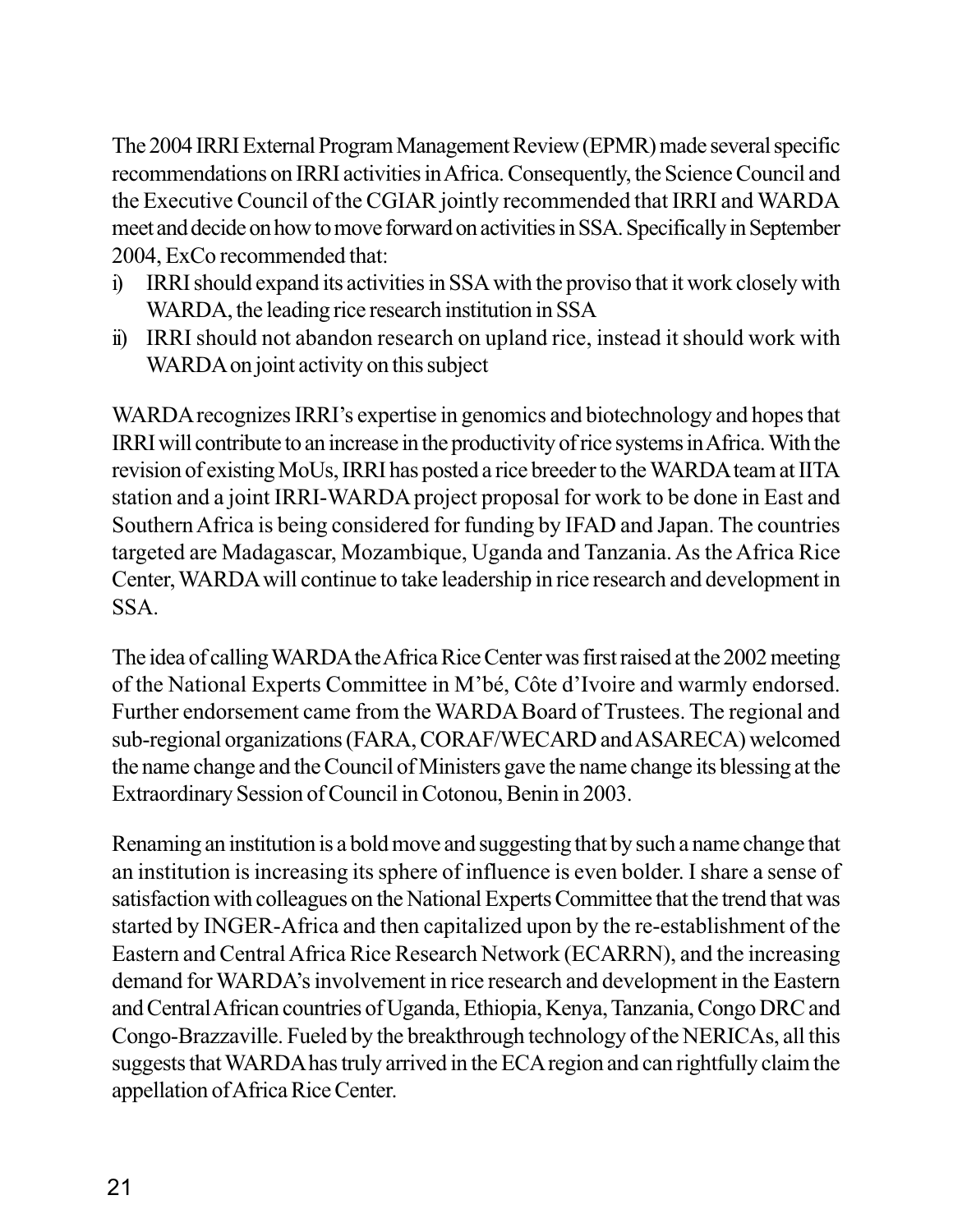#### **Resource mobilization and financial matters**

Since joining WARDA in 1996, total revenue has risen from USD 9.6 million to USD 11.4 million in 2005 (Table 2). The revised total revenue for 2006 is projected to reach an all time high of USD 12.3 million. WARDA's financial health has improved steadily from 1996 to date. The growth in WARDA's budget could be attributed to steady unrestricted core support (averaging USD 5.9 million) from donors. Total contributions from WARDA's main donors have increased due to management's aggressive resource mobilization activities, viz:

- i) Japan \$1.57 million in 1996 to \$1.68 million in 2005
- ii) UK \$188 000 in unrestricted core in 1996 to \$950 000 in 2005
- iii) Canada \$612 000 in 1996 to \$1.2 million in 2005
- iv) Belgium no funding in 1995 to \$230 000 in 2005
- v) Norway \$255 000 in 1996 to \$768 255 in 2005

Some other positive financial trends are worth mentioning despite the fact that the target of growing WARDA to a medium-sized \$15 million Center has not been reached:

- a) The Center's operating budget increased from \$9.9 million with a deficit of \$0.5 million in 1995 to \$11.2 million in 2005.
- b) The Center's reserves have risen from a deficit (\$2.7 million) in 1996 to a positive balance of \$3.68 million.
- c) WARDA's performance with respect to two indicators of financial health (working capital and equity) has been positive and within CGIAR-recommended guidelines. Short-term solvency reflected as number of days of liquidity currently stands at 101 days and is within the CGIAR recommendation of 90–120 days. WARDA's equity position of 137 days surpasses the 75–90 days recommended by the CGIAR.

WARDA will continue its hitherto successful financial management policies (strong unrestricted support, strong expenditure controls and aggressive indirect cost recovery) and continue to generate annual surplus as key instruments in addressing the short- and long-term financial position of the Association.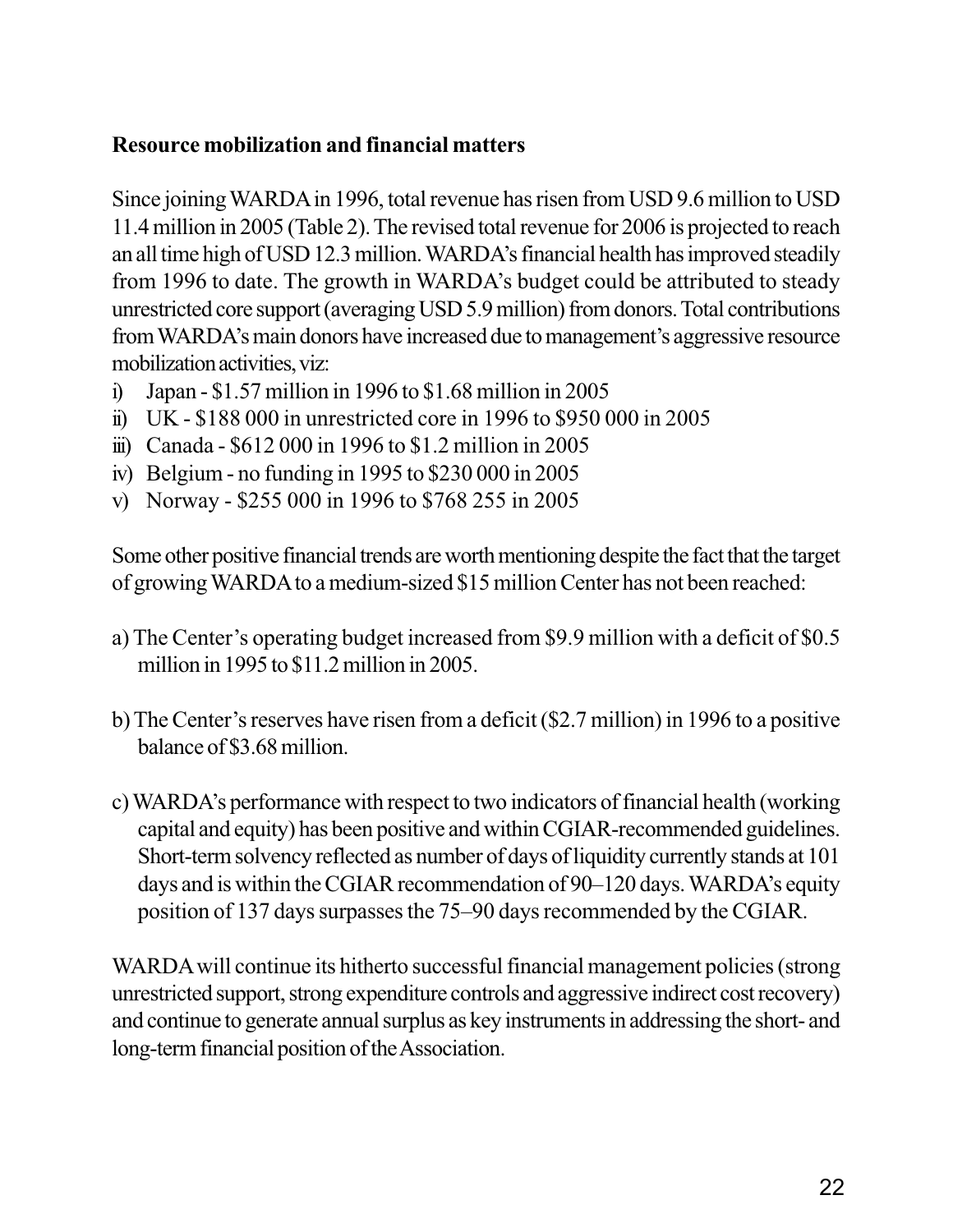| Year | <b>Restricted(USD)</b> | Unrestricted 'core'(USD) | Total(USD)    |
|------|------------------------|--------------------------|---------------|
| 1995 | 4027753                | 4528096                  | 8 5 5 5 8 4 9 |
| 1996 | 4 1 8 9 1 0 0          | 5419516                  | 9608616       |
| 1997 | 4 1 5 3 0 2 0          | 5385590                  | 9538610       |
| 1998 | 2813333                | 6332339                  | 9 145 671     |
| 1999 | 2557817                | 6995527                  | 9 5 5 3 3 4 4 |
| 2000 | 3 407 242              | 5383104                  | 8790376       |
| 2001 | 4796839                | 4986457                  | 9783296       |
| 2002 | 5 1 5 8 6 5 7          | 5 1 1 6 8 0 0            | 10275457      |
| 2003 | 4411405                | 6329316                  | 10 740 721    |
| 2004 | 4220726                | 6618460                  | 10839186      |
| 2005 | 5 191 938              | 6229323                  | 11 421 260    |

**Table 2.** WARDA's total revenue (unrestricted core, restricted and totals) from 1995 to 2005



**Figure 3.** 10-year trend of expenditure performance at WARDA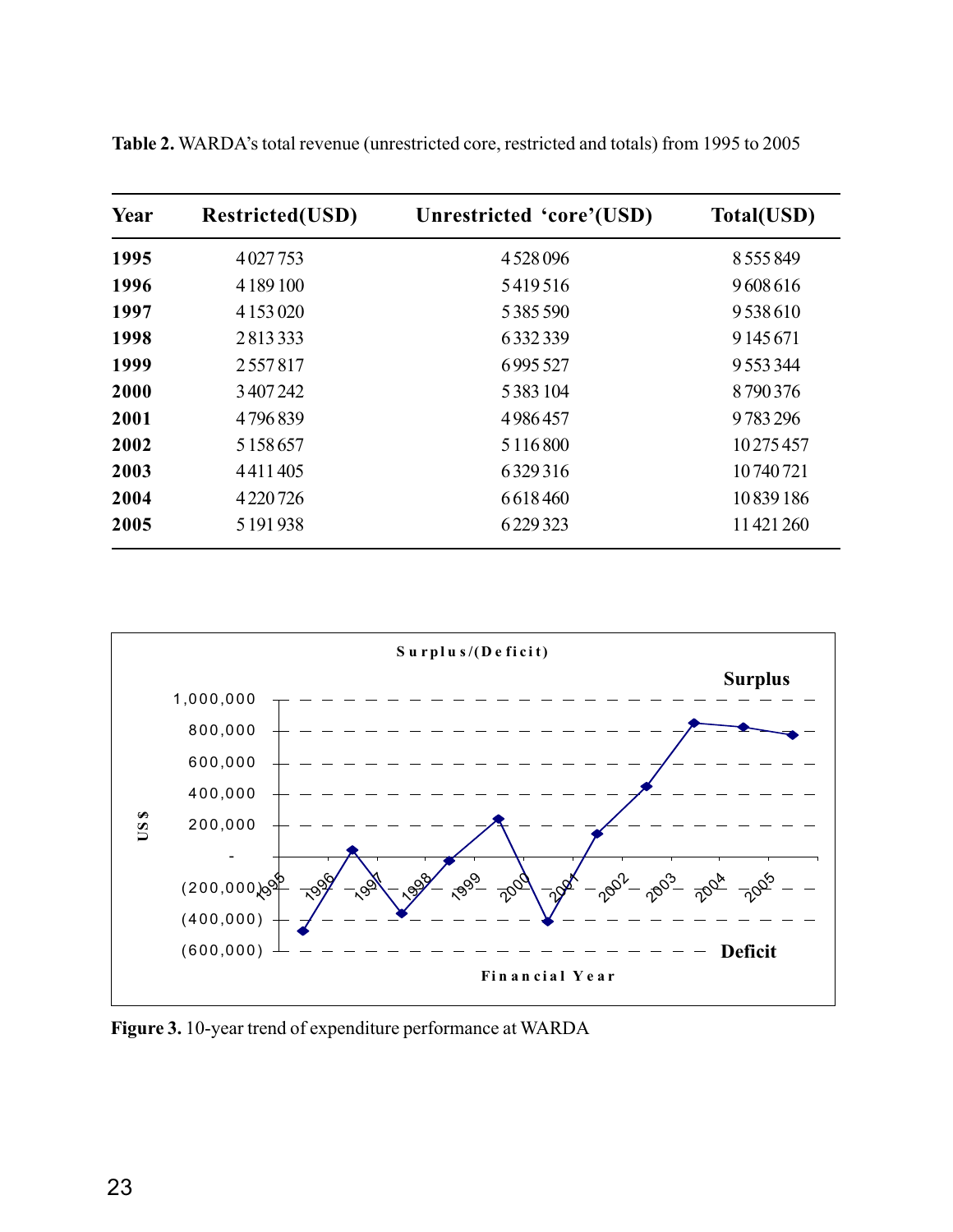#### **Managing the Ivorian crisis**

A recounting of events during a decade of stewardship of WARDA would be incomplete without remarks on the sociopolitical disturbances of September 2002 and November 2004 that rocked Bouake/M'bé, Côte d'Ivoire, where WARDA headquarters is located. The fateful events, which epitomize a country in crisis, will be forever etched in the minds of WARDA staff and families who were provided safe passage out of Bouake.

The September 2002 putsch by the New Forces divided Côte d'Ivoire into a rebelheld North with Bouaké as its capital and a Government-run South, administered from Abidjan. Without delving into the details of the 2002 upheaval, suffice it to say that its consequences are that WARDA suffered immense losses. More than 80 WARDA vehicles were stolen. Essential staff were temporarily relocated to rented offices in Abidjan and Bamako at great cost. Non-essential staff were laid off. Staff lost property and belongings and the headquarters was unoccupied for the next two years. Because of the uncertainties of returning to WARDA headquarters, recruitment of quality staff became more and more difficult.

The September 2002 upheaval in Côte d'Ivoire has affected WARDA staff in various ways. The psychological wounds and the trauma experienced by staff caught in the fighting in Bouaké and the resultant geographical dispersal of the staff engendered a loss of team spirit and cohesion. As a consequence, a post-crisis team building exercise was embarked upon in May/July 2004 to identify differences, misunderstandings and frustrations within WARDA and to restore trust and team spirit among staff and between staff and management.

Almost two years removed from the putsch but with Bouaké still under the New Forces, WARDA returned to its Bouaké headquarters with security guarantees provided by the Ivorian Government and the UN Forces. The Government and the rebels had been negotiating and it seemed that the country was slowly but surely moving towards a peaceful resolution of the conflict. The bombing of Bouaké by Government Forces in November 2004 came as a rude shock. One of our senior scientists lost his life in the bombing. Once more the resurgence of civil strife required the evacuation of internationally-recruited and senior non-Ivorian support staff from Bouaké and from Côte d'Ivoire. WARDA has regrouped and since January 2005 has been operating from temporary headquarters in Cotonou, Benin.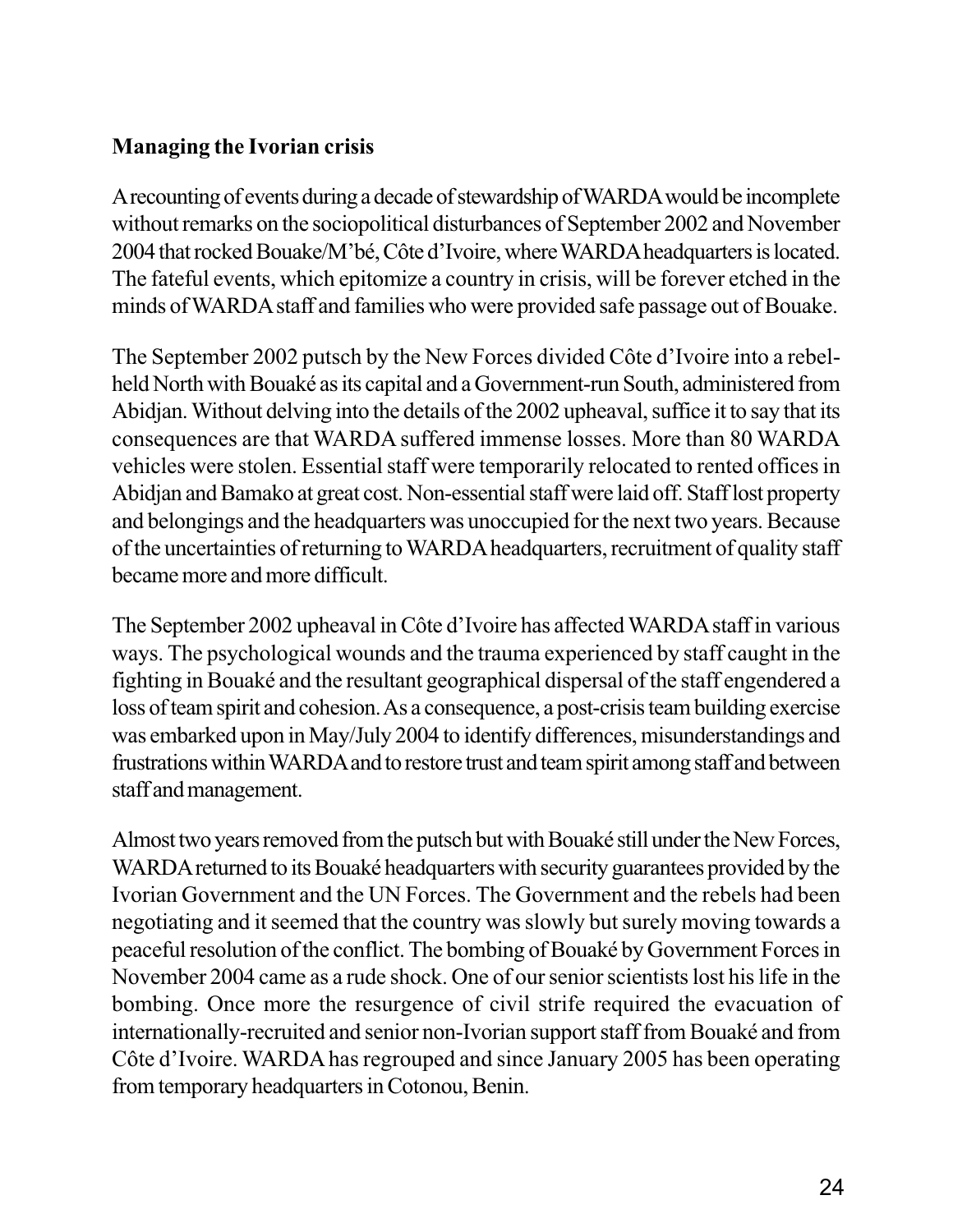Twice in three years, WARDA has had to evacuate its headquarters in M'bé and relocate to another country to be able carry out its mandate of conducting rice research and development to benefit the poorest of the poor in sub-Saharan Africa. How is WARDA able to rise from the ashes each time and deliver on its mission as a fully functional research and development institution?

For the first time since autumn 2002, all the main elements of Africa Rice Center are together again at one site in Cotonou, which we call our temporary headquarters. Staff have undergone group counseling to help them deal with the trauma experienced in Bouaké. A synergy is being developed with host Center, IITA, and Cotonou is well situated for developing and maintaining links, particularly with our NARS partners. It is a testament to the integrity of WARDA's programmatic reform and commitment to working closely with its traditional partners that the Center's progress is in no way jeopardized by the Board's decision not to return fully to the main research site in Bouaké, Côte d'Ivoire for at least five years. The deep and underlying layers of partnership that bind WARDA with the administrators of its member countries, with NARES leaders, universities and other academic establishments, small and mediumsized agribusiness operators, NGOs, farmers' organizations and with sister CG Centers have always come to the rescue when WARDA has been under fire.

#### **The spirit of resilience**

In the midst of evacuation, relocation and resettling, WARDA developed a new Strategic Plan 2003–2012, restructured its overall set up into two major divisions, Research and Development and Corporate Services, and wrote a brand-new MTP with two welldefined Research and Development programs and eight consolidated MTP projects, which were widely acclaimed by the Science Council and the CGIAR. Activities were never closed down even at the height of the 2002 and 2004 events. New NERICAs were being developed and disseminated. WARDA moved into East and Central Africa and established a new 'station' in Tanzania. Credit must go to the staff and families for their tenacity, dedication and hard work.

#### **Recent CGIAR reforms**

The implications for WARDA of the CGIAR Sub-Saharan Task Force recommendations calling for a merger between IITA and WARDA continue to be a central point of debate,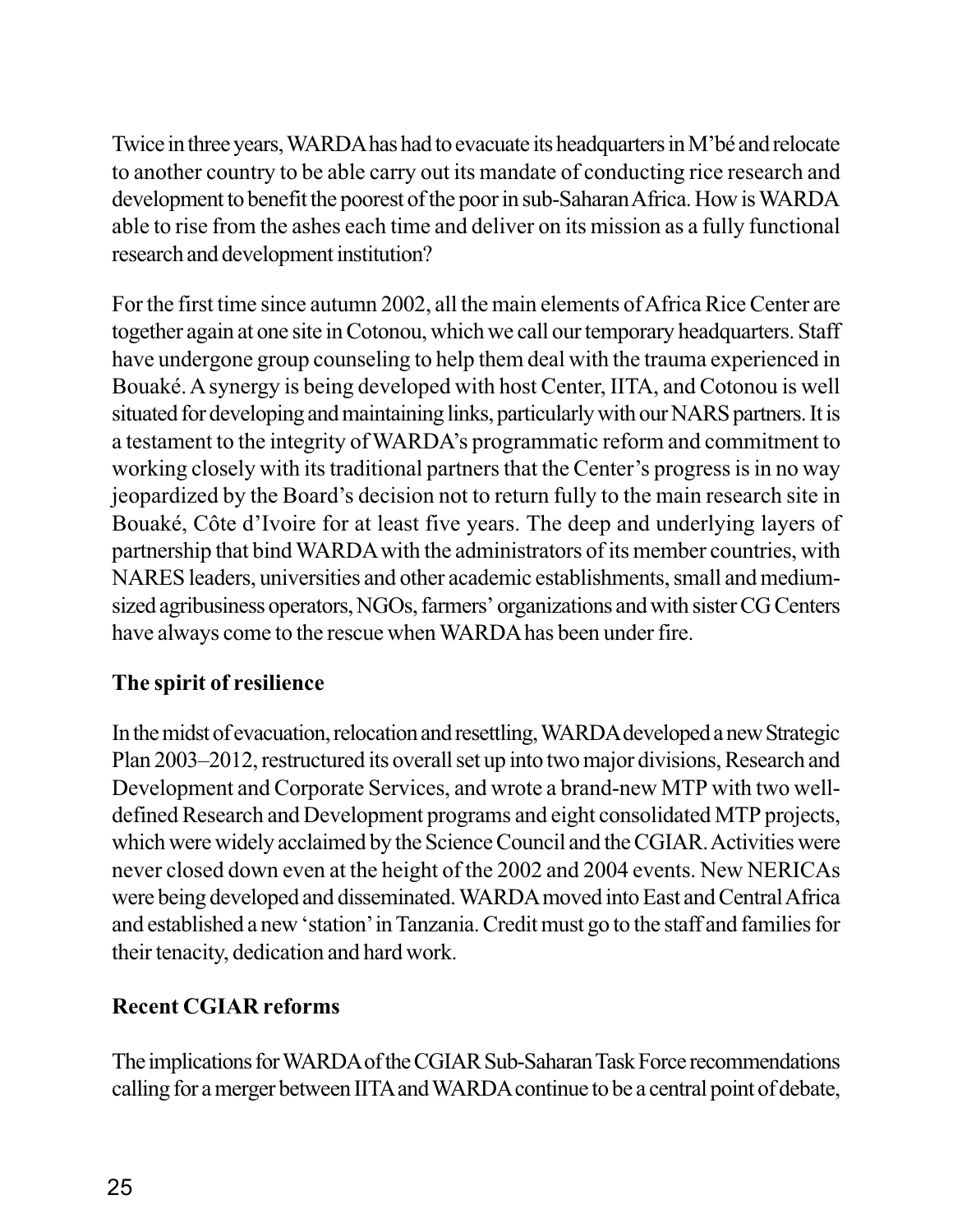especially after the WARDA Council of Ministers' unequivocal resolution at the  $25<sup>th</sup>$ Ordinary Session of the WARDA Council of Ministers held in Ouagadougou, Burkina Faso, 23 September 2005.

Resolution # 5 passed by the Council asserts that WARDA must be maintained as an autonomous entity. It reads:

The Council of Ministers,

- noting once again that the basic principles and philosophy which underpin the operations of WARDA meet the expectations of member countries and users,
- decides that WARDA maintain its identity and autonomy while strengthening its relationship with CGIAR Centers, including IITA.

WARDA's unique institutional context as an Association of African member states and as an international Center supported by the Consultative Group on International Agriculture Research (CGIAR) has attracted a long history of frequent attempts at its dissolution or closure. Because it is the only CGIAR-supported Center that was created and established by the political will of African Governments, making it the only Center with political legitimacy, the Council has repeatedly intervened by using its constitutional powers to thwart dissolution, closure or merger attempts.

As WARDA's highest governance structure, the decision of the Council must be respected. The CGIAR cannot choose to show a blatant disregard and lack of respect for the WARDA Council resolutions.

#### **Perspectives**

After providing a synopsis of the many achievements of WARDA over the decade, one cannot but ask, "What about any weaknesses? What could we have done better?"

Several issues stand out above all else in terms of their importance for WARDA in the immediate future: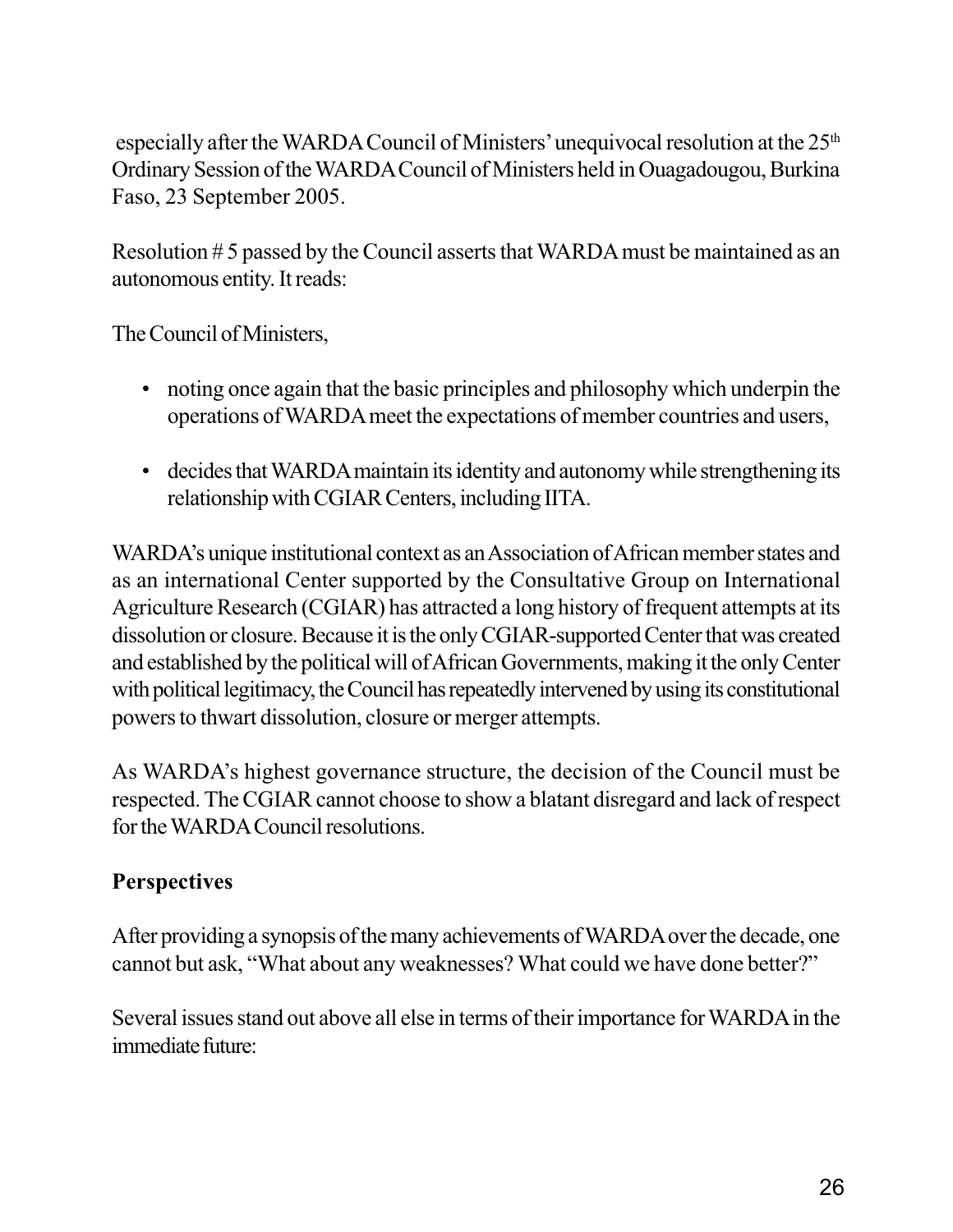#### **1. Policy advocacy**

WARDA has not been able to impact on policy advocacy in the member states. There has been only one major rice policy study and that has been the Nigeria policy study. With political will and savvy, WARDA should be able to change this and create greater awareness in the area of rice policy. Policy and social science are being reinforced and their role is being strengthened and given some prominence.

#### **2. NARS have not been active interlocutors**

How does WARDA galvanize its NARS constituency to speak to the member Governments on behalf of WARDA and in essence be active interlocutors? WARDA needs to do a better job at this.

#### **3. Need to do more in terms of visibility (International Press)**

WARDA has not penetrated the international press. There needs to be a consolidated campaign in this area. In the absence of a public relations person, there has been a lot of press on NERICAs. What would have happened with a seasoned public relations person?

#### **4. Growing WARDA into a medium-sized \$15-million Center**

A \$15-million budget target was set for WARDA in 2000. Despite positive trends, WARDA's budget still remains below this target. While unrestricted core has been on the increase, restricted projects have been on the decline for the last several years. Therein lies the answer.

#### **5. Meeting NERICA seed requirements**

After almost 10 years since the breakthrough technology of NERICA was developed, the problem of unavailability of seed to meet the demand still remains a bottleneck. Whose responsibility is it anyway to produce seed? If WARDA does not do it, nobody will. WARDA is therefore, challenged to start addressing the NERICA seed issue as a topmost priority.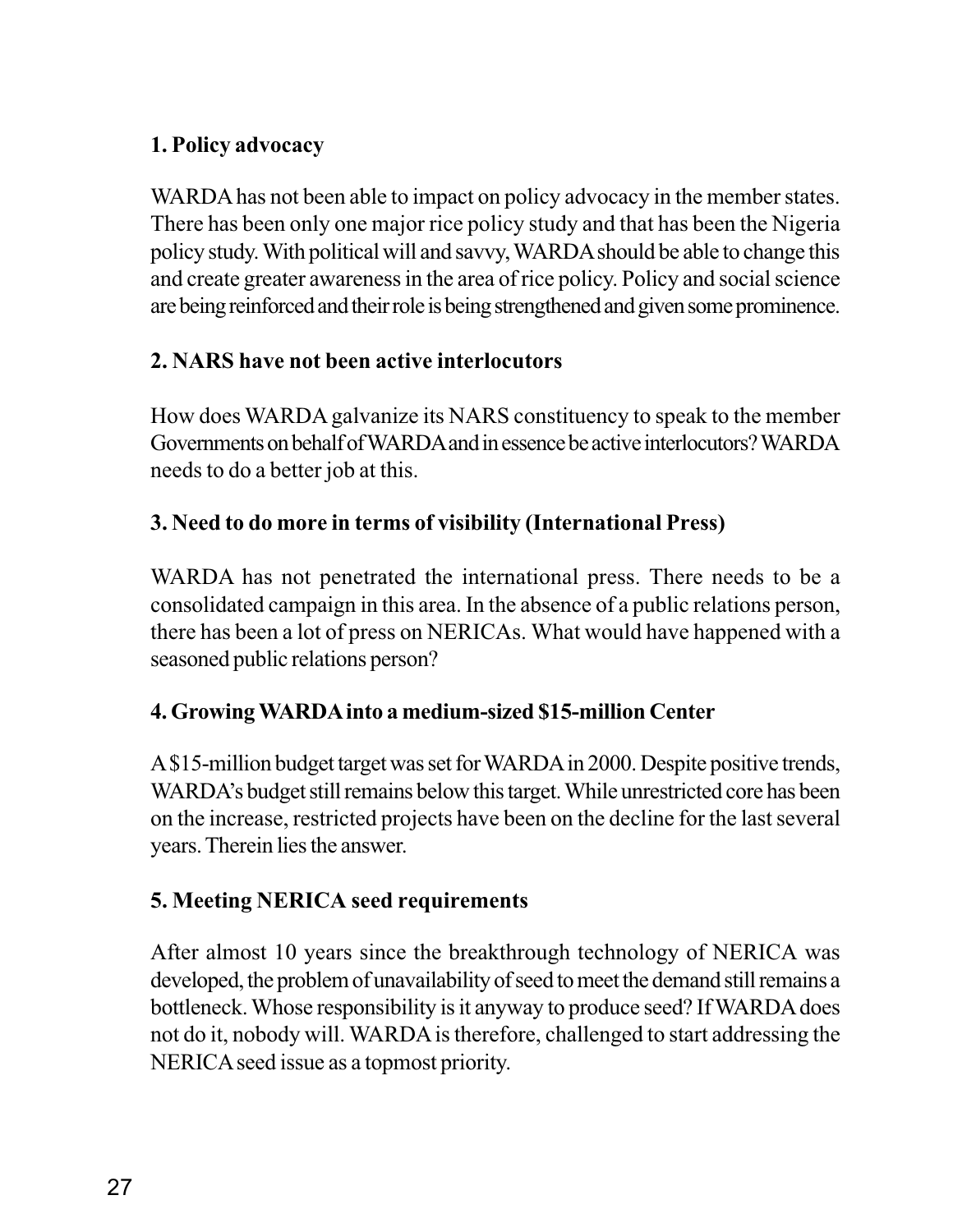#### **6. Beyond NERICAS**

After NERICA, what next? This is a constant refrain that comes with any successful product. It is a formidable challenge that calls for WARDA to move beyond its traditional focus and towards new frontiers of research, development, scope and recognition.

#### **7. Miscellaneous**

 The next WARDA administration must focus on i) reactivating INGER-Africa, ii) resisting the demise of ROCARIZ and reactivating the Task Forces mini-network mechanism, iii) biosafety is weak, and iv) training could be more proactive. The Visiting Scientist scheme needs reinvigoration and more research scholars must be attracted to the Center.

#### **Conclusion**

The 5<sup>th</sup> and last Biennial Regional Consultative meeting of the National Experts Committee (NEC V) under my watch offers me the opportunity to say goodbye and thanks to colleague Directors General from West, East and Central Africa. In my two terms as WARDA DG, I have met and interacted with many NEC members. I have received tremendous support even during the very worst of times, and none could be worse than the damaging accusation and investigation of fraud against the Association and me. I seize this opportunity to express my heartfelt gratitude. The fraud investigations coupled with the insurrections of 2002 and 2004 in Côte d'Ivoire could have destroyed any institution but thanks to the resilience and steadfast support of members of the National Experts Committee, the WARDA Board, management, staff and donors, these monumental events have come to pass and are left for the history books to record. Each time, WARDA has been reborn, hopeful, energized and stronger than ever to continue its mission of rice research and development for food security and alleviation of poverty. It reminds me of the Energizer Bunny commercial, where the rabbit just goes on and on and on marching and beating the drum.

As I reflect on almost 10 years at WARDA, two of my principal challenges when I took office were the desire to grow the WARDA budget to \$15 million and to extend the frontiers of WARDA beyond West and Central Africa thereby giving it recognition as a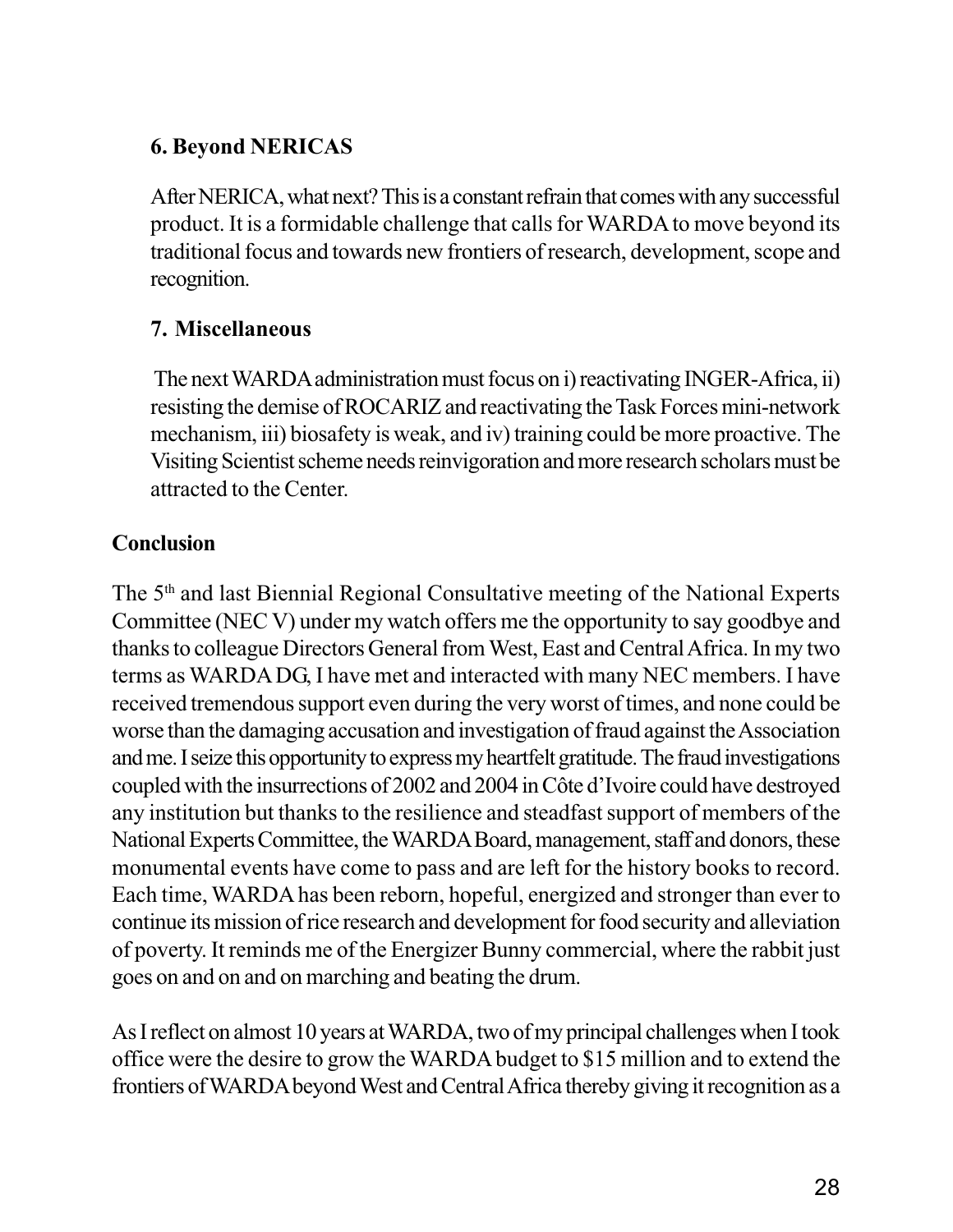truly Africa-wide institution. I take pride in saying that at least I achieved one of the two goals I set myself. That is, the renaming of WARDA as the Africa Rice Center and increasing its sphere of influence. I share this sense of satisfaction with both old and new members of the National Experts Committee.

My parting thoughts are that we have to push our frontiers beyond the present horizons. Our successes of today are the challenges of tomorrow. It is not enough to remain the best in your disciplines or fields in Africa because we must also be highly competitive with our peers in the rest of the world. Quality, relevance, transparency and accountability should be the hallmark of our operations—in science, in administration and in financial management. We should never lose our vision for Africa. Our conviction must remain strong. We must remain principled and yet flexible. Stand off when things do not work our way, but remain watchful, innovative and at attention for the right opportunity to strike. We should select our battles, the ones we can win, and not waste our energies chasing shadows. At the end, it is not the number of battles we have won but whether we won the war. We should never lose focus.

Thank you for having provided your expert advice to WARDA and for supporting me through this journey to transform WARDA into a veritable pan-African Center of Excellence for rice research and development.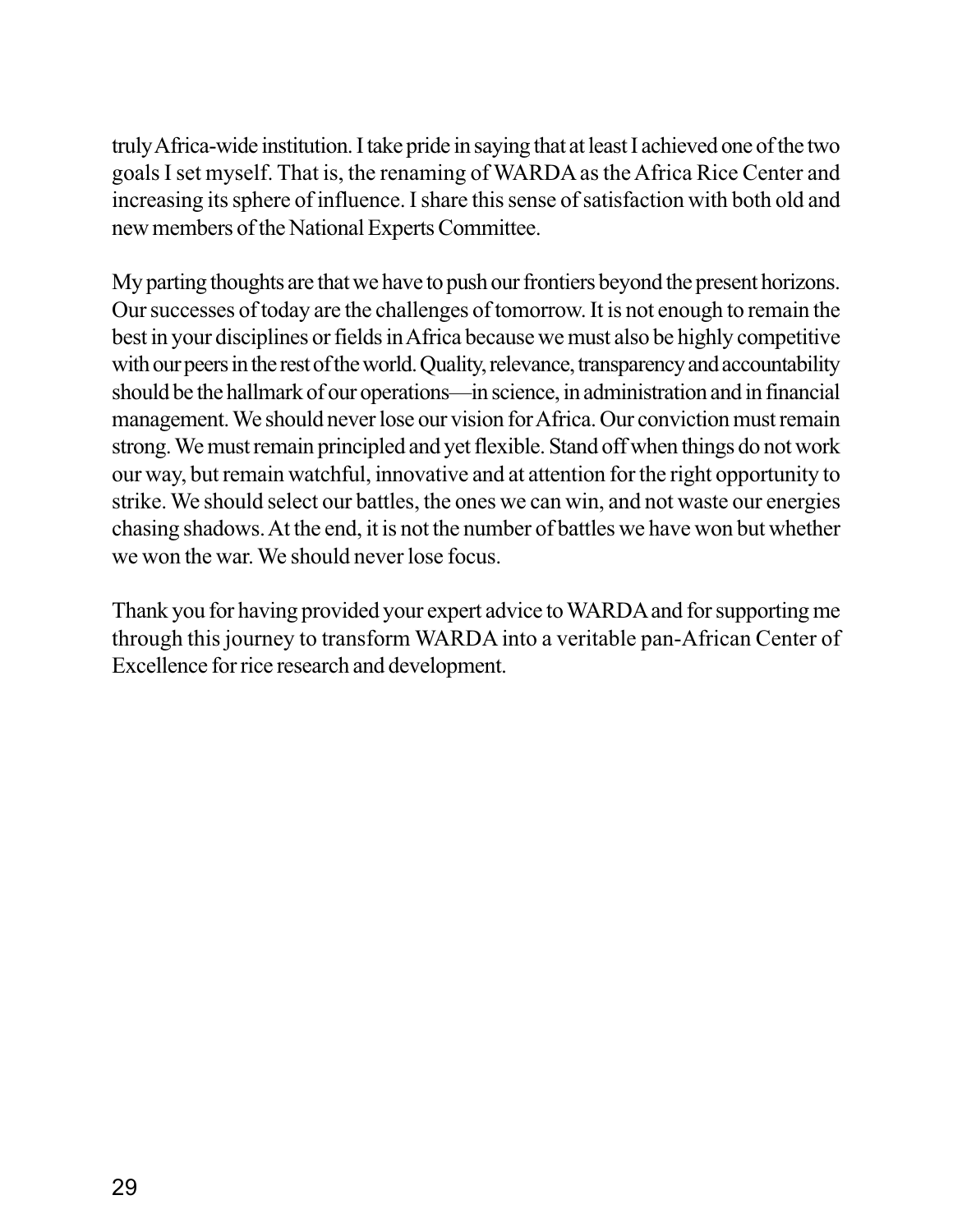### **ANNEX II**

#### **Report on the WCA MTP development**

#### **Shellemiah Keya**

*Assistant Director General - Research & Development*

#### **Introduction**

Agriculture remains a key economic sector of the states in WCA. On average it contributes around 35% to the region's GDP. Almost two thirds of the active population is working in the agricultural sector. Most countries are still at very low levels of the human development index, indicating poverty and food insecurity. In many countries of the region, the share of public spending on agriculture does not reflect its importance in the economy. The rural infrastructure is often inadequate, which leads to high costs of securing inputs, storing and transporting produce to markets. The rural infrastructure needs to be developed to attract investors, to improve producers' access to markets, and to be competitive. The rural poor are constrained by insufficient access to resources, information, knowledge, skills, and technology. Structural adjustment and downsizing of the public sector has left farming and rural development without effective extension, credit and inputs provision services. They suffer most from weaknesses in the institutions – including entrepreneurial deficits in agricultural marketing and other services and an inadequate voice for and poor organization of the producers themselves.

The CGIAR Task Forces on programmatic and structural alignment concluded that:

- 1) Programmatic alignment between CGIAR Centers and SROs/NARS is weak,
- 2) Programmatic alignment and collaboration between CGIAR Centers is insufficient,
- 3) Some CGIAR activities are unlikely to produce international public goods,
- 4) High priority activities are yet to be incorporated into the agenda,
- 5) Four types of programmatic overlaps reduce the effectiveness and efficiency of CGIAR research: mandates, activities, location, geographical range of intended impact.

In responding to the Task Forces' analysis, the Future Harvest Alliance with WARDA as a convening Center has embarked on developing a Medium Term Plan for the WCA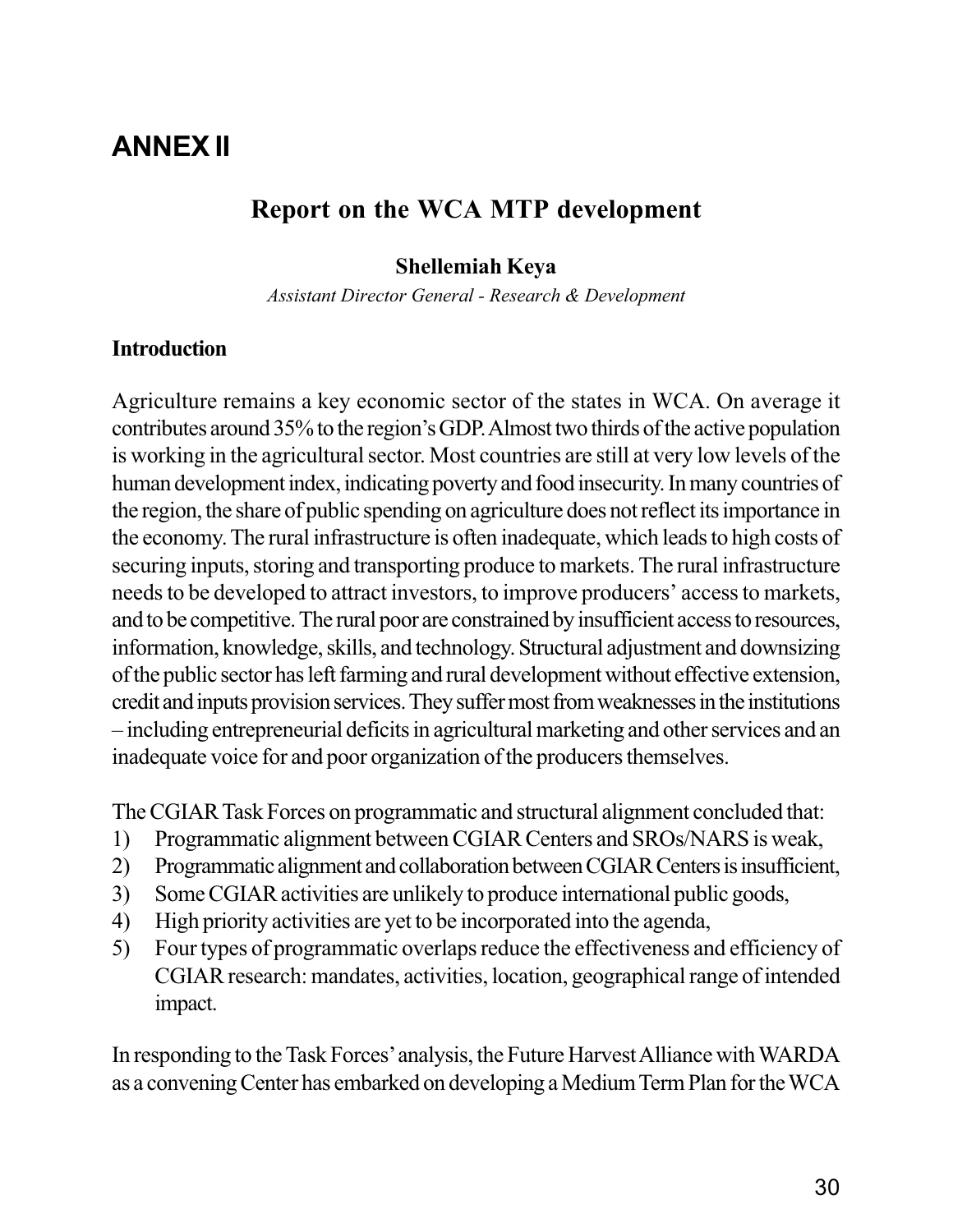region. The main features of the WCA MTP are:

- 1) A more coherent vision and strategy for the CGIAR in WCA, based on the new System Priorities, and developed in close association with all stakeholders,
- 2) A description of the key domains for international agricultural research in West and Central Africa (WCA), designed by all CGIAR Centres working in the region (regardless of their headquarter location),
- 3) Low-cost structural arrangements for implementation and oversight of the MTP, ensuring that all types of unnecessary overlap are avoided,
- 4) Effective arrangements for monitoring, evaluating and improving the quality and impact of the research activities of the CGIAR Centers in SSA.

This report provides the National Experts Committee (NEC) with an update on progress made towards the development of the Medium Term Plan for West and Central Africa (WCA) led by WARDA. It is based on a series of formal and informal discussions in various fora, all of which expressed support for the development of the WCA MTP. The urgent need for the CGIAR Centers to have a common framework enabling capitalization of comparative advantages, integration of research programs and support services, harmonization of policies and governance structures and consolidation of partnerships with NARS was wholeheartedly accepted and supported by those contributing to the MTP discussion. It was said that a new kind of partnership is expected to emerge from the development and implementation of this sub-regional Medium Term Plan, one that will assist the countries of the sub region to realize the Millennium Development Goals. Dr Kanayo Nwanze, the DG of WARDA, expressed the expectation that a realistic and tangible outcome of integration would emerge and consolidate the CGIAR research agenda in order to realize more synergies in the collaboration of the various partners.

#### **Process**

The development of a regional Medium Term Plan (MTP) for West and Central Africa was undertaken in close consultation with all the CGIAR Centers based in and operating in West Africa. A total of 12 CGIAR Centers (WARDA, IITA, ICRISAT, ILRI, IWMI, ICRAF, IPGRI, CIAT, CIFOR, IRRI, IFPRI and WorldFish) embarked on collective action towards programmatic integration based on CGIAR System Priorities 2005– 2015. WARDA is leading the process in close collaboration with CORAF who attended all the meetings/workshops held up to date in the framework of developing the WCA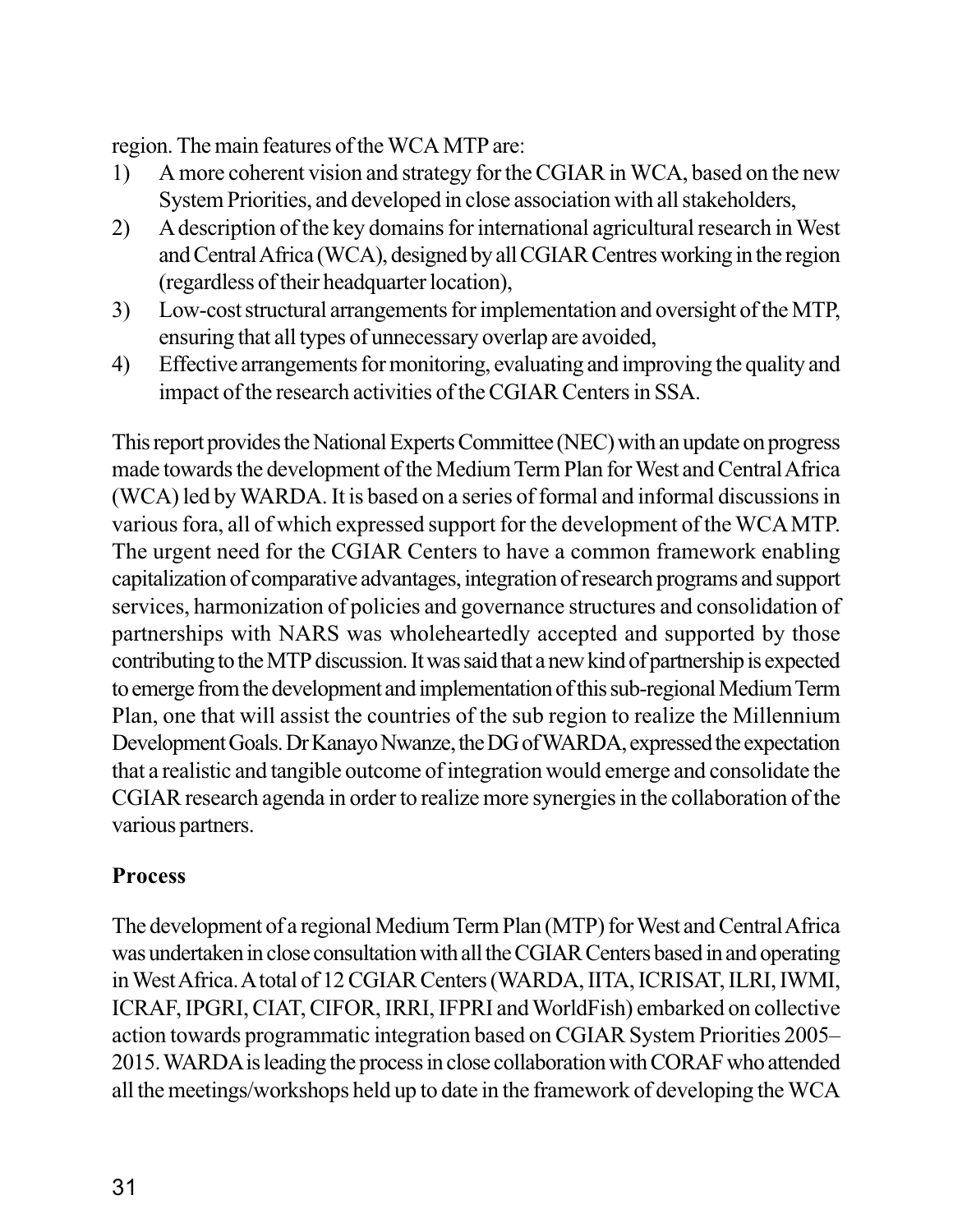MTP. ILRI is responsible for East and Southern Africa in close consultation with ASARECA.

Guiding the WCA MTP process, and as part of its responsibility, WARDA reported to EFC and BoT, NEC and CoM in 2005 as well as in 2006. Updates on the development of the WCA MTP are duly submitted by WARDA to CDC now AE, ExCo and CGIAR. During the CGIAR-NARS consultation in Entebbe June 2005, the need to involve FARA was expressed, particularly to ensure that the sub-Saharan Africa Challenge Program (SSA CP) is reflected in the MTPs. Between May 2005 and May 2006, a series of CGIAR Centers–CORAF–Stakeholders' workshops and meetings have taken place.

- IITA IBADAN (May 2, 2006)
- CORAF Scientific Partners meeting in Dakar (18-22 May, 2005)
- on the Occasion of the second FARA general assembly in Entebbe (June 6, 2005)
- stakeholders meeting hosted by FARA (Accra, Ghana, 26-28 October, 2005)
- planning workshop held at Novotel Hotel (Dakar, Senegal, 27-28 February 2006)
- CORAF Scientific Partners meeting (Banjul, The Gambia, 22-30 April 2006)
- synthesis group meeting held at ILRI (Nairobi, Kenya 23-24 May 2006).

During the AGM05 in Marrakech, the MTP was discussed at four different levels, namely CDDC (Center Deputy Directors Committee), CDC (Center Directors Committee), Stakeholders' Forum and at the Business Meeting. Progress reports have been presented to the CGIAR ExCo in October 2005 and May 2006. Feedback from these meetings has been incorporated as the MTP advances. To date, more than 200 people have participated in the meetings that brought together scientists from CGIAR Centers, CORAF researchers, representatives of NARS, NGOs and the private sector. Dr Henning Baur from Germany started work as a consultant for WCA MTP on 25 July 2005. His major assignment is to assist with the process of developing the regional Medium Term Plan.

### **Framework of alignment**

The conceptual basis of the regional MTP framework components consists of: (i) alignment of CGIAR research, (ii) integrated regional programs and (iii) platforms. The MTP document should be produced in accordance with the SC guidelines.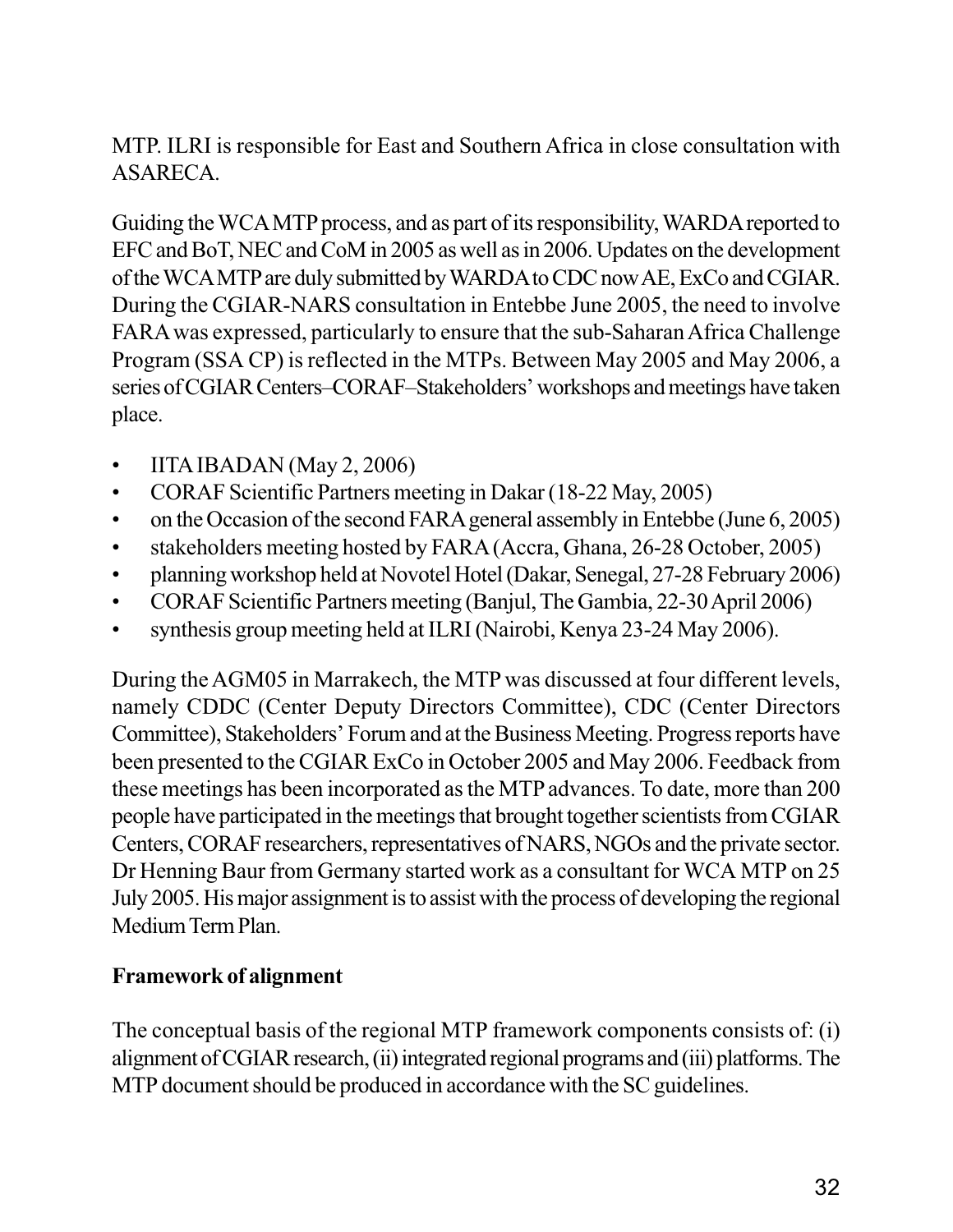On the basis of center submissions and a review of individual Center MTPs 2006- 2008, the Consultant made a draft compilation of all on-going work based on CGIAR outputs planned for West and Central Africa. An assessment and analysis of the strategic plan and the MTPs of CORAF and the CG priorities were conducted. These were done with the view of identifying common areas of actions and thrusts and possible synergies. A common framework for integration, related to agenda setting, research collaboration and impact monitoring was designed for ESA and WCA. Research approaches of the CGIAR Centers are enriched by the strategies of other research partners in the sub-region. This finally led to the identification of thirteen (13) CORAF Priorities areas. Having done a fair amount of the analytical work, the next steps was preparation and implementation of a workshop with research partners and stakeholders in WCA to find a common ground for future partnerships and develop a framework and procedures required for enhanced collaboration. To this end, three major results were achieved from the stakeholders meeting in Dakar at the end of February 2006:

- 1) There was agreement that the alignment/rationalization of CGIAR activities in WCA should be guided by the structure provided by the five priority areas of the CGIAR
- 2) Based on the portfolio of outcomes that had been aggregated from the MTPs 2006-8, suggestions for further alignment were proposed
- 3) From the CORAF priorities, three areas were chosen for developing possible joint programs. These are markets and trade, natural resources management, conservation and sustainable utilization of plant and animal genetic resources. The group felt that these three priority areas might represent a somewhat narrow choice of priorities and considered two further possibilities for future joint programs that were not further discussed. However, science and technology policy, innovation and extension and diversification and competitiveness of agricultural production were also considered.

### **Status as at 30 May 2006**

- in the workshops in Accra and Dakar stakeholders developed a shared understanding of what the MTP shall be and its objectives
- suggestions for governance and management of the MTP have been accepted by CORAF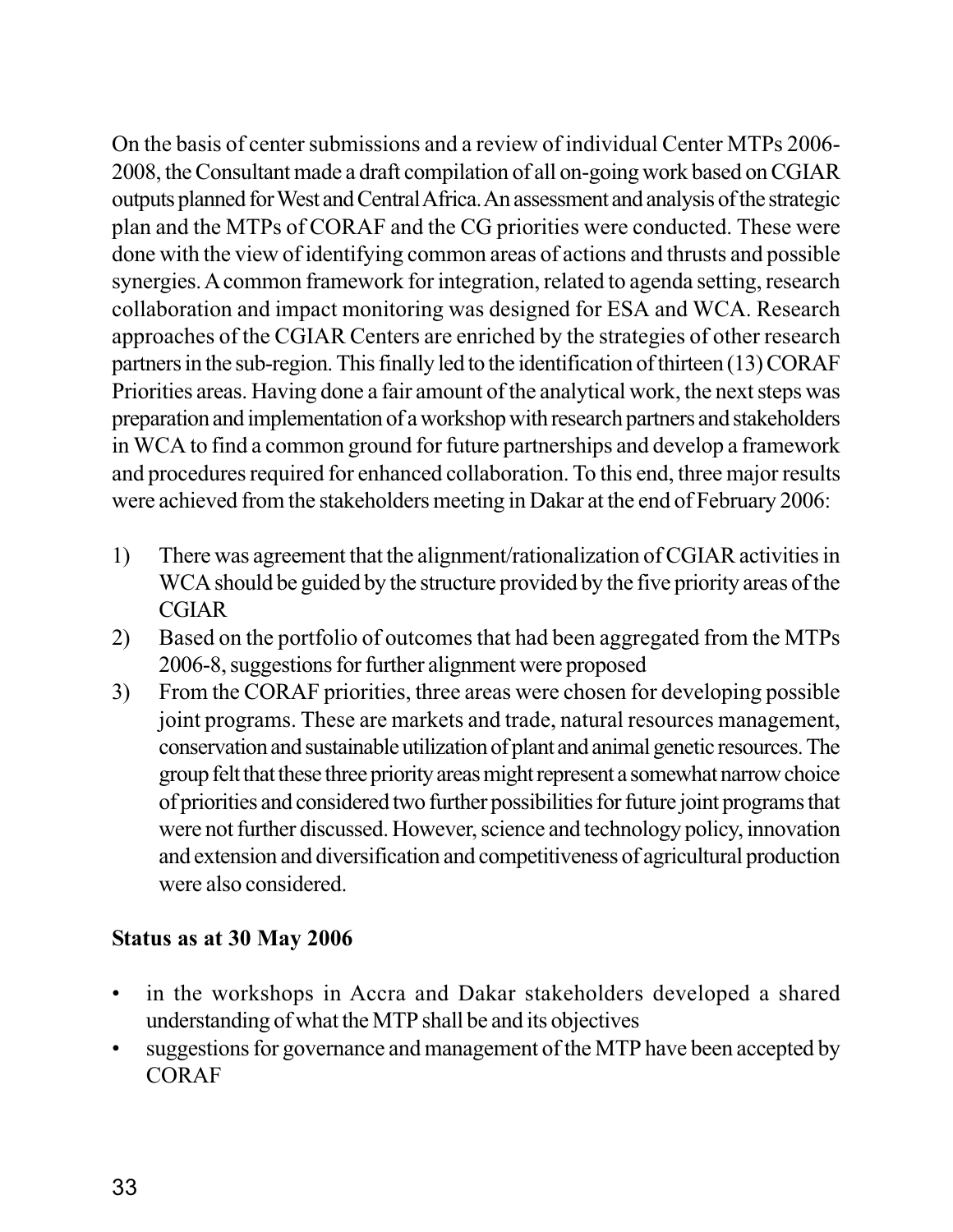- lists of outputs/ongoing CGIAR work structured by system priorities have been assembled by focal-point persons, based on inputs from all interested Centers
- suggestions for the development of new integrative projects
- a major outcome of the meeting in Nairobi is that participants agreed on nine aligned projects and 11 integrated projects based on the submission of the domain templates and views gathered from various consultations
- it was agreed that for each of these projects, focal-point persons should provide minimum detail on outputs, output targets, and outcomes by 2 June 2006
- this information should include:
	- (a) a well spelled-out project title,
	- (b) rationale of the project,
	- (c) goal,
	- (d) purpose,
	- (e) key objectives
	- (f) output targets for 2007,
	- (g) suggestions of what will be required until end of 2006 to develop the project further.

Additional key points to highlight are as follows:

- most of the alignment projects are likely to be transitional. They can provide a basis for integrated projects to be developed later
- the meeting suggested that a small number of projects could be identified and fast tracked for early action. A business plan specifying potential outputs and outcomes will be drawn up when appropriate projects are identified for action in 2006
- comments from the  $7<sup>th</sup> CORAF General Assembly$  were discussed at the Nairobi meeting and most of them have been taken into account as the final document is prepared.

### **Governance and implementation**

The main guiding principles and behaviours that are required for conducting the integration process and implementation of the MTP emphasized that partners should agree to adhere to: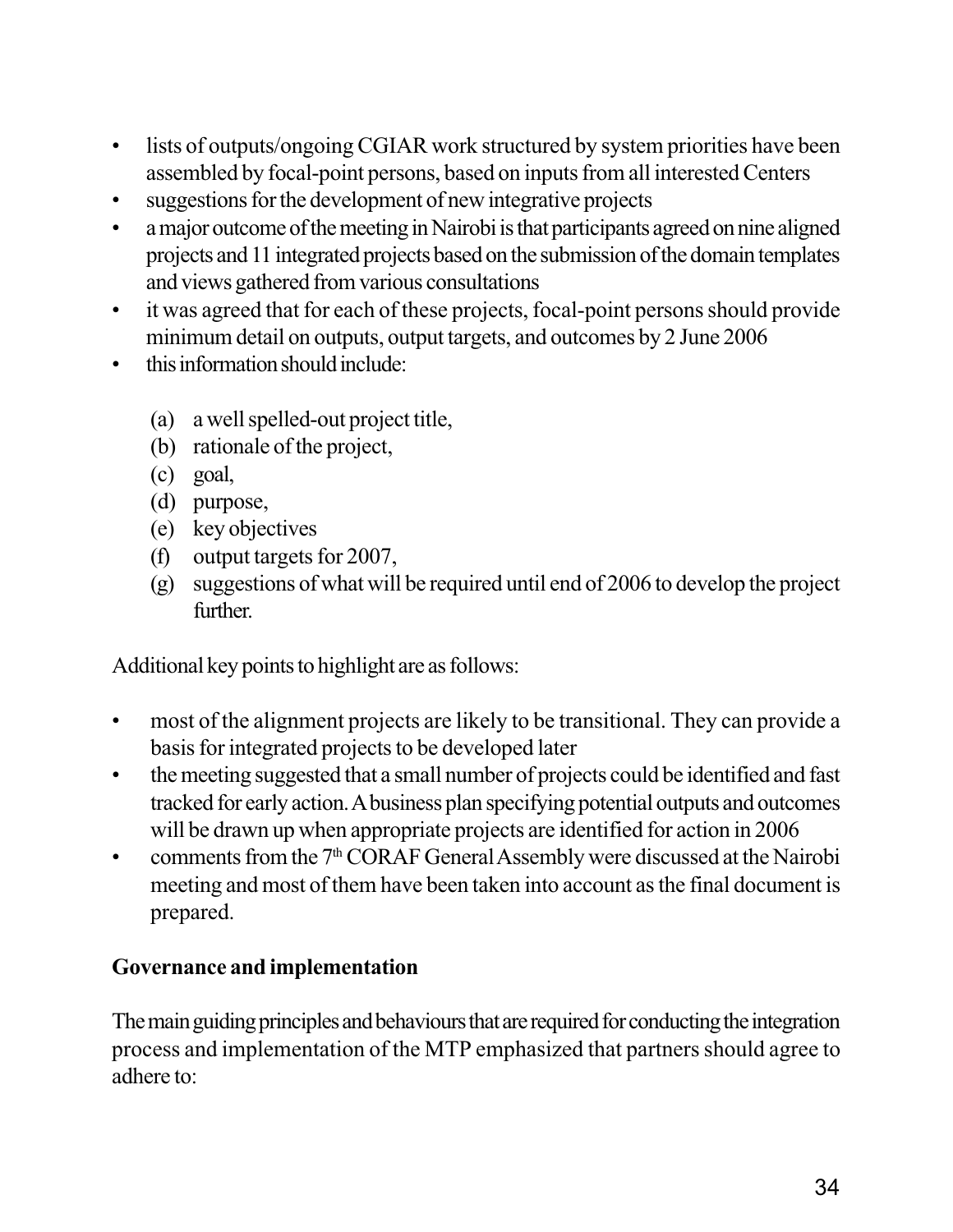- (a) common regional and sub-regional goals and objectives,
- (b) the partnership will be partnerships of equals,
- (c) joint ownership in developing proposals and writing papers and not having names merely appended,
- (d) avoid competition for financial resources to the disadvantage of another partner,
- (e) accept asymmetry as a means of strengthening the capacity of less well-resourced partners,
- (f) common rules of engagement between the parties, i.e. with the same terms and conditions for collaborating staff,
- (g) common standards in receiving, handling and disseminating data to ensure equal unhampered access to all partners,
- (h) commitment to the impact of the partnership as a whole,
- (i) appropriate sharing of facilities to meet the goals of the partnerships,
- (j) respect of the different mandates of the partners,
- (k) common standards of accountability for the agreed deliverables of the partnership,
- (l) respect for intellectual property,
- (m) common rules for attributing credit.

The DGs of IITA and WARDA proposed that governance should be all-inclusive (all partners having something to offer). The MTP program manager or coordinator at senior scientist level will be funded from additional sources. Discussions on the suggestion of the DGs led to further recommendations:

- it is agreed that the Alliance Executive and Board ensure oversight. The main oversight functions are to:
	- (i) provide guidance in terms of policy, strategy, implementation, and inclusiveness
	- (ii) annually review and comment on the sub-regional plan and past year performance based on indicators provided by CORAF, FARA and other stakeholders
	- (iii) provide an annual report to the AGM of the CGIAR for both ESA and WCA.
- the tasks of the MTP manager should be: coordination of MTP implementation, facilitation of planning and review processes and secretariat of the MTP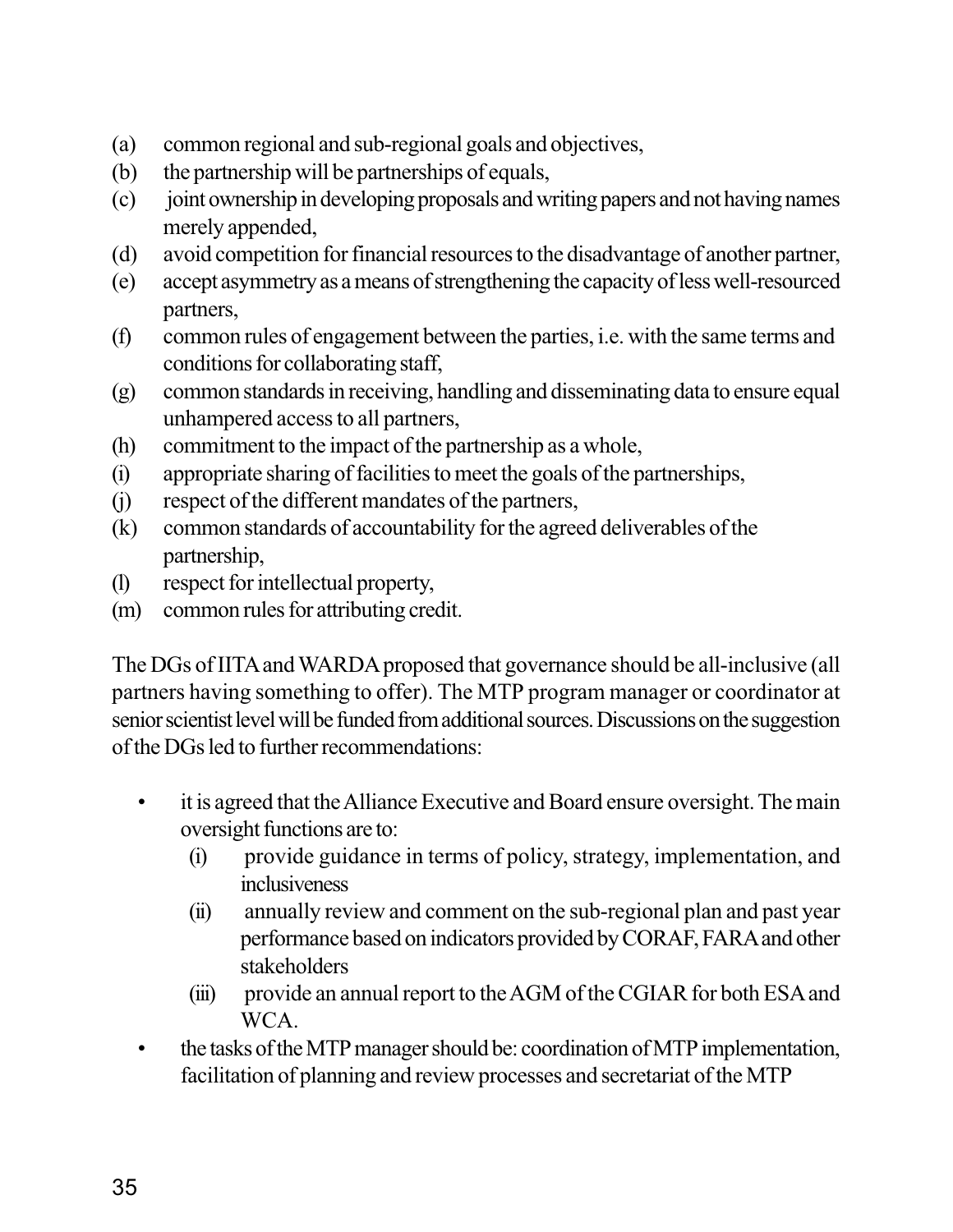- it was accepted during the Nairobi meeting that ultimate governance of the MTP implementation should lie with the Sub-Saharan sub-committee of the Alliance Executive
- to ensure the technical and scientific integrity of the MTP implementation it was agreed that a full-time coordinator/facilitator backed by a technical group is essential
- using the existing WARDA task force mechanism as a model, the technical group could comprise a chairman and other core members, supplemented by additional scientific members according to the priority area being developed or discussed
- concerns were raised in the discussions about 'ownership' of the MTPs, transparency by the lead partners and the need for a clear business model outlining how the MTP will be implemented. These points will be taken into consideration in the drafting of the final WCA text.

# **Plans and activities after July 2006**

- The SC has been requested to review the SSA MTP by 15 July
- The final draft submitted to SC will be posted on a dedicated website as proposed at the 7th General Assembly of CORAF
- DDGs will be requested to popularize the MTP within their individual Centers and CORAF to do the same among its members
- A plan is being put in place to continue the exercise between July and November in anticipation that implementation is scheduled for June 2007
- The target is that by AGM06 we shall have a more advanced MTP with a logframe, refined outputs, outputs targets and budget.

# **Support to MTP**

CDC–AE allocated funds in 2005 (USD 70 000) and in 2006 (USD 100 000) to support the development of the WCA MTP through meetings and a workshop at which CORAF and NARS participation was sponsored. CGIAR Centers participating in the exercise met their individual expenses (air tickets, accommodation, etc.). The consultant and preparation of the MTPs has been supported by these funds.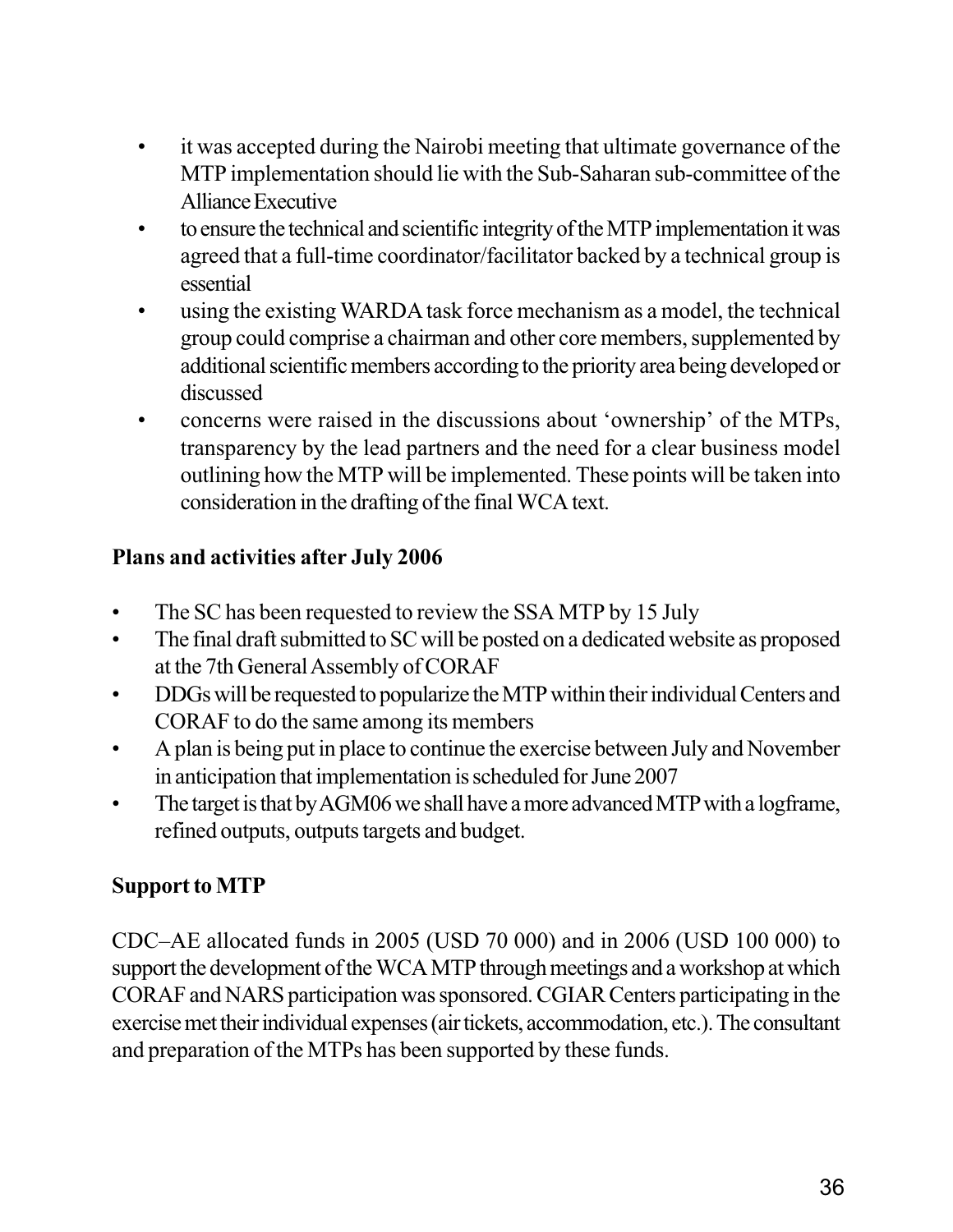# **Conclusion**

- the WCA MTP has been developed in parallel with those of Centers. Ideally it would have been better if the Center MTPs were first completed before embarking on the regional MTP. However, this option was at hand.
- the one-year development phase has been short considering that the exercise involves 12 Centers, CORAF, NGOs, the private sector and others. Nevertheless, the commitment expressed by these collaborators has been strong and encouraging.
- the exercise has produced some new and useful information. For the first time we now know what each Center is doing. Some gaps have been identified and the information provides use material for alignment.
- this document is not perfect and would be improved as more information is gathered and as collaborating Centers make further commitment towards alignment.
- there is clear determination to implement the MTP even in a modest way starting from 2007, provided there are additional resources for coordination.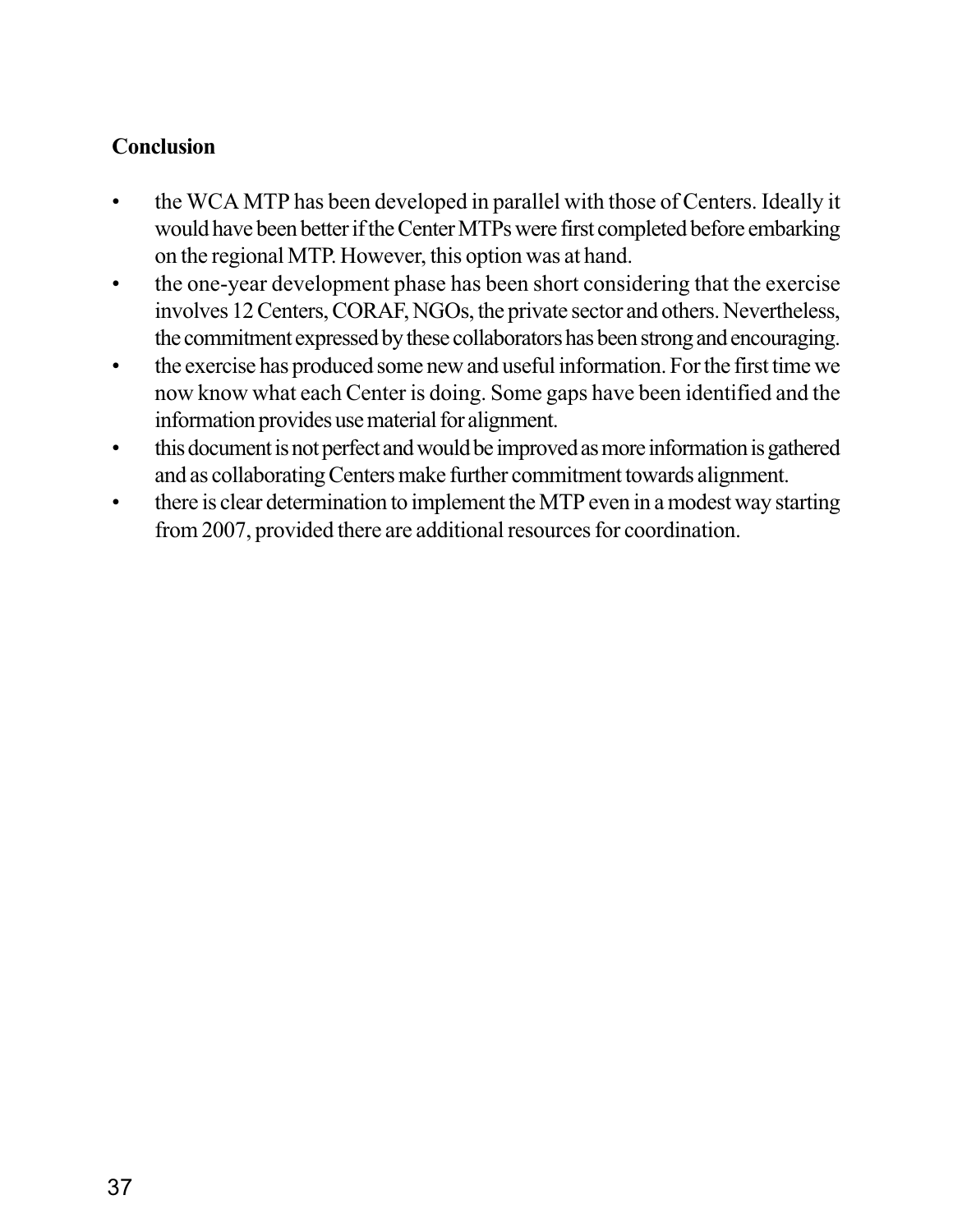# **ANNEX III**

# **Proposal for a seed production, distribution and marketing company**

#### **Samira Hotubah During**

 *Head, Donor Relations*

#### **Background**

- i. The demand for the dissemination of NERICAs and other technologies that will assist rice farmers in maximising their production and profit has outstripped the capacity of the Africa Rice Center to deliver. The success of NERICA dissemination will primarily depend on the availability of good quality seeds. The Africa Rice Center, taking into account the constraints of production, cannot at present produce enough seeds to satisfy the current demand from farmers and governments while at the same time ensuring seed purity. *A commercial vehicle which can intermediate will be in a position to provide a steady supply of high quality seeds that will take some of the pressures off the Africa Rice Center.*
- ii. The African Rice Initiative (ARI), a network based at the Africa Rice Center, was created to assist in the dissemination of NERICA and other technologies developed at the Center. However, the capacity of ARI, as a non-profit making entity dependent on donor funding, is currently inadequate to enable it to deliver its mandate to create an enabling environment for various stakeholders to cash-in on this revolutionary breakthrough in rice production in Africa. *As a broker and intermediary in the seed sector, the proposed company will leverage the work of the ARI.*
- iii. There is currently an over-reliance on rice imports. This current dilemma presents the Africa Rice Center with the perfect opportunity to assist in the creation of a company that will intervene in a brokerage capacity to leverage the impact of the benefits of current and future ground-breaking research in rice. *The single most important consequence of this intermediation will be a long-term increase*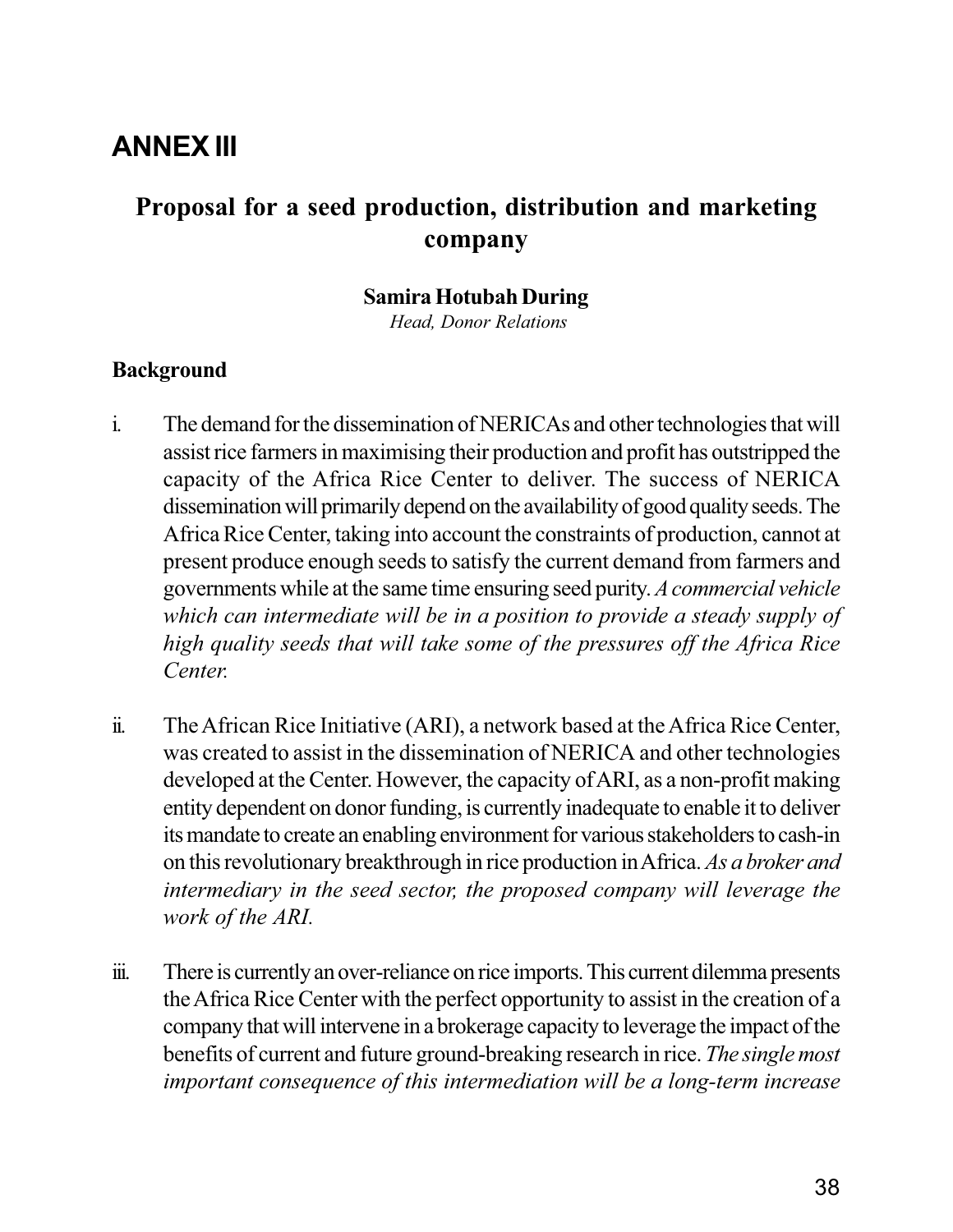*in rice production with attendant benefits such as import substitution, reduction of the dependence on scarce foreign exchange in Africa, subregional trade in rice and, ultimately, poverty reduction.*

- iv. Rice policies have not been consistent and are almost non-existent in many African countries. *The proposed company will seek to play a policy advocacy role to create enabling environments for rice production and distribution.*
- v. The company will offer its clients a competitive edge by drawing from a combination of experience and availability of first-class technologies and knowledge from the Africa Rice Center. *This access to rice technology will enable the company to respond rapidly to client demands and build a reputation for offering accurate and customized solutions to clients.*
- vi. Cooperation with reputable public and private institutions and individuals will provide leverage for positioning the company as the main rice seed and related services provider in Africa.

### **Aim**

i. The proposed company aims to provide seed production, distribution, business advisory and intermediation services to the public and private sectors, and policy advocacy services to the public sector within the rice seed sector in Africa, in order to achieve a positive impact on the economies of rice-growing countries in Africa.

### **Objectives**

- i. The general objective of the company is to contribute significantly to improved human nutrition, food security and poverty alleviation, especially in sub-Saharan Africa, through an increase in more profitable production, increased incomes and jobs and improved human nutrition.
- ii. Specific objectives include:
	- to provide a steady supply of NERICAs, high-quality rice seed and other technologies to the rice sector in SSA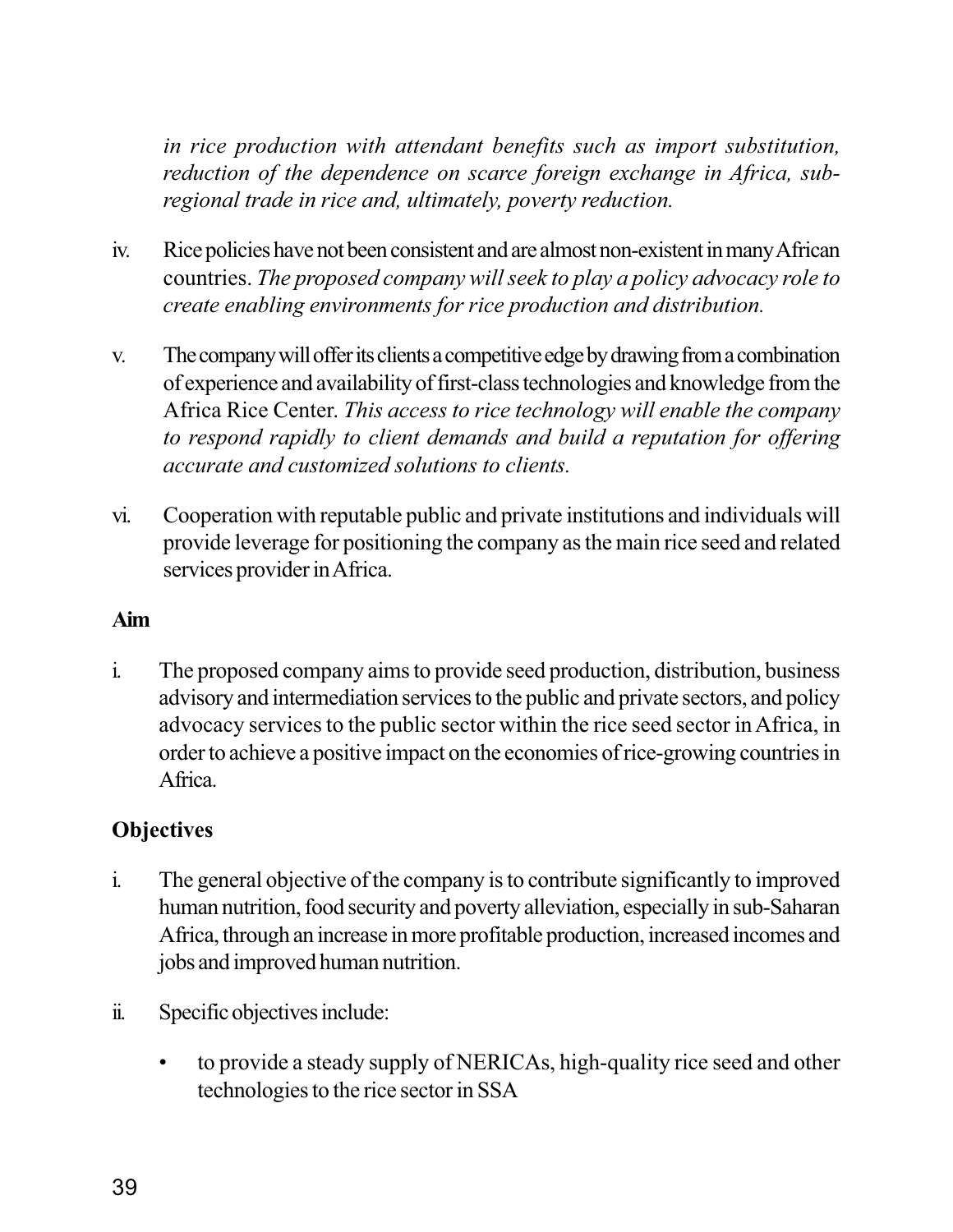- to develop and promote public-private partnerships aimed at creating sustainable seed production facilities in Africa with the primary focus of increasing the supply of rice seeds in SSA
- to increase opportunities for trade and competitiveness of rice farmers in the local market through advocating for policy environments that will encourage and support national rice production as well as advising on entrepreneurial activity, business development, including bank credit, and assisting with grant and loan negotiations
- to decrease rice importation in Africa, especially SSA, as a result of increased production thus increasing farmers' income
- to contribute, significantly, to national efforts to reduce poverty and address food insecurity.

# **Rice market study**

A full market study will be conducted to determine demand and market size. Groups of potential customers for the company will include:

- large rice producers
- government and/or national programs and extension agencies
- seed production companies
- medium to small rice farmers
- individual customers
- NGOs
- donor partners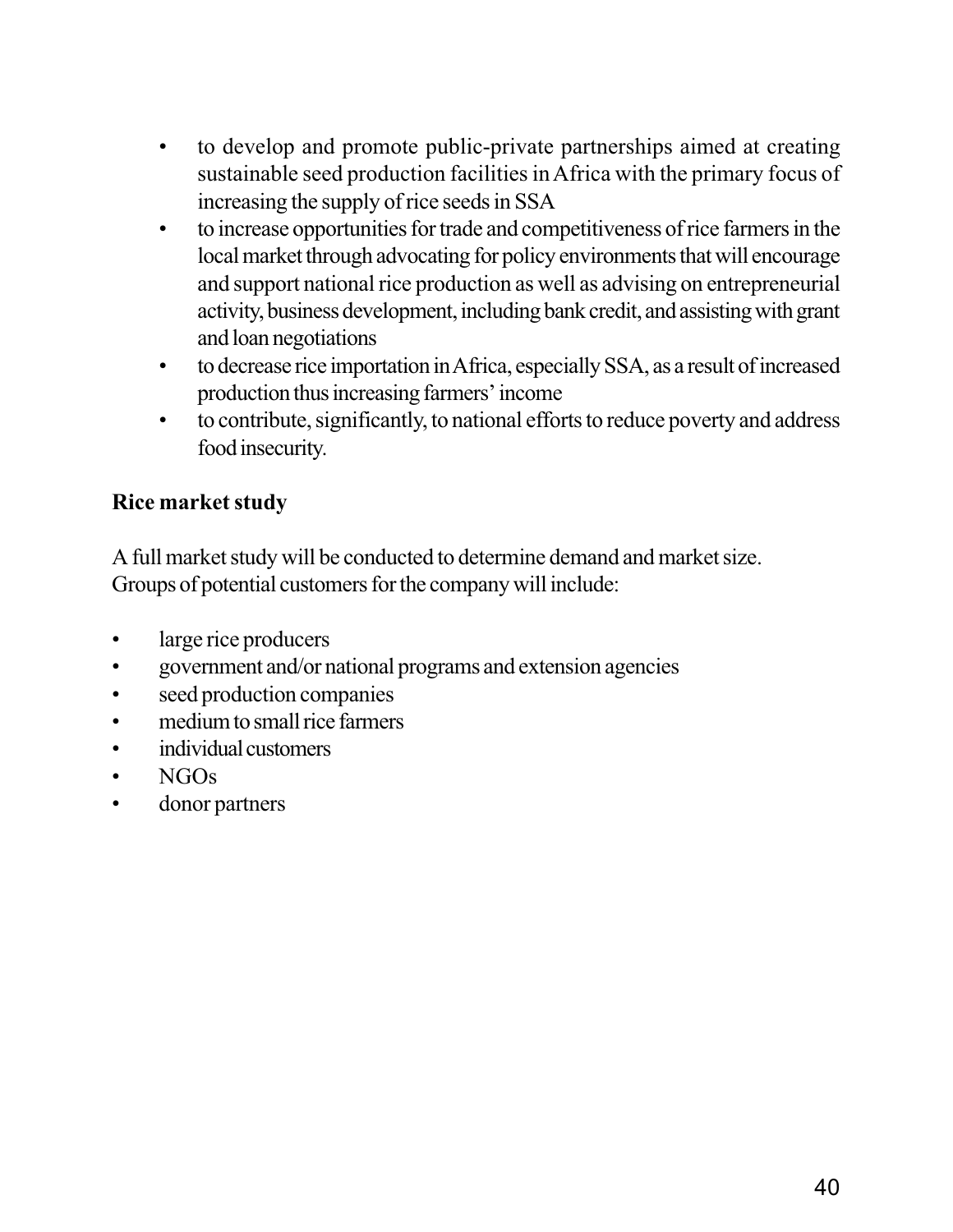# **ANNEX IV**

# **Performance Measurement Indicators and WARDA-NARS partnership**

#### **Ousmane Youm**

*Assistant Director of Research & Leader Integrated Production Systems Program*

#### **Background**

This paper deals with performance measurement indicators (PMI) and Africa Rice Center (WARDA)-NARS partnership, taking into account the relationship between the two. In light of the decreasing resources in support to agricultural research and the increased donor demand for impact and accountability, as well as the generation of International Public Goods (IPGs), there is a need for a rigorous monitoring and evaluation system. The CGIAR has embarked on processes to develop PMIs that are now implemented online. An implication in this is that NARS and WARDA are bound to deliver products and high performance through their long-term partnership. Such true collaboration and partnership reflect positive outcomes in terms of PMI. The products resulting from the partnership, including developed and released varieties, training and capacity building, joint development and implementation of research activities, and joint publications, feed directly into the Performance Measurement Process.

WARDA's impact and performance, as measured by identified indicators described below, reflect to a large extent the NARS contributions and close collaboration. This paper highlights PMIs and partnership and draws inferences on how this true partnership will continue to make WARDA not only a unique center in the CGIAR, but also continue enhancing the partnership for continued impact. In other words, Africa Rice Center's achievement is a reflection of NARS ownership, and Center performance is continuously enhanced through strong partnership with NARS.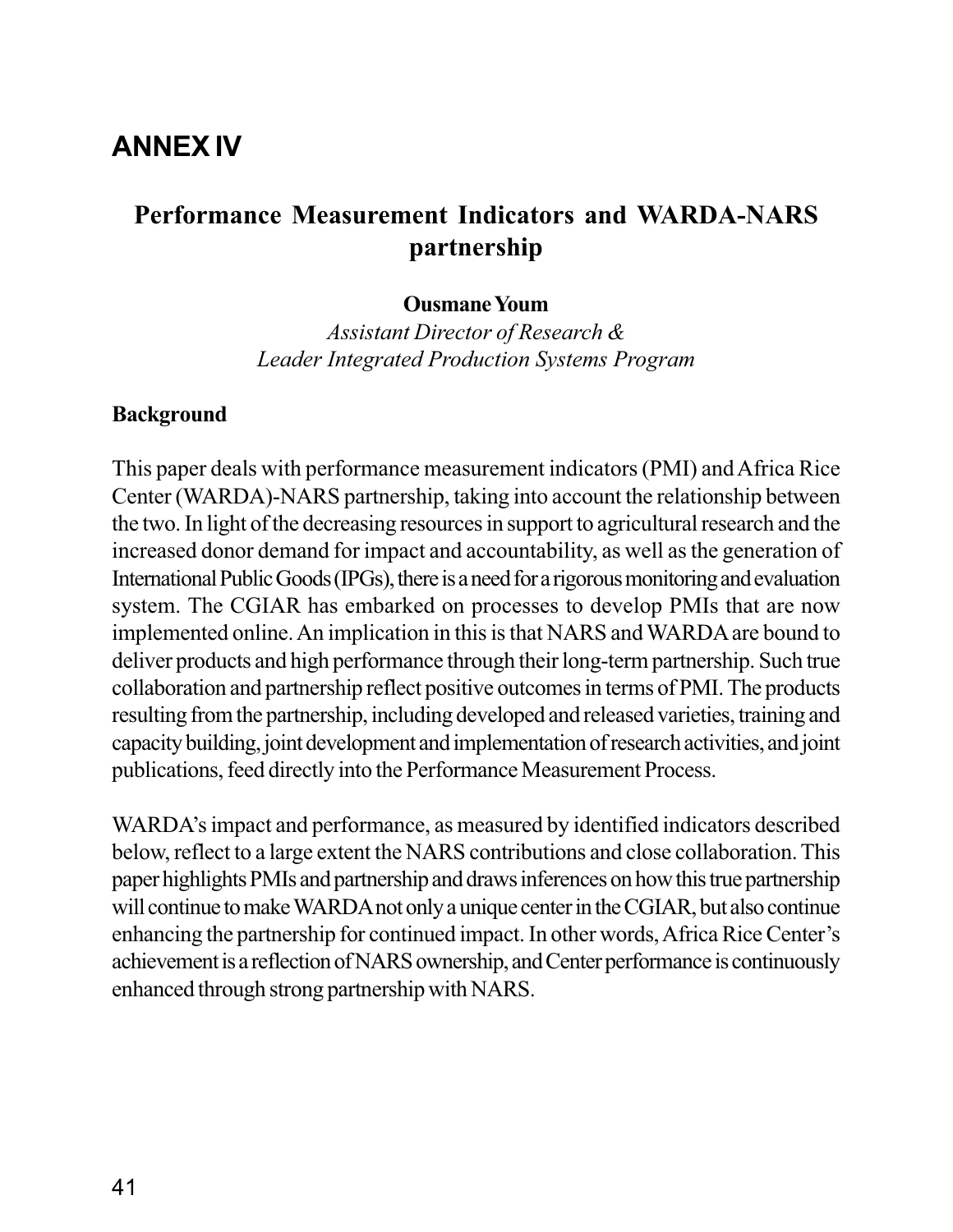# **Performance Measurement Indicators**

### **Introduction**

The Performance Measurement Indicators are an essential component of the CGIAR Monitoring and Evaluation System. It is a tool for the self-evaluation of Centers, assists Centers and Boards in performance management, and it comforts many Donors. It also helps Centers with fund allocation decisions. Piloted for the first time in 2005, lessons have been drawn from that exercise and the system has been refined. The PM System generally focuses on two kinds of indicators: the indicators of result (Outputs, Outcomes, and Impacts) and the indicators of potential to perform (Quality and Relevance of current Research, Institutional Health and Financial Health).

## **Indicators of result**

### *Outputs and output targets*

CGIAR agreed that Centers can have 20-25 outputs. WARDA has a total of 24 outputs deriving from 8 projects (7 from 2007) forming the 2 programs of the Research Division.

- outputs are by definition "products" of research with a defined timeline, contributing to reaching the Center goals by offering solutions to problems identified.
- output targets are the annual deliverables, defined by quantity and type, expected in a specific year and contributing to achieving the MTP Project Outputs.

The Output table for the CGIAR includes:

- (1) technical scientific production, e.g. articles in refereed journals, articles in congress proceedings, research & development bulletin, books, media, etc
- (2) development of technologies, products and processes, e.g. new varieties released, varieties tested and recommended, practices and agricultural inputs, agro-industrial processes, scientific methodology, machinery equipment, software, mapping, etc
- (3) technology transfer/exchange, e.g. field days, graduate and undergraduate trainees, courses offered, videotapes produced, etc.

### *Outcome*

Outcome is the external use, adoption or influence of a Center output(s) by partners, stakeholders, clients, etc. Centers such as WARDA are generally requested to report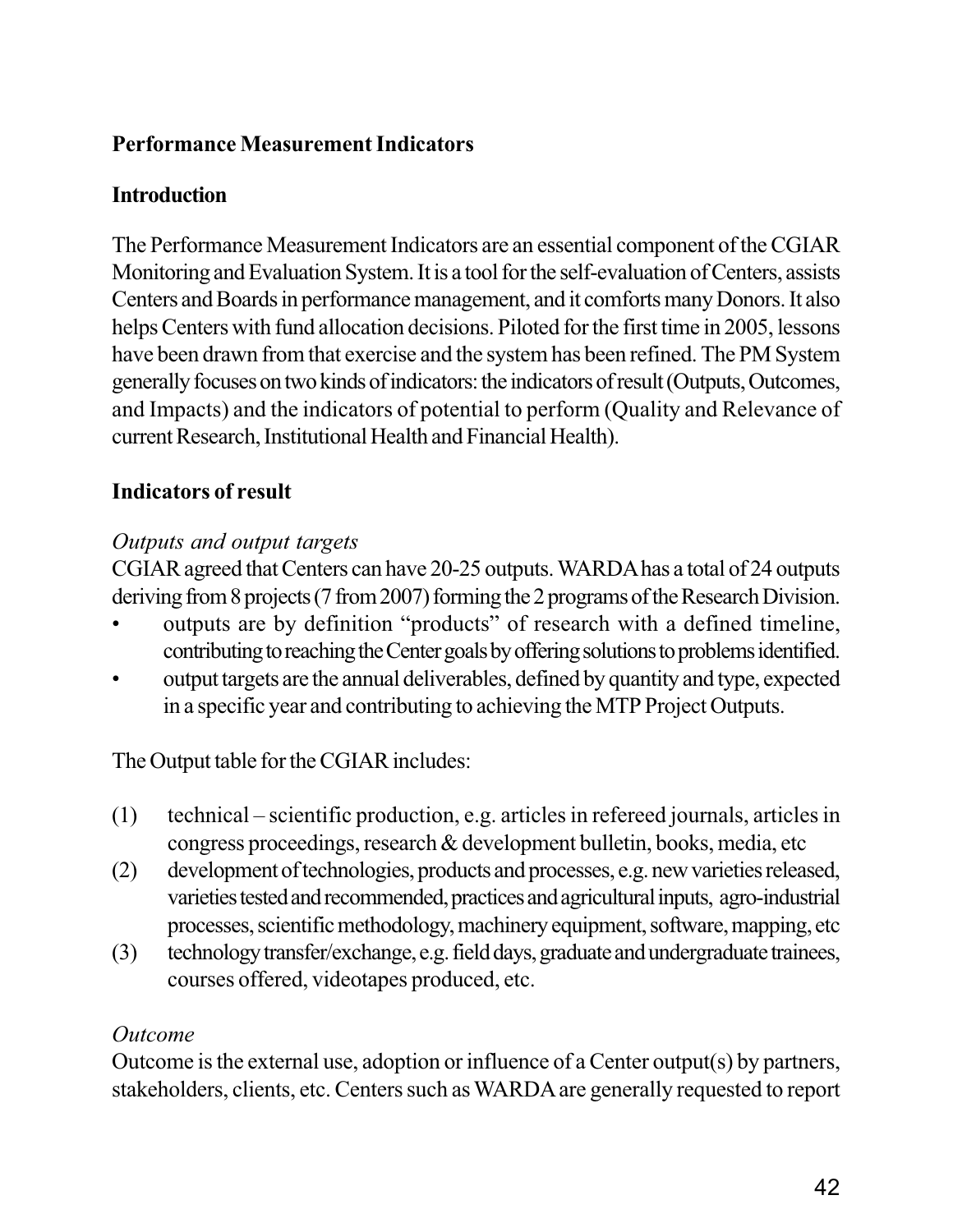on the five most significant outcomes resulting from outputs that the Center produced in the last three years. At WARDA, indicators for outcomes include the percentage of achievements of MTP goals, percentage of NARS/Advanced Research Institutions (ARI)/Private Sector (PS) partners using CGIAR material, citations per researcher, technologies or varieties developed /co-developed with CG /NARS materials and released by NARS/Partners.

### *Impacts*

"Impacts are the longer-range social, environmental and economic benefits that are consistent with CGIAR goals and the center's mission and objectives". Centers are requested to specify or document the ex-post impact assessment activities, outputs and outcomes related to various subjects: impact assessment studies, communication, dissemination and capacity enhancement, etc. SC/SPIA (Science Council Special Panel on Impact Assessment) (SC/SPIA) rates the overall Impact Assessment Performance (Indicator 3A). Centers are also invited to provide the best impact studies completed during the last three years (Indicator 3B)

## **Indicators of potential to perform**

### *Quality and relevance of current research*

Centers' potential to perform is assessed through:

- (1) the number of peer-reviewed publications per scientist,
- (2) the number of peer-reviewed publications per scientist that are published in journals listed in Thomson Scientific/ISI,
- (3) percentage of scientific papers per scientist that are published with developing country partners in referred journals, conference and workshop proceedings, and
- (4) EPMR rating of Center research quality (this indicator will be piloted from 2006).

In particular, the quality of research staff is assessed through the percentage of Center top-choice candidates accepting senior positions, the number of national, regional and international awards per researcher, the percentage of research staff getting a PhD in the last 5 years, the gender breakdown in international position and management, and the North/South balance in management, etc.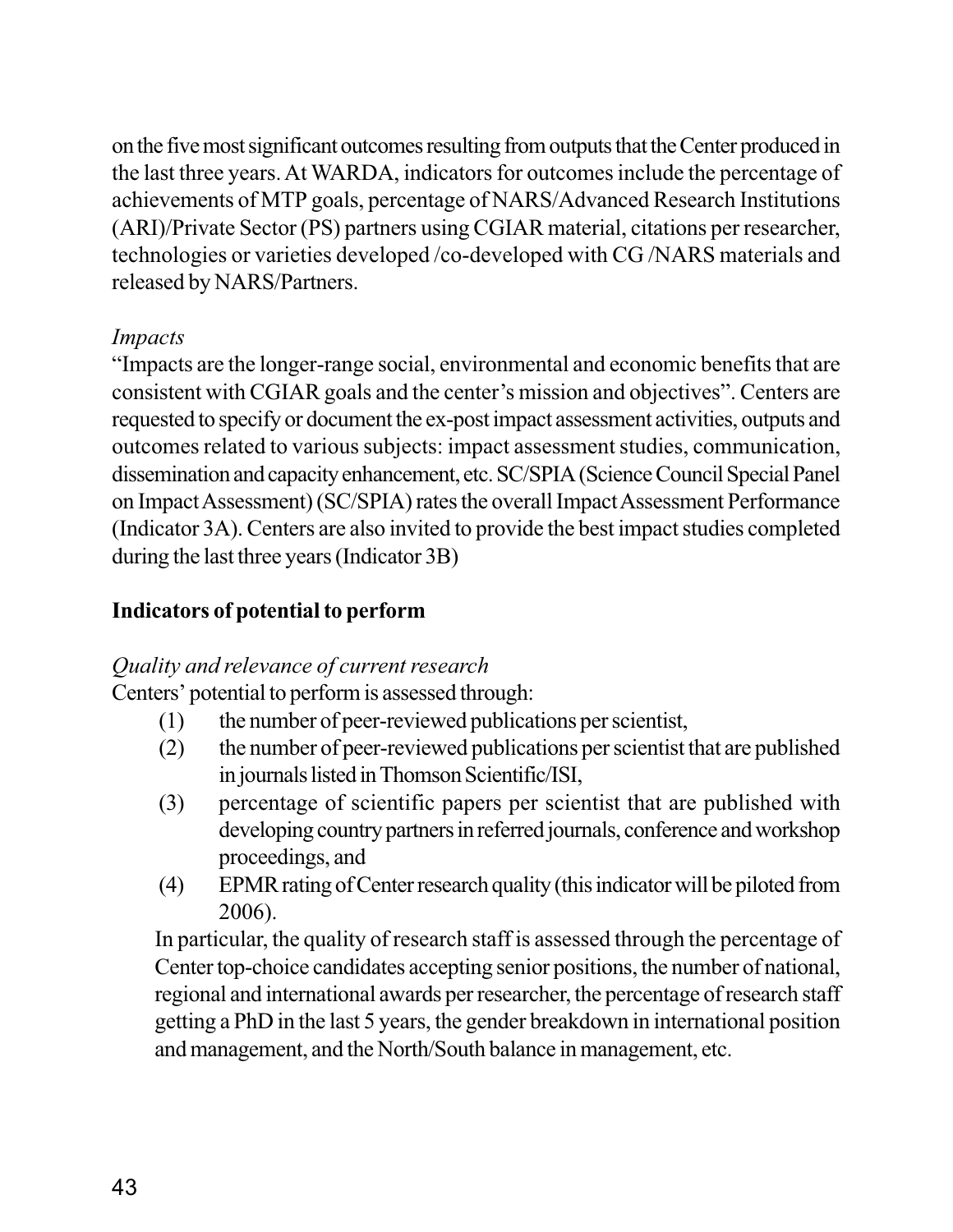## **Institutional health**

Centers' institutional health is measured through scoring on a Governance–Board checklist, assessment of board statements, score on culture of learning and change checklist, board-approved gender diversity goals, percentage of women in management, IRS nationality concentration and diversity in recently-awarded PhDs. Partnership is also an important point to consider (number of joint programs/proposals with the South or North per researcher, number of program/proposals with other centers per researcher, number per researcher of joint publications with the South or with the North, contact and level of interaction with NARS, etc.)

### **Financial health**

The following indicators are computed for measurement of Centers' financial health: short-term solvency (liquidity), long-term financial stability (adequacy of reserves) and efficiency of operations and cash management on restricted operations.

### **Stakeholders' perceptions**

Every two years, measurement of stakeholders' perceptions involves:

- donor rating of Center performance,
- rating by partners and potential partners of center technical competence and center competitive advantage.
- centers will be requested to provide contact information of their partners.

In view of these new developments in the CGIAR and their implications for WARDA, and given that the center has a unique model of partnership and governance mechanism that includes the NEC in addition to BOT and COM, it is even more important that the biennial meetings add another dimension in enhancing WARDA performance. This should include a strong process for feedback from NARS of NEC and others in the SSA regions where WARDA is involved in rice research and development, and mechanisms through which WARDA's performance can be measured via the indicators outlined above. In this context, schemes of both strategic and applied research, visiting scientists, post-doctoral fellows, research scholars and joint programs are all important processes leading to improved performance. These are not only common to WARDA but also to NARS partners as we can see further in this document and through the presentation.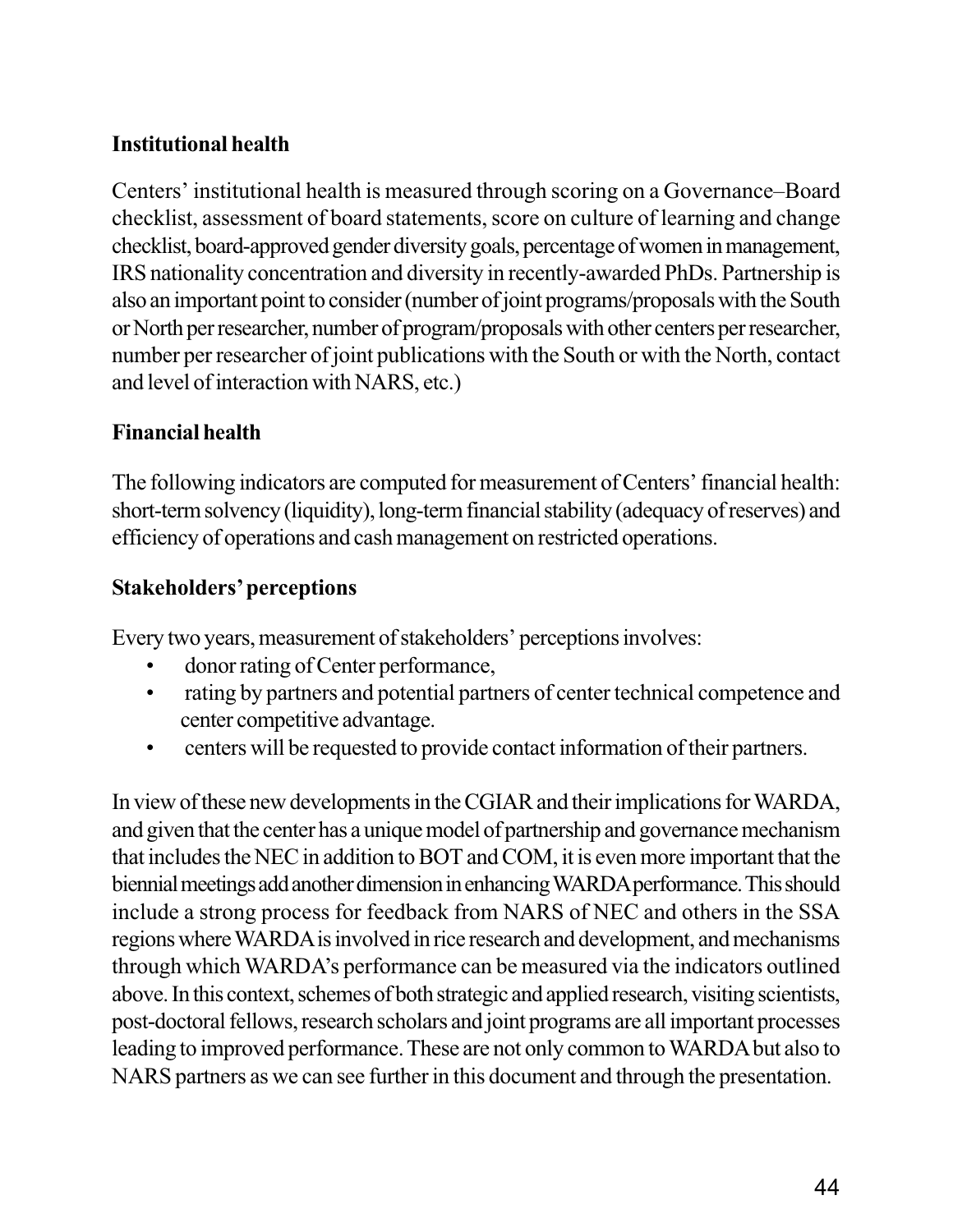# **WARDA-NARS partnership**

WARDA, from the very beginning represented a symbol and a partnership between West and Central African Countries. From 1991 to 1999, WARDA-NARS collaborative research was mostly coordinated through thematic Task Forces, which enabled regional coordination of research activities to maximize the benefits of individual research activities and to avoid duplication of effort among partner countries. This contributed to maximizing the use and effectiveness of the limited resources available for rice research in the region. WARDA's research and development activities are conducted in collaboration with various stakeholders – primarily the national agricultural research and extension systems (NARES), universities in Africa, advanced research institutions, nongovernmental organizations, farmers' organizations and donors – for the benefit of African farmers, as well as the millions of African families for whom rice means food.

The Center has explored a range of partnership models that cover strategic to adaptive research and development. For upstream research and development, the Interspecific Hybridization Project (IHP) model, a triangular South-South partnership was developed to bring together the pool of expertise from advanced research institutes to national programs. IHP was key to the advancement of the upland NERICAs in SSA. The partnership model that has been most acclaimed by our national partners is the task force mechanism of the ROCARIZ rice network, which has played a central role in the development of the lowland NERICAs. It facilitated the shuttle-breeding approach to accelerate the selection process and achieve a wide adaptability of the lowland NERICAs. As a significant outcome of the task force model, the Center has reinforced SSA's capacity for rice research in less than 20 years.

Basically, the model rests on five inter-related pillars based on genuine partnership and shared vision among national programs, advanced Centers, NGOs and WARDA with emphasis on credit to all partners. The five pillars are:

- 1. African-led research operating through multidisciplinary task forces and networks combining conventional and advanced science
- 2. Designing technologies that fit the environment, unlike the Green Revolution technologies that require costly inputs
- 3. Emphasis on exploitation of indigenous genetic resources and participatory approaches integrating farmers' perceptions and wisdom;
- 4. Nurturing of the technologies until their dissemination, and advocating their cause at the highest political level; and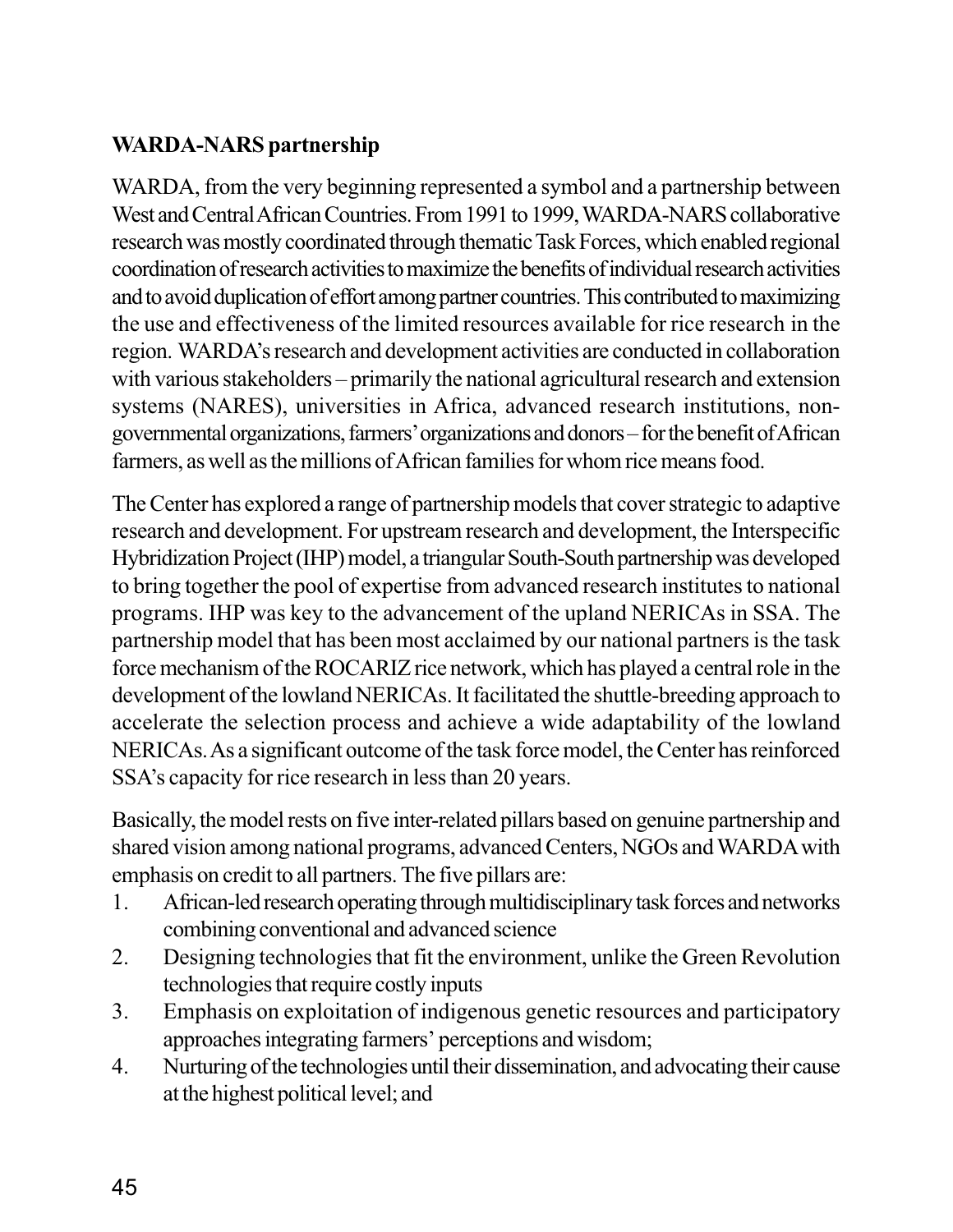5. Sustained funding from visionary donors, such as the CGIAR, in particular Japan, which is one of the foremost NERICA champions.

WARDA is a major hub for partnerships, and hosts the central coordination of the ROCARIZ, International Network for Genetic Evaluation of Rice in Africa (INGER-Africa), the Inland Valley Consortium (IVC), and the African Rice Initiative (ARI). It supports the Coordination Unit of the Eastern and Central African Rice Research Network (ECARRN), based in Tanzania. All of these operate on the basis of linkages with many countries in the region. WARDA also has strong bilateral collaborative links with other CGIAR Centers (IITA, IWMI, IRRI) and with Japan (JICA, JIRCAS), and UK (NRI), France (CIRAD, IRD), Canada (IDRC), etc., as well as SROs such as CORAF, ASERECA, SADC/FNR and FARA.

For accelerated dissemination of improved technologies, the system has developed and adapted several participatory models, such as Participatory Varietal Selection (PVS), Community-based Seed Production Systems (CBSS) and Participatory Learning and Action Research (PLAR).

Introduced for the first time in SSA, PVS has revolutionized the scientist-farmer interaction across SSA and unleashed the NERICA adoption wave. This is being further advanced through the African Rice Initiative (ARI) coordinated by the Center to disseminate NERICAs and complementary technologies across SSA.

The most widely used rice thresher in the Senegal River Valley, ASI – an acronym of the joint partnership ADRAO-SAED-ISRA – is a highly successful product of the partnership-owned R4D system. ASI is lessening the load of drudgery and improving the usable yield and marketability of rice. The success of the low-cost threshers can be seen as the beginning of a commercialization path for smallholders. Labor is the number one issue in SSA agriculture, and machinery magnifies labor efficiency.

Based on lessons learnt from West Africa and in response to the increasing demand for its services and products, which have been spurred by NERICA's popularity, the Center is adopting an appropriate R4D partnership model for Eastern and Central Africa (ECA) where it launched the ECARRN rice network of ASARECA in 2005.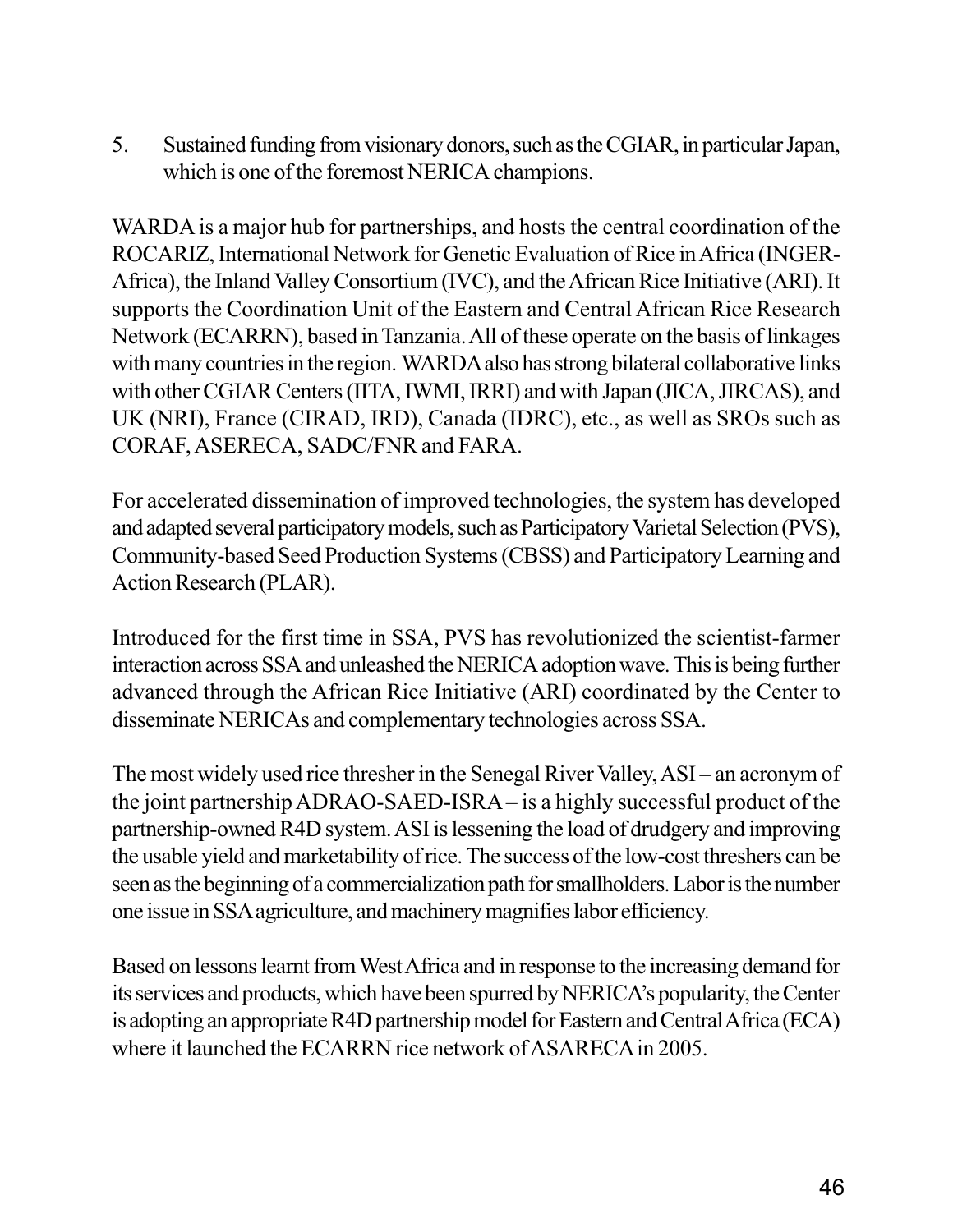The SWIHA systemwide initiative on HIV/AIDS and agriculture has provided targeted technical expertise to deal with the agriculture, food and livelihood security issues in the region. We are pleased that the CGIAR Science Council has endorsed this initiative hosted by WARDA. A pan-Africa network (ANEHA) was launched last year to facilitate knowledge spillovers across regions and rapidly increase the scale and scope of activities and resources aimed at mitigating the effects of the pandemic on farming communities in SSA.

Through the partnership-owned R4D system, the Center is serving as an ideal hub for capacity building in rice R4D in SSA. More than 100 university students, including about 80 doctoral students have been trained over the last 10 years. Furthermore, WARDA provides grants to NARS partners for R&D activities through networks and consortia, particularly the Inland Valley Consortium and ROCARIZ, ARI etc. The total amount disbursed to NARS partners for the five-year period 2000–2004 was USD 2.85 million, with an average of USD 150 000 received per country. This represents a significant contribution to the research budget of some of the NARS.

In addition, a recent move in supporting NARS research through collaboration with NARS-led proposals have been achieved through IFAR (International Fund for Agricultural Research) small-granting mechanisms. In 2005, one grant (USD 10 000) was approved by IFAR in collaboration with Burkina Faso, while in 2006, three out of four submitted proposals were approved and these were led by NARS of Côte d'Ivoire, Sierra Leone and Senegal in collaboration. These grants (USD 33 000) provide additional resources that enhance NARS-WARDA partnership and performance in delivering products.

The true scientific collaboration between WARDA scientists and researchers in the national systems frequently results in joint publication of the fruits of that research, whether led by WARDA or national scientists. As well as papers accepted by peerreviewed international journals, the collaborating scientists nearly always present their work in other published forms, through workshop proceedings, poster presentations or project reports.

WARDA and NARS have, for example, co-published several papers between 2000– 2005 (Table 3), including 49 in peer-reviewed journals, 23 books and book chapters, 23 in workshop and conference proceedings, giving a total of 95 publications. These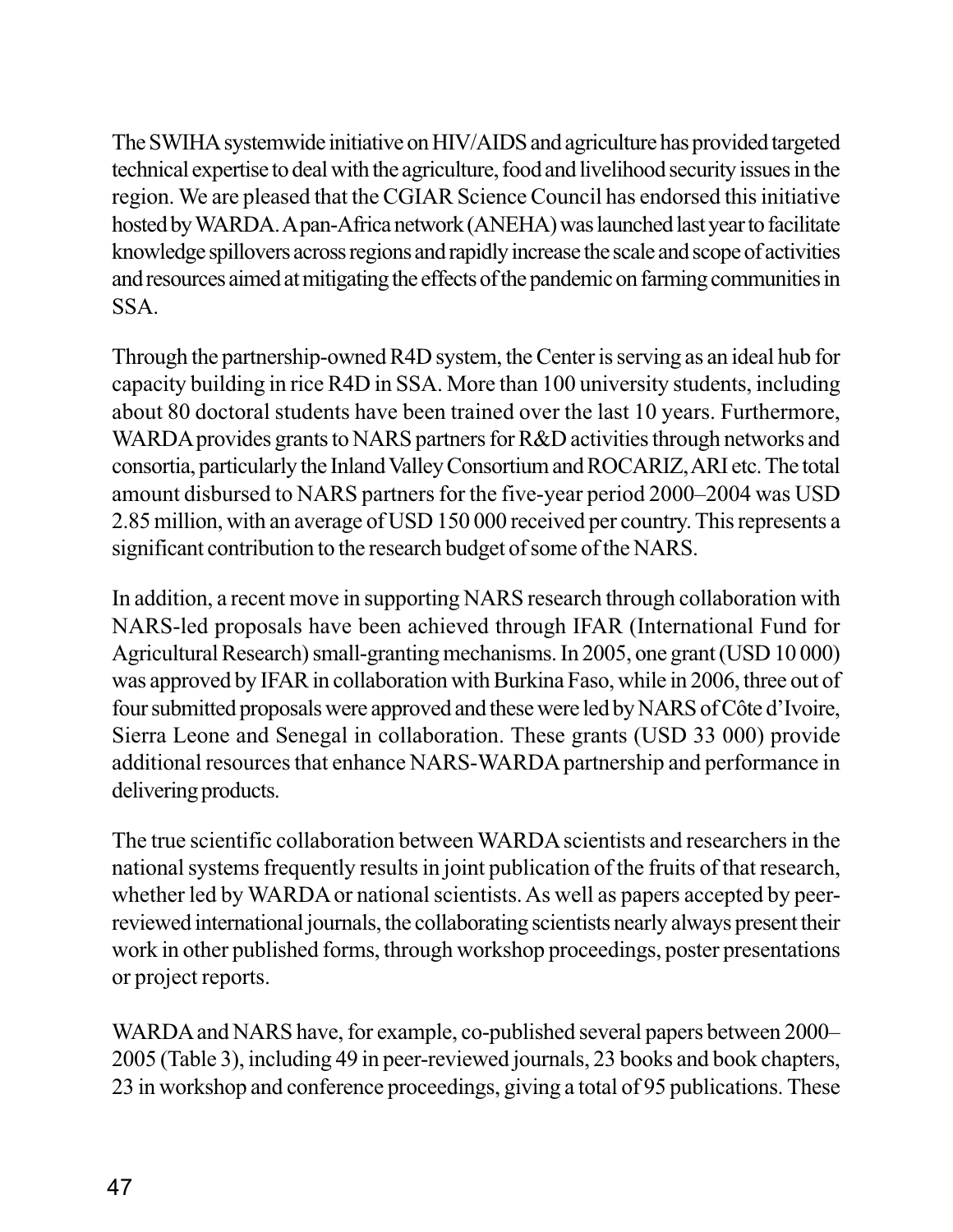joint publications as stated in the PMI play a key role in assessment of WARDA's performance and level of partnership.

|                         |      | <b>YEAR</b>     |      |    |      |      |    |     |      |     |      |     |      |     | <b>Total</b> |  |
|-------------------------|------|-----------------|------|----|------|------|----|-----|------|-----|------|-----|------|-----|--------------|--|
| <b>Publication type</b> | 2000 |                 | 2001 |    | 2002 | 2003 |    |     | 2004 |     | 2005 |     |      |     |              |  |
|                         | Jnt  | %               | Jnt  |    | %    | Jnt  | %  | Jnt | %    | Jnt | $\%$ | Jnt | $\%$ | Jnt | $\%$         |  |
| Peer-reviewed           |      |                 |      |    |      |      |    |     |      |     |      |     |      |     |              |  |
| Journals                |      | 4               | 2    | 9  |      | 7    | 54 | 4   | 17   | 14  | 38   | 17  | 33   | 49  | 27           |  |
| <b>Books &amp; book</b> |      |                 |      |    |      |      |    |     |      |     |      |     |      |     |              |  |
| chapters                | 3    | $\overline{14}$ | 15   | 28 |      |      |    |     | 11   |     | 20   |     | 9    | 23  | 18           |  |
| <b>Proceedings</b>      |      |                 |      |    |      |      |    | 11  | 58   | 11  | 44   |     | O    | 23  | 25           |  |
| <b>Total</b>            | 8    | 13              | 17   | 19 |      |      | 22 | 16  | 31   | 26  | 39   |     |      | 95  | 24           |  |

**Table 3.** Recorded publications co-authored /co-published with NARS partners in 2000–2005, showing joint authored papers and the percentage of total WARDA publications

The partnership has also allowed effective sharing of genetic material through networks, such as INGER. As an example of the partnership with NARS, an overview of the progress and achievements in germplasm sharing and utilization through INGER over the last 10 years is shown below.

### **Increased varietal nominations by NARS**

Initially, international centers were the main sources of new germplasm accessions in Africa. Nonetheless, since the creation of the African wing of the international network for the genetic evaluation of rice (INGER-Africa) at WARDA, the level of interaction and participation of national breeders in regional germplasm exchange has increased. NARS scientists stepped up the utilization of the new mechanism to evaluate their own materials in a wide range of environments. There were also significant improvements in the nomination of NARS-developed or -selected lines into the regional nurseries (Figure 4, below). From very few before 1994, varietal nominations from national program scientists reached over 60% in 1996. The annual fluctuations indicate the rates of improved-line generation and availability from NARS. This improvement in NARS participation clearly indicates that germplasm exchange and evaluation in Africa is no longer essentially a one-way flow from international centers to the national programs.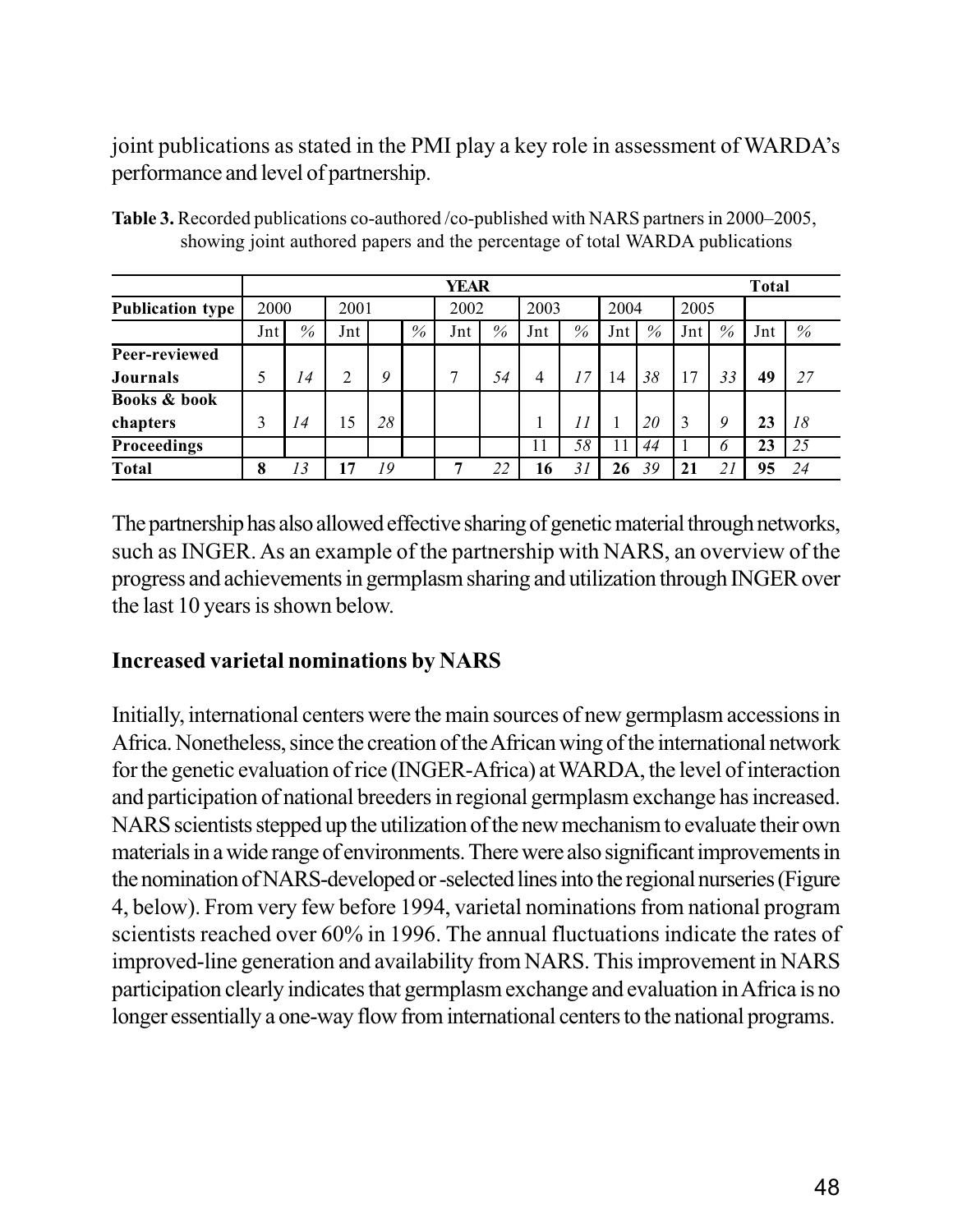

**Figure 4.** Nominations of NARS-developed lines, 1996–2002

### **Fast release of new improved varieties**

### *Germplasm impact studies*

The Consultative Group for International Agricultural Research (CGIAR) germplasm impact studies conducted by the Africa Rice Center (WARDA) in 1999 in West Africa's seven most important rice-producing countries indicated that despite limited regional resources invested annually in varietal improvement, 197 improved varieties have been released with more than 122 targeted for release in the next five years. It was noted that regional collaboration produced a considerable number of new varieties for all ecologies. Out of the 197 varieties, 60% were the product of international collaboration involving international research centers. Some of the varieties were lines introduced and selected as varieties or varieties developed by NARS with parents obtained from international research centers.

### *Varietal spread*

Results also show that out of 197 released varieties, 150 varieties (76%) were released in 20 years, from 1975 to 1994, with an average of seven varieties per annum. Within five years of the new germplasm exchange unit being set up in WARDA, 47 varieties (24%) were released from 1995 to 1999 with an average of 12 varieties per annum, with a projection for the release of 122 varieties during the period 2000 to 2004. This is expected to amount to an average of 30 varieties per annum. These results concern only seven out of 17 WARDA member countries, and indicate the efficiency and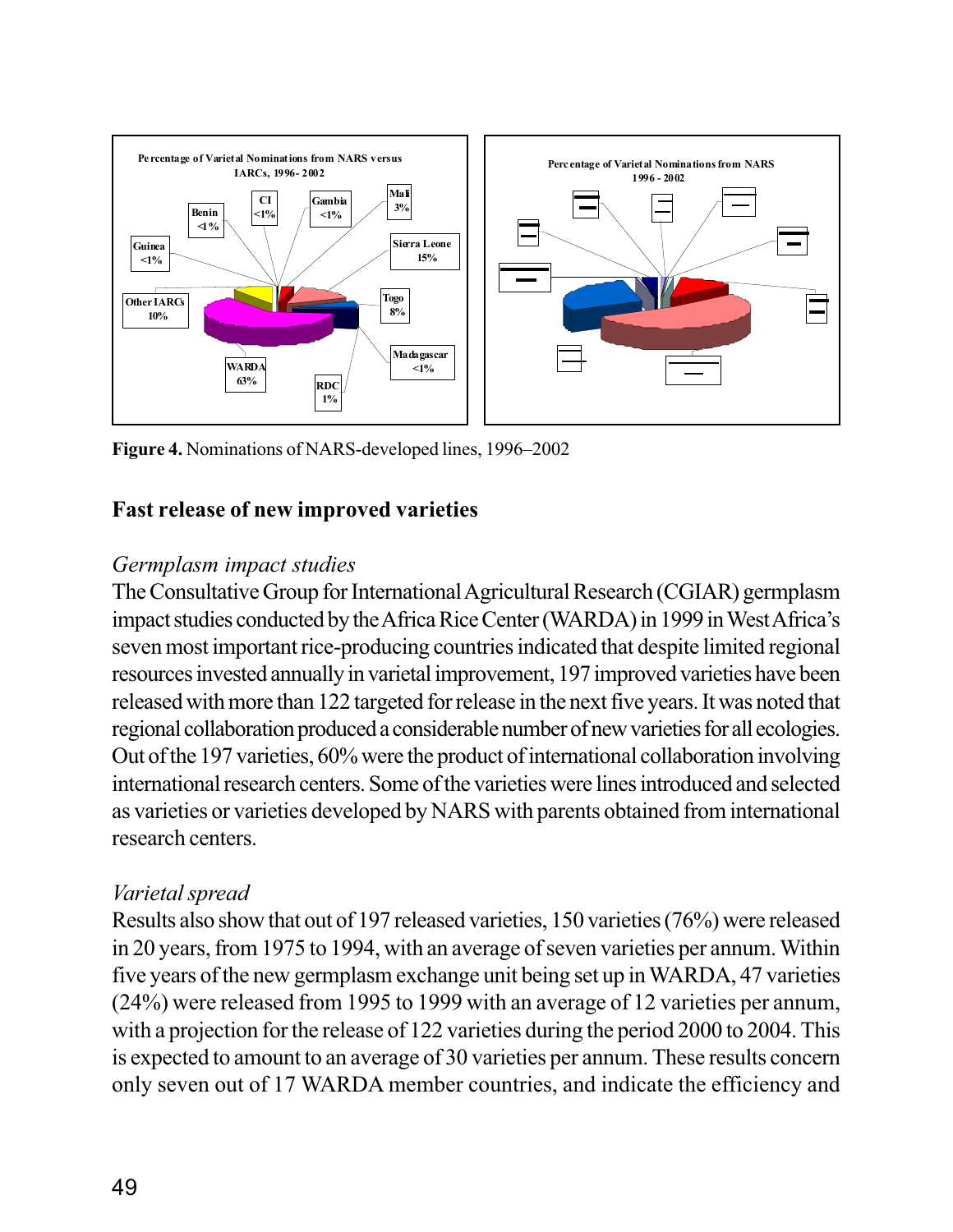effectiveness of the partnership model used in the germplasm exchange and evaluation at WARDA. This also shows that better varieties are being bred or selected by scientists for a sustained yield increase, yield stability and stress tolerance.



**Figure 5.** Trends in INGER-promoted varieties versus varieties released in West Africa in 1994– 2002

INGER-Africa has been a vital mechanism linking NARS programs in West Africa with their counterparts in the ECSA sub-region, and both with the IARCs. The network has, within a short span of eight years (1994–2002), also accelerated the release of many improved varieties in West and Central Africa (Fig. 5). These varieties are being widely cultivated and are contributing to the improvement of farmers' well-being in the region.

In germplasm exchange, from 2000 to 2005, a total of 12 620 varieties have been dispatched to 14 countries in WCA including Benin, Burkina Faso, Côte d'Ivoire, The Gambia, Ghana, Guinea, Guinea Bissau, Mali, Mauritania, Niger, Nigeria, Sierra Leone, Senegal and Togo. For the same period, a total of 5 444 varieties have been dispatched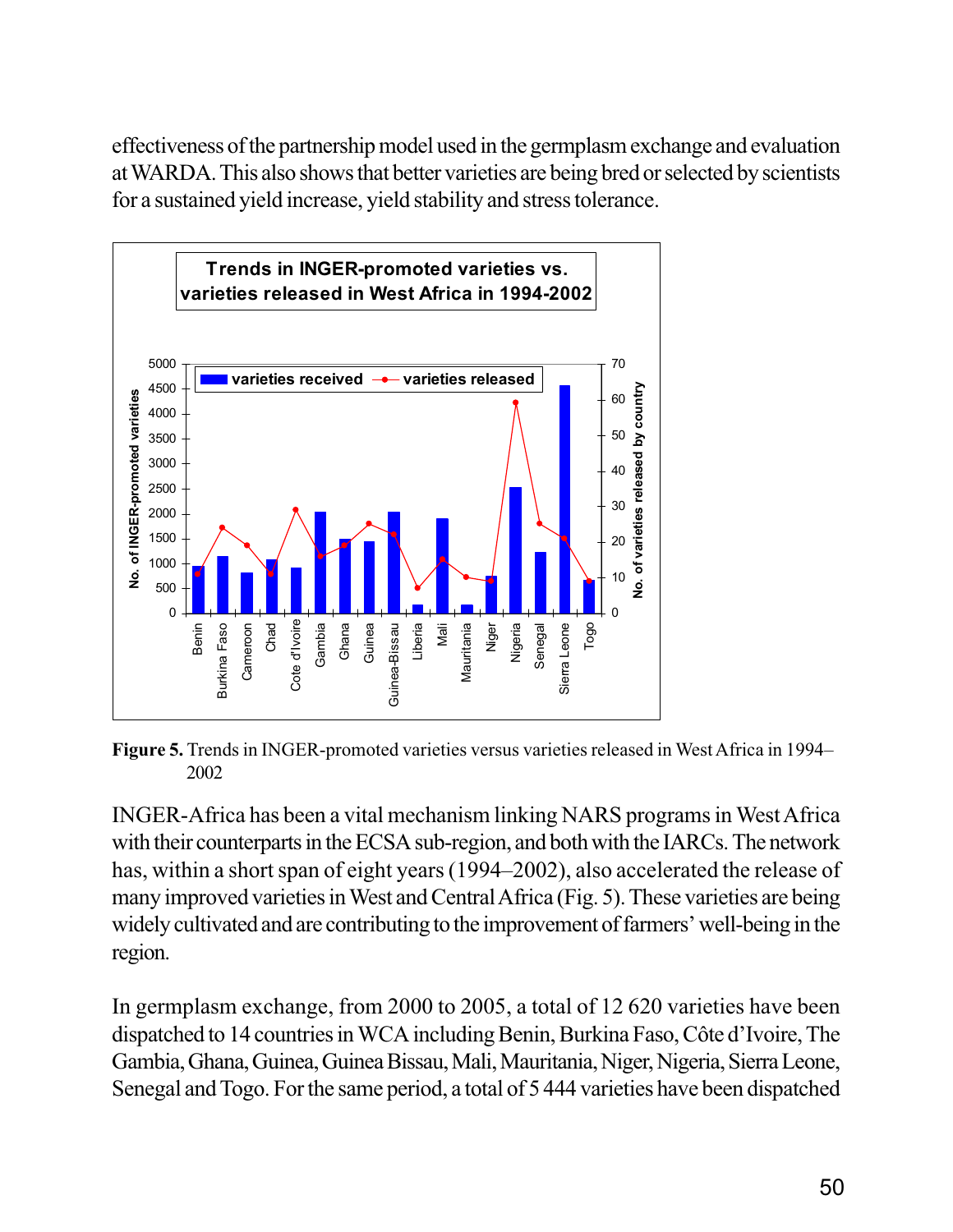to countries in East, Central and southern Africa, including Burundi, Cameroon, Central Africa Republic, Tchad, Congo, Ethiopia, Kenya, Malawi, Mozambique, RD Congo, Sudan, Tanzania, Uganda and Zimbabwe.

# **West and Central Africa Medium Term Plan**

The Center's rich experience of developing and managing impact-oriented institutional arrangements and partnership R4D models has given it a comparative advantage to be entrusted with the task of developing a regional MTP as part of CGIAR's SSA strategy for greater programmatic and structural alignment. The WCA MTP is being developed in close consultation with CGIAR Centers, regional and sub-regional organizations, national programs and NGOs engaged in agricultural R4D in the region. The Regional MTP is expected to help stakeholders to have better research coherence, efficiency and impact in the region. We have achieved convergence of CG and CORAF priorities, developed thematic framework for aligned and integrated programs and potential platforms for program implementation.

Thus WARDA has effectively become an ever-growing system of scientific partnerships, a knowledge-based hub of networks. The Center's scientists are the first Africans to receive world-class awards, such as the World Food Prize 2004 and The Fukui International Koshihikari Rice Prize of Japan in 2006.

# **Training and joint field schools and workshops with NARS**

More than 1000 scientists, extension agents, trainers and progressive farmers have benefited between 2000–2005 from workshops organized by WARDA for NARS personnel, or from joint training sessions and field schools where WARDA and relevant NARS have cooperated to train early adopting farmers to lead new technology dissemination, particularly those technologies classified within integrated genetic resource management (Tables 4, 5 and 6). Additional capacity building within NARS has taken place in specialist workshops involving, for example, socio-economists or engineering technicians. About  $170 - or 16% - of the participants have been women.$ 

### **The way forward**

Africa Rice Center's excellence, achievements and impact are strongly linked to strong performance, which in term is largely dependent on the health of its partnerships. Strong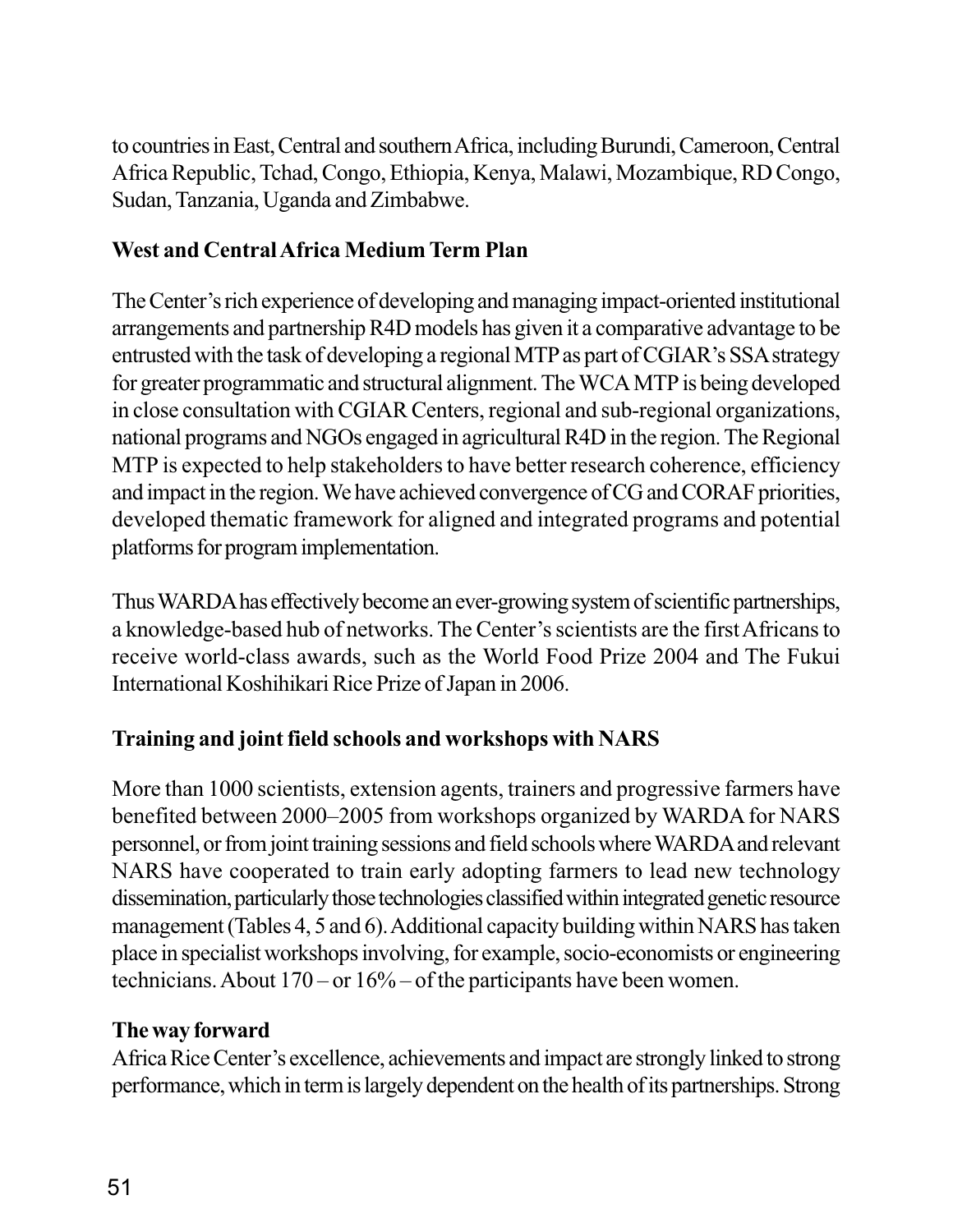partnership in turn largely depends on the model, content and implementation of such partnership. Some key elements (not exhaustive) include:

- excellent communications mechanisms
- joint planning of collaborative activities, programs, projects and ventures
- strong schemes for visiting scientists, training
- mutual respect and equality in partners
- shared credit on successes and lessons learned from failures
- built-in trust, etc.

A successful partnership includes: cooperation or collaboration between several individuals or organizations in jointly implementing a project or venture through sharing of financial, intellectual, human resources and materials. To use the French acronym of a recent web-based publication, partnership here referred to as PARTENARIAT means: *Partage* (sharing), *Animation* (stimulating), *Rentabilité* (Productivity/Profitability), *Technologie* (Technologies/products), *Enrichissement* (Enriching in knowledge, content and experience), *Nouveaux* public (reaching out), *Appropriation* (empowerment), *Réseautage* (networking for multiplier effect), *Image* (improved organizational image), *Apprentissage* (continual learning and training), T*é*l*é*action (taking advantage of ICT).

It is clear that most if not all these apply to successful partnerships. Since successful partnership translates in most cases into a better institutional performance, both WARDA and NARS partners have a lot to gain from this close collaboration. NEC is a unique mechanism, model and tool through which an enhanced performance for WARDA and NARS can continue to be achieved. It is truly binding, and as we expand to East and Southern Africa, let us together strengthen this partnership in order to continue shaping Africa Rice Center (WARDA) as an Africa-wide Center of Excellence in rice research and development.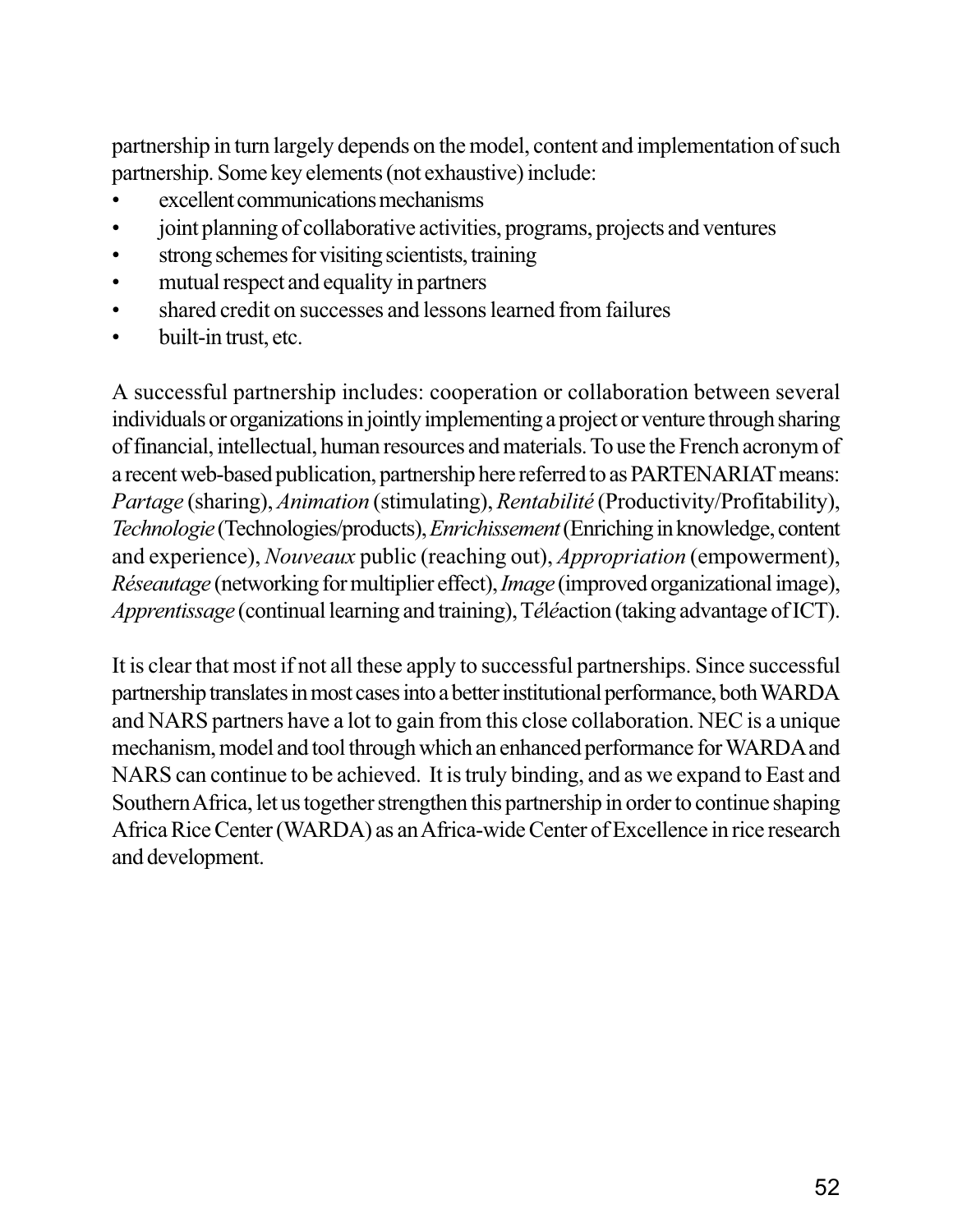**Table 4.** Training courses and seminars/workshops in IGNRM-related disciplines and topics 2000– 2005

| Type of course and date                                                                                                              | Location                        | Languages               | Male<br>participants | Female<br>participants | <b>Total</b> |
|--------------------------------------------------------------------------------------------------------------------------------------|---------------------------------|-------------------------|----------------------|------------------------|--------------|
| Training: community-based seed                                                                                                       | Korhogo,                        | French, Dioula,         | 25                   | 15                     | 40           |
| systems<br>17-19 Jan 2000                                                                                                            | <b>Ivory Coast</b>              | Senoufo                 |                      |                        |              |
| Rice production for farmers. 10<br>August 2000                                                                                       | Bodokro,<br><b>Ivory Coast</b>  | French, Baoulé          | 45                   | $\overline{7}$         | 52           |
| Rice production for farmers. 8<br>September 2000                                                                                     | Dabakala, Ivory Coast           | French,<br>Senoufo      | 17                   | 12                     | 29           |
| Rice production for farmers. 14<br>September 2000                                                                                    | Bondoukou, Ivory Coast          | French, Dioula          | 27                   | 22                     | 49           |
| Rice production for farmers.18<br>September 2000                                                                                     | Bouna, Ivory Coast              | French, Dioula,<br>Lobi | 27                   | 25                     | 52           |
| Rice production training for WFP<br>and ANADER supervisors. 20-23<br>November 2000                                                   | Bouaké, Ivory Coast             | French, English         | 32                   | 3                      | 35           |
| Training in rice growing for<br>ANADER trainers. 28-29 Nov<br>2000                                                                   | Bouaké, Ivory Coast             | French, English         | 32                   | $\mathbf{1}$           | 33           |
| Training of innovative farmers and<br>trainers. 27-31 March 2001                                                                     | Bouaké, Ivory Coast<br>(ANADER) | French                  | 35                   | $\overline{7}$         | 42           |
| Improved rice cultivation<br>techniques for lowland & rainfed<br>rice. 7-8 June 2001                                                 | Bouaké,<br>Ivory Coast          | French                  | 16                   | $\mathbf{1}$           | 17           |
| Production techniques, seed<br>commercialization, quality control.<br>11-22 June 2001                                                | Bouaké,<br>Ivory Coast          | French                  | 35                   | 6                      | 41           |
| ICM for irrigated rice (for farmers).<br>July-October. 4 days/site 2001                                                              | Boundoum and Podor,<br>Senegal  | Wolof                   | 80                   | $\theta$               | 80           |
| Participatory learning and action<br>research for integrated rice<br>management (for farmers). July<br>2001 to January 2002 (weekly) | Bamoro,<br>Ivory Coast          | French                  | 30                   | $\mathbf{0}$           | 30           |
| Participatory learning and action<br>research for integrated rice<br>management (for farmers). July<br>2001 to January 2002 (weekly) | Lokapli,<br>Ivory Coast         | French                  | 25                   | 5                      | 30           |
| Participatory technology<br>development. 26 August-14<br>September 2001                                                              | Abeokuta, Nigeria               | English                 | 23                   | 9                      | 32           |
| Construction of the thresher-<br>cleaner. 1-26 October 2001                                                                          | Accra,<br>Ghana                 | English                 | 10                   | $\theta$               | 10           |
| Training on rice yellow mottle<br>virus. 29 Oct-9 Nov 2001                                                                           | Bouaké,<br>Ivory Coast          | French, English         | 17                   | $\mathbf{0}$           | 17           |
| Sustainable crop-livestock<br>production for improved<br>livelihoods and NRM in West<br>Africa. 19-22 November 2001                  | Ibadan,<br>Nigeria              | English                 | 70                   | 20                     | 90           |
| Participatory rice research and seed<br>production (for national partners).<br>27-30 November 2001                                   | Kigali,<br>Rwanda               | French, English         | 29                   | 2                      | 31           |
| PVS-Extension. 19-21 Dec 2001                                                                                                        | Bouaké,<br>Ivory Coast          | French                  | 20                   | $\mathbf{1}$           | 21           |
| Training workshop for CBSS<br>facilitators. 19–28 Dec 2001                                                                           | Bouaké,<br><b>Ivory Coast</b>   | French                  | 42                   | 8                      | 50           |
| Training of innovative farmers and<br>trainers. 27–31 March 2002                                                                     | Bouaké,<br>Ivory Coast (ANADER) | French                  | 35                   | $\tau$                 | 42           |
| Improved rice cultivation<br>techniques for lowland & rainfed<br>rice. 7-8 June 2002                                                 | Bouaké,<br>Ivory Coast          | French                  | 16                   | $\mathbf{1}$           | 17           |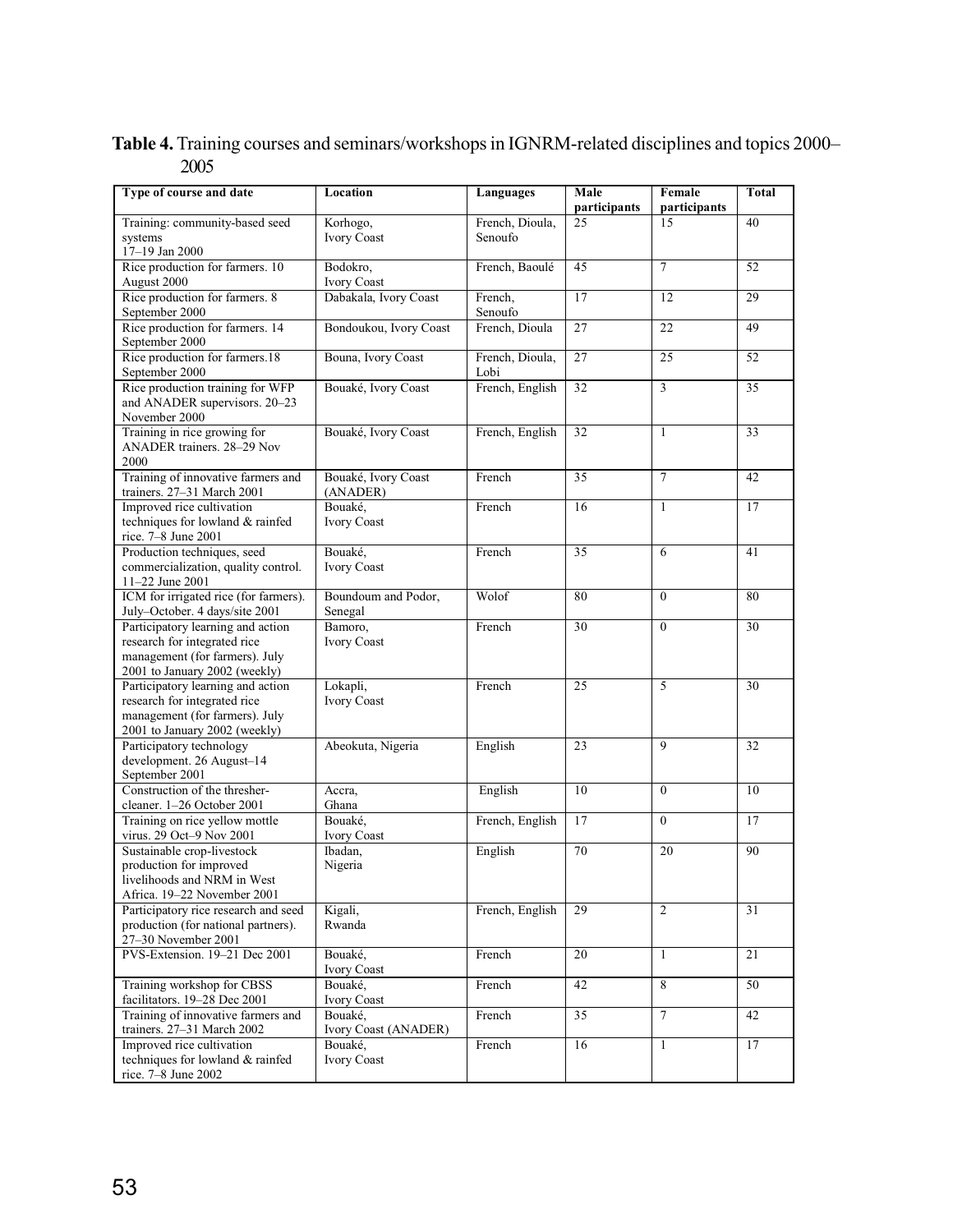| Production techniques,<br>commercialization and seed quality<br>control. 11-22 June 2002                                      | Bouaké,<br><b>Ivory Coast</b>  | French             | 35 | 6                        | 41       |
|-------------------------------------------------------------------------------------------------------------------------------|--------------------------------|--------------------|----|--------------------------|----------|
| Workshop on iron toxicity in rice-<br>based cropping systems. 19-21<br>March 2003                                             | Cotonou,<br>Benin              | French,<br>English | 19 | $\Omega$                 | 19       |
| Impact assessment methodology. 5-<br>16 May 2003                                                                              | Conakry, Guinea                | French,<br>English | 12 | $\Omega$                 | 12       |
| PLAR for IRM, 16-21 June 2003                                                                                                 | Sikasso,<br>Mali               | French             | 22 | $\overline{\mathcal{E}}$ | 25       |
| PLAR for IRM, 23-28 June 2003                                                                                                 | Kumasi,<br>Ghana               | English            | 20 | $\Omega$                 | 20       |
| Training on NERICA for Bouake<br>and Korhogo universities (students,<br>Professors). 27-29 January 2004                       | Abidjan,<br><b>Ivory Coast</b> | French             |    |                          | 97<br>21 |
| PLAR for integrated rice<br>management (scientists, extension<br>workers, NGOs, development<br>projects). June 28-6 July 2004 | Banjul,<br>Gambia              | English            |    |                          | 25       |
| PLAR for integrated rice<br>management (scientists, extension<br>workers, NGOs, development<br>projects). June 28-6 July 2004 | Conakry, Guinea                | French             |    |                          | 25       |
| Foundation seeds production<br>techniques (scientists in charge of<br>seed production). 26-31 July 2004                       | Yamoussoukro, Ivory<br>Coast   | French             |    |                          | 15       |
| Planning workshop on marker-<br>assisted selection (MAS) for rice<br>improvement against RYMV. 11-13<br>May, 2005             | Bamako,<br>Mali,               | French,<br>English |    |                          | 9        |
| Training on analysing nursery<br>variety trials (scientists,<br>extension agents). 14–16 June 2005                            | Cotonou                        | French             |    |                          | 12       |
| Training on analysing nursery<br>variety trials (scientists<br>extension agents). 5-7 July 2005                               | Bamako,<br>Mali,               | French             |    |                          | 25       |

**Table 5.** Number of interns, PhD students and other trainees receiving IGNRM-related training at WARDA 2000–2005

| <b>Discipline</b>           | <b>PhD</b> | <b>MSc</b> | <b>DAA/DEA</b> | Other | <b>Total</b> |
|-----------------------------|------------|------------|----------------|-------|--------------|
| Agronomy                    |            |            |                |       |              |
| <b>Breeding</b>             |            |            |                |       |              |
| Entomology                  |            |            |                |       |              |
| Genetic Resources           |            |            |                |       |              |
| <b>IVC</b>                  |            |            |                |       |              |
| Molecular Biology/Genetics  | 9          |            |                |       | 12           |
| Natural ResourcesManagement |            |            |                |       | n            |
| Plant Pathology             |            |            |                |       |              |
| Plant Physiology            |            |            |                |       |              |
| Soil Science                |            |            |                |       | 12           |
| <b>Technology Transfer</b>  |            |            |                |       |              |
| Vegetable production        |            |            |                |       |              |
| <b>Total</b>                | 27         |            | 14             | 18    | 70           |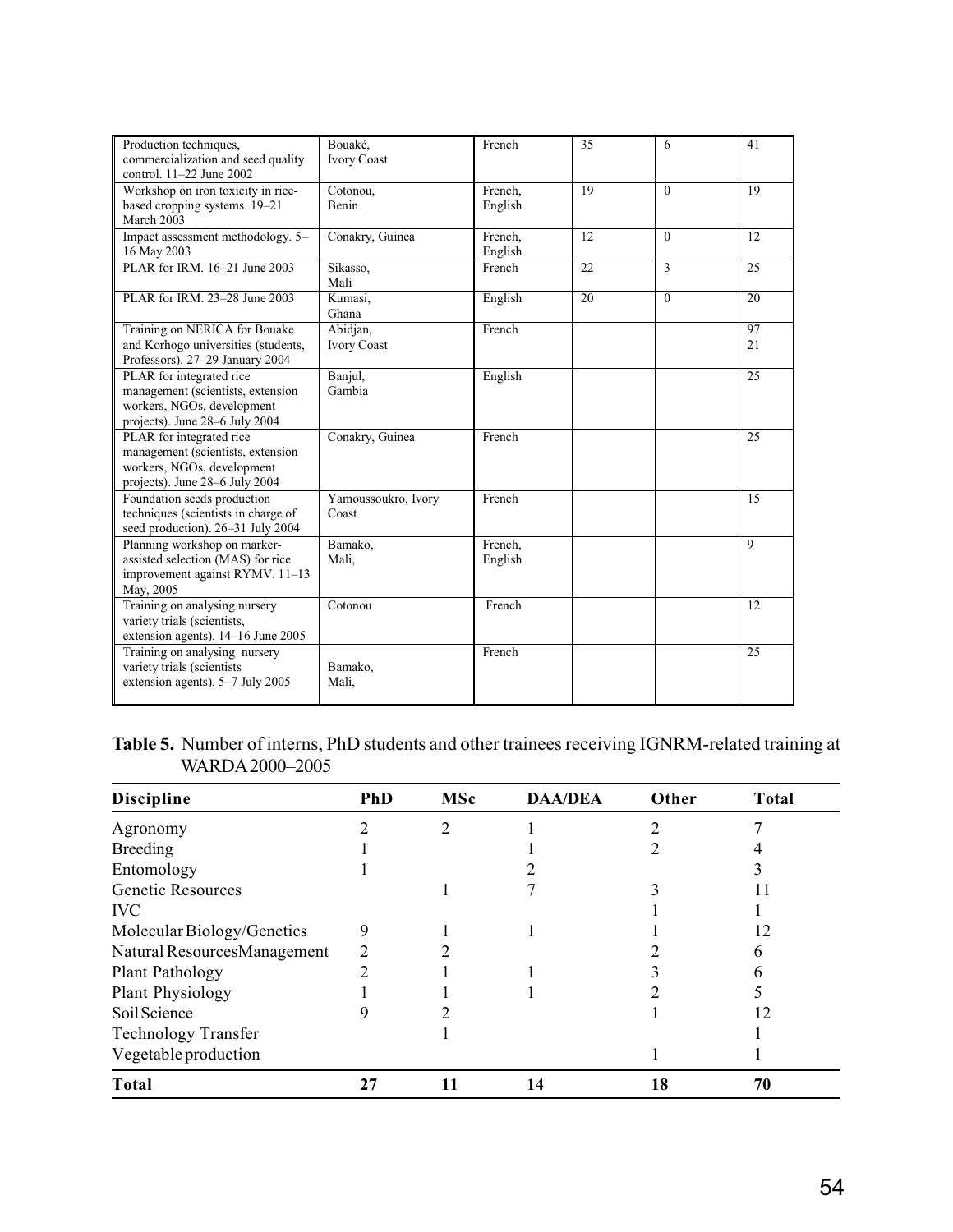**Table 6.** Numbers trained in conjunction with NARS 2000–2005

| Year                                                             | 2000 |    | 2001 |     | 2002 |          | 2003 |                | 2004 | 2005 |
|------------------------------------------------------------------|------|----|------|-----|------|----------|------|----------------|------|------|
| Number of participants                                           | М    | F  | M    | F   | М    | F        | M    | $\mathbf F$    |      |      |
| Training for farmers/<br>technicians in conjunction<br>with NARS | 144  | 81 | 186  | 12  | 18   | $\theta$ | 42   | 3              | 118  | 10   |
| Training for NARS<br>staff and technicians                       | 89   | 4  | 67   | 11  | 143  | 16       | 44   | $\overline{2}$ | 65   | 106  |
| Total M & F                                                      | 318  |    |      | 276 |      | 177      |      | 91             | 183  | 116  |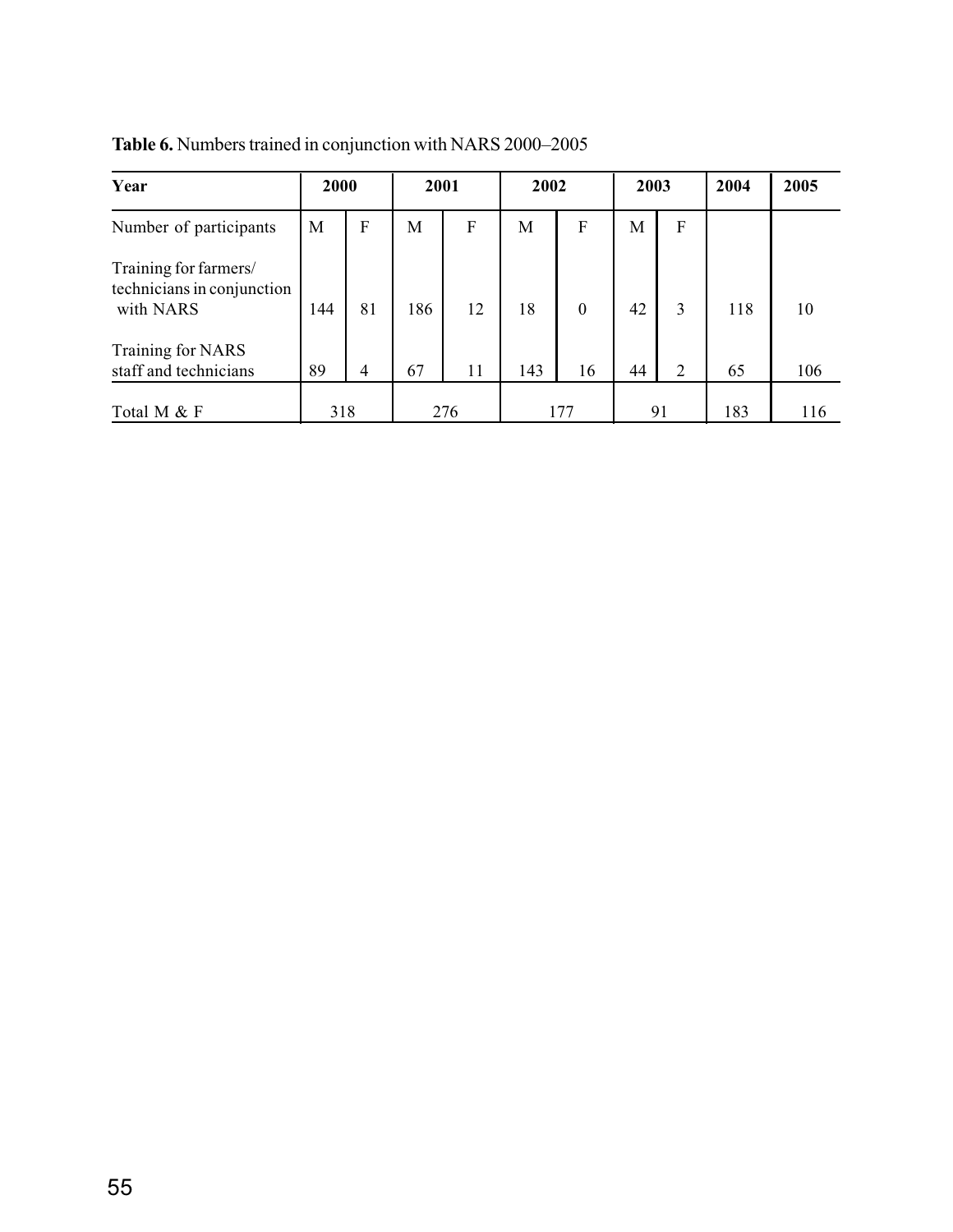# **ANNEX V**

# **IVC activity report**

### **Dr Paul Kiepe**

*Coordinator*

### **Introduction**

During its 12 years of operation, the Inland Valley Consortium has generated scientific and technical focus on lowlands through a platform of exchange between partners at national, regional and international level in each member country. The IVC stimulated national capacity building of lowland characterization, development approach issues and the development of inland valley ecosystems. Thanks to developing this expertise, IVC has contributed to the national dynamic on the sustainable development of lowlands.

The Consortium Steering Committee (CSC) met twice since the last report to the NEC: once in September in Cotonou to discuss and approve the budget and once during the annual workshop, which was hosted by NARI in Serekunda in May 2006.

The principal donors are still funding IVC, although the French contribution has diminished considerably. The Netherlands has retained its level of funding, while France closed the position of Regional Coordinator as per 31 December 2005.

Activities continue in the 12 member countries and the National Coordination Units (NCU) have mounted a number of research projects. However, despite the recommendations of the external evaluation to IVC to focus on transboundary and multi-annual projects by the NCU, the number of transboundary project proposals is still not satisfactory.

### **Decisions of the Consortium Steering Committee**

The Consortium Steering Committee unites once a year during the annual workshop, but if necessary a second meeting is called. When the annual workshop was held in April 2005 the budget was not yet released by WARDA management. Therefore, the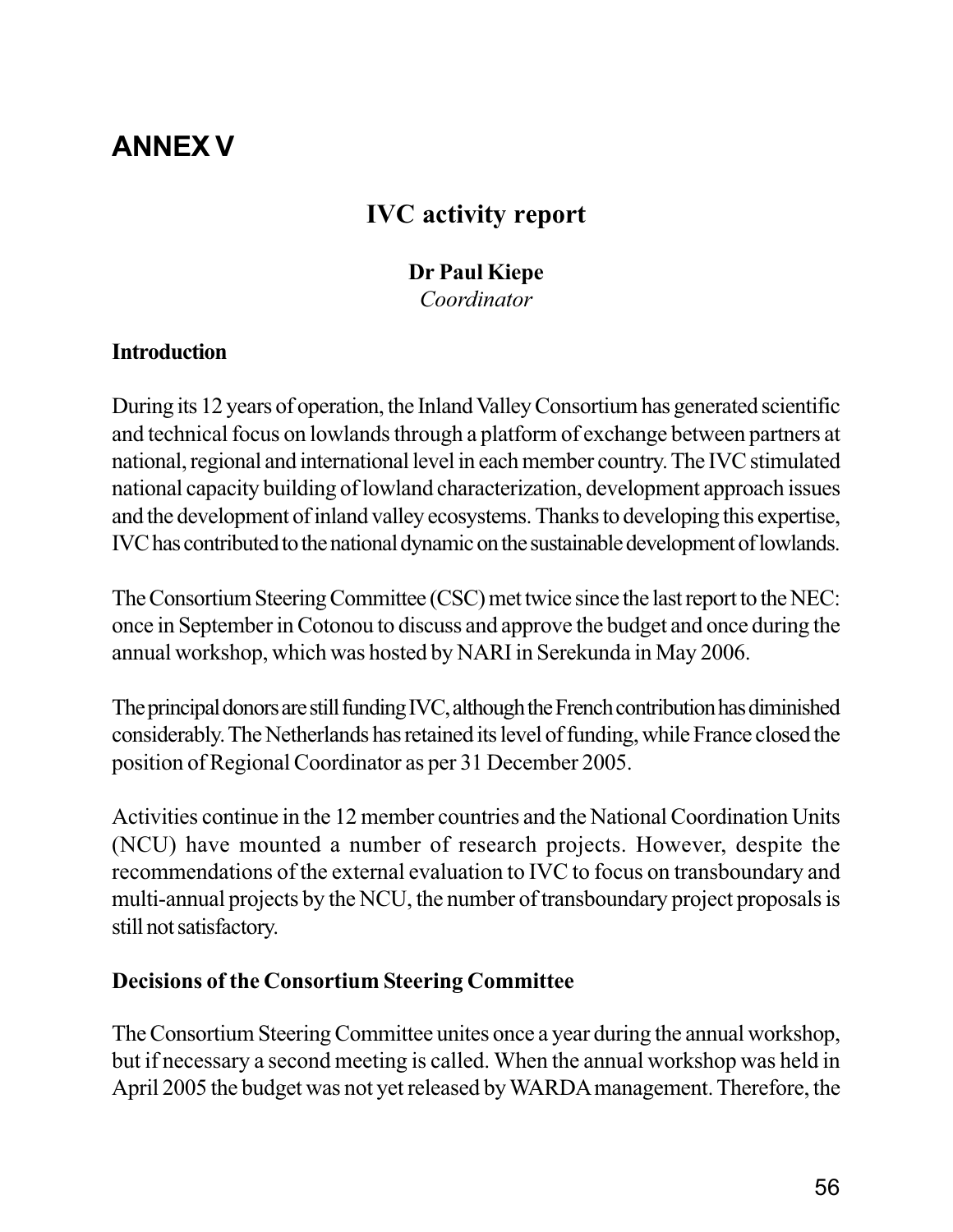CSC came together once more in September 2005 to discuss budgetary issues and project proposals. The dates of the meetings were:

- 9 and 10 September 2005 in Cotonou, Benin
- 3 and 4 May 2006 in Serekunda, The Gambia

A second CSC meeting is foreseen this year because the budget was not released by WARDA management at the time of the 2006 annual workshop. Major decisions taken by the CSC were:

## *September 2005*

- 1. Preparation of responses to the Challenge Program Water and Food (small grants) tender. An initial draft could be submitted to the RCU before the end of September;
- 2. The Chairman of the CSC attended the FARA meeting in Entebe (Uganda) and met representatives of the Netherlands Cooperation (discussion on WARDA funding mechanisms);
- 3. The 2006 annual workshop will be held in the third week of the month of April and the central theme will be the presentation of Phase II products and commissioning of Phase III. Prior to that date, the following stages must be observed:
	- a. appointment by WARDA of STCC members (scientific and technical consultative committee) on the basis of a proposal by the RCU, which will take into account the various disciplines (of research and development) and propose terms of reference for their mission,
	- b. project reports as well as new project proposals will be sent to the RCU, which will analyze them,
	- c. these documents will be forwarded to the STCC;
- 4. The need for beneficiaries of IVC funds (projects, operations) to justify their activities for previous years with accounts, reports and records;
- 5. The urgent need to inform the NCUs on projects funded this year, on setting up regional projects, and on funds utilization for 2006 (value-added products);
- 6. In the case of Cameroon, a discussion with IRAD's DG is planned for the NEC meeting;
- 7. Under the current IVC regulations the president is chosen from the NCU coordinators, while the CORAF scientific coordinator is the vice-president. As the SC of CORAF did not attend the last five meetings, the seat of vice president was taken away from CORAF.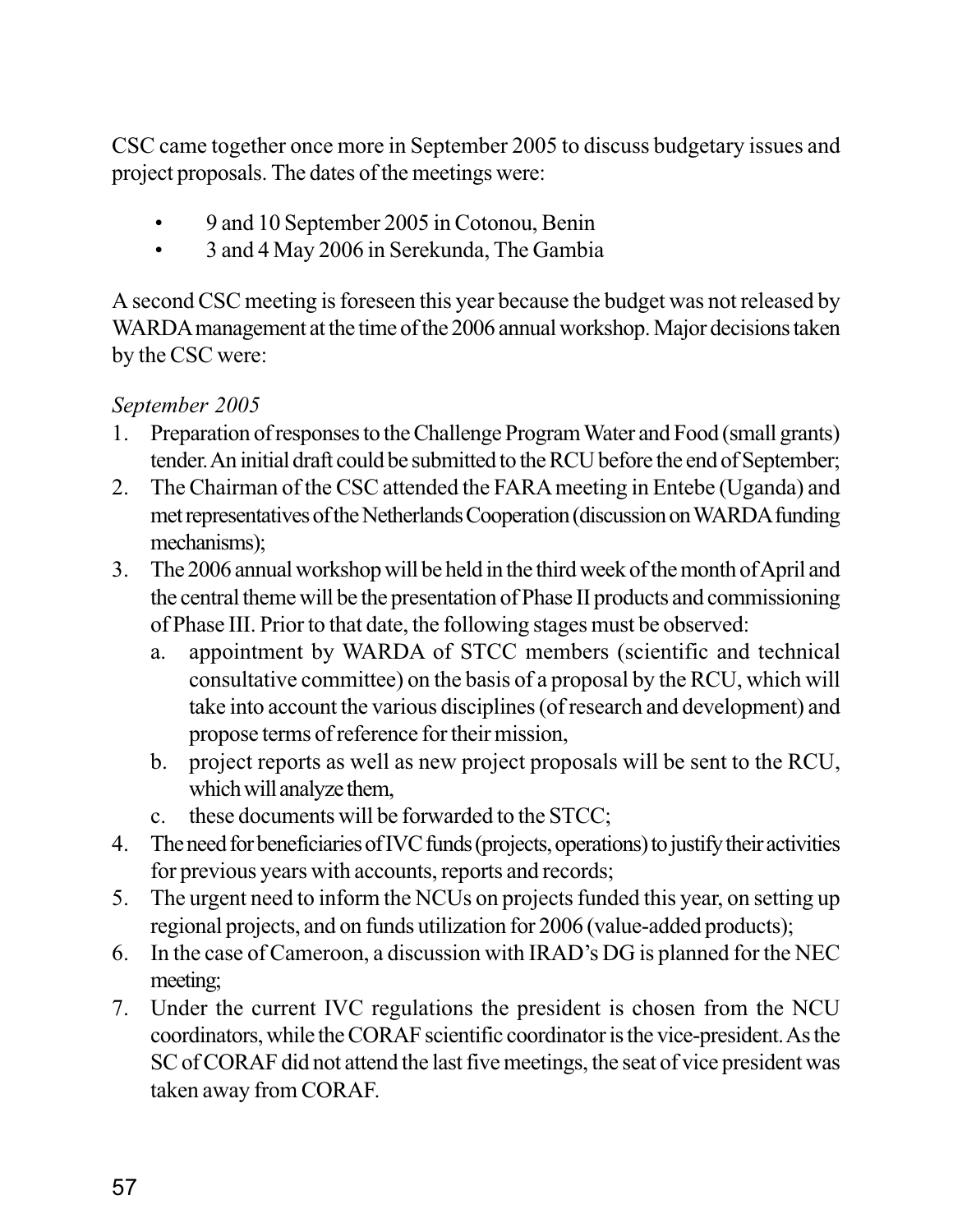*May 2006*

- 1. The president finished his term (two years; one year renewable) and the presidency changed from Benin to The Gambia;
- 2. Terms of reference for the CCST to be drafted by RCU;
- 3. SC to contact the DG of IRAG in Cameroon;
- 4. RCU will send 3,000 USD operational funds to the NCUs;
- 5. SC will write a budget for World Bank funds;
- 6. Finalize draft for the new Collaboration Agreement (RCU)
- 7. SC will contact WARDA DG about recruitment of RC;
- 8. SC will contact absentee international members and raise the concern of the CSC about their absence;
- 9. SC to contact Moïse Sonou about the FAO Inland Valley network in EA;
- 10. President to contact the DG of WARDA expressing his concern about the late release of the budget;
- 11. CSC Members send their comments on the new IVC MTP to the SC before 31 May;
- 12. All CSC members should respond to communications that ask for actions.

# **Workshops and meetings**

The IVC Annual Workshop 2006 was hosted by NARI and held from 2-5 May in Serekunda, The Gambia. The meeting was very constructive and a big success, due to an excellent collaboration between NARI, IVC and WARDA.

The end-of-project workshop of the Lowlands Development Trajectory Project was held in Cotonou from 7-9 June. This is in fact not an IVC but a WARDA project, but executed with IVC partners from Burkina Faso, Ghana and Togo.

# **Organization and funding of IVC**

The principal donors are still funding IVC, although the French contribution has diminished considerably. The Netherlands has retained its level of funding, while France has closed the position of Regional Coordinator as per 31 December 2005. WARDA Management has generously offered to provide a visiting scientist position for two years, renewable once, to fill the gap. The announcement was sent to the directors-general of the NARS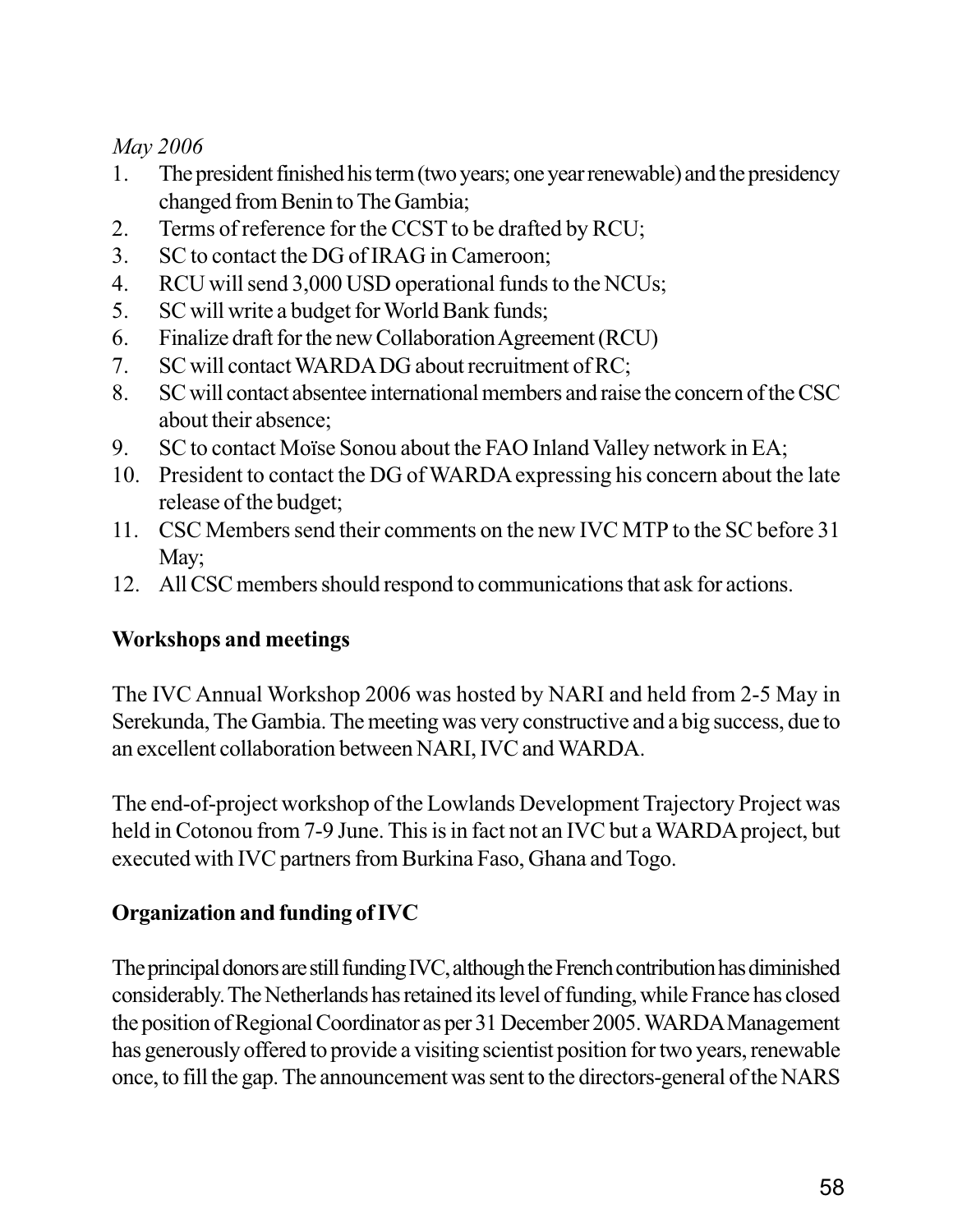and a copy was sent to the NCU coordinators. Three candidates applied for the position and the selection process started. We hope to welcome the successful candidate soon as a member of the WARDA family.

For the year 2006 IVC received World Bank support of USD 155 000. The money is targeted to facilitate the launching of the third phase, to host an inland valley workshop in East Africa and for mounting transboundary multi-annual projects.

The Community-based Fish Culture in Seasonal Floodplains and Irrigated Systems was launched in Penang, Malaysia. It is a collaborative project between IVC, WARDA, WorldFish, IFPRI, IER, Projet Valorisation des Ressources en Eau de Surface, Office Riz Mopti, Direction Regional de la Pêche and the Coordination Regionale ONG and is being directed by IER, Mopti. Site selection and field work started in May 2006, during a joint mission between the project coordinator from WorldFish, the scientific coordinator of IVC and the team of the fishery department of IER.

### **Funding of research projects**

| <b>Country</b> | Project                                         | <b>Amount</b> |
|----------------|-------------------------------------------------|---------------|
| Benin          | Operational funds                               | 3,000 USD     |
| Burkina Faso   | Operational funds                               | 3,000 USD     |
| Côte d'Ivoire  | Operational funds                               | 3,000 USD     |
| Ghana          | Operational funds                               | 3,000 USD     |
| Guinea         | Operational funds                               | 3,000 USD     |
| Mali           | Operational funds                               | 3,000 USD     |
| Nigeria        | Operational funds                               | 3,000 USD     |
| Sierra Leone   | Operational funds                               | 3,000 USD     |
| The Gambia     | Operational funds                               | 3,000 USD     |
| Togo           | Operational funds                               | 3,000 USD     |
| Senegal        | Starting IVC activities and organization of NCU | 3,000 USD     |

### *Operational funds NCU in 2005*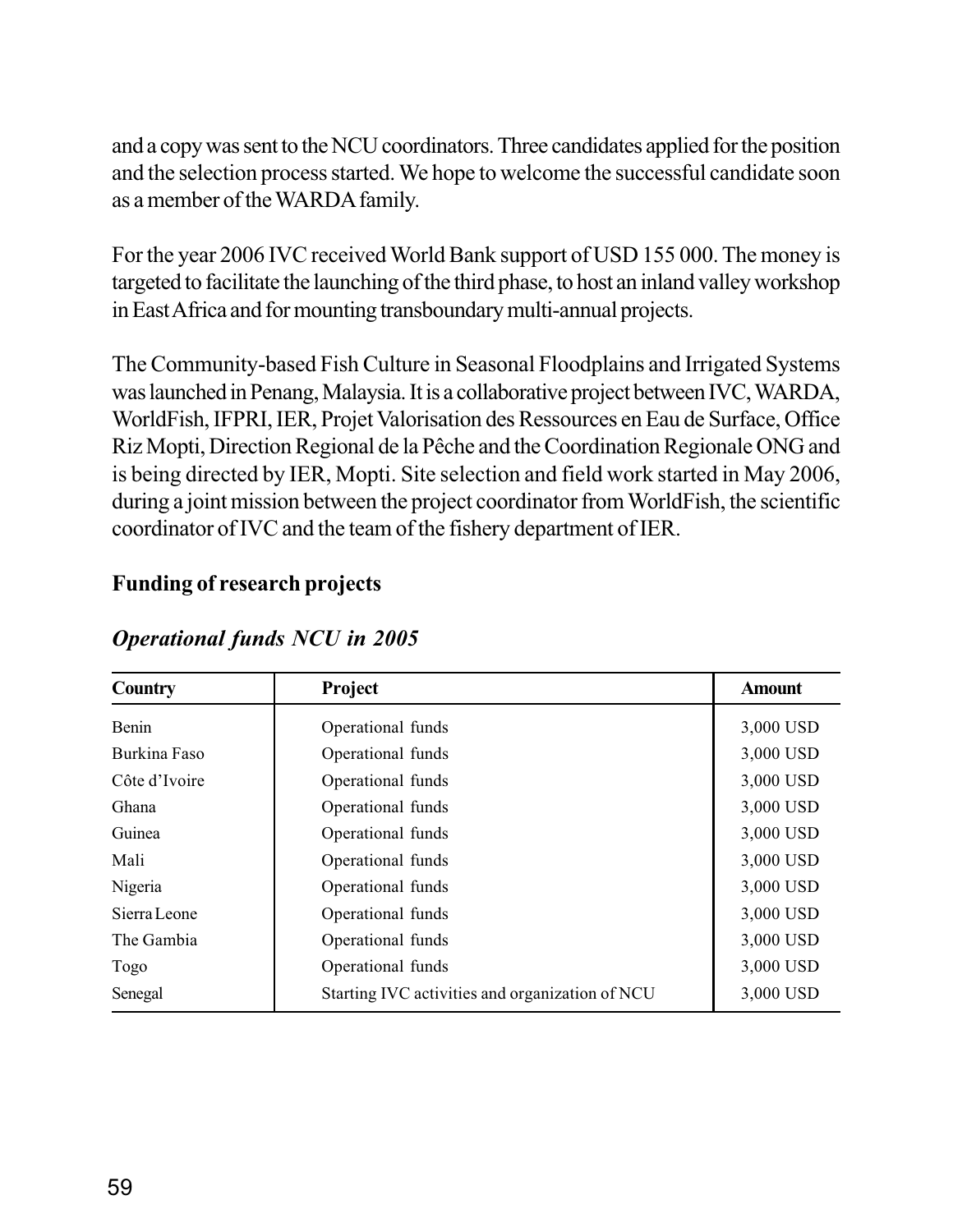## *Value-addition projects funded in 2005*

| Country      | Project                                                        | Amount    |
|--------------|----------------------------------------------------------------|-----------|
| Benin        | Elaboration de référentiels technico-économiques               |           |
|              | et opérationnalisation de la base de données sur les           |           |
|              | bas-fonds du Bénin                                             | 5,000 USD |
| Burkina Faso | Contribution à la réalisation d'un manuel technique            |           |
|              | et d'un support visuel sur la démarche et les techniques       |           |
|              | d'aménagement des bas-fonds au Burkina Faso                    | 5,000 USD |
| Guinea       | Capitalisation et diffusion de l'information sur les bas-fonds |           |
|              | en Guinée à travers une cellule de documentation spécialisée   | 5,000 USD |
| Mali         | Valorisation des acquis de la recherche pour la mise en valeur |           |
|              | durable des bas-fonds en zone Mali-Sud                         | 5,000 USD |
| Togo         | Finalisation et valorisation de la base de données sur les     |           |
|              | bas-fonds au Togo à travers l'organisation d'un atelier        |           |
|              | national                                                       | 5,000 USD |
| WARDA        | Printing of Proceedings Iron Toxicity Workshop                 | 5,000 USD |

### *Research projects funded in 2005*

| Country       | Project                                                                                                                                          | Amount                 |
|---------------|--------------------------------------------------------------------------------------------------------------------------------------------------|------------------------|
| Benin         | Appui à l'organisation des femmes pour une amélioration<br>la productivité du bas-fonds de Odo-Otchèrè (Département<br>des Collines au Bénin)    | 5,000 USD              |
| Burkina Faso  | Etude comparative des performances techniques et socio-<br>économiques des modèles d'aménagements de bas-fonds<br>pratiqués au Burkina Faso      | 7,000 USD              |
| Côte d'Ivoire | Recherche sur la rizipisciculture dans les systèmes de<br>production en zone de bas-fonds : cas des régions du Centre                            |                        |
| Togo          | Quest et du Sud Quest de la Côte d'Ivoire<br>Appui à la mise en valeur après aménagement du bas-fond de<br>Nogyiog au nord Togo (deuxième année) | 8,500 USD<br>8,500 USD |

### **Future perspective**

In line with the recommendations of the external review, the small-scale projects have come to an end. For 2006 money has been set aside by the CSC for so-called validation projects where the NCUs should bring forward their major research findings of the last 12 years of inland valley research, for mounting transboundary projects and for finishing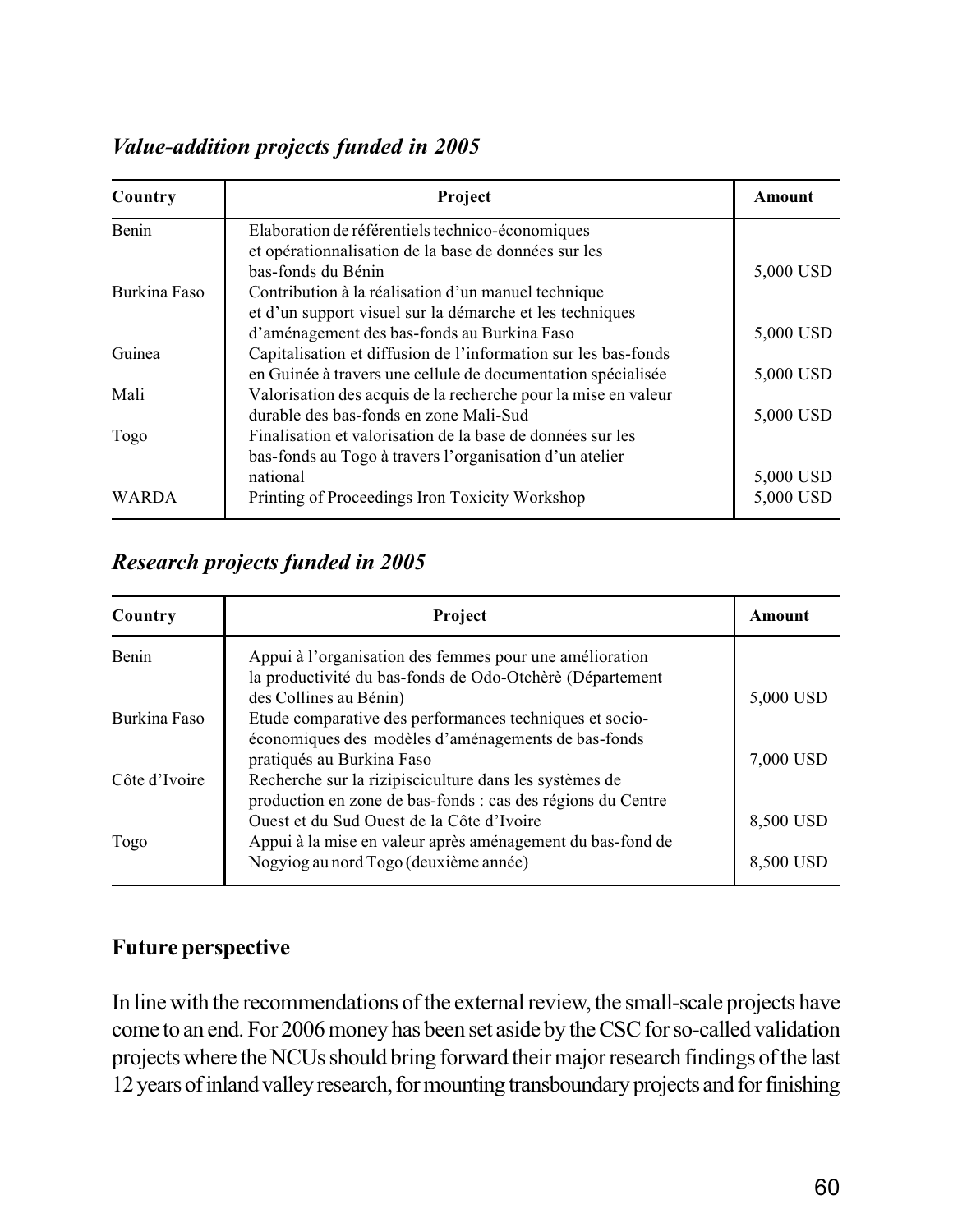some final in-country projects, such as collection of inland valley data as well as characterization of the two new members, The Gambia and Senegal.

A new workplan and budget (WPB) are being written for the Sustainable Productivity Increase of Rice in the Inland Valleys of West Africa (SPIRIVWA) project that is funded by CFC. The SPIRIVWA project came to a standstill due to a variety of reasons, but there is still an unutilized budget. The new West Africa coordinator of CFC approached the RCU and inquired about the feasibility of restarting the project. A new WPB has been drafted with input from the implementing partners (CNRA, INERA and NCRI). The remainder is scheduled to run for another two years.

For 2007 an inland valley symposium is scheduled. Planning sessions will start as soon as the new regional coordinator is on board. IVC members called for capacity-enhancing training workshops and singled out courses in proposal writing and scientific writing.

### **Conclusion**

Despite its age, IVC is still going strong. It has staunch support from its donors as well as from WARDA, the convening center. The strength of IVC lies in its partnership and the ability to renew itself. The new way forward is now transboundary projects, which gives our stakeholders the unique opportunity to collaborate regionally as well as internationally. It is a challenge for our members to join us in new ways of doing research, but it will lead inevitably to better science and tangible results to the benefit of the national researchers themselves and the inland valley users.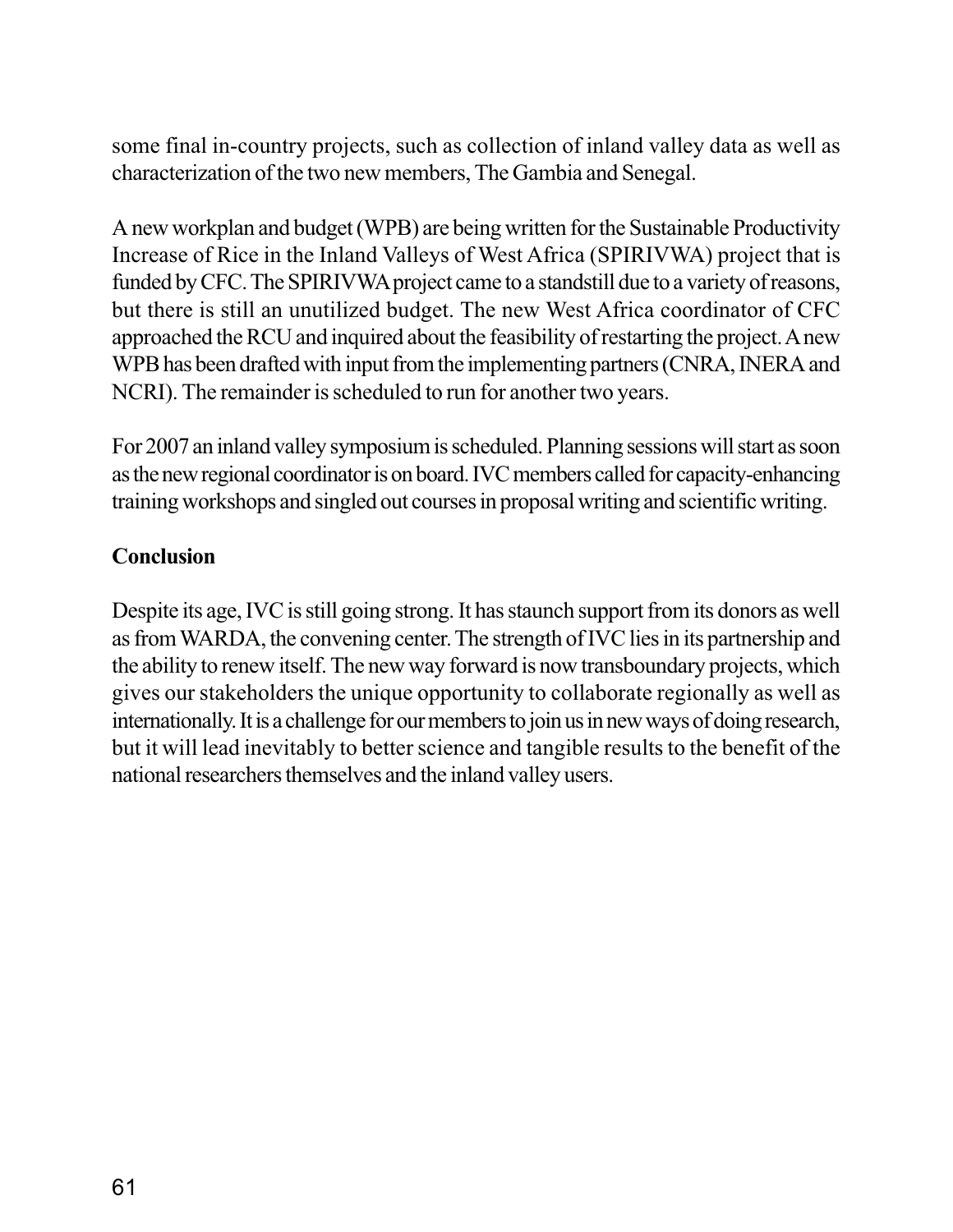# **ANNEX VI**

# **African Rice Initiative Coordinator's Report 2005**

### **Dr Inoussa Akintayo**

*Network coordinator*

Since our last meeting in 2004, tangible progress has been made in setting the stage for large scale NERICA dissemination. Seed production has received due attention leading to the production of several tonnes of foundation seeds. This was made possible by the launching of the AfDB-funded NERICA dissemination project, the release of funds for the project implementation in all ARI pilot countries, the contribution of JICA experts, UNDP support and funds made available by the Rockefeller Foundation for seed production.

### **Status of the African Development Bank-funded NERICA dissemination project.**

The project was officially launched in Accra and Conakry in May 2005. The launch was followed by a training course on AfDB project implementation procedures (fund request, purchase and fund justification). As of today, funds have been made available to all participating countries, including grants to WARDA and NARS.

The NERICA stakeholders met in all countries to identify constraints and opportunities and to prioritize activities. Where possible, the regional coordination attended the meetings.

The recruitment procedures for a consultant for rice policy analysis are completed. We have also taken necessary steps for the baseline study at each participating country's level through ROCARIZ. Purchase of equipment and goods approved in the project is in progress at WARDA and in the participating countries.

### **Seed production and distribution**

Seed availability was the key issue addressed by the coordination unit during the period under review: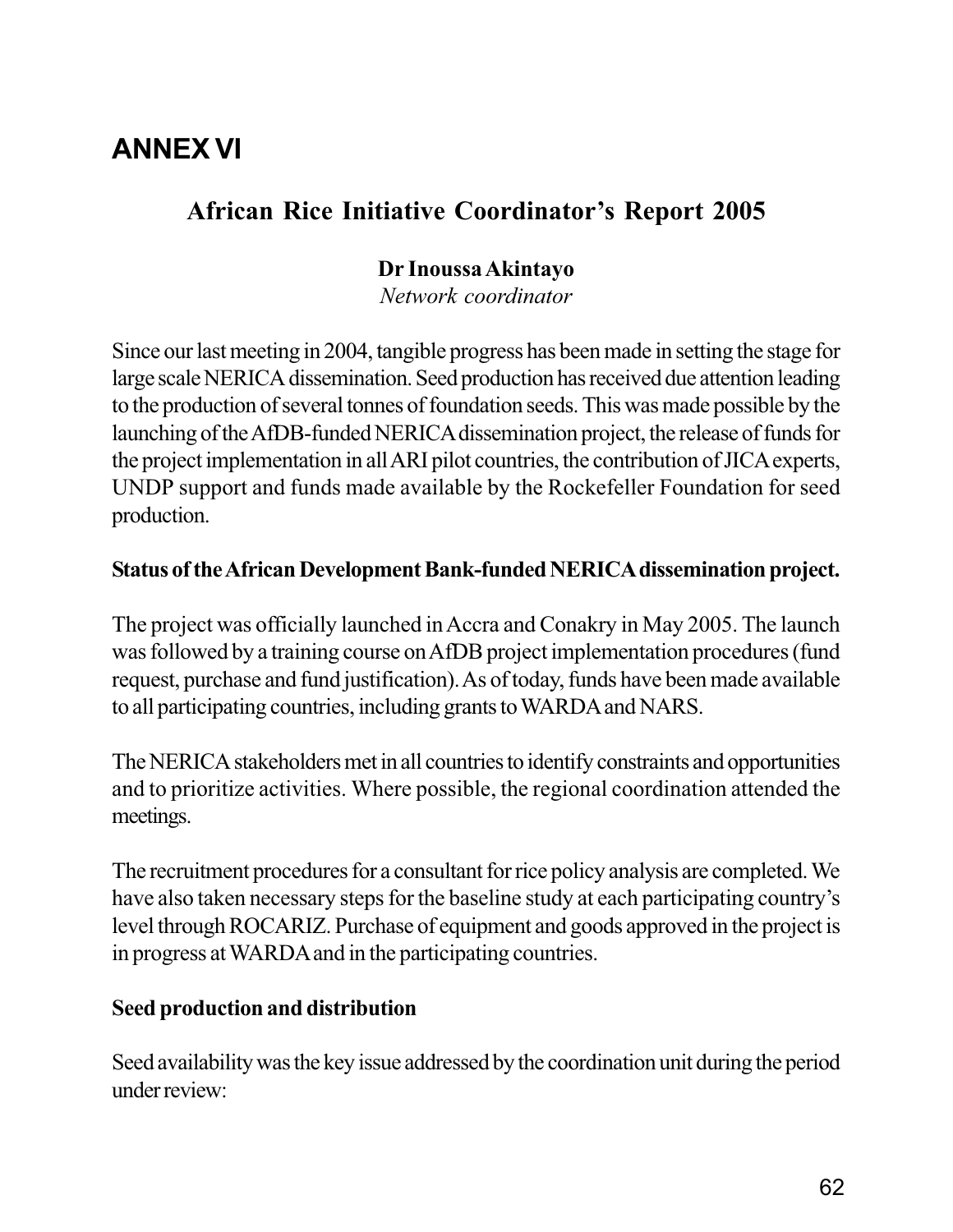- more than 5 tonnes of foundation seed of NERICA 1 to NERICA 7 were distributed to the pilot countries at the beginning of 2005 cropping season and more than 13 tonnes during 2006.
- more than 16 tonnes of foundation seed of released NERICAs were produced by the coordination unit in Cotonou and Deve (130 km from Cotonou) (Table 7)
- we have also facilitated the production of more than 2,000 tonnes in the pilot countries (Table 8).

| Year                | Seed produced (kg) |                  |         |       | Seed distributed (kg) |        | Beneficiary countries                                                                                                                                                                         |  |  |
|---------------------|--------------------|------------------|---------|-------|-----------------------|--------|-----------------------------------------------------------------------------------------------------------------------------------------------------------------------------------------------|--|--|
|                     | B.S <sup>1</sup>   | F.S <sup>1</sup> | Total   | B.S   | F.S                   | Total  |                                                                                                                                                                                               |  |  |
| 2003                | 75                 | 350              | 425     | 65    | 350                   | 415    | Mali, Togo                                                                                                                                                                                    |  |  |
| 2004                | 151                | 1 063            | 1 2 1 4 | 100   | 1 000                 | 1 100  | Burkina Faso, Mali, Togo,<br>Nigeria                                                                                                                                                          |  |  |
| 2005/2006           | 1 474              | 14 102           | 15 576  | 1 400 | 13 900                | 15 300 | Benin, Burkina Faso, DR<br>Congo, Ethiopia, The<br>Gambia, Ghana, Guinea,<br>India, Kenya, Mali,<br>Nigeria, Liberia,<br>Mozambique, Philippines,<br>Sierra Leone, Tanzania,<br>Togo, Uganda. |  |  |
| Cumulative<br>Total | 700<br>1           | 15 515           | 17 215  | 1 565 | 15 250                | 16 815 |                                                                                                                                                                                               |  |  |

**Table 7.** Production and distribution of NERICA foundation seed by ARI Coordination Unit

1. B.S: Breeder Seed, F.S: Foundation Seed

#### **Table 8.** Production of seed in pilot countries in 2005\*

| Country                   | Quantity (tonnes) | Seed category                 |  |  |  |  |
|---------------------------|-------------------|-------------------------------|--|--|--|--|
| Benin                     | 15                | Foundation                    |  |  |  |  |
| Ghana                     | 36                | Foundation                    |  |  |  |  |
| Gambia                    | 986               | Certified seed & Foundation   |  |  |  |  |
| Mali                      | 50                | Foundation                    |  |  |  |  |
| Nigeria                   | 250               | Foundation                    |  |  |  |  |
| Guinea                    | 806               | Certified seed & foundation   |  |  |  |  |
| Sierra Leone              | 260               | Certified and foundation seed |  |  |  |  |
| Central Coordination Unit | 16                | Foundation & Breeder          |  |  |  |  |
| <b>TOTAL</b>              | 2 619             |                               |  |  |  |  |

\* Only seed produced by or through national co-ordination units is included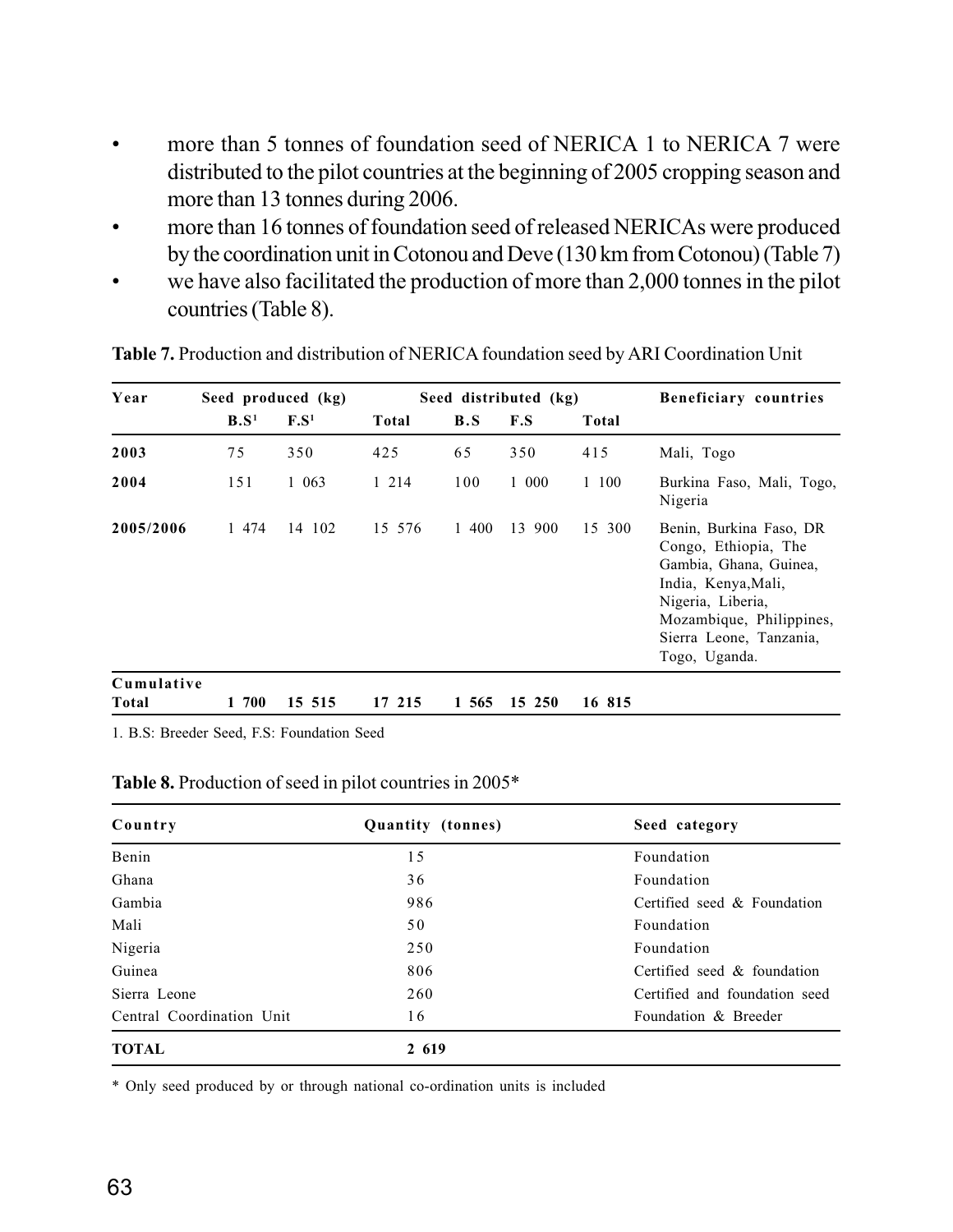Besides the above results, foundation seed was multiplied during the 2005 off-season by the Regional Coordination Unit and by national coordinators, notably in Benin, Guinea, Mali, Ghana, B. Faso, Nigeria and other neighboring countries using funds provided by the Rockefeller Foundation, JICA, AfDB and UNDP. More than 60 tonnes of foundation seeds are expected.

## **Introduction of new NERICA lines to farmers – PVS**

In order to increase adoption rate and boost production, ARI facilitated the introduction of more than 400 NERICA lines to farmers through PVS. By the end of 2005, 11 new NERICAs were named (Table 9), of which three have been released. The newly named materials are mainly extra early (e.g. NERICA 8, 9, etc.). ARI also contributed to the introduction and release of lowland NERICA lines; up to 60 have been named, of which five have already been released.

| <b>Varieties</b> | Plant height<br>(cm) | Potential yield<br>(kg) | <b>Harvested</b><br>yield (kg) | <b>Maturity</b><br>(days) | Grain length<br>(mm) |
|------------------|----------------------|-------------------------|--------------------------------|---------------------------|----------------------|
|                  |                      |                         |                                |                           |                      |
| NERICA 8         | 101                  | 6 0 0 0                 | 4 2 0 0                        | 86                        | 10                   |
| NERICA 9         | 110                  | 6 0 0 0                 | 3 9 0 0                        | 86                        | 10                   |
| NERICA 10        | 110                  | 5 0 0 0                 | 3 0 0 0                        | 93                        | 9                    |
| <b>NERICA 11</b> | 105                  | 7 0 0 0                 | 5 5 0 0                        | 95                        | 10                   |
| <b>NERICA 12</b> | 105                  | 6 0 0 0                 | 5 0 0 0                        | 94                        | 10                   |
| NERICA 13        | 124                  | 6 0 0 0                 | 4 0 0 0                        | 94                        | 10                   |
| <b>NERICA 14</b> | 110                  | 4 5 0 0                 | 3 100                          | 82                        | 10                   |
| NERICA 15        | 129                  | 5 0 0 0                 | 3 2 0 0                        | 97                        | 10                   |
| NERICA 16        | 131                  | 5 0 0 0                 | 3 3 0 0                        | 93                        | 9                    |
| <b>NERICA 17</b> | 117                  | 6 0 0 0                 | 3 600                          | 94                        | 9                    |
| <b>NERICA 18</b> | 112                  | 5 0 0 0                 | 3 3 0 0                        | 97                        | 10                   |

**Table 9.** Performance of newly-named NERICAs

### **Status of NERICA dissemination in SSA**

ARI activities were initially restricted to pilot countries but have been extended progressively to further countries. By 2005, NERICA lines had been tested in nearly all SSA countries. Thirteen NERICA lines have been adopted/released in 13 countries (Table 10), the number of varieties per country ranging from one to seven. In 2005, NERICA varieties were produced on more than 150 000 ha.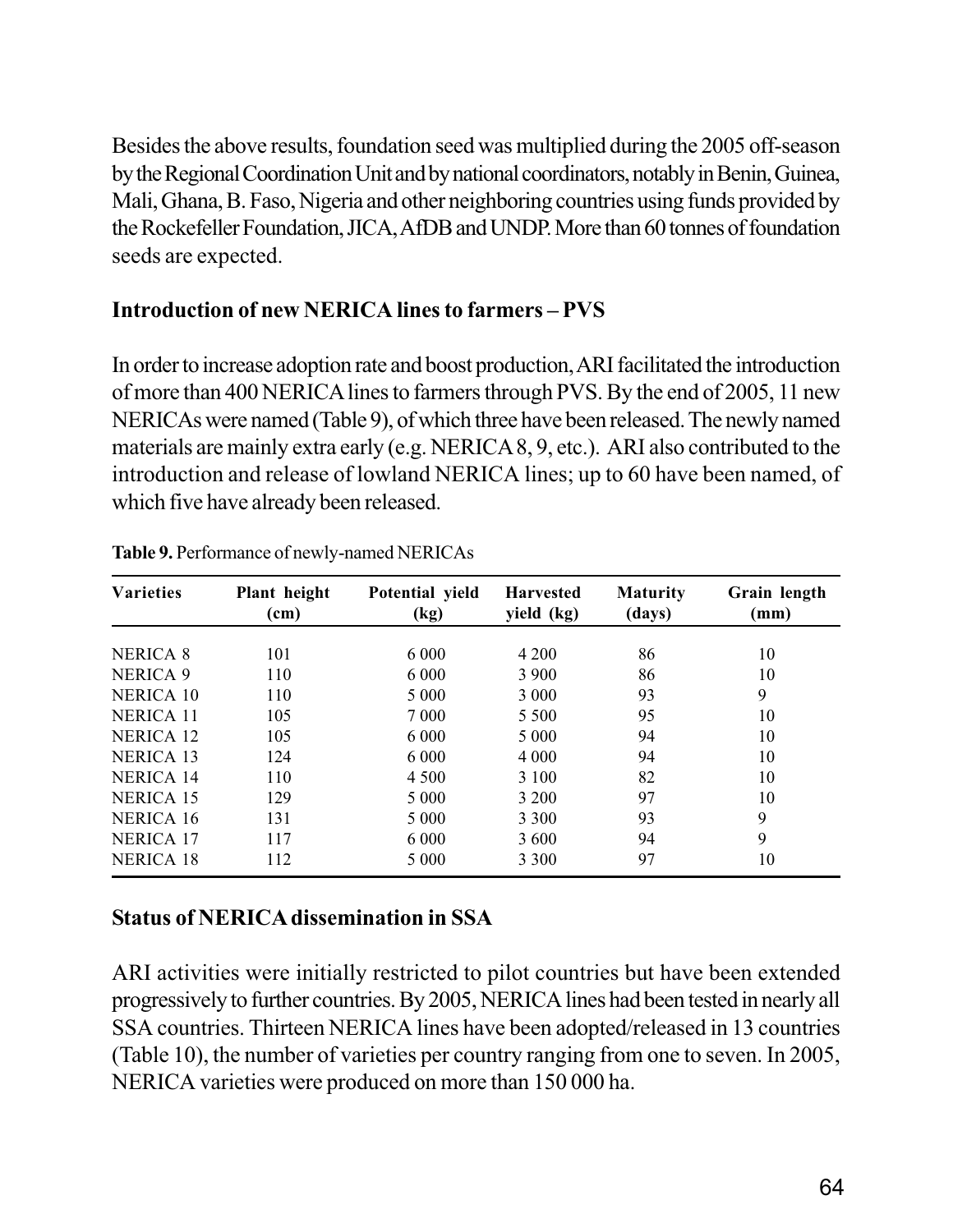| <b>COUNTRY</b>    |             |              |              |             |                |             |                |             | <b>NERICA</b> |             |              |              |              |              |              |              |              |
|-------------------|-------------|--------------|--------------|-------------|----------------|-------------|----------------|-------------|---------------|-------------|--------------|--------------|--------------|--------------|--------------|--------------|--------------|
|                   | 1           | $\mathbf{2}$ | $\mathbf{3}$ | 4           | 5              | 6           | $\overline{7}$ | 8           | ${\bf 10}$    | 11          | 12           | 13           | 14           | 15           | 17           | 18           | <b>Total</b> |
| Benin             | $\mathbf X$ | $\mathbf X$  |              |             |                |             |                |             |               |             |              |              |              |              |              |              | 2            |
| Burkina Faso      |             |              |              |             |                |             |                |             |               |             | $\mathbf X$  | $\mathbf X$  |              | $\mathbf X$  | $\mathbf X$  | $\mathbf X$  | 5            |
| Congo Brazzaville |             |              |              |             |                |             |                |             | $\mathbf X$   |             |              |              |              |              |              |              | 1            |
| Congo DRC         |             |              |              | $\mathbf X$ |                | $\mathbf x$ | $\mathbf X$    |             |               |             |              |              |              |              |              |              | 3            |
| Côte d'Ivoire     | $\mathbf X$ | $\mathbf X$  | $\mathbf X$  | $\mathbf X$ | $\mathbf X$    |             |                |             |               |             |              |              |              |              |              |              | 5            |
| Ethiopia          | $\mathbf X$ |              |              | $\mathbf X$ |                | $\mathbf X$ |                |             |               |             |              |              |              |              |              |              | 3            |
| The Gambia        | $\mathbf X$ | $\mathbf X$  | $\mathbf X$  | $\mathbf X$ | $\mathbf X$    | $\mathbf X$ | $\mathbf X$    |             |               |             |              |              |              |              |              |              | $\tau$       |
| Ghana             | $\mathbf X$ |              |              |             |                |             |                |             |               |             |              |              |              |              |              |              | 1            |
| Guinea            | $\mathbf X$ | $\mathbf X$  | $\mathbf x$  | $\mathbf x$ | $\mathbf x$    | $\mathbf X$ | $\mathbf x$    |             |               |             |              |              |              |              |              |              | $\tau$       |
| Kenya             |             |              |              |             |                |             |                |             |               | $\mathbf X$ |              |              |              |              |              |              | 1            |
| Mali              |             |              |              | $\mathbf X$ |                |             |                | $\mathbf X$ |               |             |              |              | $\mathbf X$  |              |              |              | 3            |
| Nigeria           | $\mathbf X$ | $\mathbf X$  | $\mathbf X$  |             |                |             |                |             |               |             |              |              |              |              |              |              | 3            |
| Sierra Leone      | $\mathbf X$ | $\mathbf X$  | $\mathbf X$  | $\mathbf X$ | $\mathbf X$    | $\mathbf X$ |                |             |               |             |              |              |              |              |              |              | 6            |
| Togo              | $\mathbf X$ |              | $\mathbf X$  | $\mathbf X$ |                |             |                |             |               |             |              |              |              |              |              |              | 3            |
| Uganda            |             |              |              | $\mathbf X$ |                |             |                |             |               |             |              |              |              |              |              |              | $\mathbf{1}$ |
| <b>Total</b>      | 9           | 6            | 6            | 9           | $\overline{4}$ | 5           | 3              |             | 1             | 1           | $\mathbf{1}$ | $\mathbf{1}$ | $\mathbf{1}$ | $\mathbf{1}$ | $\mathbf{1}$ | $\mathbf{1}$ | $\mathbf{1}$ |

**Table 10.** NERICA lines adopted/released in selected countries

### **Development of complementary technologies**

ARI has sponsored intensive research on technologies such as fertilizer rate, weeding regime, sowing depth and sowing date. ARI has also developed new NERICA-based recipes using NERICA flour and concluded that NERICA flour could easily replace that of wheat in many confectioneries.

In collaboration with SG2000, protein content of NERICA 1-4 and 6-8 has been determined. The results show that the protein content of NERICA lines is higher than that of imported rice by 20-25%. Comparing parboiled to non-parboiled NERICA, the results indicated that protein content of parboiled rice is higher by up to 10% (Table 11).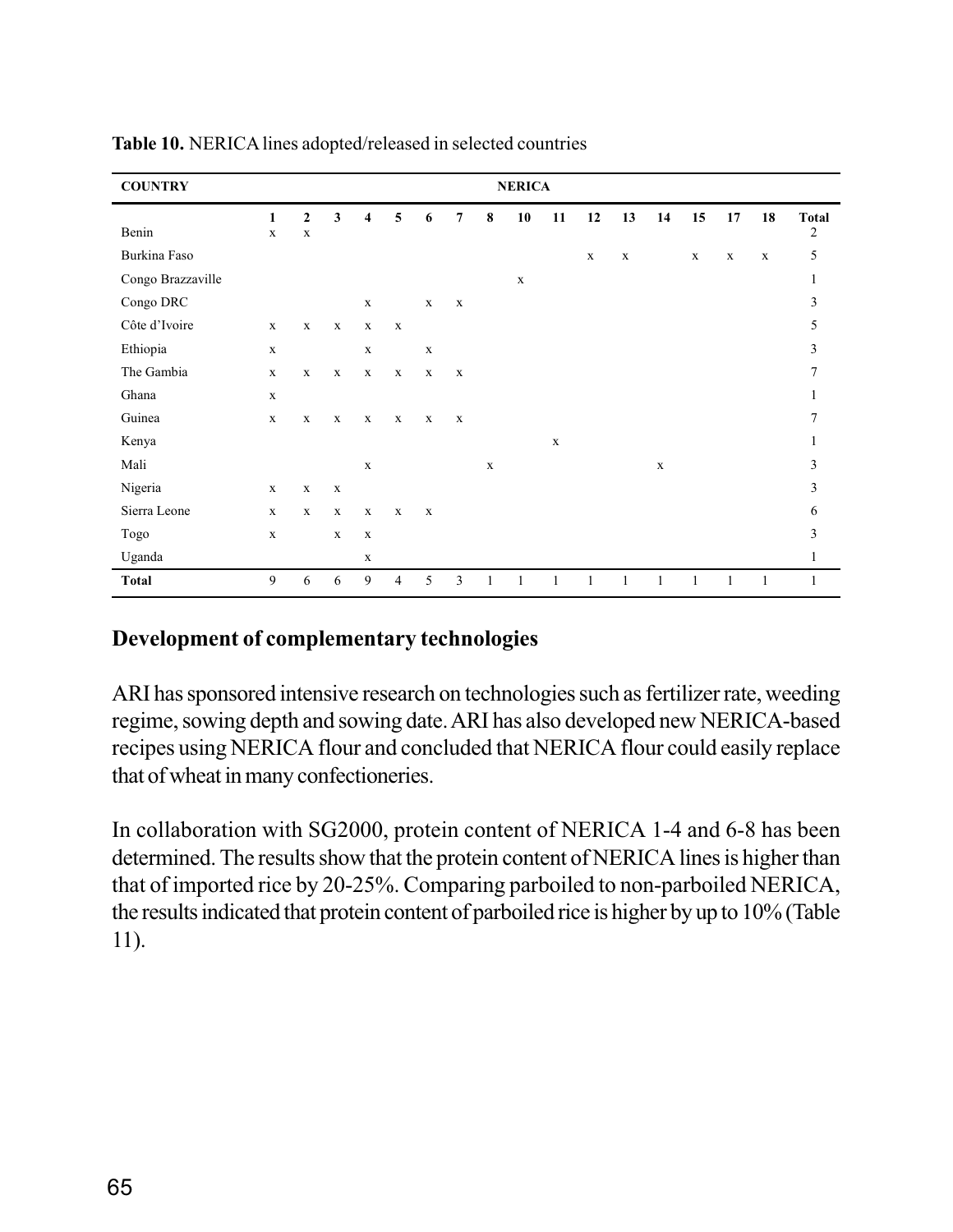| <b>Variety</b>  | Protein content (%) |               |
|-----------------|---------------------|---------------|
|                 | Parboiled           | Non-parboiled |
| NERICA 1        | 11.03               | 10.05         |
| <b>NERICA 2</b> | 11.81               | 10.49         |
| <b>NERICA 3</b> | 11.14               | 10.20         |
| <b>NERICA 4</b> | 9.51                | 8.87          |
| NERICA 6        | 10.76               | 10.34         |
| <b>NERICA 7</b> | 11.69               | 10.43         |
| <b>NERICA 8</b> | 10.14               | 9.49          |
| Imported rice   |                     | 7,94          |

**Table 11.** Average of protein content per variety

### **Varietal maintenance and characterization**

In order to keep all released varieties and those in the pipeline true to type, intensive varietal maintenance activities are ongoing. Parallel to maintenance activities, the varieties are characterized. To date, NERICA 1 to 8 are characterized and results made available to users.

### **Workshops, capacity building and public awareness**

- workshop on implementation procedures of the African Development Bankfunded NERICA dissemination project was conducted in Ghana and Guinea for pilot countries.
- NERICA dissemination platforms in pilot countries conducted their planning and priority setting meeting with the regional coordinator in attendance.
- 20 selected farmers from a rice farmers' organization in Benin were trained in NERICA seeds production.
- field day was conducted for farmers, NGOs and scientists to expose them to NERICA seed technologies in all pilot countries by the regional and national coordination units.

### **Resource mobilization**

• in collaboration with other WARDA scientists, proposals have been developed and submitted to ECOWAS and World Bank.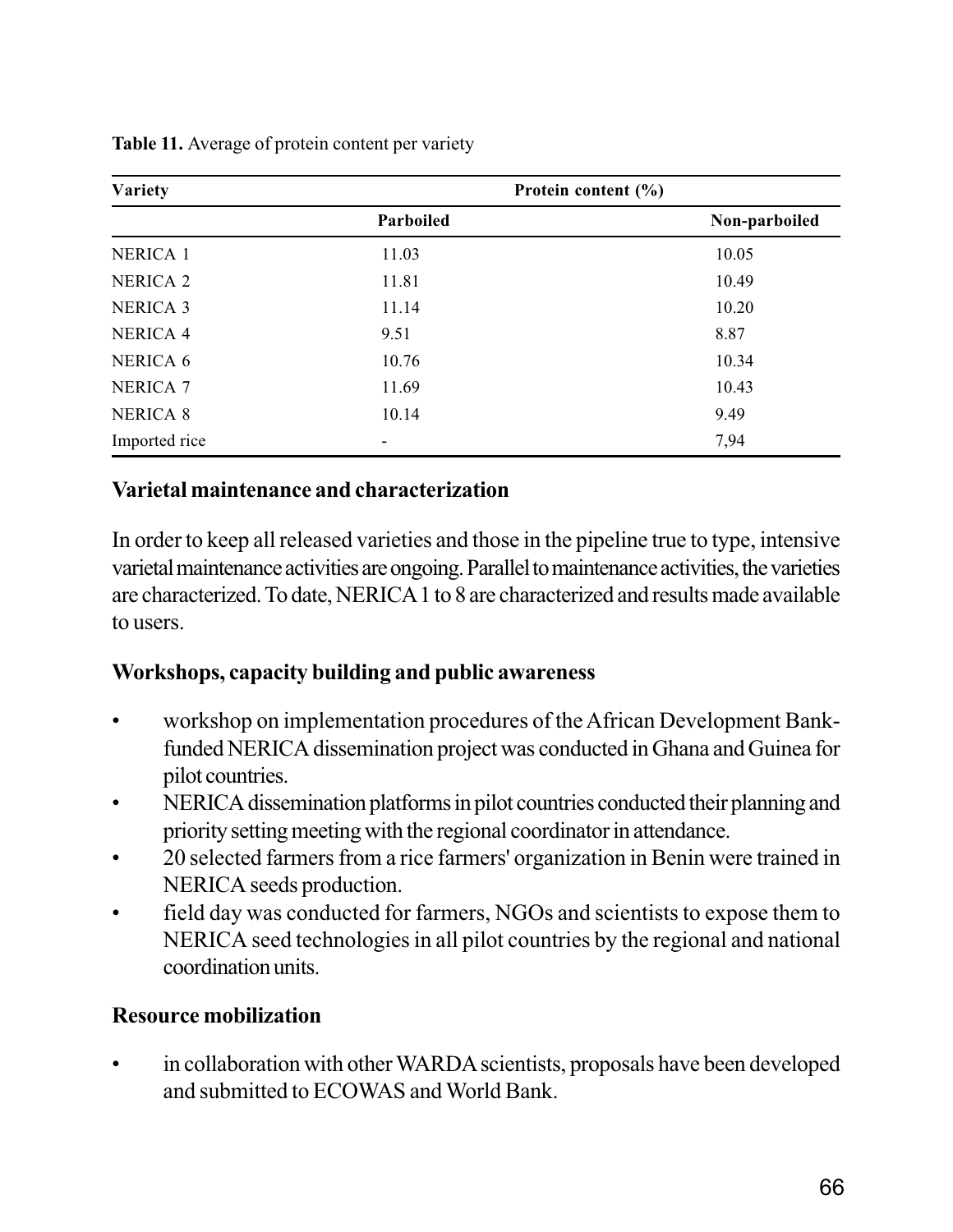- requests submitted to UNDP for additional funds for ARI project and extension of the UNV specialist attached to ARI have been approved.
- Rockefeller Foundation has approved USD 40 000 for seed multiplication in four countries
- contact has been established with IDRC for a possible intervention.

### **Monitoring**

During the period under review, we have visited selected countries, notably: Ghana, Liberia, Guinea, Mali, Togo and Benin. Visit to other countries are planned for 2006.

### **Steering Committee meeting**

The steering committee of ARI took place during the week of April 18-20 with the participation of all national coordinators, UNDP and AfDB.

The committee made an array of recommendations among which seeds production and resource mobilization were the major ones**.**

### **Other activities**

### *Partnership Development*

Partnership has been developed with a farmers' organization in the area of seed production. We have also developed a partnership with Songhai (NGO) in NERICAbased processed product development, seed production, post-harvest and training.

### *Contribution to rice sector rehabilitation in war-affected countries*

More than 3 tonnes of foundation seed are made available to Liberia and Sierra Leone**.** The seeds will be multiplied in partnership with FAO and concerned countries. It is expected that by the middle of 2007 more than 2000 tonnes of good quality seeds will be available from this initiative in both countries.

### *Conferences/ workshops attended*

Table 12 shows the various workshops/conferences that we have attended during the period under review**.**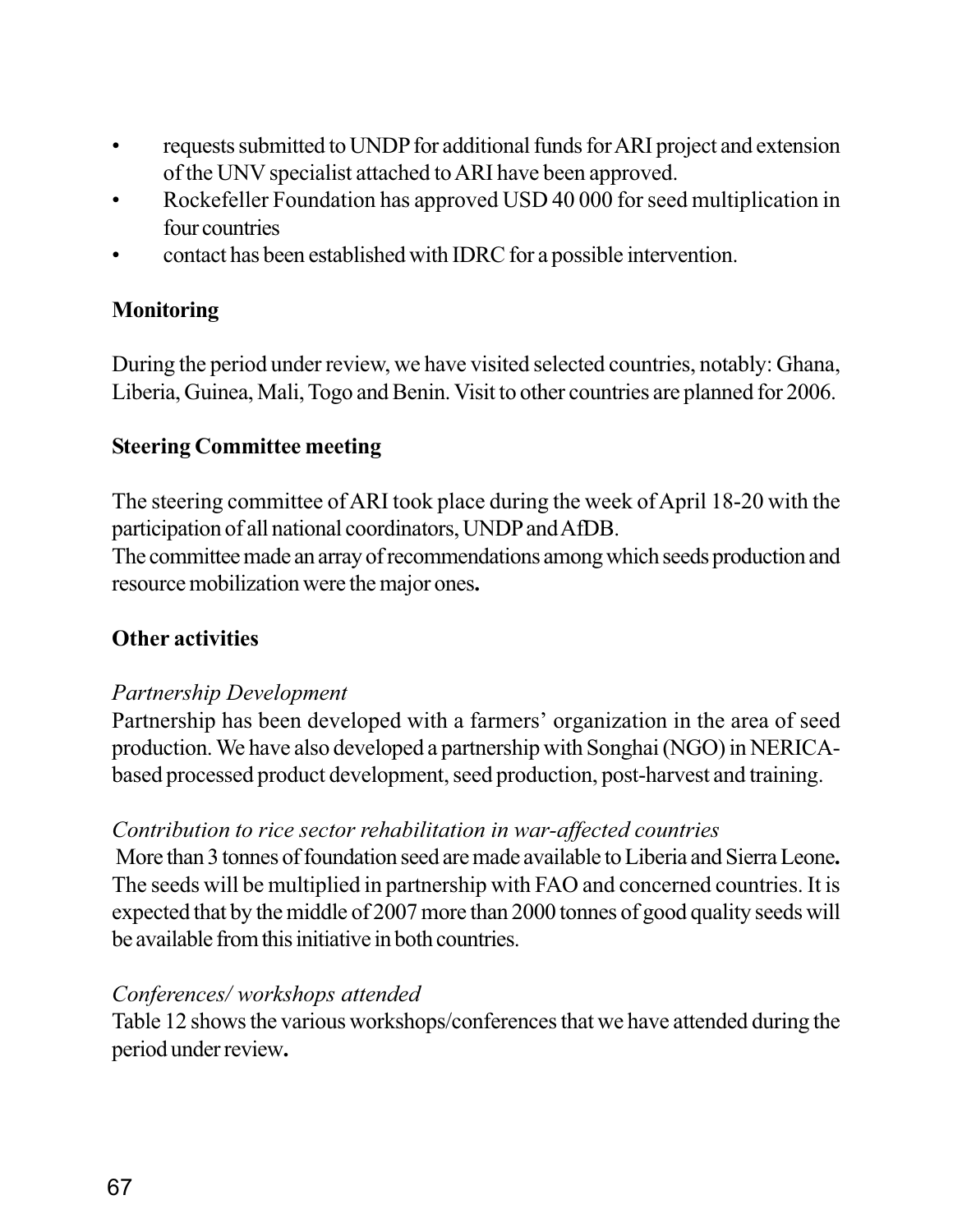**Table 12.** List of conferences/workshops attended in 2005

| Event                                                                             | Objective                                                                      | Venue        | Date                         |
|-----------------------------------------------------------------------------------|--------------------------------------------------------------------------------|--------------|------------------------------|
| NERICA dissemination<br>Take stock of NERICA<br>in Africa<br>dissemination in SSA |                                                                                | Nairobi      | Feb 2005                     |
| WARDA Council of<br>Ministers Meeting                                             | Review of WARDA Activities                                                     | Ouagadougou  | Sept 2005                    |
| Seed regulatory framework<br>workshop                                             | Validate the seed regulatory<br>framework document for West Africa             | Accra, Ghana | $14 - 17$<br>September, 2005 |
| Biotechnology, breeding,<br>and seed system                                       | Information exchange among<br>experts                                          | Nairobi      | Jan 2005                     |
| West and Central Africa<br>Regional meeting on<br>implementation of CAADP         | Launching of the Comprehensive<br>African Agriculture Development<br>Programme | Bamako       | 19-23 Mar 2005               |

## **Publications**

Passport data of selected upland NERICAS

## **Conference papers**

Developing the paths to prosperity: NERICA dissemination in SSA. JICA seminar on Rice in Africa. Nairobi 11-13 February, 2006.

## **Posters**

More than 20 posters on NERICA performance developed

## **Outlook**

- 1. Making seed available to farmers will continue to be our main target in 2006. While producing breeder and foundation seed at WARDA and in collaboration with NARS, partners among NGOs, farmers' organizations and individual seed growers will be identified and encouraged to produce certified seed.
- 2. In collaboration with upland breeders, GRU and the biotechnology lab, we will continue to address varietal segregation issues observed in farmers' fields in recent years.
- 3. Post-harvest and processing issues will receive due attention through collaboration with the Songhai NGO
- 4. NERICA complementary technologies issues (agronomy-related) will continue to be tested
- 5. Resource mobilization will remain a preoccupation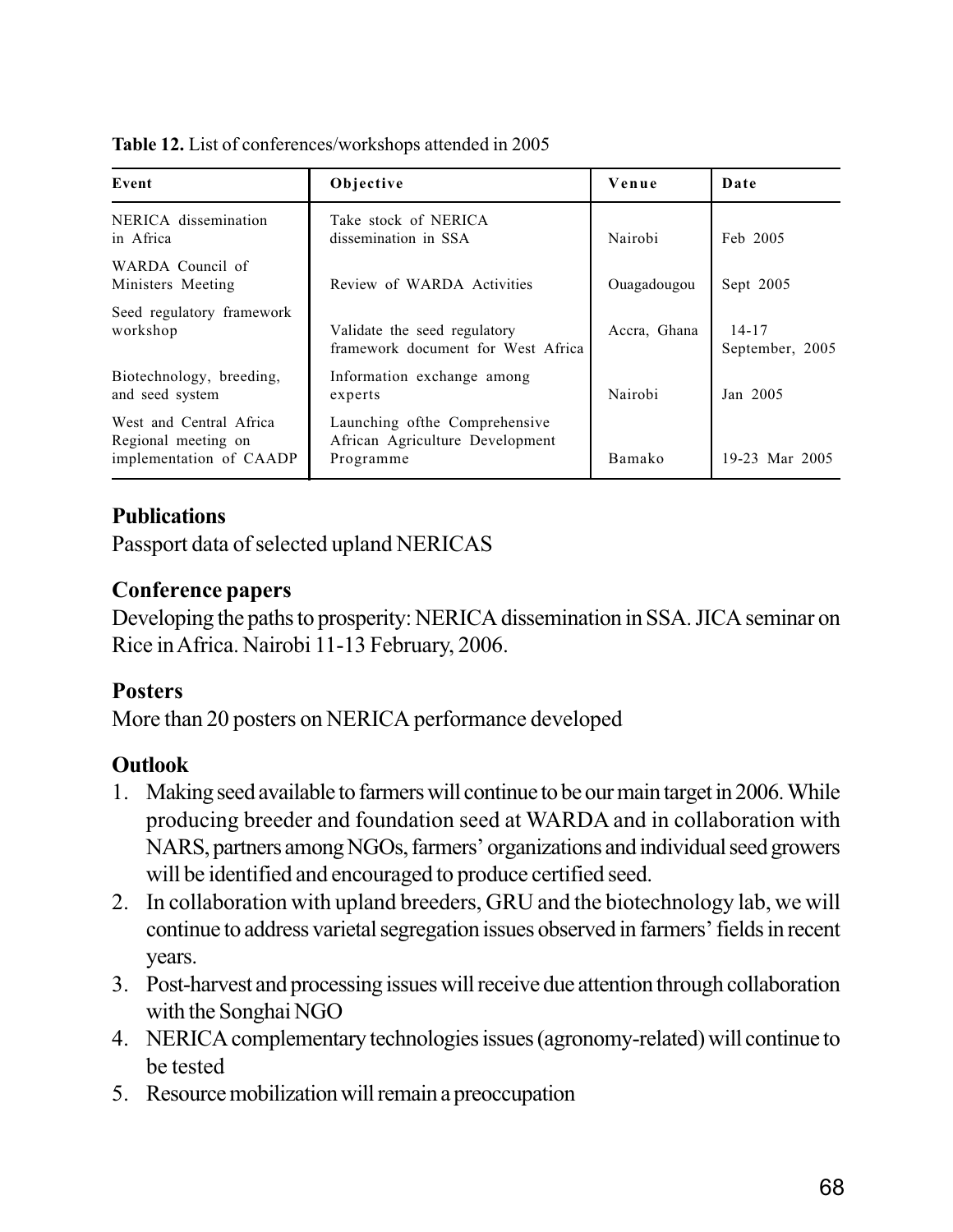# **ANNEX VII**

## **ROCARIZ status report**

#### **Dr Lawrence T. Narteh**

*Network coordinator*

#### **Introduction**

Since October 2004, the network has been running an interim phase in anticipation of a five-year programme under a unified cereals network. This has meant a gradual scalingdown of ROCARIZ network activities. For example, the usual Competitive Grant Scheme with the national research scientists and related training programs are not likely to be a feature in this year's activities. In spite of the lack of funds for field-related activities, WARDA through the Canada Fund for Africa (CFA) has continued to pay the salary of the coordinator. This payment will terminate in June 2006.

#### *Collaborative Research Activities*

(a) Competitive Grant Scheme

 Funds were provided for forty-two (42) projects for the cropping season of 2005 for eleven (11) countries. As shown in Table 13 below, the ROCARIZ member countries have not all submitted the technical and financial reports.

| Country      | <b>Status</b> |
|--------------|---------------|
| Benin        | Submitted     |
| Burkina Faso | Submitted     |
| Mali         | Submitted     |
| Niger        | Submitted     |
| Guinea       | Submitted     |
| Nigeria      | Not submitted |
| Senegal      | Not submitted |
| Togo         | Not submitted |
| The Gambia   | Not submitted |
| Sierra Leone | Not submitted |
| Cameroon     | Not submitted |

**Table 13.** Status of reporting and compliance by countries receiving ROCARIZ competitive grants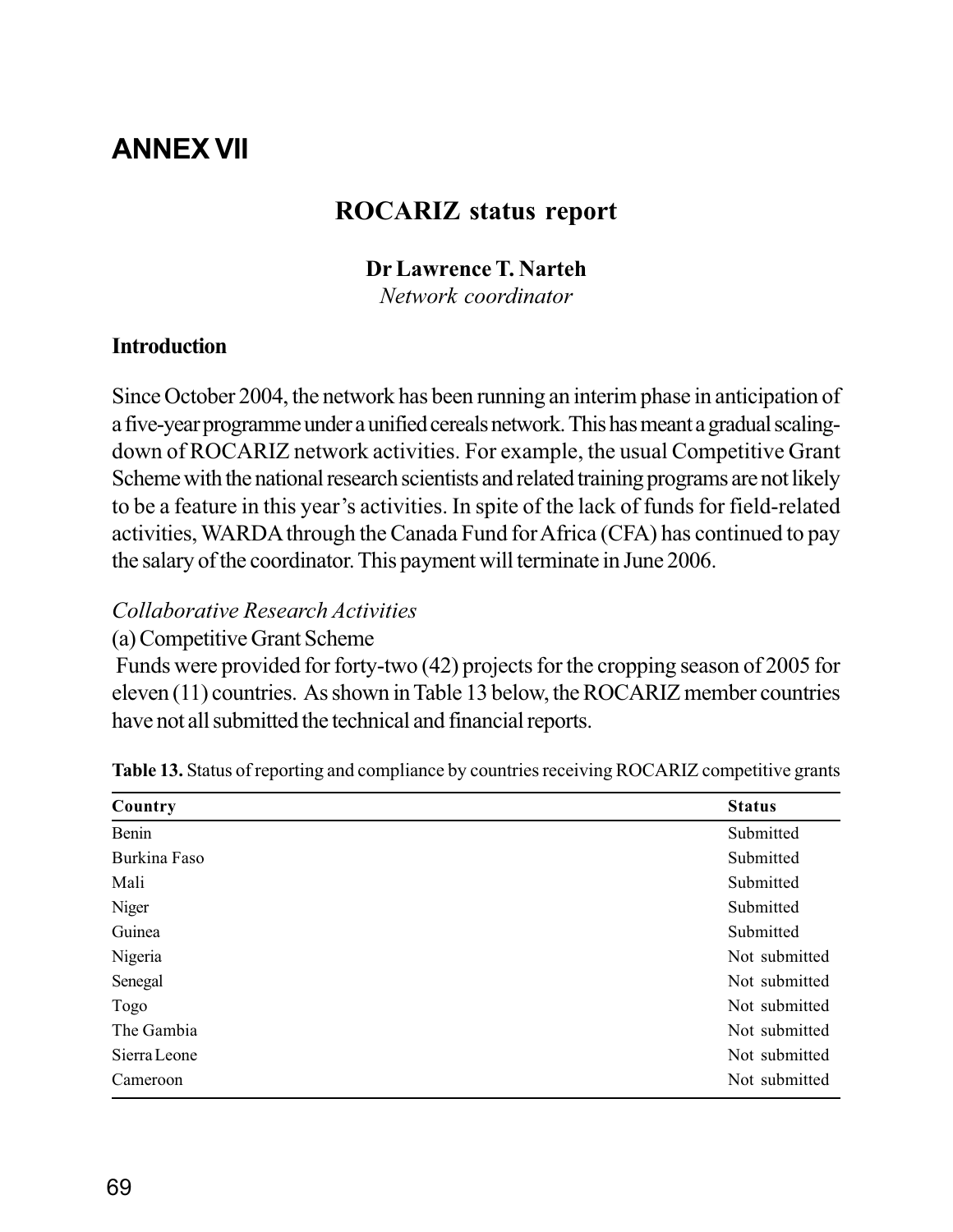## (b) Monitoring Tour

The Chairman of the Steering Committee of ROCARIZ led an eight-member multidisciplinary team from Sierra Leone, The Gambia, Niger, Burkina Faso and Mali to visit three countries (Niger, Burkina Faso and Mali) on 10-21 October 2005.

The team was happy with the quality of research, and noted the strict adherence to the research protocols as determined by the Steering Committee. They observed that the late release of funds from the secretariat (WARDA) was a source of worry and needed to be improved upon. The team was satisfied with the level of integration of non-research organizations in the research outputs of the countries visited.

## (c) Marker-assisted Selection

The network scientists in Burkina Faso, Republic of Guinea, The Gambia and Mali are currently involved in a project entitled 'Marker Assisted Selection (MAS) against Rice Yellow Mottle Virus (RYMV)'. The project involves the identification of biotechnological tools for the breeding and selection of rice varieties against the RYMV menace in lowland ecosystems. Capacity development and an upgrading of laboratory facilities are all components of the project.

## (d) ARI baseline studies

As part of WARDA's efforts at disseminating NERICAS to small-scale farmers in Africa, the Center – through the African Rice Initiative (ARI) – received funding to support the dissemination of improved rice seed to seven pilot countries. ROCARIZ provides a useful avenue by which to conduct research on baseline studies entitled: *Expost and ex-ante impact of the NERICAs and complementary technologies*. ROCARIZ had earlier trained national scientists on impact assessment methodology and it was agreed the network has a comparative advantage to carry out this research activity. Therefore, the Economics Task Force received and distributed forty-two thousand dollars (USD 42 000) through the secretariat to the seven pilot ARI countries in the sub-region. Each of the research institutes received USD 6 000. The grants went to: The Gambia, Guinea, Sierra Leone, Ghana, Benin, Mali and Nigeria.

## (e) Building resilience to HIV/AIDS

The networks' scientist from the Nigerian National Cereals Research Institute (NCRI) in Bida, participated in a preparatory meeting of the project 'Building Resilience to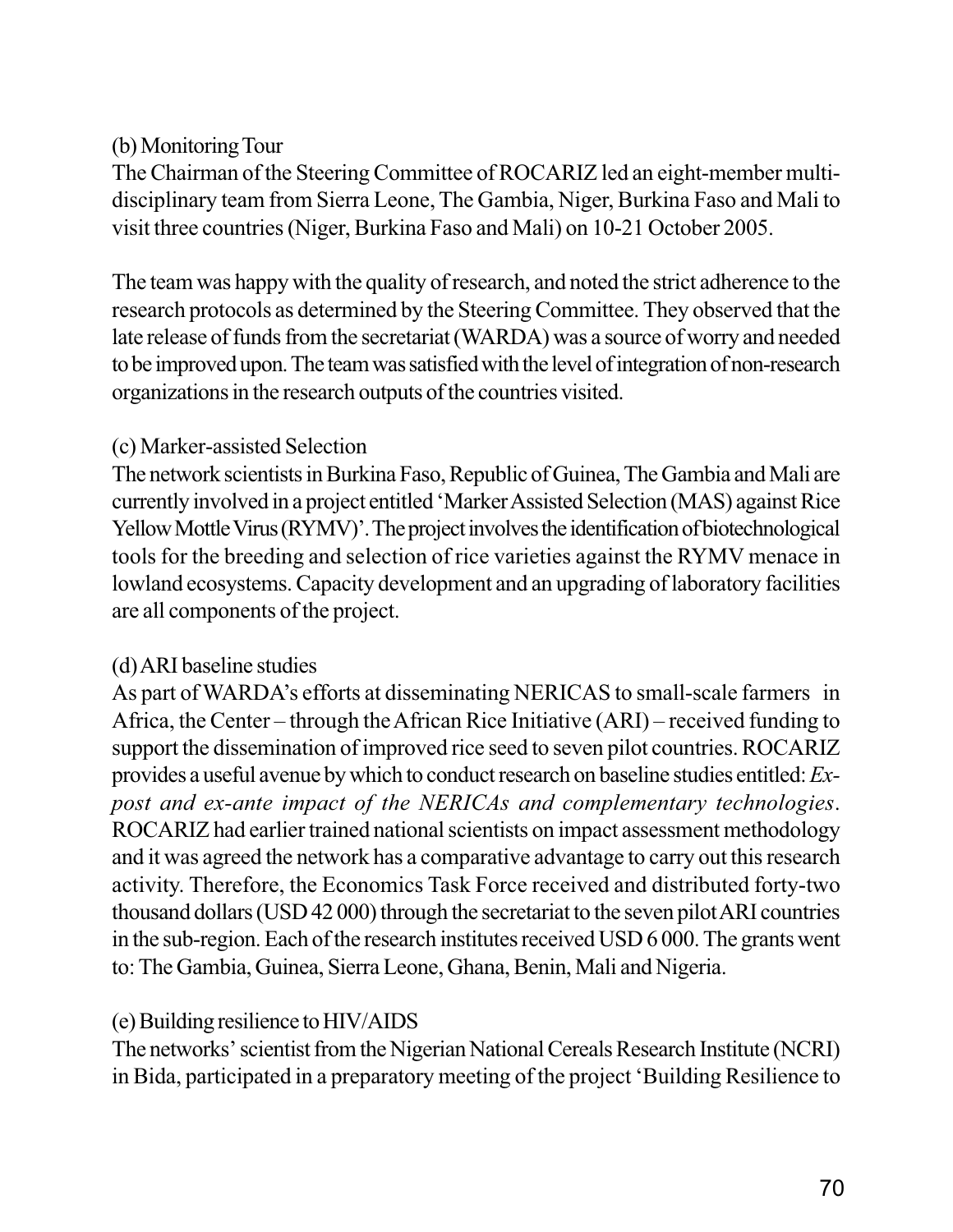HIV/AIDS amongst smallholder farmers in Nigeria. The project will be based in Makurdi, Benue State. The WARDA-led project is sponsored by the Canada Fund for Africa and will be launched at a workshop in May 2006.

## (f) Workshops

The Coordinator presented two papers at a workshop in Addis-Ababa, Ethiopia (25 Feb-2 March). The workshop was organized jointly by Sasakawa Global 2000 and the Ethiopian Agricultural Research Organization to assess the possibility of how to increase rice production in Ethiopia through research.

## **Preparations for the 4th Biennial Regional Rice Research Review (4Rs)**

ROCARIZ has decided to join in the Africa Rice Congress. The Network's Biennial Regional Rice Research Review (dubbed 4Rs) will be held in conjunction with counterparts of the East and Central Africa Rice Research Network (ECARRN) and under the auspices of the Africa Rice Centre. The event takes place in Dar es Salaam, Tanzania on 31 July-4 August, 2006. Sixty-eight (68) abstracts have been received from twelve (12) West African countries. They are currently being evaluated for selection. The list of countries whose abstracts are currently being reviewed are shown in Table 14.

| Country       | <b>Number of abstracts</b> |  |  |
|---------------|----------------------------|--|--|
| Benin         | $\overline{2}$             |  |  |
| Burkina Faso  | 8                          |  |  |
| Cameroon      | $\overline{2}$             |  |  |
| Cote d'Ivoire | 5                          |  |  |
| The Gambia    | 4                          |  |  |
| Ghana         | 7                          |  |  |
| Guinea        | 3                          |  |  |
| Mali          | 6                          |  |  |
| Niger         | 4                          |  |  |
| Nigeria       | 11                         |  |  |
| Sierra Leone  | 6                          |  |  |
| Togo          | 6                          |  |  |
| Senegal       | 4                          |  |  |
| <b>Total</b>  | 68                         |  |  |

**Table 14.** List of ROCARIZ countries whose scientists have submitted abstracts for the Africa Rice Congress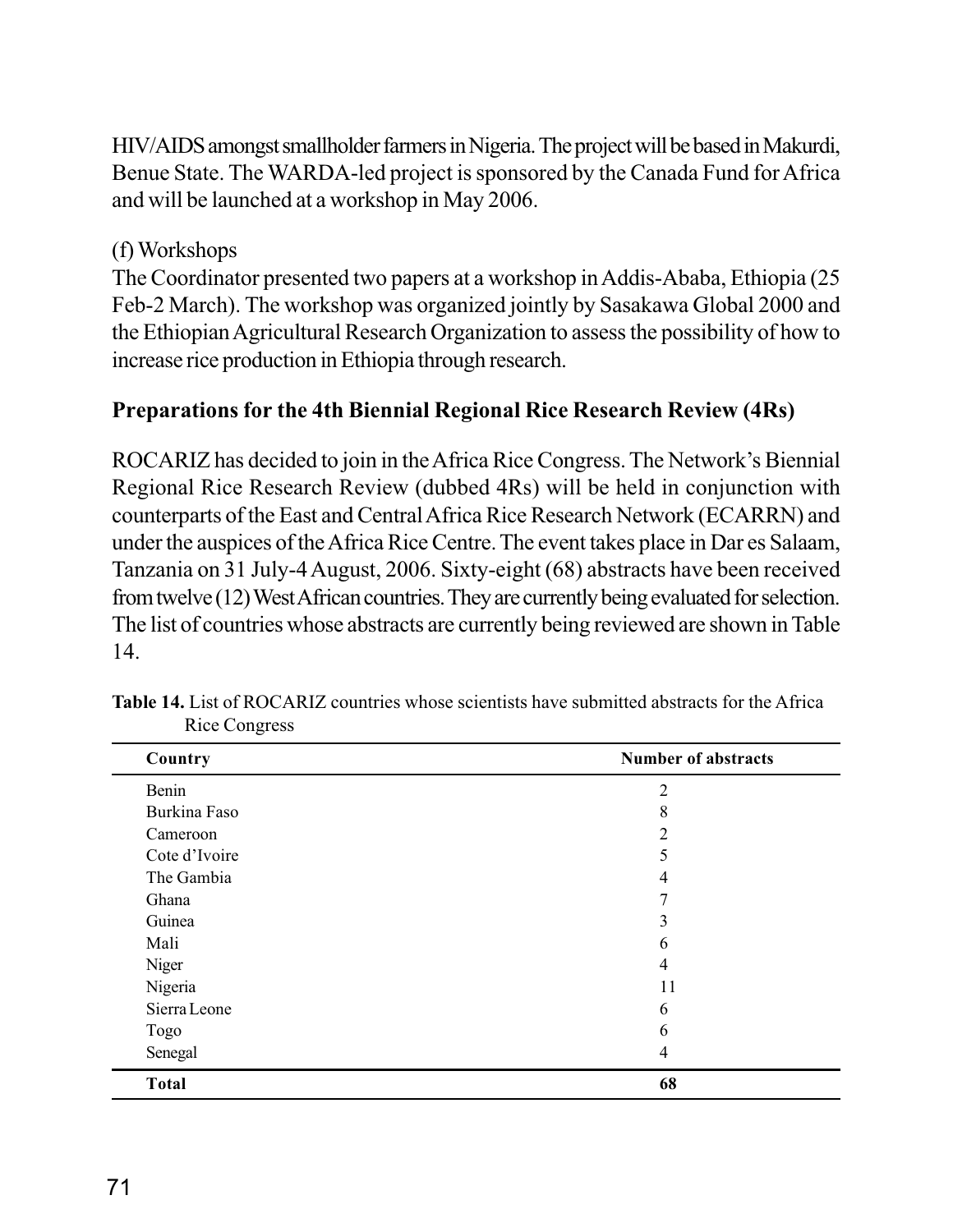## **Perspectives**

The network is expecting an upsurge in activities by October 2006 by which time the steps being taken to re-structure the cereals networks of CORAF will be completed. We look forward to the launching of the next phase of ROCARIZ with anxiety. It is satisfying that our partnership with other related projects within WARDA is yielding the desired results, as shown by the collaboration with ARI and the United States Agency for International development (USAID) sponsored project on RYMV. This bodes well for an exciting future for the network.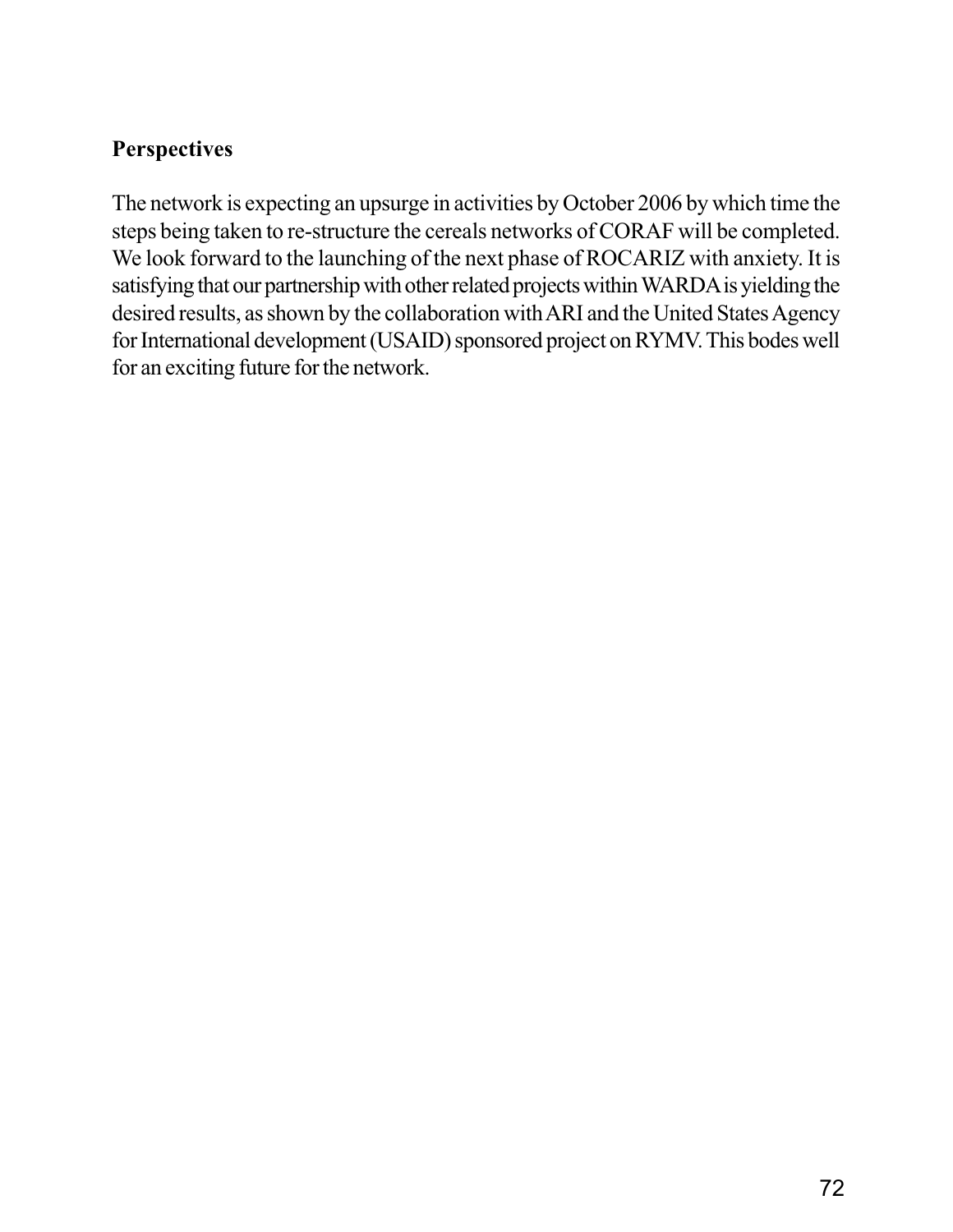# **ANNEX VIII**

## **Eastern and Central Africa Rice Research Network Progress Report (September 2005–May 2006)**

#### **Dr Ashura Luzi-Kihupi**

*Network Coordinator*

#### **Introduction**

Eastern and Central Africa Rice Research Network (ECARRN) is a new ASARECA network whose office was established in 2005 at the Mikocheni Agricultural Research Institute, Dar-es-Salaam. The Africa Rice Center (WARDA) backstops the network. The Coordination office is now established, with a minimum of office furniture, equipment, support staff and regular disbursement of funds.

The goal of ECARRN is to increase economic growth and improved livelihoods through rice research for development in the ECA sub-region, while the purpose is to enhance productivity, value addition and competitiveness of the regional rice sector. ECARRN's mission is to contribute to enhanced productivity, value addition and competitiveness of the rice sector in the ECA sub-region through the development and dissemination of demand-driven knowledge and technologies.

In order to contribute to the overall objective of ASARECA, ECARRN has four main expected results:

- demand-driven rice technologies/innovations generated and promoted
- regional and national policy options for enhancing rice systems facilitated
- regional and national capacity for IAR4D in rice research strengthened
- availability of information on rice research and development enhanced

#### **Progress achieved during reporting period**

At the Africa Rice Centre, ECARRN is nested within MTP Project number 8 (Partnership through Networks) together with the African Rice Initiative (ARI) and ROCARIZ.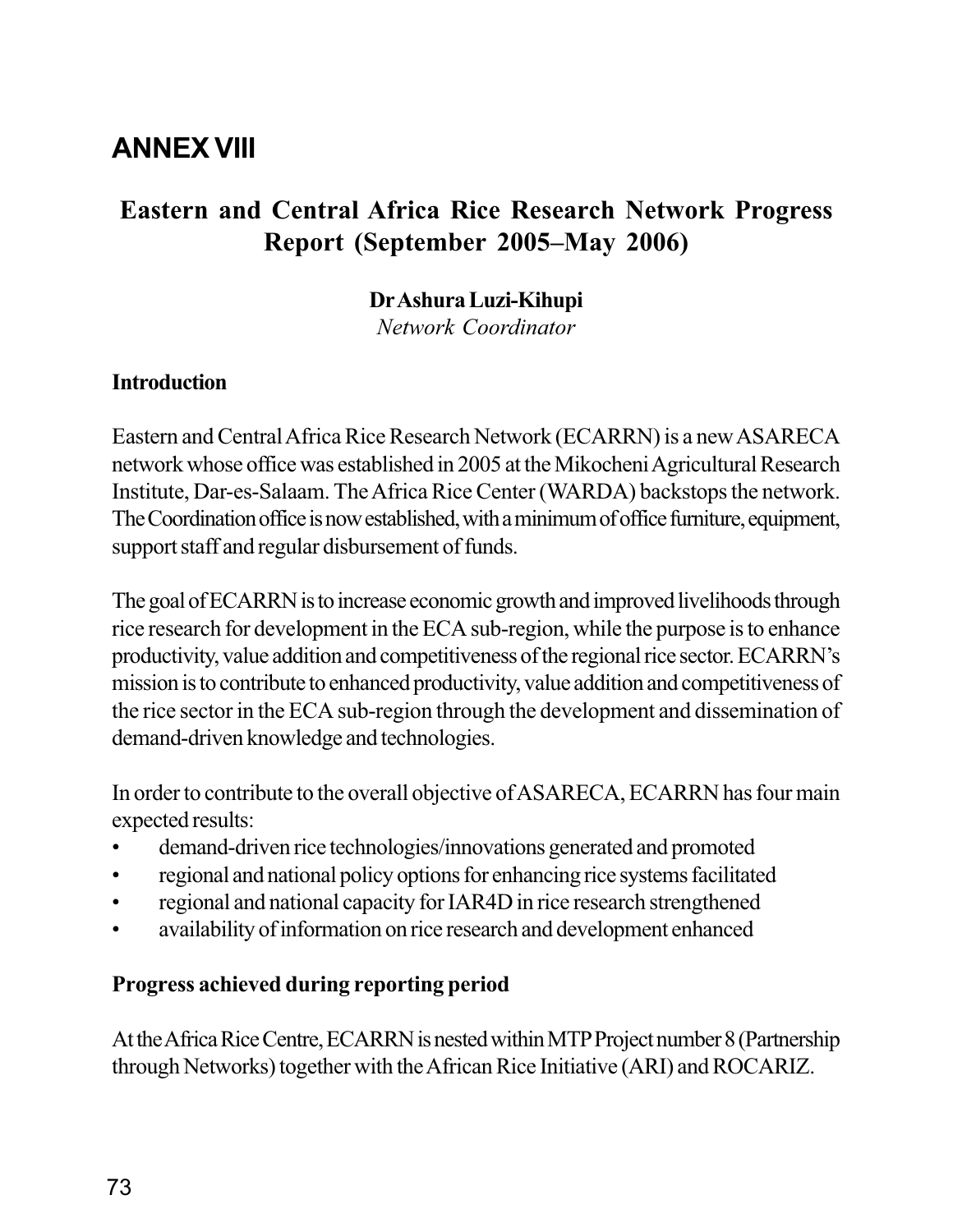The following activities were undertaken by ECARRN during the reporting period.

## *Output 1: Functional stakeholders platform to promote national rice sector development*

The Coordinator represented WARDA at a number of meetings, including those with the African Seed Trade Association and the CGIAR Consortium for Agricultural Research and Rehabilitation in Southern Sudan. Fact-finding missions were undertaken to Madagascar and Mozambique, and workshops and symposiums attended in the Philippines (Fifth Rice Genetics Symposium and 3<sup>rd</sup> International Rice Functional Genomics Symposium) and Kenya (Inter-Center Workshop on MTP-ESA, ILRI, Nairobi, 7-9 March 2006).

## **Stakeholders' workshop for priority setting**

This workshop took place on 19-21 December 2006, followed by the second Steering Committee meeting. The workshop was attended by 33 participants, representing various stakeholders such as members of the Regional Steering Committee, NARS, Universities, Community-based organizations, private sectors, rice seed producers, IRRI, WARDA, CIRAD, ASARECA, NGOs and Rice Farmers' Associations. During the workshop, the participants identified and prioritised the main themes and sub-themes for the regional rice research for development portfolio.

*Availability of information in the region*: an inventory of rice scientists and technicians in ECA sub-region was prepared.

## *Output 2: Rice technologies developed, validated and disseminated by national partners*

Seeds of 90 upland rice varieties were received from the Africa Rice Center; these were multiplied at the Agricultural Research Institute, KATRIN, Ifakara, Tanzania. The seeds were harvested and replanted again to increase the amount for distribution to interested parties within the region.

A one hectare plot at the Ruvu Rice farm about 90 km from Dar es Salaam will be used for network activities. We received 18 upland NERICA lines and 60 lowland NERICA lines from WARDA which together with other improved lines from Tanzania were planted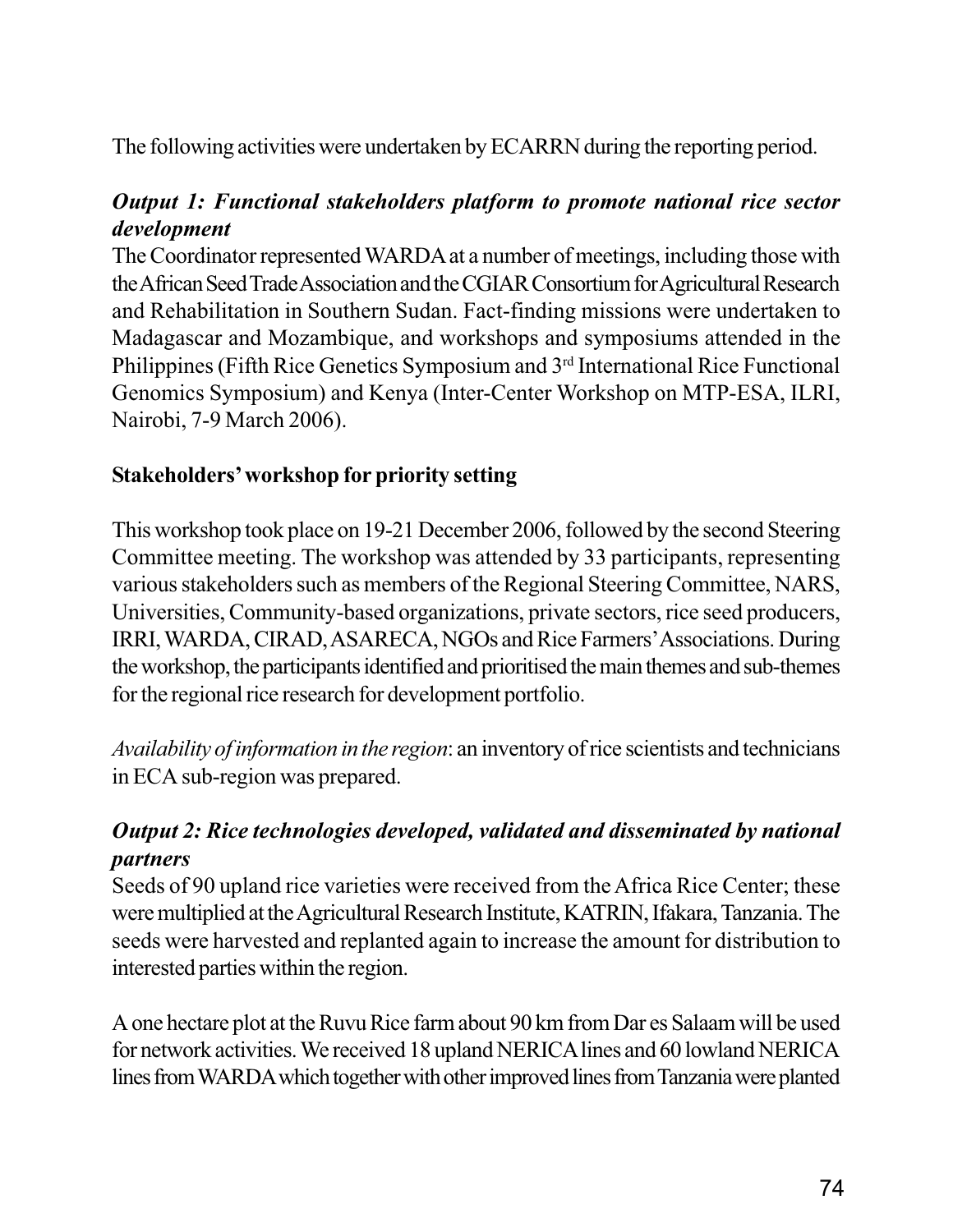for demonstration during the Africa Rice Congress. NERICA and other improved rice varieties are being evaluated in other ECA countries.

## *Output 3. Enhanced capacity building and resource mobilization for sustainability of national rice sector*

Four participants from ECA, including ECARRN's Technical Assistant, attended a training workshop on Computer application and statistical analysis in agricultural research in Cotonou.

Rockefeller Foundation offered fellowships for East African candidates who would like to pursue studies leading to either an MSc or PhD in plant breeding. Already there are two PhD students undertaking their studies in KwaZulu Natal and two students doing their MSc studies at the Sokoine University of Agriculture. The foundation has also funded a rice scientist from Mozambique to learn practical plant breeding in Tanzania from June 2006 under the supervision of the ECARRN Coordinator. The Foundation helped establish a website for ECARRN at www.africancrops.net/ricenetwork. Another website was opened by WARDA at www.warda.org/partnership/ecarrn.

ECARRN Coordination Unit held a training workshop for ECA rice scientists on concept notes and proposal writing. Subsequently, four concept notes for ASARECA CGS Stream A and one note for Stream B were developed and submitted to ASARECA. WARDA also prepared and submitted a concept note for Stream C*.*

## **Network, program and project management**

The Eastern and Central Africa Rice Research Network (ECARRN) is managed by a Regional Steering Committee (RSC), which has a maximum of 14 members of which 10 are from member countries. *Ex-officio* members include: a representative of the ASARECA Secretariat; a representative of WARDA as a host-institution; a representative from IRRI. Donor representatives; and representatives from other advanced research institutes can be co-opted. The structure of this committee is decided and regularly reviewed by the Regional Stakeholders' Forum to ensure adequate representation of the member countries as well as categories of Stakeholders that are members of the network. The stakeholders include members of Regional Steering Committee, NARS, Universities, community-based organizations, the private sector,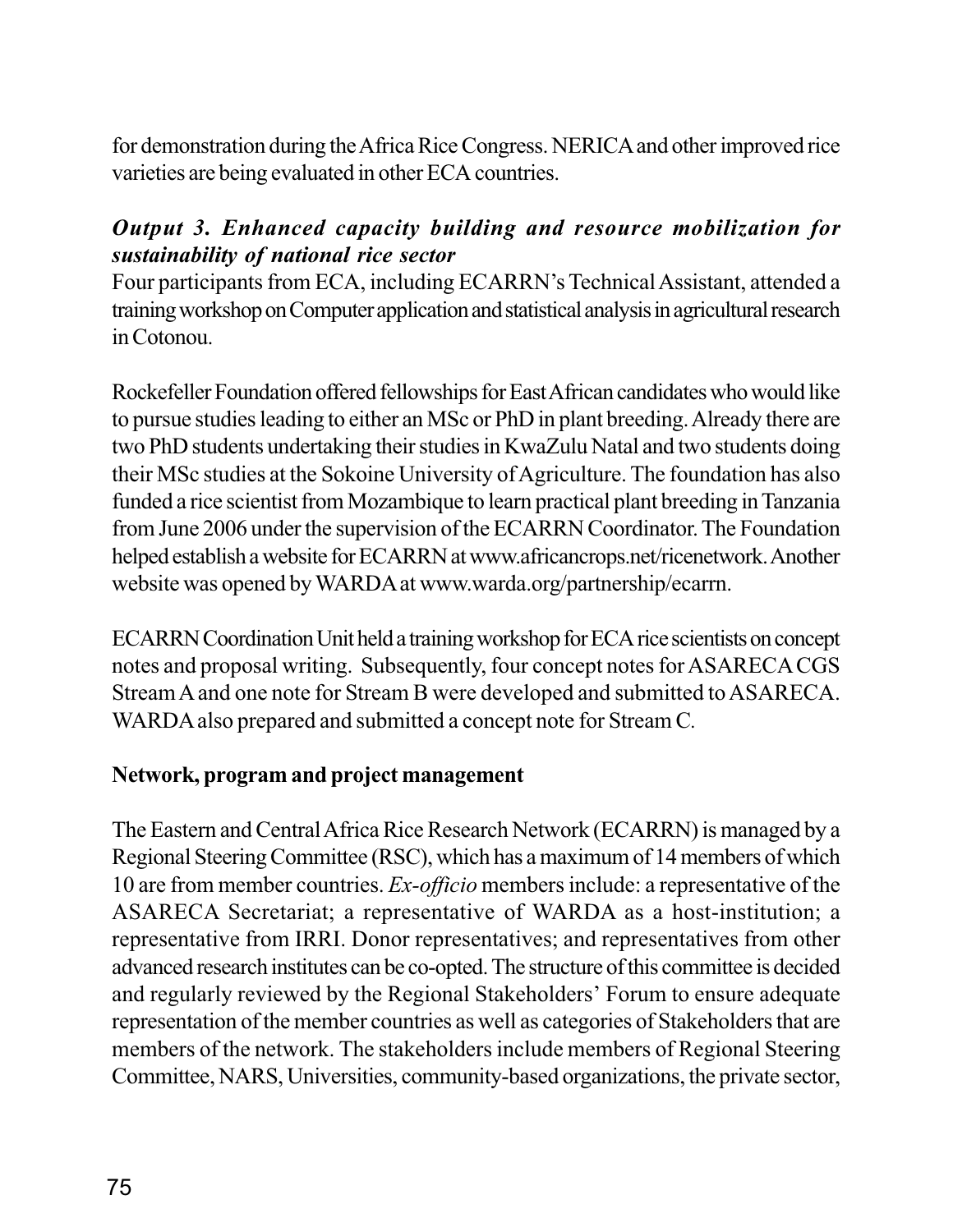rice seed production companies (private and public), IRRI, WARDA, CIRAD, JICA, ASARECA Secretariat, NGOs and Rice Farmers' Associations.

The Chair of the RSC rotates among the member countries on an annual basis in conformity with the practice within ASARECA. Each year the Steering Committee elects a Vice-Chair who assumes the Chair in the following year. The Chair, Vice-Chair, one member and the Regional Coordinator constitute an Executive Committee that can be called to make decisions on behalf of the RSC in case of urgent matters between meetings of the RSC.

The Regional Coordinator reports to the Regional Steering Committee. The following serve as members of the ECARRN Regional Steering Committee:

| Country    | Name                      | Role                            |  |
|------------|---------------------------|---------------------------------|--|
| Burundi    | Mr Zenon Kabiro           | Member                          |  |
| Congo DR   | Mr Joseph Baibinge Mateso | Member                          |  |
| Ethiopia   | Dr Gatachew Alemayehu     | Vice Chairperson & Member of EC |  |
| Eritrea    | Mr Tesfamichael Abraha    | Member                          |  |
| Kenya      | Mrs Winfred A. Okore      | Member                          |  |
| Madagascar | Mr Raymond Rabeson        | Member and member of EC         |  |
| Rwanda     | Mr Elie Rene Gasore       | Member                          |  |
| Sudan      | Dr Ahmed Mohamed Mustafa  | Member                          |  |
| Tanzania   | Mr Nkori J.M. Kibanda     | Member                          |  |
| Uganda     | Dr George Bigirwa         | Chairperson & Member of EC      |  |

Note: EC = Executive Committee

#### **Major problems, constraints and challenges**

At the beginning of the project implementation, there were several obstacles such as difficulties in remitting funds to Tanzania from WARDA. However, this problem has now been solved after the MoU between WARDA and IITA-Tanzania was signed. ECARRN is faced by the challenge of mobilization of resources to implement its R4D priorities that were determined by the Stakeholders in December 2005.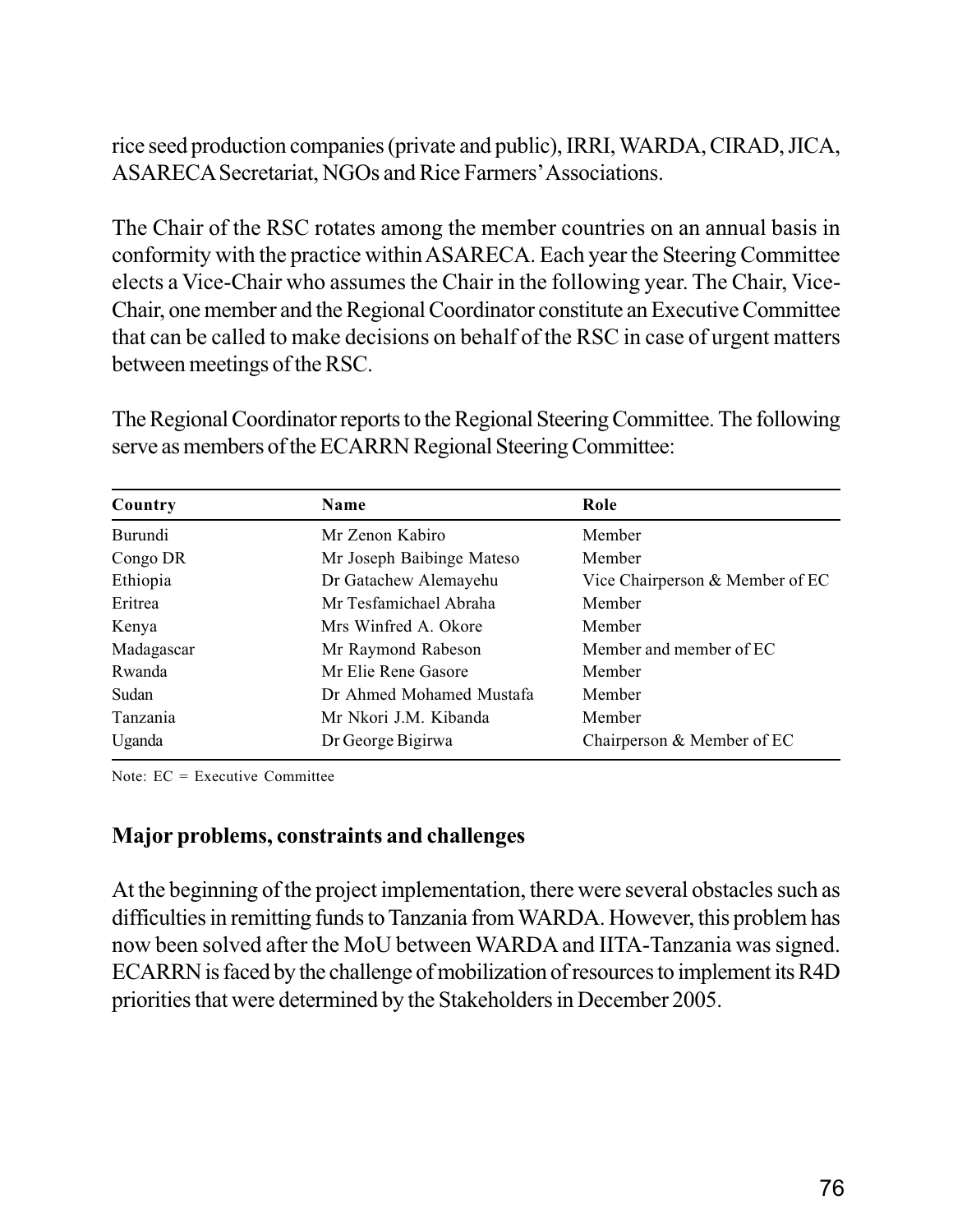# **ANNEX IX**

## **WARDA Research and Development activities contributing to develop the Nigerian rice sector**

#### **Patrick Kormawa, Olumuyiwa Osiname and Francis Nwilene**

#### **Background**

#### *Rice in the Nigerian economy*

Nigeria is the largest rice producing as well as consuming country in West Africa. Annual demand for rice in Nigeria is estimated at 5 million tonnes, while production level is 3 million tonnes of milled rice resulting in a deficit of 2 million tonnes. Over the years the country had resorted to imports to bridge this deficit. In 1999, the value of rice imports was USD 259 million and this increased to USD 655 million in 2001 and USD 756 million in 2002.

Rice consumption increased much more rapidly in Nigeria than in any other country in West Africa. Its consumption is driven principally by population growth and urbanisation. During the 1960s Nigeria had the lowest per capita annual consumption of rice in the subregion (about 3 kg). Per capita consumption has grown significantly at 7.3% per annum over the past 40 years. Per capita consumption during the 1980s averaged 18 kg and reached 22 kg during the period 1995–2000. The average Nigerian as at 2003 consumes about 25 kg of rice per year representing about 9 percent of his/her total calorific intake.

#### *Why WARDA's focus on Nigeria?*

Nigeria is the largest producer of rice in the West Africa subregion, accounting for about 45% of total rice produced, and cultivated in an area representing about 40% of the total rice area in West Africa.

Rice remains one crop in which Nigeria can easily become self-sufficient given the potential that abounds in the country. Potential land area for rice production in Nigeria is about 5 million ha. Out of this, only about 2 million ha or 35 percent of available land area is cropped to rice. Cultivable land to rice is spread over five ecologies, namely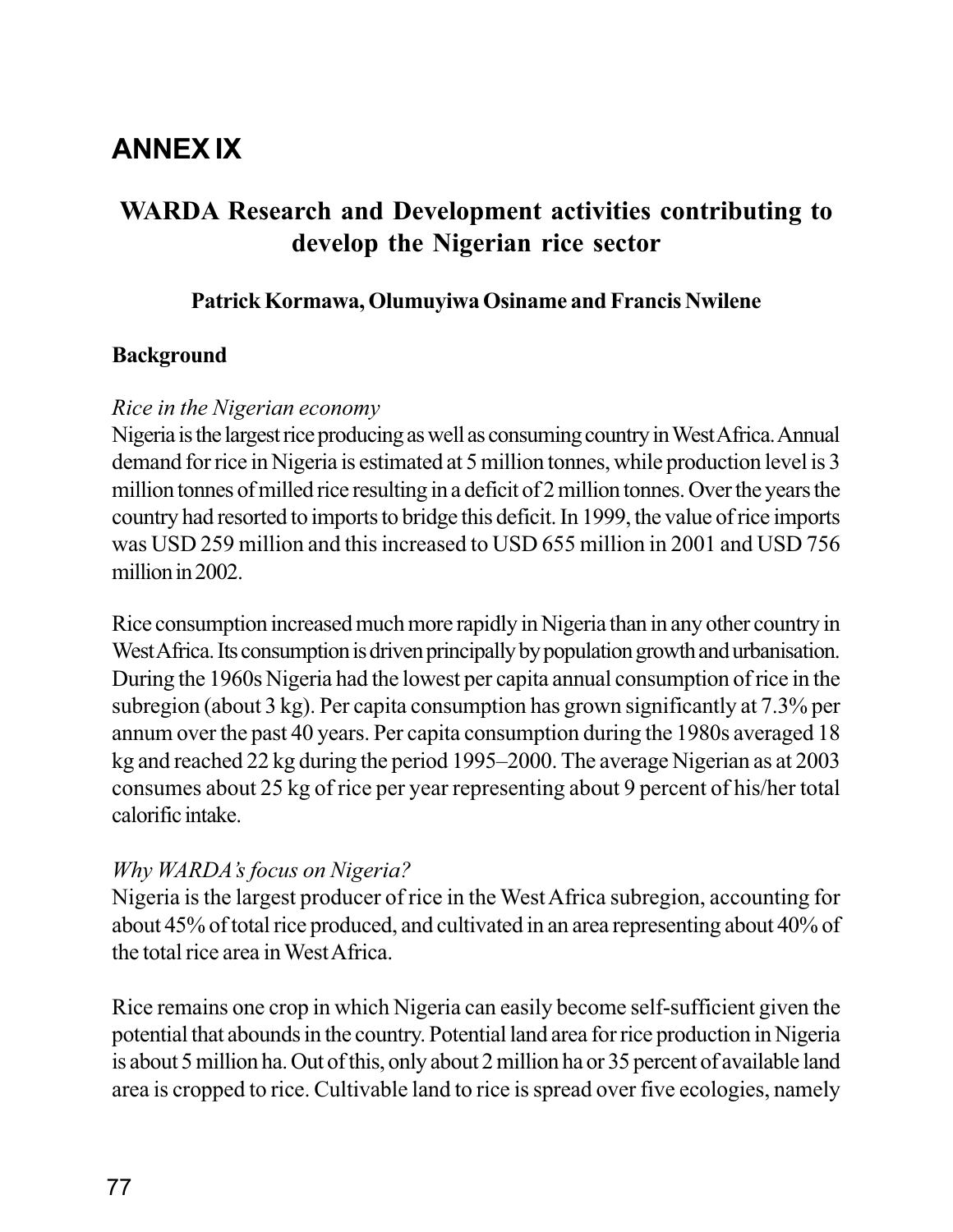rainfed upland, rainfed lowland or shallow swamp, irrigated rice, deepwater or floating rice and tidal mangrove swamp. The commonly-used ecosystems and share of rice area for the rice ecosystems are presented in Figure 6.



**Figure 6.** Share of rice area by ecosystem

Yields are highest for the irrigated systems followed by the rainfed lowland systems and lowest in the deepwater/floating systems. Together the rainfed upland and lowland account for a 77 percent share of the national rice producing area in Nigeria. As production is dependent on rainfall, the lowland and upland areas present the greatest opportunities for developing cost-effective and profitable rice production schemes in the Northcentral development zone in the absence of irrigated facilities.

On the basis of 2003 rice production estimates, the Northcentral zone is the largest producer of rice in Nigeria, accounting for 47% of the total rice (Figure 7). This was followed by Northwest, Northeast, Southeast and the Southwest. On a state-by-state basis, Kaduna state is the largest rice producing state in the country, accounting for about 22% of the country's rice output, followed by Niger State (16%), Benue State (10%) and Taraba State (7%).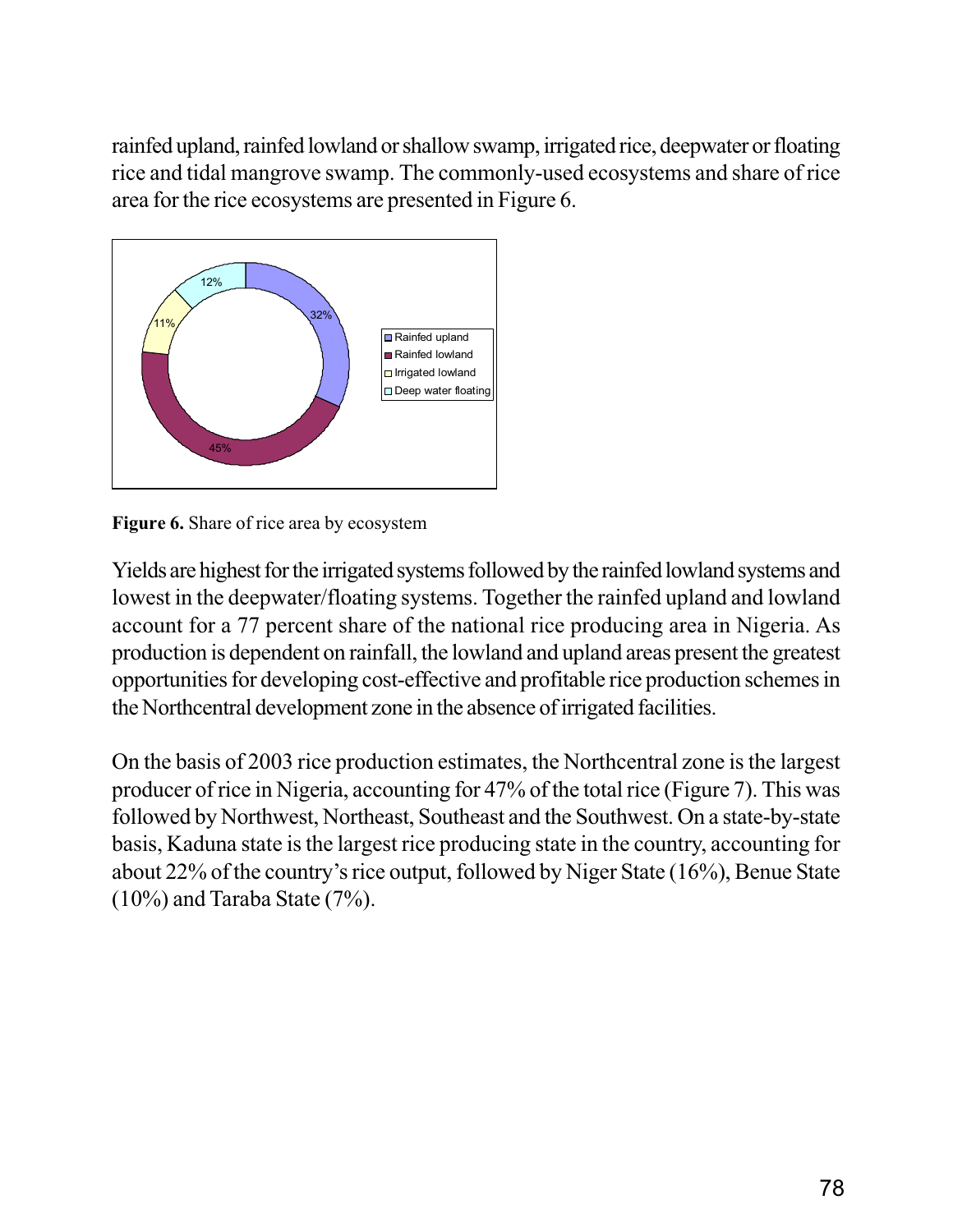

**Figure 7.** Estimated rice production by development zones in Nigeria

Given the importance of rice in the Nigerian economy and availability of all rice growing ecologies and diversity in production systems, WARDA places a special focus on Nigeria. With rice varieties and complementary technologies adapted to all the ecological zones of the country and production systems, there is a huge potential for testing WARDA rice germplasm and technologies in Nigeria. Thus, WARDA has major activities in the country coordinated from the WARDA station, located within the IITA campus in Ibadan, Oyo state.

## **WARDA's R&D Focus on Nigeria**

## *Goal of WARDA's research in Nigeria*

The goal of WARDA in Nigeria is to develop a range of technology options, especially improved rice varieties and complementary technologies that are appropriate for the diverse production ecologies and systems. In terms of integrated crop management research, focus is on high yield, stresses such as drought, diseases (blast, blight, leaf scald, RYMV), insect pests (gall midge) and iron toxicity that affect Nigeria rice systems specifically. The WARDA-Nigeria Station also offers excellent opportunities for agronomic research, particularly on-farm adaptive research in all the ecological zones present in Nigeria. There are *Striga* endemic zones in the moist Guinea Savanna for research on *Striga* control and tolerance by rice varieties. In the area of social sciences, research focus is on farm management, economic assessment of technologies, impact and policy studies.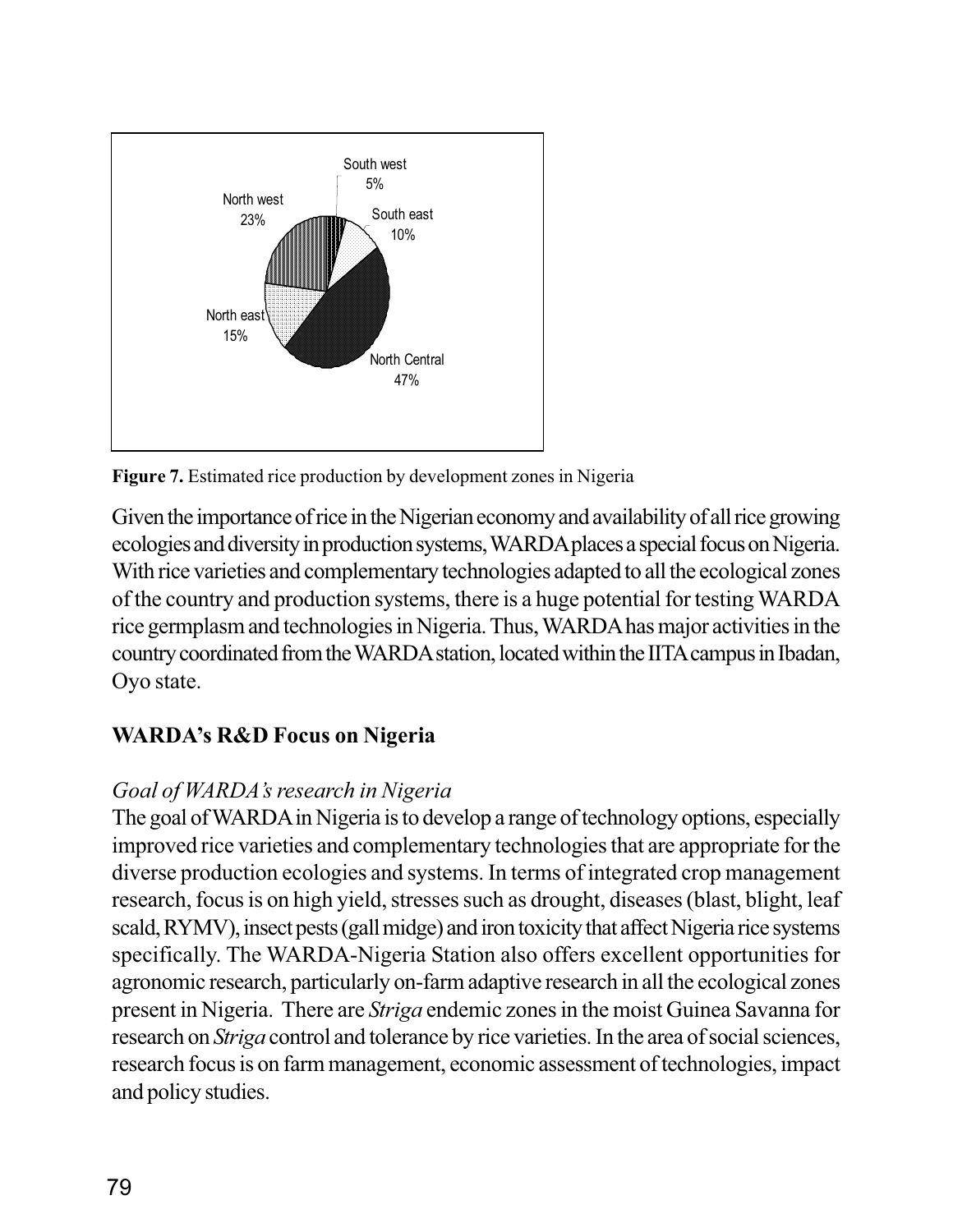#### *Station capability*

The WARDA-Nigeria Station offers excellent facilities for both rainfed and irrigated lowland rice breeding activities. The research site within the IITA campus comprises eight hectares suitable for rainfed lowland research. There are three principal scientists at the station.

#### **Research and Development activities**

#### *Breeder seed production*

Following the successful field demonstration of the NERICAs during the International Year of Rice in October 2004, the Federal Ministry of Agriculture and Rural Development commissioned WARDA to produce breeder seeds of NERICA 1 and other recentlyreleased rice varieties. This activity was supported with about UD 35 000. The process was jump-started with plant and panicle selections on hand. A serial process consisting of plant selection, panicle selection and bulking of true-to-type seeds from single row plantings of single panicles for breeder seed production.

Activities spanned the dry season – December 2004 to April 2005. Supplementary sprinkler irrigation was provided for the breeder seed fields under upland conditions. Plant selection and panicle selections were done under irrigated lowland condition. During the rainy-season cropping, four hectares of land were sown to NERICA 1, one hectare to WAB 189-B-B-B-8-HB and another hectare to WITA 4 to produce Foundation 1 (Basic) seed to fulfil the terms of agreement with the Federal Government of Nigeria.

#### *Technology assessment:*

## *Screening and evaluation of screening lines*

Evaluation of rice lines at Ibadan starts from the Pedigree Nursery (PN) through Advanced Yield Trials (AYT) for rainfed lowland, rainfed upland and irrigated rice systems. Data are collected in response to biotic (diseases and insect pests) and abiotic (Fe toxicity for rainfed lowland or Fe deficiency for rainfed upland rice) stresses, for lodging, earliness and grain quality. Main activities on lowland rice are carried out at IITA, with outposts at Edozhigi (Bida) in the Guinea Savanna and Abakaliki in the humid forest zone. Outstation facilities for rainfed upland rice are located at Ikenne in the humid forest zone.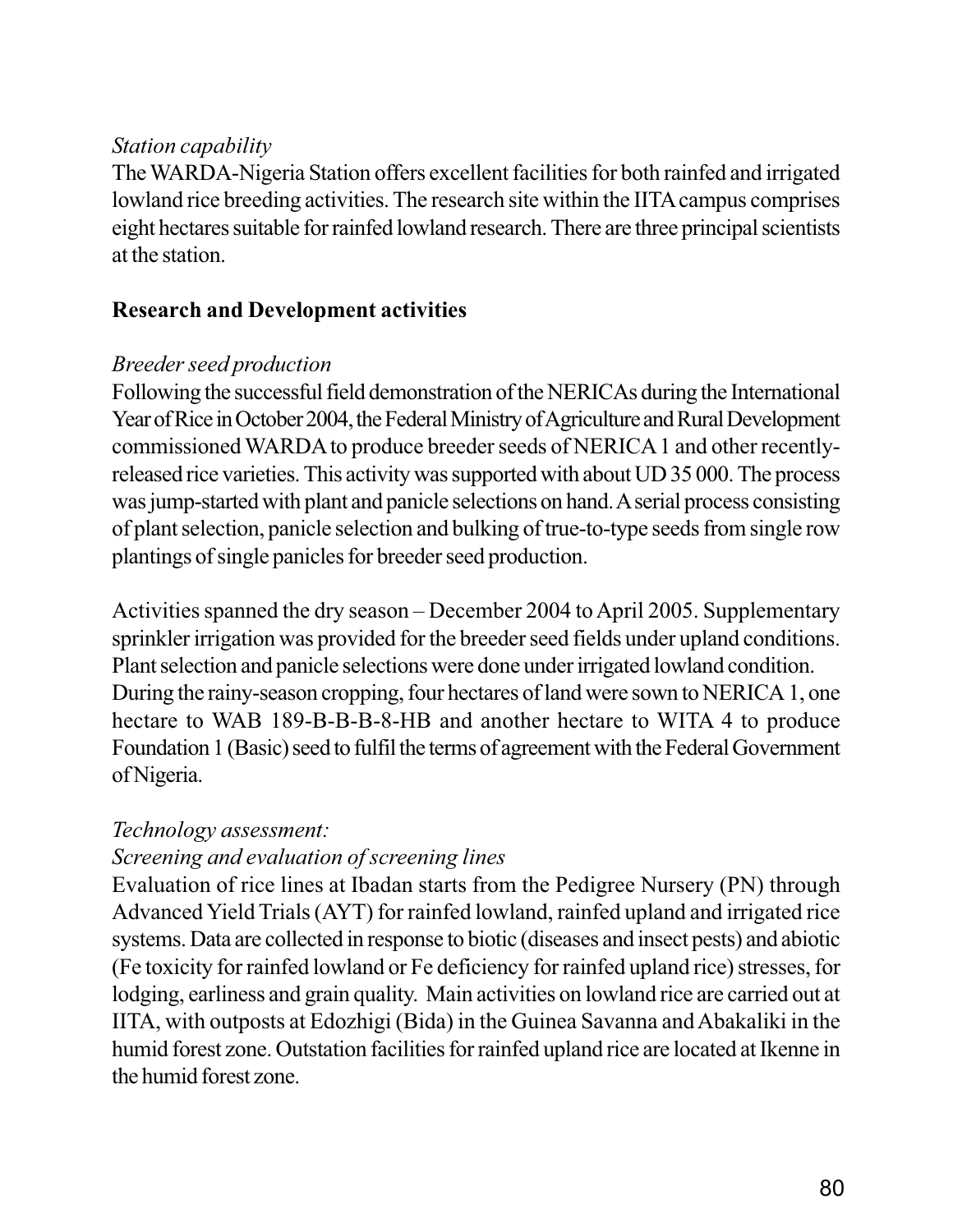## *On-farm evaluation of elite lines - PVS*

A new technology transfer methodology – Participatory Varietal Selection (PVS) – is employed in assessing adaptability, acceptability and farmer preferences of new rice lines from WARDA. The PVS provides pathways for farmers and other user groups to influence research, and it also allows research to identify niches and categorize groups by the importance they give rice varietal characteristics when making their selection decisions.

This methodology has been used to disseminate the NERICAs in Nigeria. The NERICAs and other promising varieties have been tested in virtually all the States of the Federation in collaboration with the ADPs and the NCRI. These activities have culminated in the release of six improved rice varieties from WARDA in the last three years. Names of the rice varieties and their main characteristics are presented in Table 15.

| Variety                      | Main characteristics                                          |
|------------------------------|---------------------------------------------------------------|
| CISADANE (FARO 51)           | Rainfed lowland variety tolerant to AfRGM                     |
| WITA 4 (FARO 52)             | Rainfed lowland variety tolerant to iron toxicity and drought |
| ITA 321 (FARO 53)            | High-yielding rainfed upland variety resistant to blast       |
| WAB 189-B-B-B-8-HB (FARO 54) | High-yielding early maturing rainfed upland variety           |
| NERICA 1 (FARO 55)           | High-yielding early and drought tolerant variety, which       |
|                              | yields better than existing varieties under low input.        |
| NERICA 2 (FARO 56)           | High-yielding rainfed upland rice variety                     |
| TOX 4004-43-1-2-1 (FARO 57)  | High-yielding rainfed lowland rice variety tolerant to both   |
|                              | drought and iron toxicity                                     |

| Table 15. Recent released varieties in Nigeria |  |  |  |  |  |
|------------------------------------------------|--|--|--|--|--|
|------------------------------------------------|--|--|--|--|--|

Three other promising lines are currently attracting farmers' attention, viz. WAB 450- 1-B-P160-HB, WAB 450-1-B-P-28-HB and WAB 880-1-32-1-1-P2-HB. These three lines will be tested widely across Nigeria in collaboration with the NCRI in year 2004 to determine extent of adaptability.

In the rainfed lowland environment, new elite lines – 4303-13-3-1-1-2, TOX 4004-8- 1-2-3, BW 348-1 and WITA 12 – have undergone three years of evaluation with farmers. These lines are tolerant to iron toxicity and drought stress.

#### *Response of NERICAs to fertilizers*

Soil fertility trials are being conducted in Nigeria to determine response of NERICAs to various soil fertility regimes. These trials are being carried out at Ikenne and Borno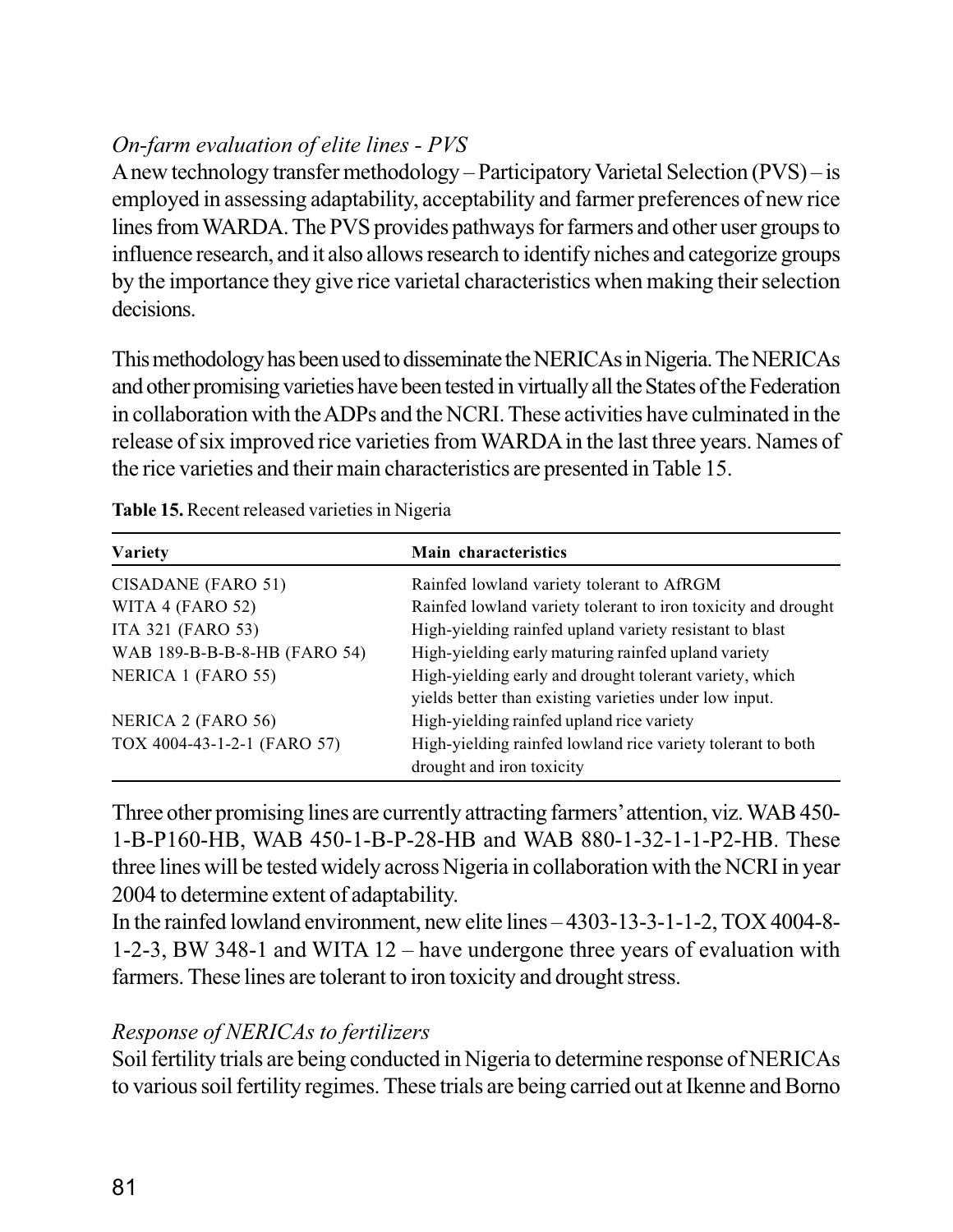State. The trials in Borno state are being conducted in partnership with the IITAimplemented PROSAB project in Borno State.

#### *African Rice Gall Midge research*

The AfRGM is the most important insect pest of rice in Nigeria. A study of the management of the pest was initiated in 1993 with funding from the Centre for Agriculture and BioScience International (CABI). Achievement of this project was the identification of the variety CISADANE released as FARO 52 in Nigeria. Currently, management of friendly weeds and insects to control AfRGM is being studied.

Nigeria is currently the principal outpost for the African Rice Gall Midge. There are two large screenhouses for screening varieties for resistance/tolerance to AfRGM and adequate laboratory space from IITA for rearing insects. Abakaliki is the hot spot for the African Rice Gall Midge (AfRGM) while Edozhigi is used for both AfRGM and iron toxicity screening. Other screenhouse facilities include a large one for RYMV screening and two open ones for screening rice lines for blast resistance/tolerance. The IITA has allocated two hectares of land for rainfed upland rice research at Ikenne in the humid forest zone.

There is also a strong partner for development in the NCRI whose outstations in Edozhigi, Bende and Abakaliki offer good facilities for joint on-farm screening and other agronomic activities.

#### *Rice strategy development*

WARDA undertook a major study with financial support from USAID to implement the project 'The Nigerian Rice Economy in a Competitive World: Constraints, Opportunities and Strategic Choices'. Following recommendations from the study and a national rice stakeholders' workshop, WARDA recently produced a strategy for rice sector revitalization in Nigeria. The strategy draws from numerous studies implemented within the context of a rice sub-sector study which describes and analyzes the Nigerian rice economy and identifies various opportunities and challenges for its development. The rice sector study establishes the major underlying constraints for developing the rice economy, their causes and their effects – including rice consumption, rice production, rice processing, rice markets and rice policy. The strategy document provides a strategic framework and outlines the main elements in terms of strategic objectives, priorities and implementation. The three priorities and complementary interventions needed to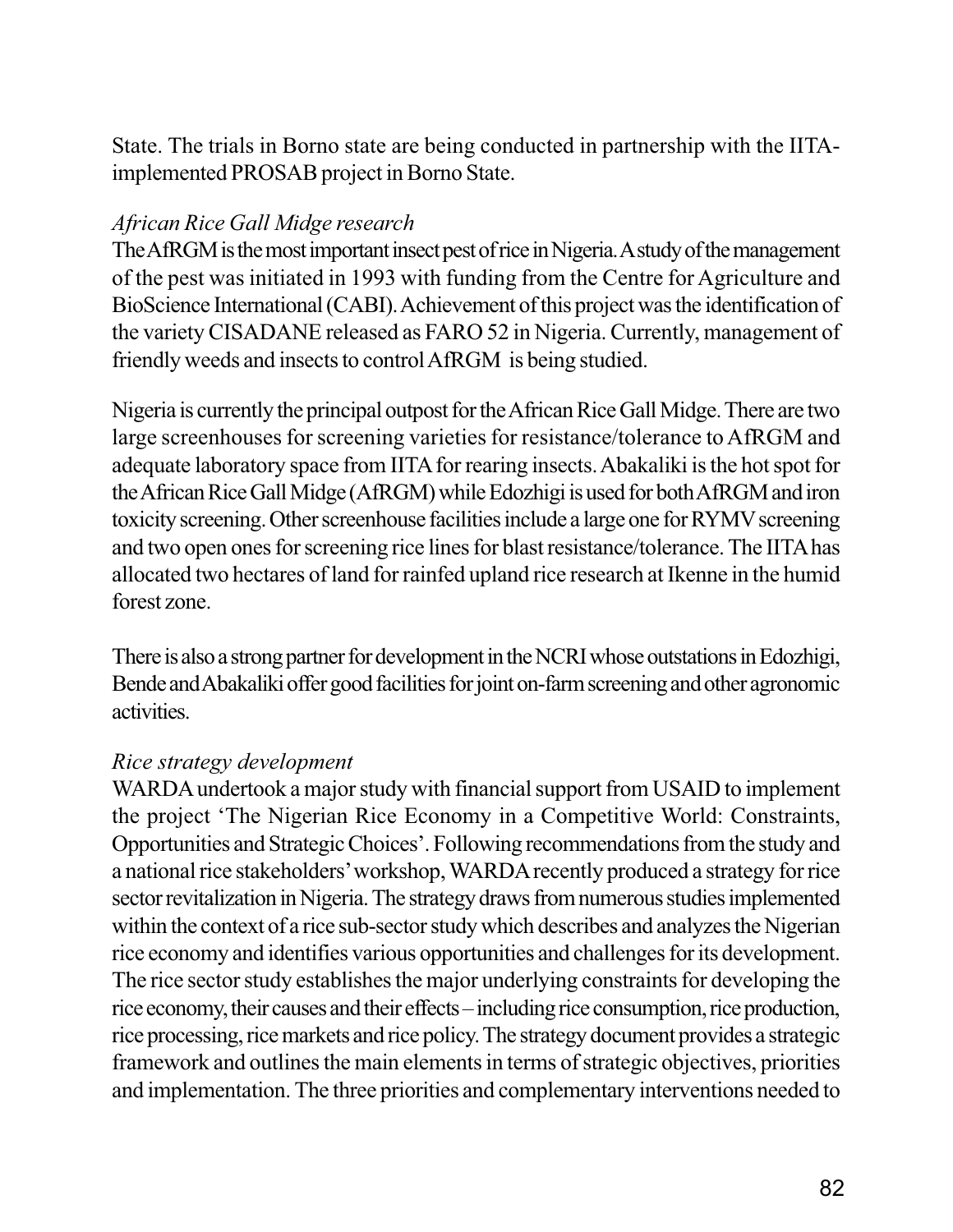develop the Nigerian rice sector are:

- Increasing efficiency;
- Improving quality and management;
- Creating an enabling policy environment.

#### *Rice Alliance*

The Rice Alliance consists of different agencies – WARDA, IITA, NCRI, Union Bank, IFDC, SG2000, HANIGA, RIFAN, ADPs, Global Summit on Nigeria Rice, Vee Tee Rice, CANDEL and Golden Fertilizer – put together by the USAID to actualise a model for rice production that can help Nigeria to achieve her goal of self-sufficiency and competitiveness through an integrated market-driven, private sector approach. The strategy of the Rice Alliance is to develop linkages between farmers and new technologies, input and credit, market, support services. WARDA's improved rice variety FARO 52 (WITA 4) was selected as a suitable variety for inclusion in the R-box. WARDA also provided training of farmers on rice production at the pilot sites. The project was implemented in three states – Niger, FCT and Bauchi. A total of 1,681 farm households were involved in the pilot project.

## *Policy and market research*

In collaboration with NISER, the rice policy and market studies unit is carrying out a study to trace the policy effects on institutions and structural arrangements of rice production and marketing. This is a multi-country research project involving five countries in West Africa. Output from this activity will be used to inform policy on strategies to promote competitive rice production and marketing in West Africa.

#### *Capacity building and training*

A strong contribution to Nigeria is in the field of training. Over 100 Nigerian NARS personnel have benefited from WARDA training courses. In partnership with the African Development Bank, WARDA sponsored seven (7) Nigerian students through PhD degrees while another three (3) did their Master's degrees. More than sixty (60) Nigerians are involved in WARDA-NARS Task Force projects. Under the collaborative PTD project between the University of Hohenheim and WARDA, two UNAAB students obtained their PhD degrees.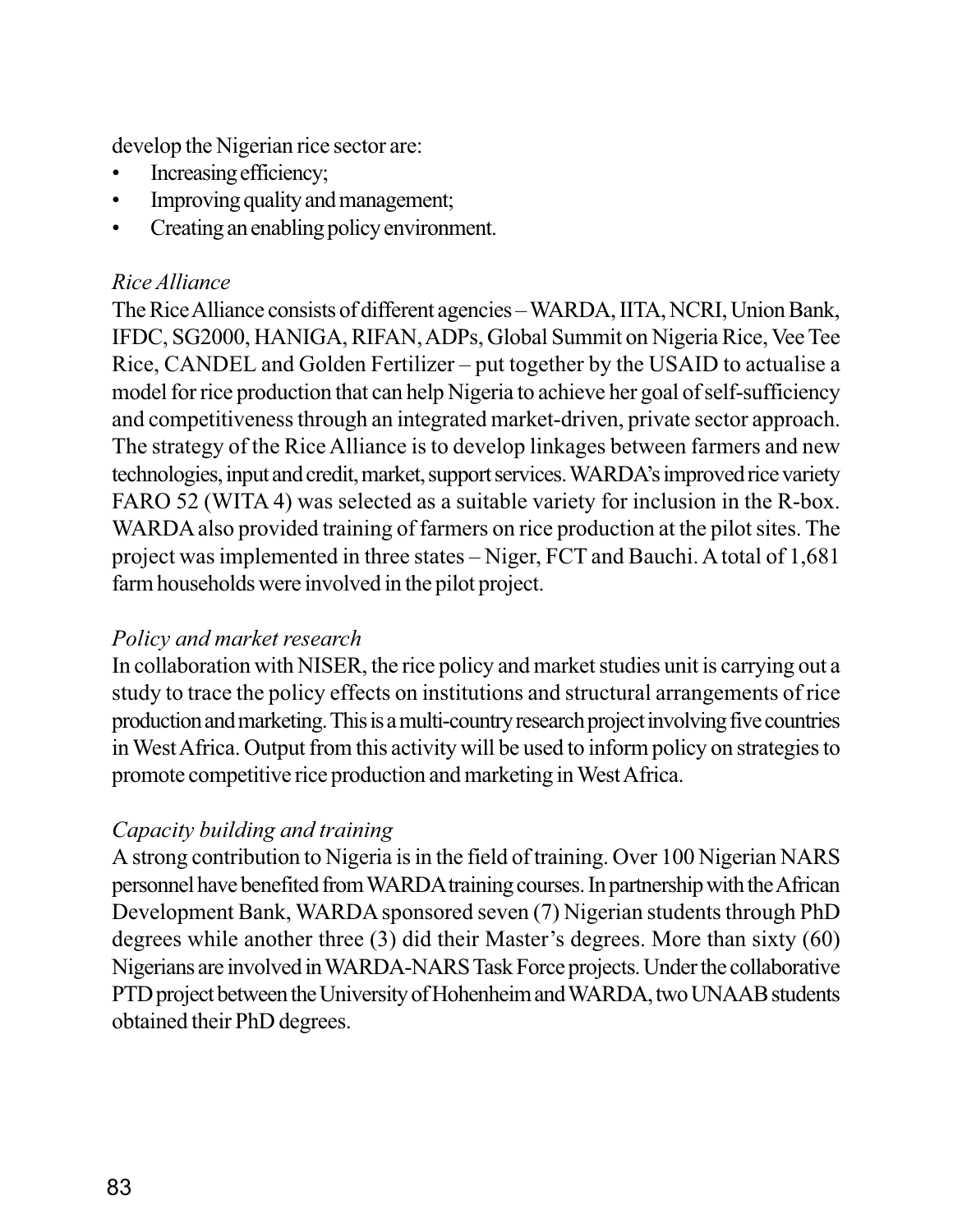## **WARDA Collaborators in Nigeria**

*National Cereals Research Institute (NCRI)***:** the principal NARS collaborator with WARDA in Nigeria. Besides collaboration on varietal improvement and integrated rice crop management (ROCARIZ), NCRI houses the National Coordination Unit of the Inland Valley Consortium (IVC). The goal of the IVC is to promote the sustainable development of inland valley ecosystems in Africa by designing and implementing a collaborative program of research and technology transfer activities.

The NCRI is also coordinating activities of the Common Funds for Commodity (CFC) project – Sustainable Production Increase of Rice in Inland Valleys of West Africa (SPIRIVWA). The SPIRIVWA is a technology transfer activity aimed at teaching farmers methods of water management and efficient use of the entire valley system.

*Agricultural Development Projects (ADPs)***:** the ADPs are the main extension channels in Nigeria. As such WARDA works closely with them in rice-growing States to involve farmers in participatory varietal selection activities. WARDA works closely with ADPs in Oyo, Ogun, Osun, Ekiti, Kwara, Kaduna, Ebonyi, Nassarawa, Benue, Kano and Abia. This collaboration has resulted in the adoption of the CISADANE rice variety (FARO 51) for control of AfRGM in Ebonyi State, and the wide adoption of the NERICAs in other States.

*University of Agriculture, Abeokuta (UNAAB)***:** WARDA has signed an agreement with UNAAB for collaboration on rice research and training. UNAAB is actively involved in the Participatory Technology Development project and the PVS activities.

*Institute of Agricultural Research (IAR) Zaria***:** the IAR is our partner in on-farm testing of irrigated rice varieties in Nigeria. The Institute has access to facilities and farmers around the Bagauda Dam in Kano. Promising rice varieties from WARDA Sahel region are being evaluated through the IAR.

*Nigerian Institute of Social and Policy Research (NISER)***:** is the premier policy research and advisory institute in Nigeria. WARDA collaborates with NISER in rice policy studies. The Nigeria Rice Competitiveness Project funded by the USAID was implemented in close collaboration with NISER. Presently WARDA is collaborating with NISER to study policy and institutional effects on rice production and marketing in Nigeria.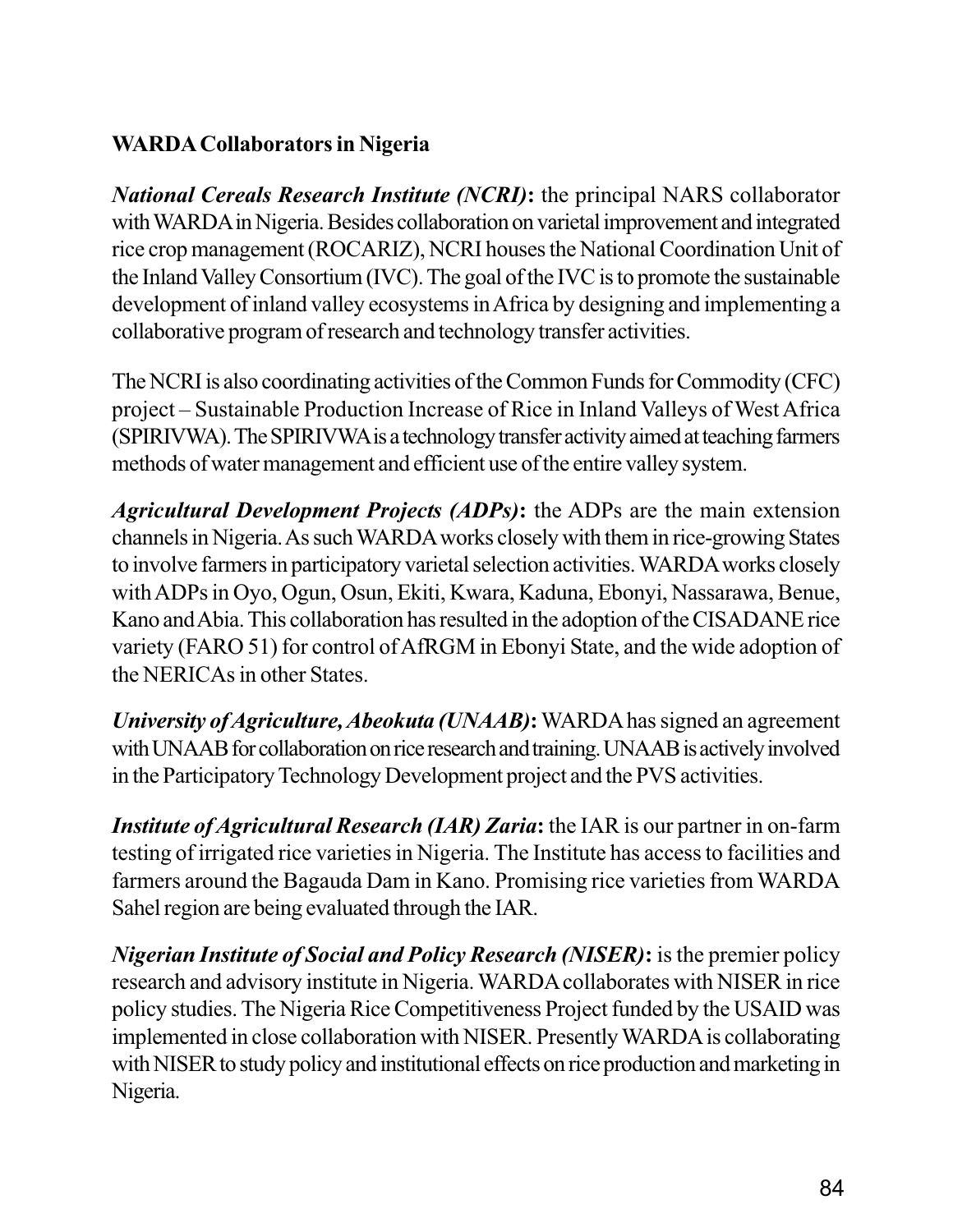*Non-governmental Organizations (NGOs)***:** WARDA is working closely with the following NGOs in the pursuit of improvement of production through transfer of modern technologies: SHARE Foundation, Watershed Initiative in Nigeria and WIN-2001, and Village Development Support Activities (VIDSA). These NGOs are experts in training farmers on Community-based Seed Production. They have been WARDA partners in seed production for rapid dissemination of the NERICA seeds.

*Private sector*: the most vibrant private sector collaborator of WARDA in Nigeria is Premier Seed Nigeria Ltd in Zaria. This organization is forging ahead with the multiplication of the recently released rice varieties – NERICA 1 (FARO 54) and FARO 55. Premier Seeds is in a position to supply tonnes of seeds to farmers.

*New partnerships***:** WARDA is forging new partnerships with the Green River Project (GRP) of the Nigerian Agip Oil Company (NAOC) and the Ministry of Agriculture and Natural Resources (MANR) to position Bayelsa State for sustainable rice production and marketing.

WARDA is also forging partnership with the Niger Delta Development Commission (NDDC) to improve rice production and promote market development activities for the benefits of smallholder rice farmers, processors and consumers in Akwa Ibom, Bayelsa, Cross River, Delta, Edo and Rivers States.

## **Conclusions**

Nigeria has all the rice growing ecologies in West Africa. The country is also the most important for rice, being the largest producer, consumer and importer in West Africa. Given this background, the Nigerian government has the objective of self-sufficiency in rice high on the agenda. This can be seen from the high import duty on imported rice and the declaration of a Presidential Initiative on Rice. As part of its support to member countries, WARDA's support for Nigeria is as part of its corporate responsibility to member countries to attain self-sufficiency in rice through the application of scientific knowledge, policy advice and capacity building. Given the diversity in production areas and systems, any success in Nigeria can easily be adapted to similar growing conditions in other countries.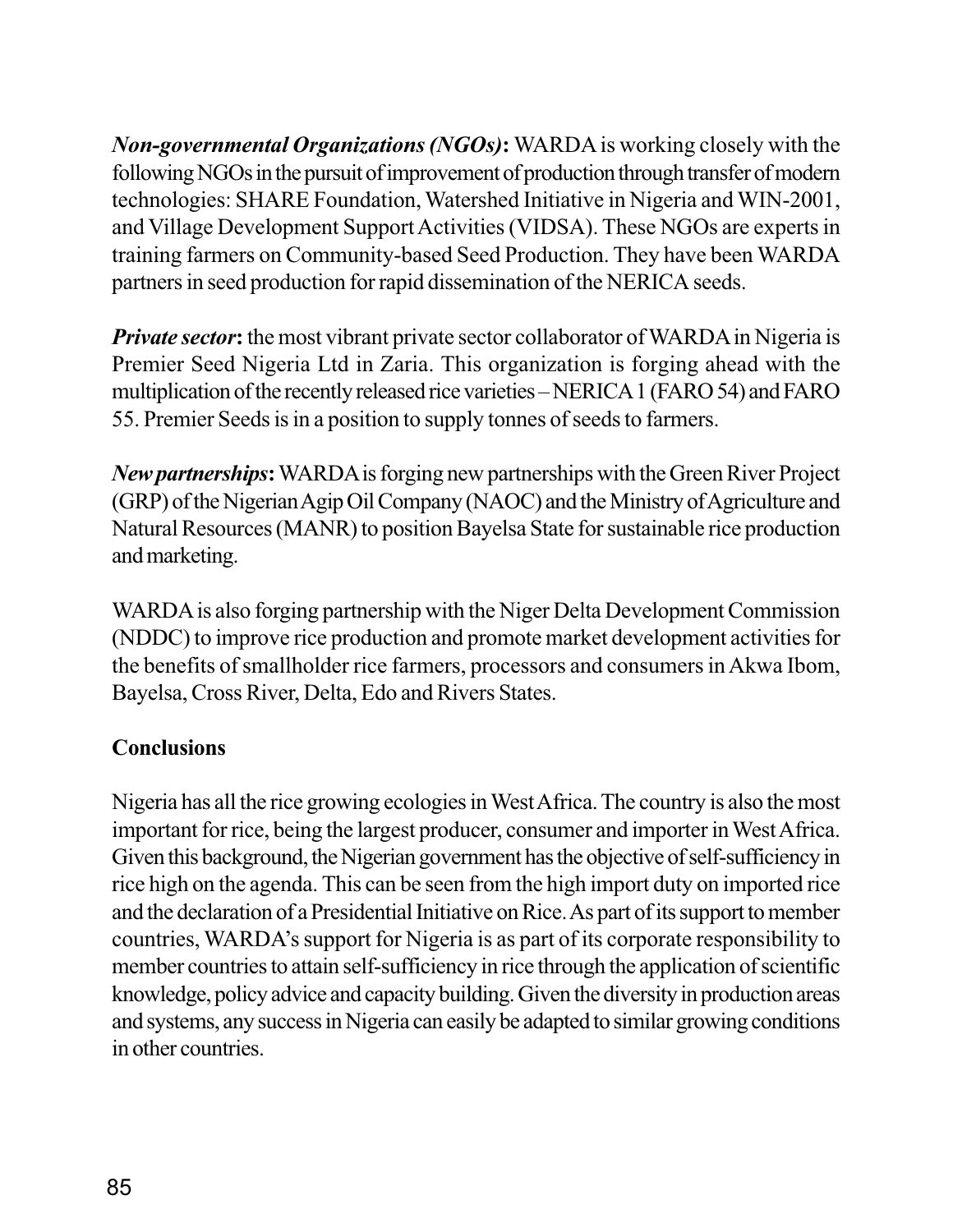The Federal Government recognizes the important role WARDA is playing in rice sector development in Nigeria. Thus, the FGN has continued to support WARDA both financially and politically. However, sustaining the political will and increasing support to rice technology dissemination within a market-driven approach remains the key to Nigeria's attainment of rice self-sufficiency.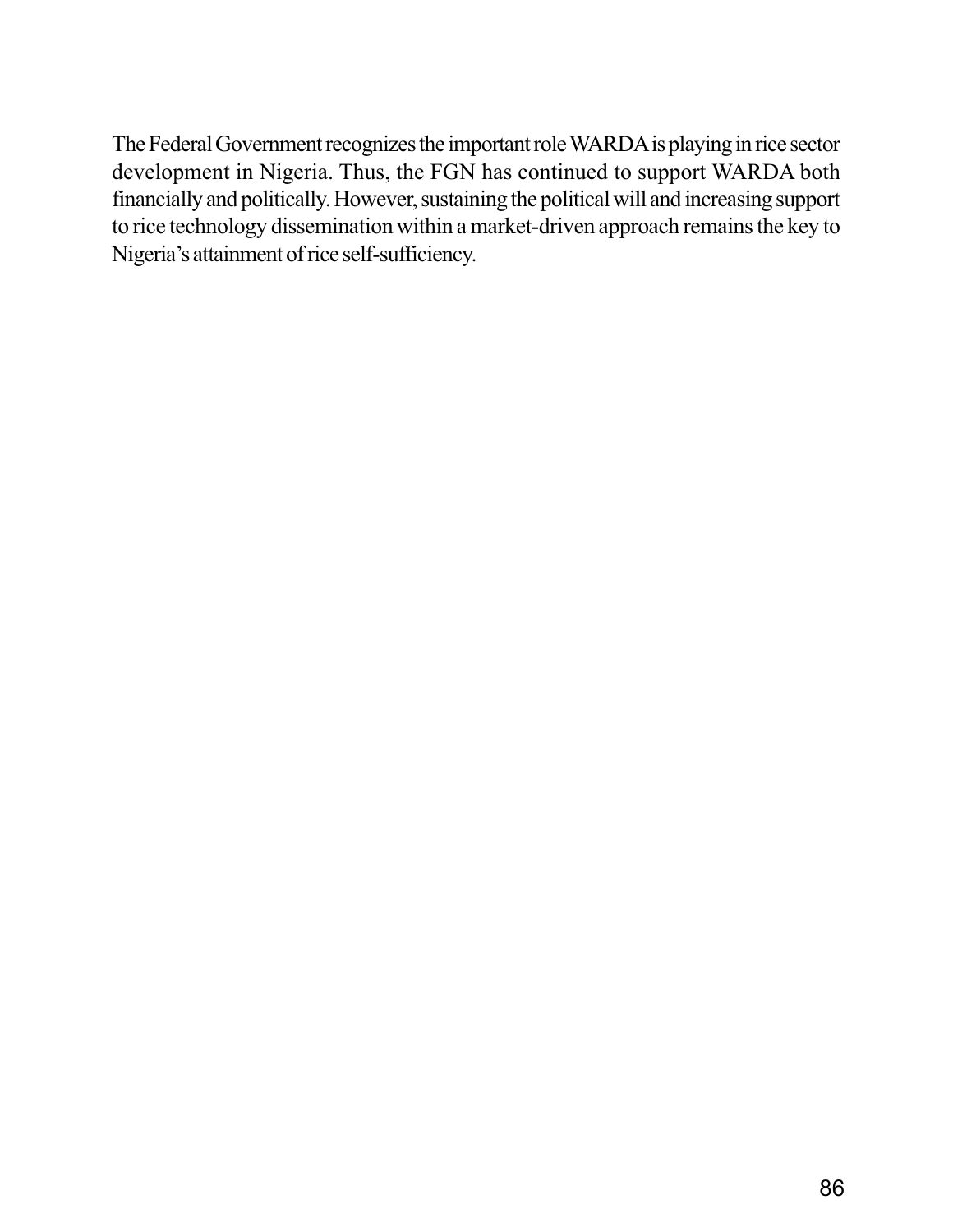# **ANNEX X**

## **Progress in biotechnology activities at WARDA**

## **Marie-Noëlle Ndjiondjop**

*Head, Biotechnology Unit*

The Biotechnology Unit of the Africa Rice Center (WARDA) was created in September 2002 but its activity in the first three years was severely constrained by the lack of an equipped laboratory and the crisis in the Ivory Coast. A lot of time has been spent setting up the biotechnology laboratories at M'bé (Côte d'Ivoire), Bamako (Mali) and Cotonou (Benin), and in strengthening the Unit's staff. Currently, the Unit's laboratory is fully functional and has four PhD holders, with four support staff and PhD students.

Research topics addressed by the Unit in the last two years were (1) estimation of genetic proximity among the most commonly-used parents for breeding at WARDA, (2) molecular characterization of NERICAs 1 to 18, and (3) estimation of the proportion of *Oryza glaberrima* (cultivar CG14) genome content in 70 interspecific lines that have not yet been named by the Variety Nomination Committee. The main results from such studies, published in two peer-reviewed journals with a third manuscript pending submission, were (a) the presence of a wide range of genetic differences among all NERICAs except NERICAs 8 and 9, which were found to be identical; (b) distinct genetic differentiation of NERICAs 1 to 7 from NERICAs 8 to 18; (c) a wide range of variation in the proportion of CG14 genome content among interspecific lines (range: 1.2 to 19.6%; overall average 6.4%); (d) the presence of at least one heterozygote and non-parental (derived from neither of the parents) locus in about 43% and 86% of the interspecific lines, respectively.

The Unit's current activities are limited to WARDA's strategic research plan to support plant breeding. Within WARDA's medium term plan (MTP), the biotechnology unit is involved in both project 2 (Output 1- High yielding and stable lowland rice lines and varieties with good quality) and project 4 (Output 2- Improved drought tolerant lines and cultivars with higher and stable yield). The Unit's role in project 2 is associated with a marker-assisted selection project, funded by the USAID West Africa Program, to: (i) use previously-mapped molecular markers for facilitating the introgression of the rice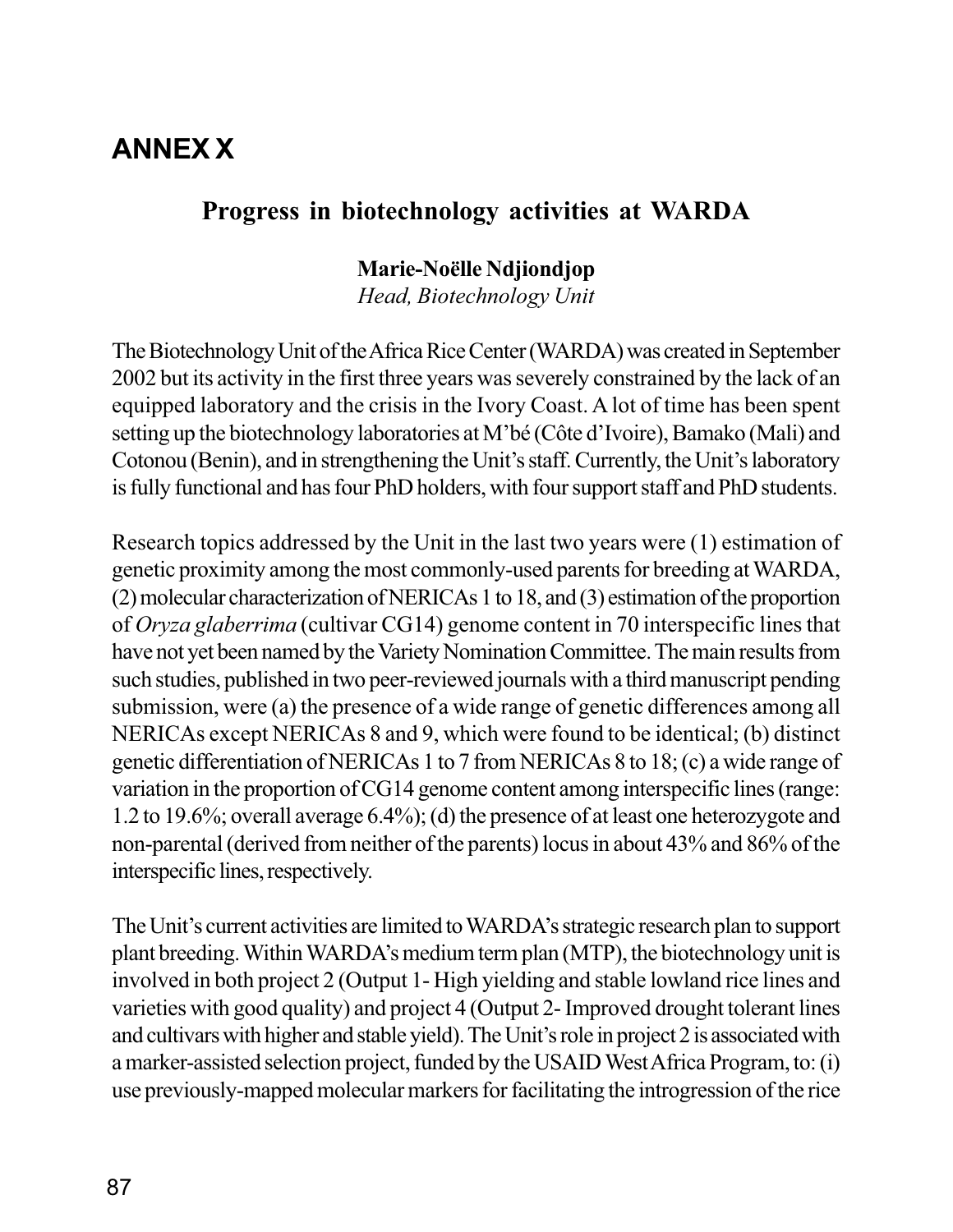yellow mottle virus (RYMV) resistance gene from a donor cultivar 'Gigante' into several elite lines selected from four West African countries (Burkina Faso, Guinea, Mali and The Gambia); (ii) setup molecular laboratories in the four NARS countries; and, (iii) increase capacity building in molecular techniques by providing short-term training to scientists and technicians from these four countries, and also PhD training.

About 2000  $BC_1F_1$  plants were developed from 14 different crosses, and selection of progenies to become the parents in developing  $BC_2F_1$  is underway using three microsatellite markers close to the resistance gene on chromosome 4. Eight scientists from the four NARS countries attended two-weeks of intensive, hands-on course training in molecular techniques in April 2006 and three PhD students are currently working at WARDA, with the fourth expected to start next month. Part of the equipment for setting up the molecular laboratories has been purchased and pro forma invoices have been collected for the remainder.

In project 4, the Unit has developed a mapping population that segregates for several useful traits. In addition, other mapping populations that segregate for drought tolerance were obtained from the International Rice Research Institute (IRRI). The mapping populations have been evaluated for drought tolerance and other related traits under field conditions for one season, and such evaluation will continue for at least two additional seasons. Genotyping (molecular characterization) of one of these mapping populations is ongoing.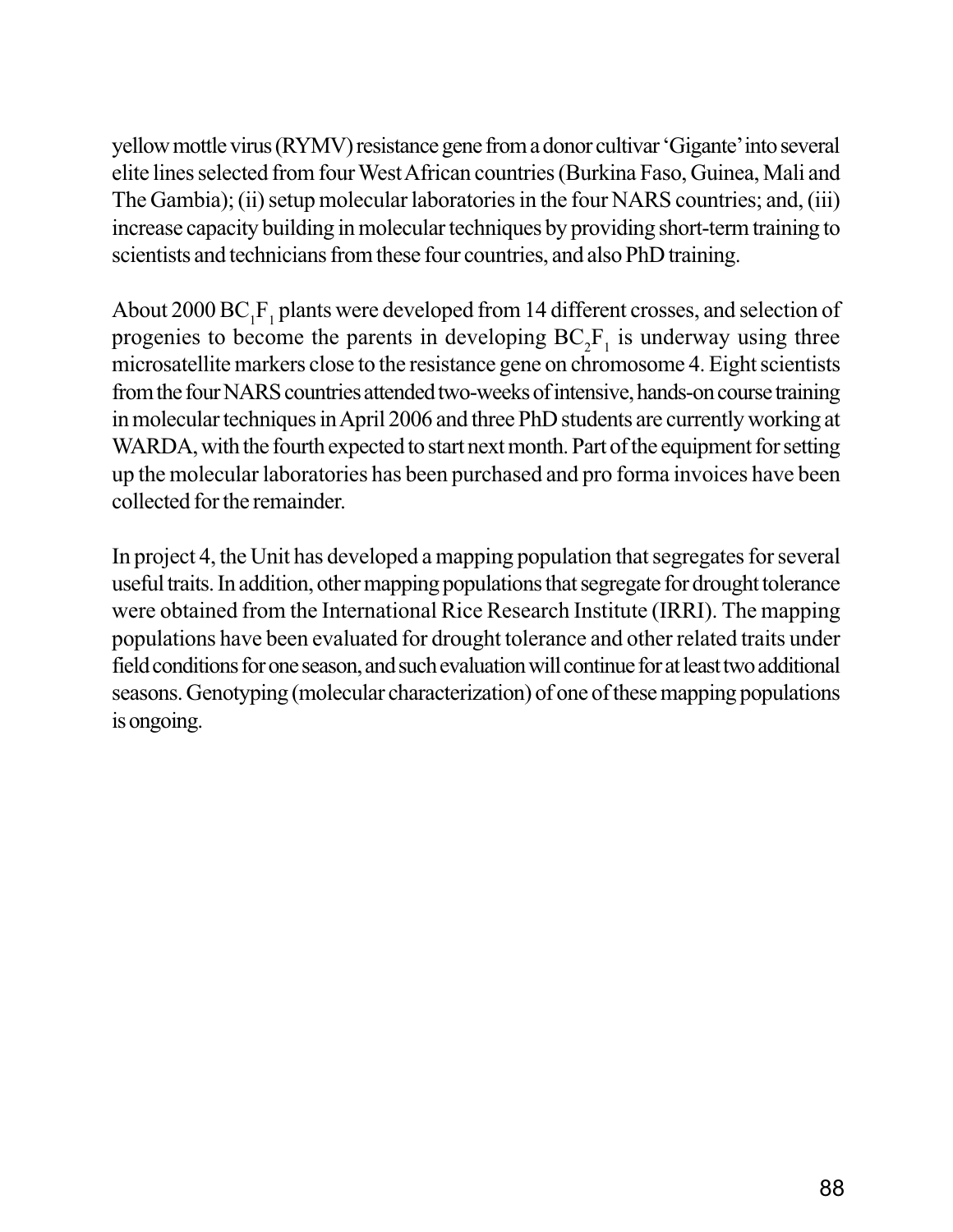# **ANNEX XI**

## **Genetic Resources Unit (GRU)**

#### **Ines Sanchez**

*Head, GRU*

The Genetic Resources Unit (GRU) comprises two entities (Figure 1) – Genebank Operations (GO) and the African wing of the International Network for Genetic Evaluation of Rice (INGER-Africa). GO conducts activities such as rice germplasm collection, conservation, management and utilisation. INGER-Africa, however, caters for germplasm exchange and evaluation, with a mandate to ensure a large and rapid diffusion of rice germplasm in sub-Saharan Africa (SSA). GRU plays an important strategic role in germplasm improvement for WARDA, its NARS partners and for subsistence rice farming in SSA. It also contributes to strengthening WARDA collaboration with other Centers or advanced research institutions in germplasm issues and related matters.



**Figure 8.** Activities of WARDA's Genetic Resources Unit.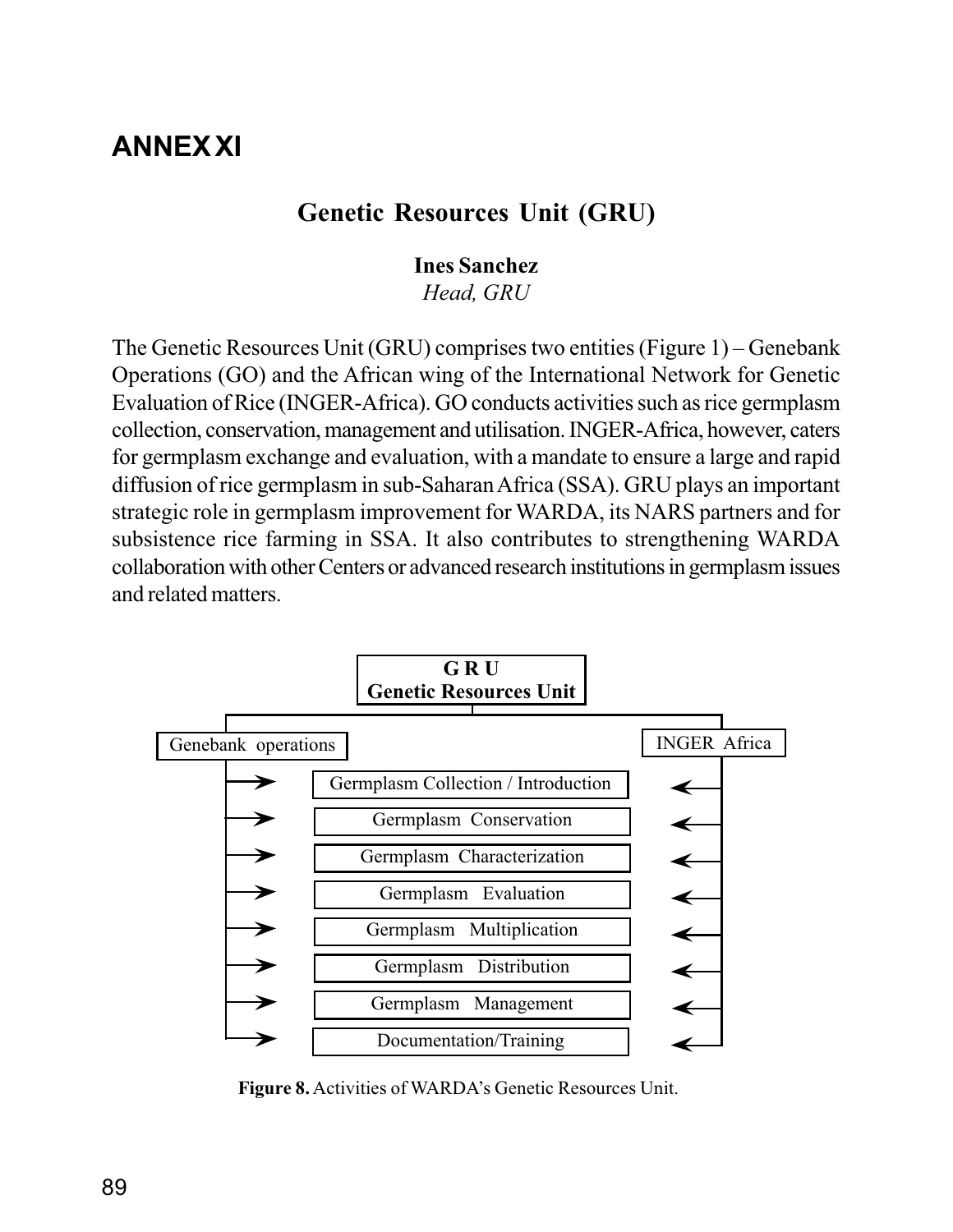### **Genebank operations**

In the wake of political upheaval in the Africa Rice Center's host country in September 2002, WARDA set about an urgent security duplication of about 18 000 germplasm accessions at the IITA, Ibadan, Nigeria to safeguard these collections previously stored in the Genebank and breeding stocks at M'bé, Bouaké.

Between July 2004 and June 2006, a total of 14 358 accessions, including designated material, were cultivated at the IITA, Ibadan, Nigeria, for regeneration and long term storage at the IITA, Ibadan. Designated germplasm comprises plant accessions that CGIAR centers including WARDA have put under the aegis of the FAO and are holding in trust as international public goods (IPG) for the benefit of present and future generations. Since June 2006, about 18 000 germplasm accessions have been regenerated before duplication to establish a security stock in a secure country, probably outside Africa, as well as being returned to medium-term storage in WARDA's Genebank. Construction of medium-term storage facilities is underway at WARDA's temporary headquarters in Cotonou, Benin, and is almost completed.

Over the same period, almost 1000 accessions of the African rice species *O. glaberrima* were withdrawn from M'bé, Côte d'Ivoire and IITA, Ibadan for cultivation and agromorphological characterization on WARDA demonstration farms at Dévé, Benin.

The database of the WARDA Genebank information sharing and management system (WAGIS) has been developed and converted into a MySQL server to ensure its interoperability with other electronic data processing systems. Updated web pages have been added to the WAGIS website. Passport data of all regenerated materials have been archived and can be easily accessed now the database is connected to WARDA Intranet.

## **INGER-Africa: Germplasm exchange and evaluation network**

The African wing of the International Network for the Genetic Evaluation of Rice (INGER-Africa) is the most important germplasm exchange and evaluation network on the continent. From July 2004 to June 2006, INGER-Africa satisfied the rice germplasm needs of 15 sub-Saharan countries and six other countries in Asia, America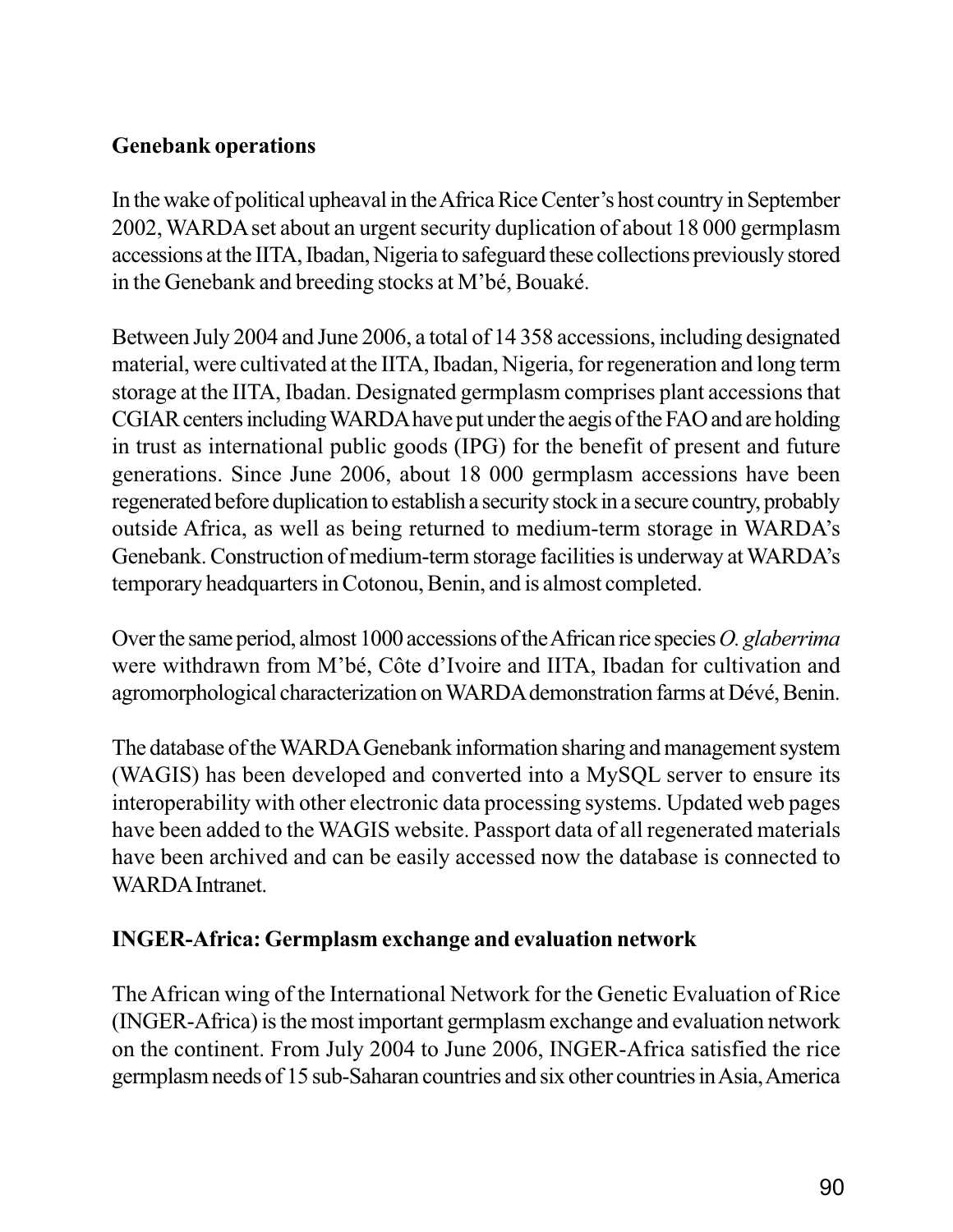and Europe. This was made possible through the multiplication and purification of about 3000 multiple-stress-resistant cultivars adapted to the main rice production ecologies in sub-Saharan Africa, namely, rainfed uplands, rainfed lowlands and irrigated ecologies. This germplasm was mainly supplied by WARDA and NARS breeders as well as other worldwide sources.

Over the period under review, a total of 1063 accessions, including NERICA rice varieties, were sent upon request for evaluation by scientists in several West African (WA) and East, Central and Southern African (ECSA) countries, while a total of 294 cultivars containing germplasm were sent to research institutes outside Africa, in the United Kingdom, the United States of America, India, Chile, Belgium and Japan.

The 17 sub-Saharan African countries where seed samples were sent over this period include 12 WA countries (Benin, Sierra Leone, Niger, Nigeria, Mali, Ghana, Guinea, Guinea-Bissau, Côte d'Ivoire, Senegal, Liberia and Togo) and 13 ECSA countries (Cameroon, Central African Republic, the Democratic Republic of Congo, Congo (Brazzaville), Rwanda, Malawi, South Africa, Kenya, Ethiopia, Tanzania, Uganda, Sudan and Zimbabwe).

These varieties were sent to national research program breeders for evaluation and the best adapted lines were released for cultivation by local farmers.

Under WARDA core projects involving the implementation of rapid reaction strategies for the reestablishment of livelihoods in post-conflict countries, GRU made a seed contribution of 75 improved varieties, including upland and lowland NERICAs, to restore lost germplasm and to improve rice production in countries emerging out of conflict such as Rwanda, Sierra Leone and the Democratic Republic of Congo.

## **WARDA seed treatment procedure**

To make sure that the quality of the seed distributed by WARDA complies with international standards, the GRU laid down a procedure, cross-checked by PMC and approved by EMC. Regardless of the origin of the request, all WARDA outgoing seeds must be tested for viability and varietal purity. They must also be systematically fumigated and appropriately treated for seed-borne diseases. Before receiving seed samples, the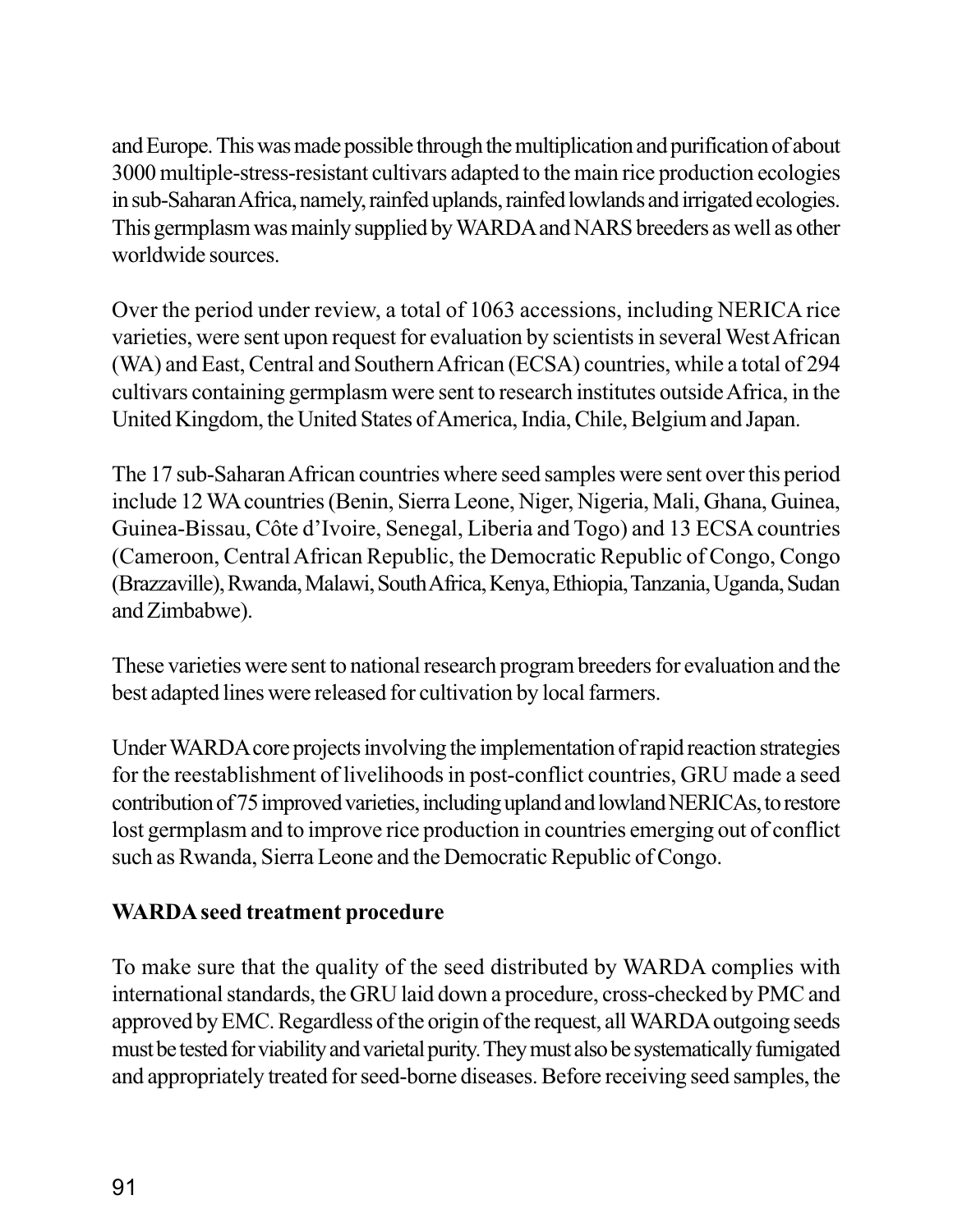requester must sign a copy of the Material Transfer Agreement (MTA) provided by the Head of GRU on behalf of WARDA. The MTA sets out the terms and conditions for using the germplasm supplied as well as issues mainly tied to intellectual property rights (IPR). The requester also undertakes to share with WARDA the outcomes of research carried out with the material received. This information is archived and helps to develop a worldwide performance database of the material developed by WARDA. The relevant directives are on WARDA website.

## **Conclusion**

The activities of the Genetic Resources Unit of the Africa Rice Center stretch beyond mere germplasm collection, multiplication, treatment, storage, distribution and evaluation to promote successful adoption of superior varieties distributed by INGER-Africa. Special emphasis is placed on characterization (agromorphological and molecular) and management of the WARDA Genebank in compliance with international standards. Since 2003 the GRU has undertaken collective action with other similar Centers to restore the international public good element of the CGIAR's genetic resources. This collaboration with CGIAR Centers and other Advanced Research Institutions (ARI) will continue in the future, to increase efficiency and effectiveness in the management and accessibility of the collections held in trust, particularly rice plants held in common by Centers.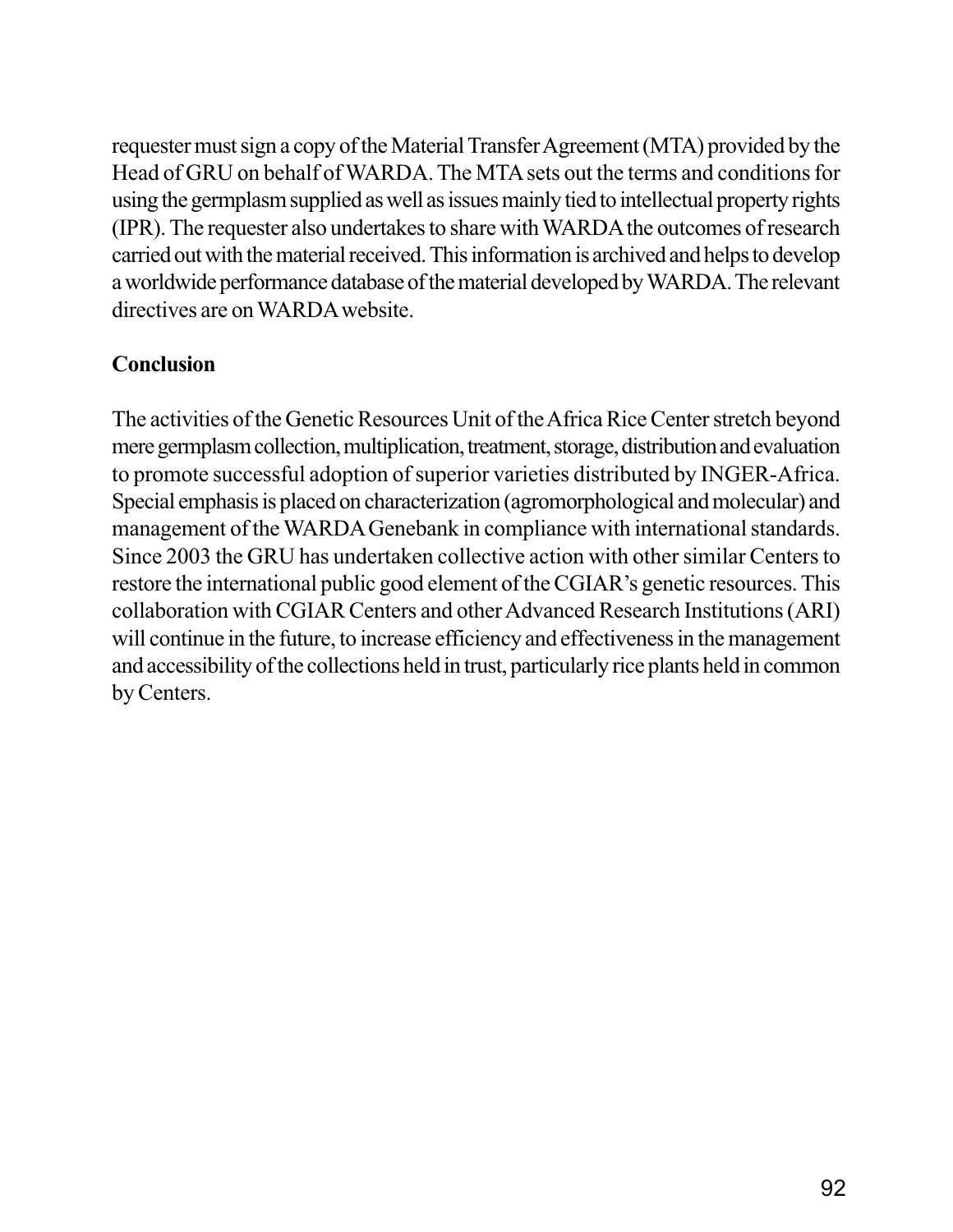# **Acronyms and Abbreviations**

| <b>ADG</b>     | <b>Assistant Director General</b>                         |
|----------------|-----------------------------------------------------------|
| <b>ADPL</b>    | <b>Assistant Director, Program Leader</b>                 |
| <b>AfDB</b>    | <b>African Development Bank</b>                           |
| <b>ARI</b>     | African Rice Initiative                                   |
| <b>CGIAR</b>   | Consultative Group on International Agricultural Research |
| <b>COM</b>     | <b>Council of Ministers</b>                               |
| <b>CORAF</b>   | Conseil ouest et centre africain pour la recherche et le  |
|                | développement                                             |
| DG             | Director General                                          |
| <b>ECARRN</b>  | East and Central Africa Rice Research Network             |
| ExCo           | Executive Committee of the CGIAR                          |
| <b>EPMR</b>    | <b>External Performance Management Review</b>             |
| <b>GRU</b>     | Genetic Resources Unit                                    |
| <b>IITA</b>    | International Institute of Tropical Agriculture           |
| <b>INRAB</b>   | Institut national de la recherche agronomique du Bénin    |
| <b>IPG</b>     | international public good                                 |
| <b>IVC</b>     | <b>Inland Valley Consortium</b>                           |
| <b>NARI</b>    | National Agricultural Research Institute                  |
| <b>NARS</b>    | National Agricultural Research Systems                    |
| <b>PMI</b>     | performance measurement of impact                         |
| R & D          | research and development                                  |
| <b>ROCARIZ</b> | Réseau ouest et centre africain du riz                    |
| <b>SG 2000</b> | Sasakawa Global 2000                                      |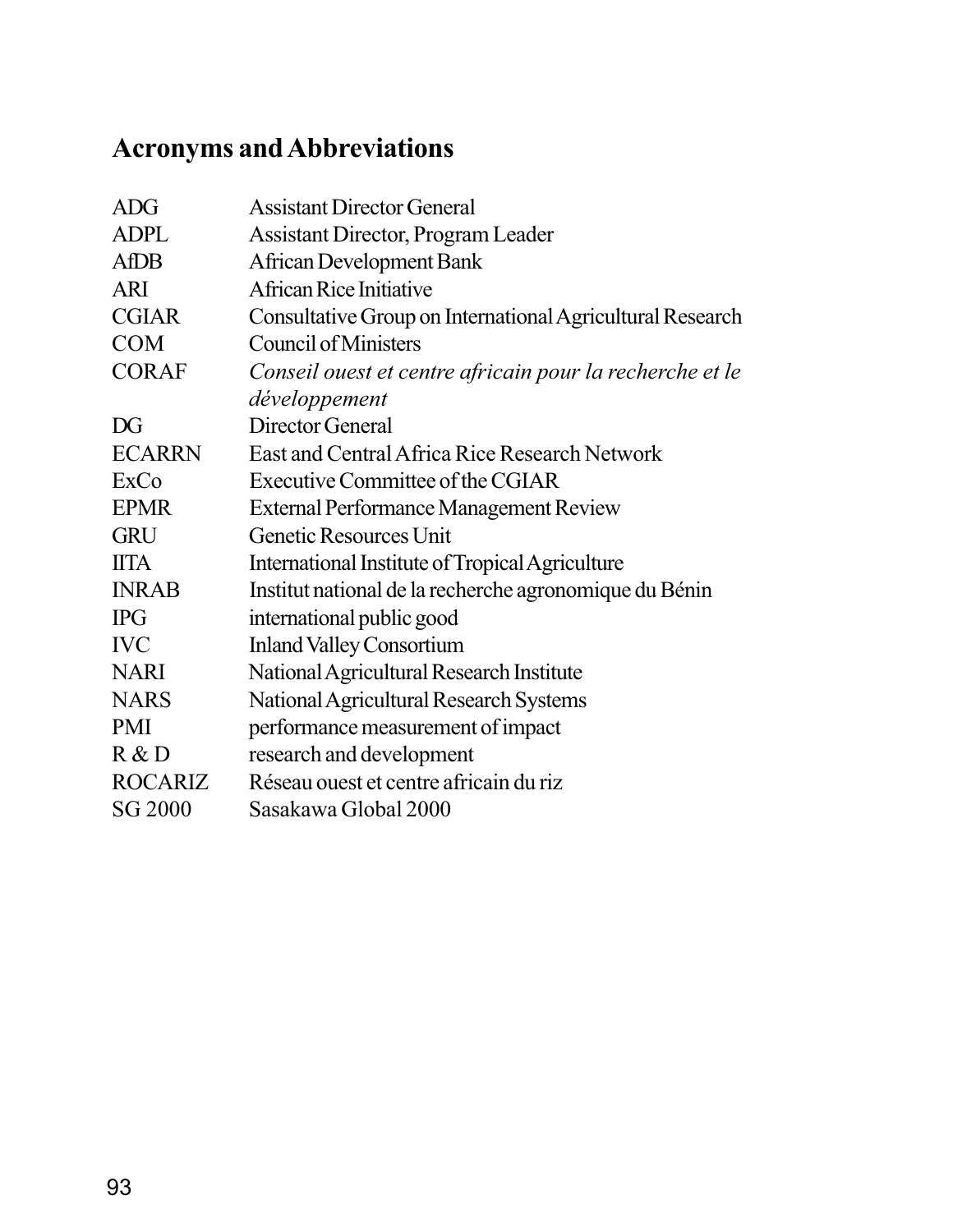#### **About the Consultative Group on International Agricultural Research (CGIAR)**

The Consultative Group on International Agricultural Research (CGIAR) is a strategic alliance of countries, international and regional organizations and private foundations supporting 15 international agricultural Centers that work with national agricultural research systems and civil society organizations including the private sector. The alliance mobilizes agricultural science to reduce poverty, foster human well-being, promote agricultural growth and protect the environment. The CGIAR generates global public goods that are available to all.

In a world where 75 percent of poor people depend on agriculture to survive, poverty cannot be reduced without investment in agriculture. Many of the countries with the strongest agricultural sectors have a record of sustained investment in agricultural science and technology. The evidence is clear; research for development generates agricultural growth and reduces poverty.

Agricultural research for development has a record of delivering results. The science that made possible the Green Revolution of the 1960s and 1970s was largely the work of CGIAR Centers and their national agricultural research partners. The scientists' work not only increased incomes for small farmers, it enabled the preservation of millions of hectares of forest and grasslands, conserving biodiversity and reducing carbon releases into the atmosphere. CGIAR's research agenda is dynamic, flexible and responsive to emerging development challenges. The research portfolio has evolved from the original focus on increasing productivity in individual critical food crops. Today's approach recognizes that biodiversity and environment research are also key components in the drive to enhance sustainable agricultural productivity. Our belief in the fundamentals remains as strong as ever: agricultural growth and increased farm productivity in developing countries creates wealth, reduces poverty and hunger and protects the environment.

#### **CGIAR Centers**

| <b>CIAT</b>    | Centro Internacional de Agricultura Tropical (Cali, Colombia)                        |
|----------------|--------------------------------------------------------------------------------------|
| <b>CIFOR</b>   | Center for International Forestry Research (Bogor, Indonesia)                        |
| <b>CIMMYT</b>  | Centro Internacional de Mejoramiento de Maiz y Trigo (Mexico, DF, Mexico)            |
| <b>CIP</b>     | Centro Internaçional de la Papa (Lima, Peru)                                         |
| <b>ICARDA</b>  | International Center for Agricultural Research in the Dry Areas (Aleppo, Syria)      |
| <b>ICLARM</b>  | WorldFish Center (Penang, Malaysia)                                                  |
| <b>ICRAF</b>   | World Agroforestry Centre (Nairobi, Kenya)                                           |
| <b>ICRISAT</b> | International Crops Research Institute for the Semi-Arid Tropics (Patencheru, India) |
| <b>IFPRI</b>   | International Food Policy Research Institute (Washington, D.C., USA)                 |
| <b>IITA</b>    | International Institute of Tropical Agriculture (Ibadan, Nigeria)                    |
| <b>ILRI</b>    | International Livestock Research Institute (Nairobi, Kenya)                          |
| <b>IPGRI</b>   | International Plant Genetic Resources Institute (Rome, Italy)                        |
| <b>IRRI</b>    | International Rice Research Institute (Los Baños, Philippines)                       |
| <b>IWMI</b>    | International Water Management Institute (Colombo, Sri Lanka)                        |
| <b>WARDA</b>   | Africa Rice Center (Cotonou, Benin)                                                  |